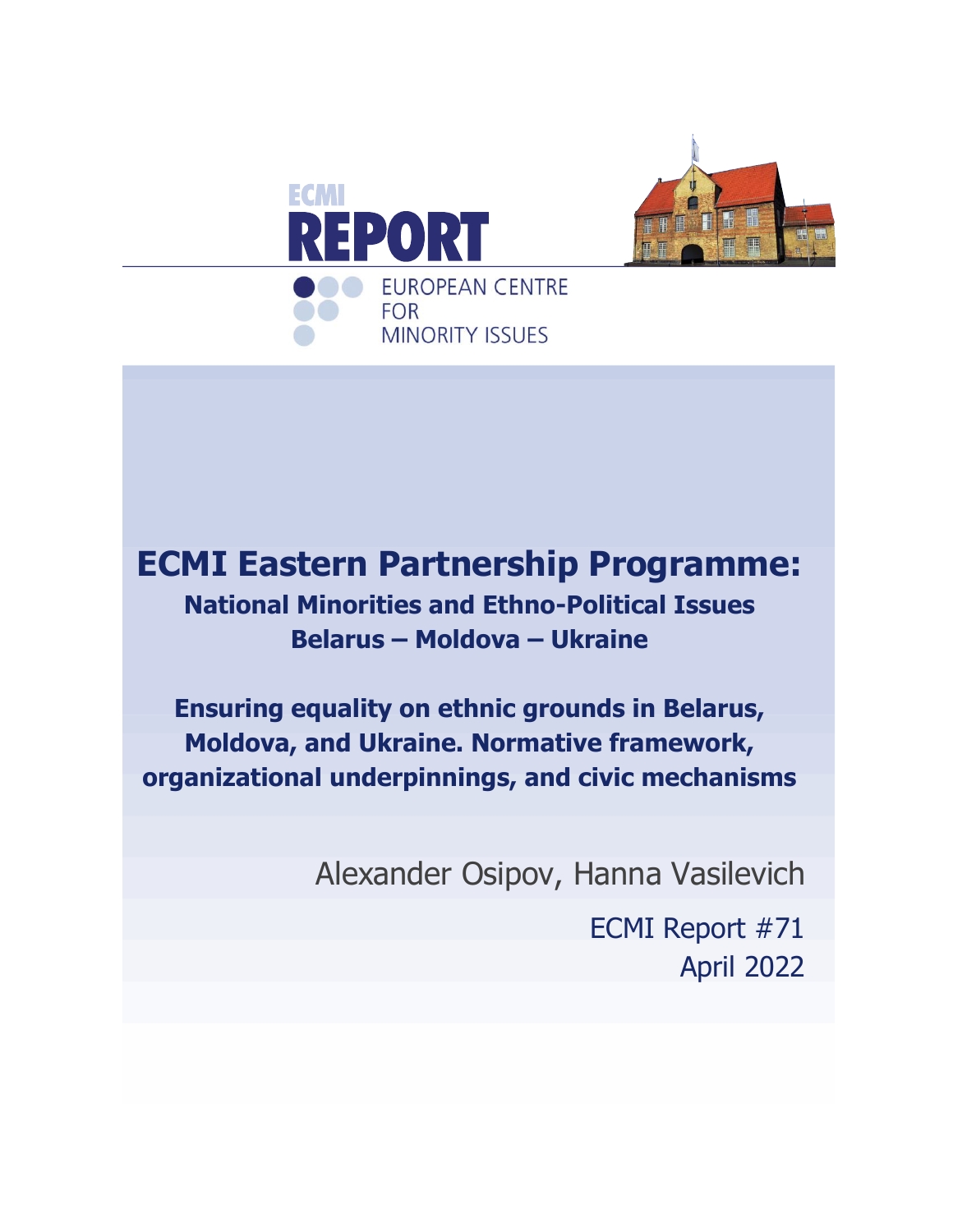This report was prepared by the team of the European Centre for Minority Issues (Flensburg, Germany) together with experts from Belarus, Moldova, and Ukraine. The listed authors do not necessarily agree to all the contents and conclusions of the report.

Editors of the report: Alexander Osipov (Germany), Hanna Vasilevich (Germany)

Contributors: **<sup>1</sup>** Carolina Bagrin (Moldova), Andrei Cichamirau (Belarus), Ion Duminica (Moldova), Olga Goncearova (Moldova), Maksim Karaliou (Belarus), Taras Khalavka (Ukraine), Natalya Mekahal (Ukraine), Aleksandr Naiman (Ukraine), Alexander Osipov (Germany), Tatiana Pylypchuk (Ukraine), Tatiana Rybak (Moldova), Hanna Vasilevich (Germany), Olga Vasilyeva (Ukraine), Ales Yauseyenka (Belarus), and Raman Yurhel (Belarus).

**ECMI Report #71 European Centre for Minority Issues (ECMI) Director: Prof. Dr. Vello Pettai © ECMI 2022**

<sup>&</sup>lt;sup>1</sup> Authors are listed in alphabetical order.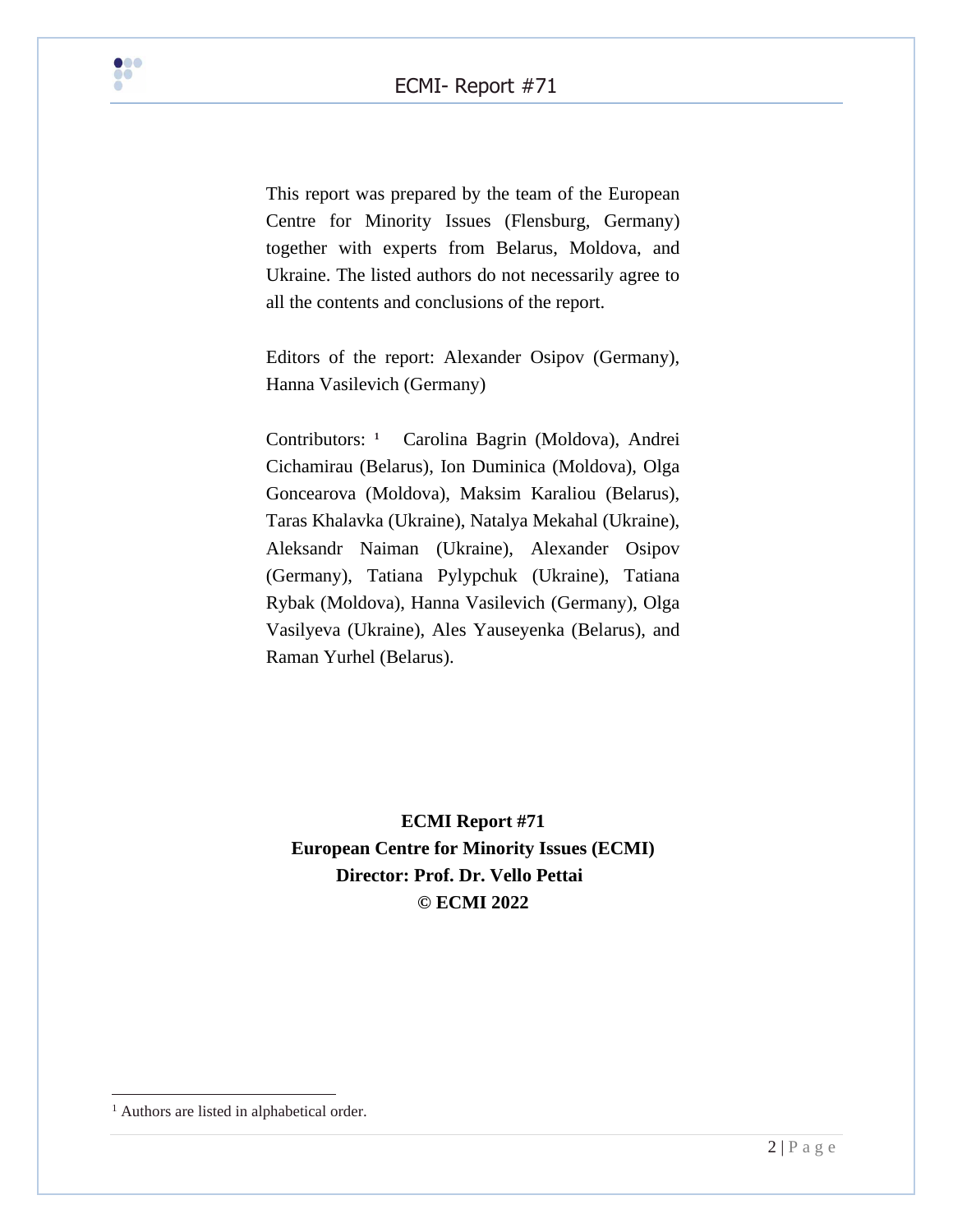

The European Centre for Minority Issues (ECMI) is a non-partisan institution founded in 1996 by the Governments of the Kingdom of Denmark, the Federal Republic of Germany, and the German State of Schleswig-Holstein. ECMI was established in Flensburg, at the heart of the Danish-German border region, in order to draw from the encouraging example of peaceful coexistence between minorities and majorities achieved here. ECMI's aim is to promote interdisciplinary research on issues related to minorities and majorities in a European perspective and to contribute to the improvement of interethnic relations in those parts of Western and Eastern Europe where ethnopolitical tension and conflict prevail.

ECMI Reports are written either by the staff of ECMI or by outside authors commissioned by the Centre. As ECMI does not propagate opinions of its own, the views expressed in any of its publications are the sole responsibility of the author concerned.

**ECMI Report #71 European Centre for Minority Issues (ECMI) Director: Prof. Dr. Vello Pettai © ECMI 2022**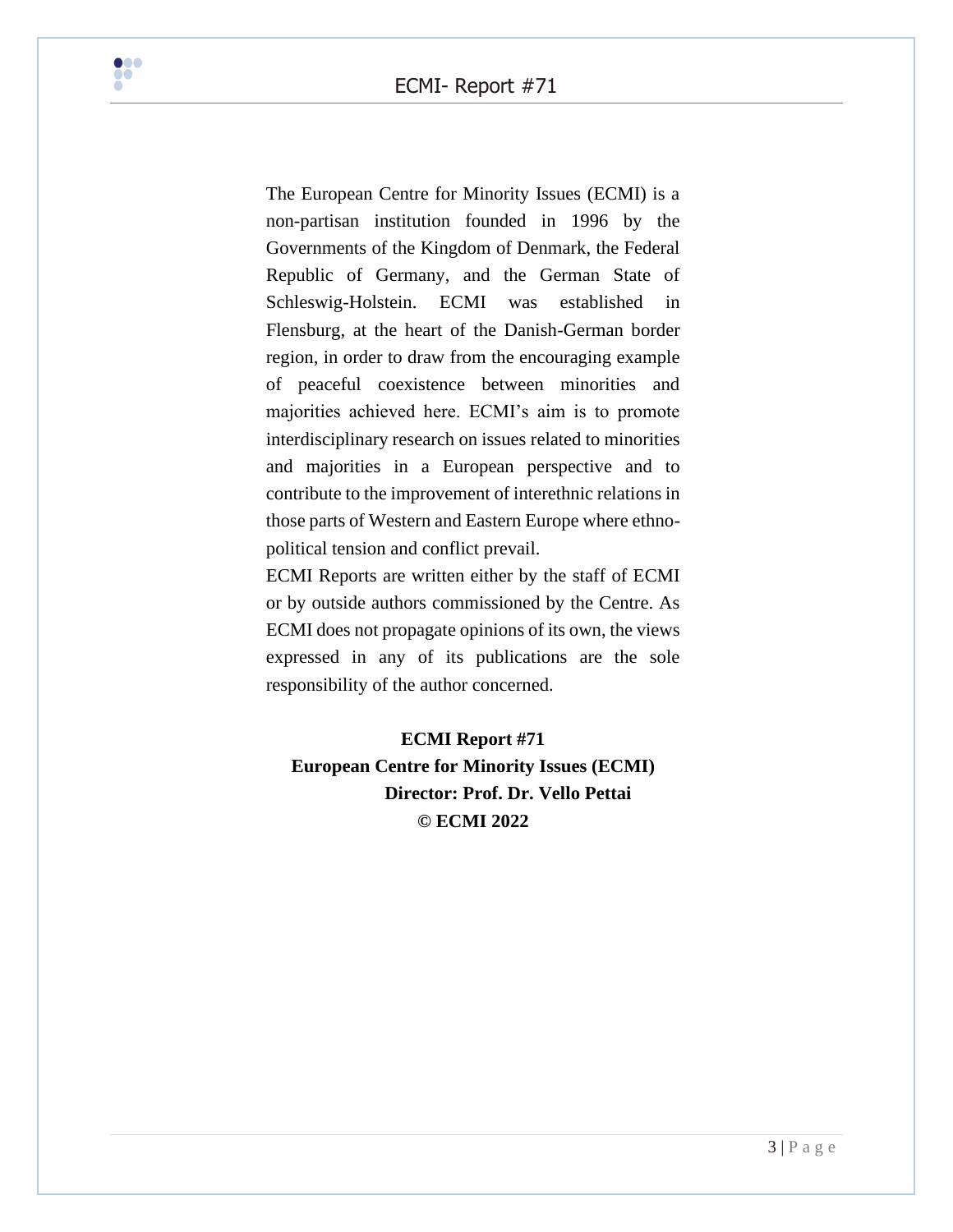

# **Table of Contents**

| Introduction                                                          | 7                    |
|-----------------------------------------------------------------------|----------------------|
| (1) General information and conceptual remarks                        | 8                    |
| (2) Key terms and notions                                             | 9                    |
|                                                                       |                      |
|                                                                       |                      |
|                                                                       |                      |
|                                                                       |                      |
| (3) International legal framework                                     | 16                   |
| (4) Previous studies                                                  | 21                   |
| II. The normative legal framework of Belarus, Moldova and Ukraine     | 23                   |
| (1) Belarus                                                           | 25                   |
|                                                                       |                      |
|                                                                       |                      |
| (2) Moldova                                                           | 30                   |
|                                                                       |                      |
|                                                                       |                      |
|                                                                       |                      |
| (3) Ukraine                                                           | 40                   |
|                                                                       |                      |
|                                                                       |                      |
| III. Manifestations of discrimination and inequality, public reaction | 45                   |
| 1. Belarus                                                            | 48                   |
|                                                                       |                      |
|                                                                       | $4 P \text{ a } g e$ |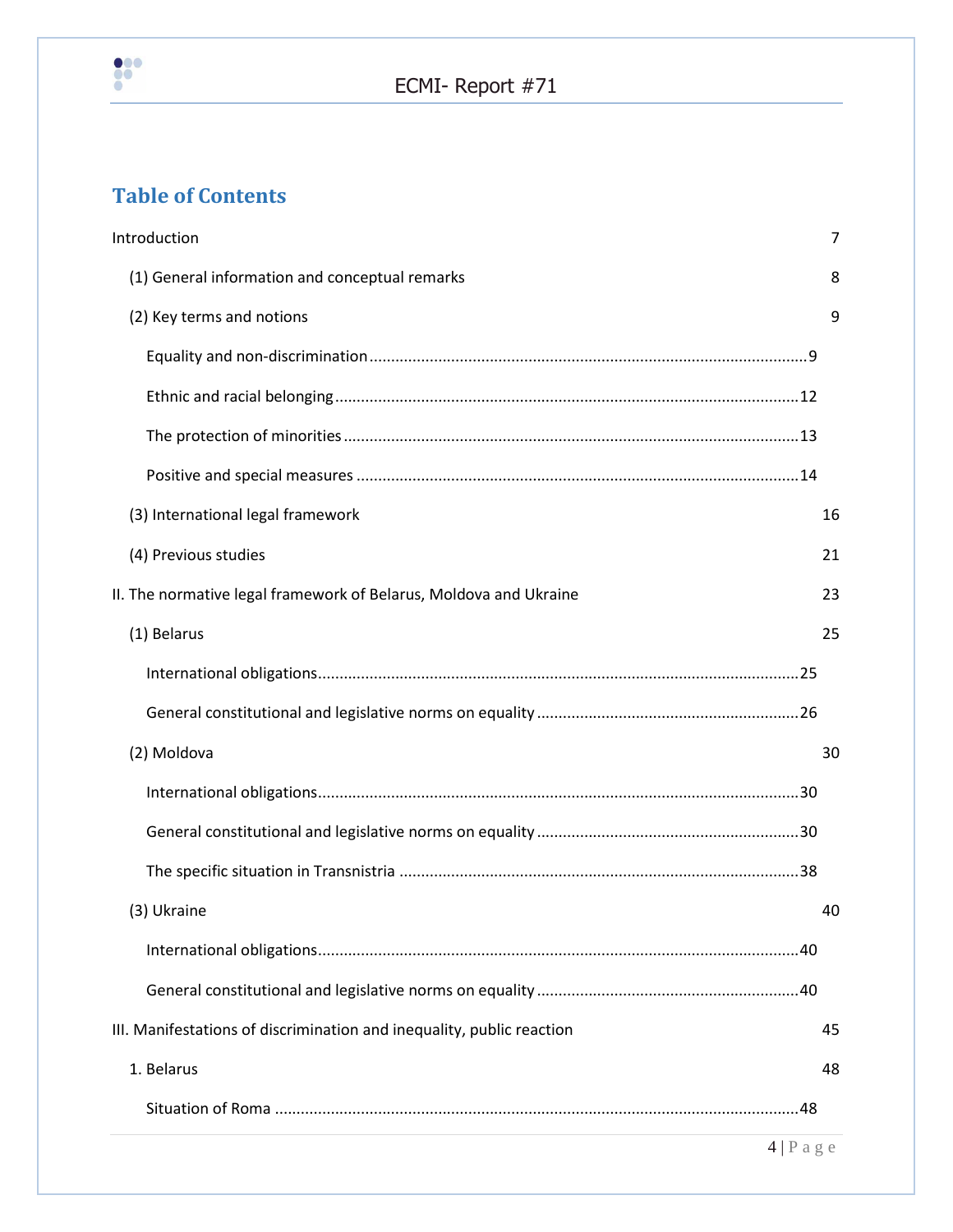

# ECMI- Report #71

| 2. Moldova                              | 52 |
|-----------------------------------------|----|
|                                         |    |
|                                         |    |
|                                         |    |
|                                         |    |
|                                         |    |
| 3. Ukraine                              | 57 |
|                                         |    |
|                                         |    |
|                                         |    |
| IV. Counteraction and unresolved issues | 60 |
| 1. Belarus                              | 61 |
|                                         |    |
|                                         |    |
| 2. Moldova                              | 64 |
| Implementation of the law on equality   | 64 |
|                                         |    |
|                                         |    |
|                                         |    |
| 3. Ukraine                              | 67 |
|                                         |    |

[Law on combating discrimination and the role of the Parliament Commissioner for Human Rights67](#page-66-1)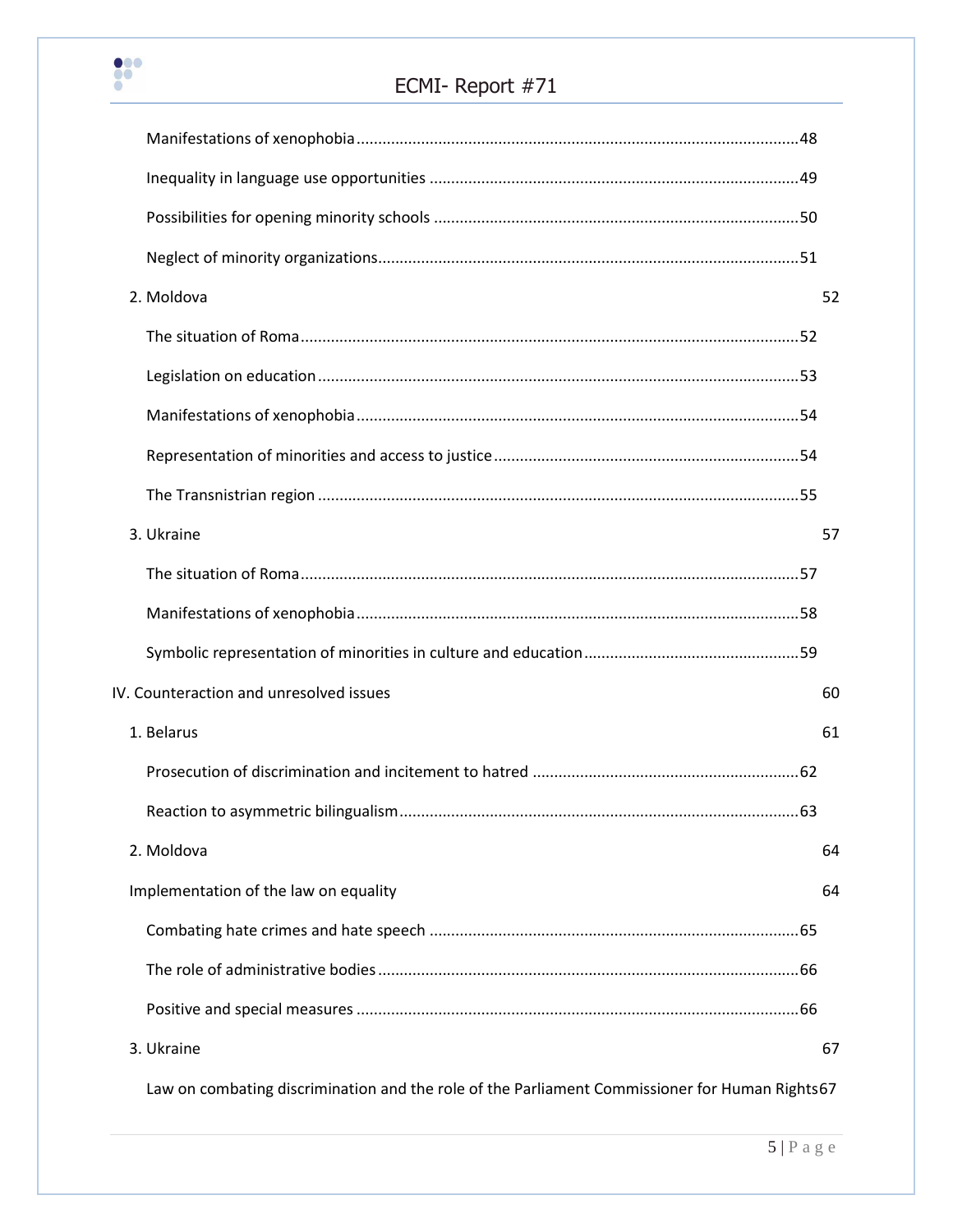

# ECMI- Report #71

| Conclusions                                                                       | 72 |
|-----------------------------------------------------------------------------------|----|
| <b>Recommendations</b>                                                            | 76 |
| 1. Development of legal framework                                                 | 79 |
| 2. Structure and responsibility of public bodies on equality and ethnic diversity | 81 |
| 3. Awareness-raising and education                                                | 83 |
| 4. Civil society engagement                                                       | 83 |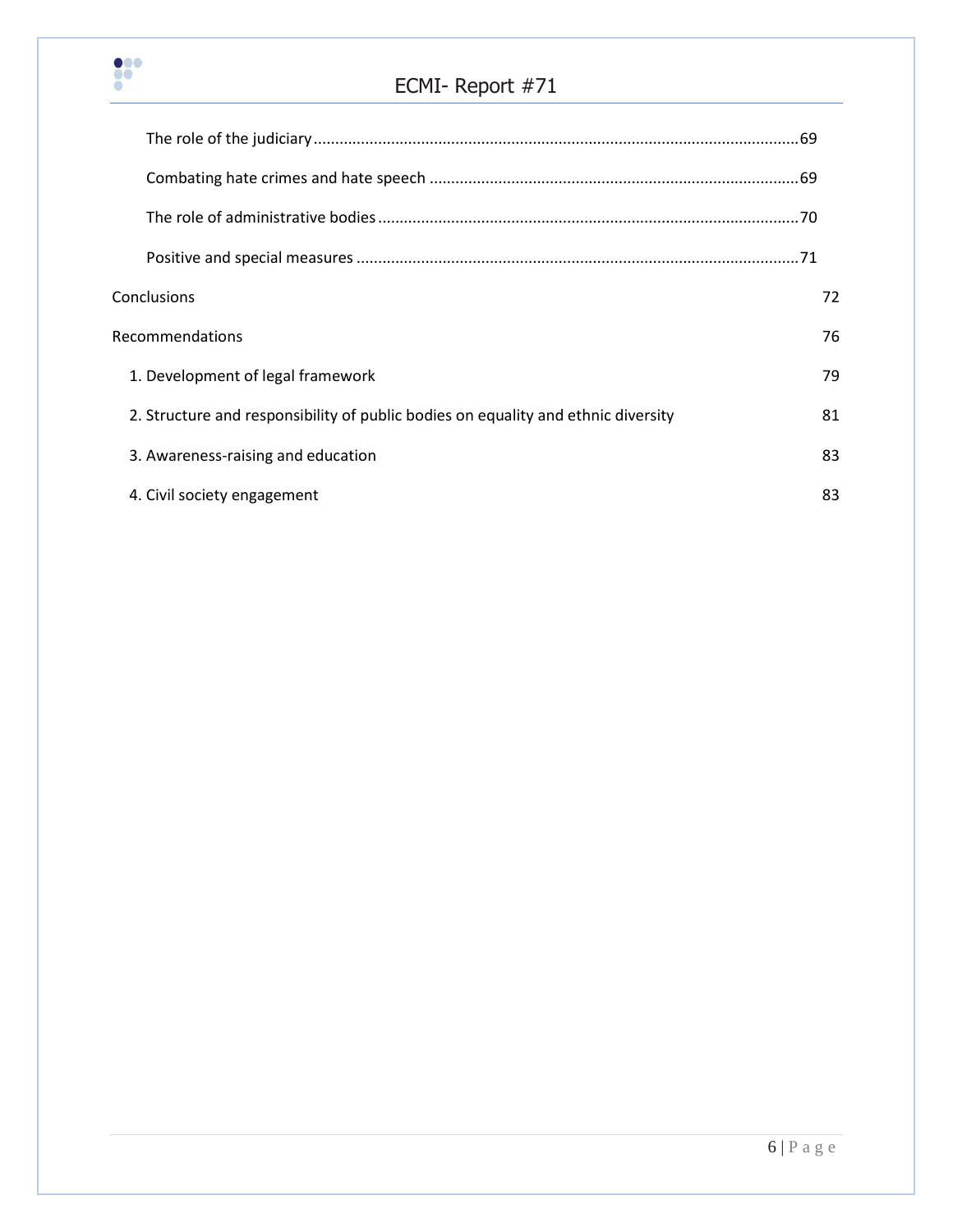

# <span id="page-6-0"></span>**Introduction**

# **Alexander Osipov (Germany), Hanna Vasilevich (Germany) April 2022 ECMI Report #71**

Belarus, Moldova and Ukraine are countries with ethnically diverse populations. All three states acknowledge and discuss the necessity to create the conditions for people of various ethnic groups to live together harmoniously. As everywhere else in the contemporary world, ethnic relations include the issue of equality of people on ethnic basis. Equality has various interpretations, both broad and narrow, and includes various aspects and dimensions, such as equality of individuals and groups, equality of rights and opportunities, equality of dignity, equality of access to social goods as well as equality in a symbolic sense. The key notion in the discourse and practical policies on ensuring equality is discrimination; however, the protection and promotion of equality are not limited to combating discrimination.

All three counties bear international responsibility to secure equality, including equality on ethnic grounds. In all three countries equality before the law as well as prohibition of discrimination are stipulated in constitutions and legislative acts, and at least on paper the designated public bodies are obliged to take measures to ensure equality; civil society organizations are also preoccupied with different aspects of equality protection.

The goal of this report is to analyse which problems and aspects of equality resonate most within the society and are perceived as priorities; which approaches to ensuring equality on ethnic grounds define public discourse and the development of legislation; which legal, political and civic mechanisms of ensuring equality appear most relevant, how they work and what effect they cause.

This report is neither an inventory nor an exhaustive list of all manifestations of inequality, the available legal means, mechanisms, and civic initiatives in the field of equality protection in Belarus, Moldova, and Ukraine. The authors did not strive to duplicate multiple descriptive and analytical texts dedicated to the issues of equality and discrimination in the three countries.

The report was created as a compilation of conclusions of public discussions organized by the European Centre for Minority Issues in 2014–2016. Having studied the results of these discussions and the available sources, the authors tried to establish viable and effective initiatives with the highest potential to create better opportunities for ensuring and protecting equality. Within the framework of this project, remedies and mechanisms are regarded as effective and viable if they were accessible, easy to use and yielded results for ordinary individuals, including those who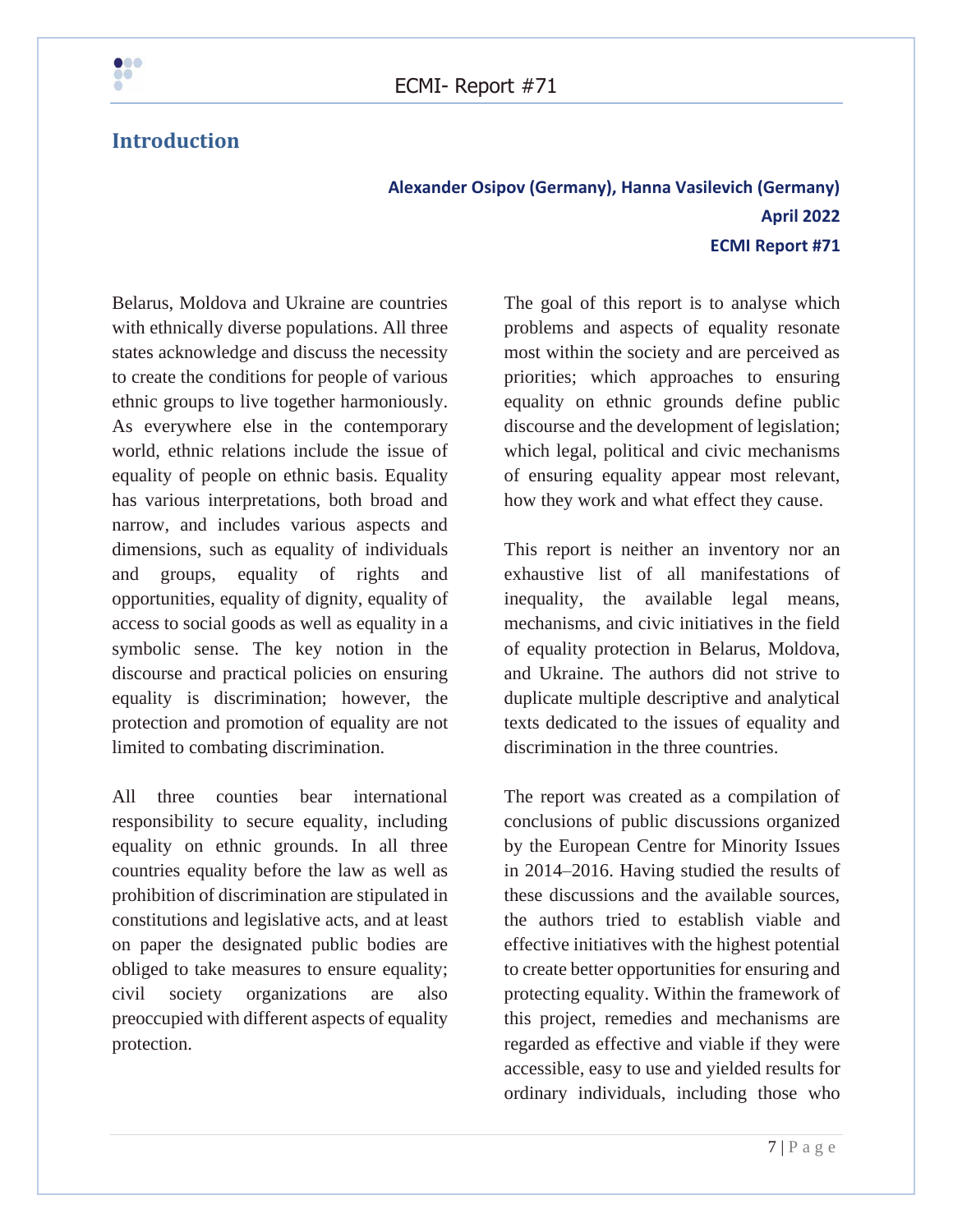consider themselves as victims of discrimination. The report also aims at identifying the main factors impeding the use of existing means and mechanisms and formulating tangible suggestions on how to develop sustainable strategies of ensuring equality based on interplay of different public bodies.

The report is devoted to the issues of equality and non-discrimination on ethnic grounds. Forms of discrimination other than based on ethnicity are touched upon only when it helped to explain and describe common problems of discrimination in a better way and to provide an overview of the protection tools.

# <span id="page-7-0"></span>*(1) General information and conceptual remarks*

Belarus, Moldova and Ukraine came into being as independent states simultaneously with the breakdown of the USSR in 1991. These three countries differ from each other in terms of territory and population size. Belarus occupies 207,600 km² and has a population of 9,498,000 (according to the most current administrative records from 2016); Moldova's territory is 33,846 km² with a population of 2,913,000 (according to the census of 2014); Ukraine is 603,549 km² with a population of 42,488,000 (according to the most current administrative records from 2016). All three countries have industrial and agrarian economies: Belarus is an upper mid-level developed country, while Moldova and Ukraine are at a lower middle level. According to the World Bank, the 2015 GDP per capita (adjusted for purchasing power parity) was 17,700 USD in Belarus, 5,040 in Moldova and 7,940 in Ukraine.<sup>2</sup>

Belarus has an authoritarian regime with strong centralized presidential power, Moldova is a parliamentary republic while Ukraine has a semi-presidential system. According to the Heritage Foundation and World Street Journal's 2016 assessment of economic freedom, Moldova is a "mostly unfree" country and scores 57.4 points on a 100-point graded scale (where 100 points mean full economic freedom), while Belarus scores 48.8 and Ukraine scores 46.8 points, putting them in the category of "repressed" states.<sup>3</sup> According to Transparency International's 2015 corruption perception index, Moldova received 33 points on a 100 point graded scale (where 0 points means maximum corruption in the public sector; 100 points indicates the absence of corruption), Belarus scored 32 and Ukraine scored 27.<sup>4</sup> In other words, all three countries are characterized by poor public governance, an excessive bureaucratic burden on the economy and, in some cases, on other spheres of public life.

Moldova has no control over part of its territory: the left (eastern) bank of Dniester – the internationally unrecognized Pridnestrovian (Transnistrian) Moldavian Republic, which is under Russian patronage.

<sup>2</sup> The World Bank. Countries and Economies. http://data.worldbank.org/country.

<sup>3</sup> 2016 Index of Economic Freedom. Country Ranking. http://www.heritage.org/index/ranking.

<sup>4</sup> Transparency International. Table of results: Corruption Perceptions Index 2015. http://www.transparency.org/cpi2015#results-table.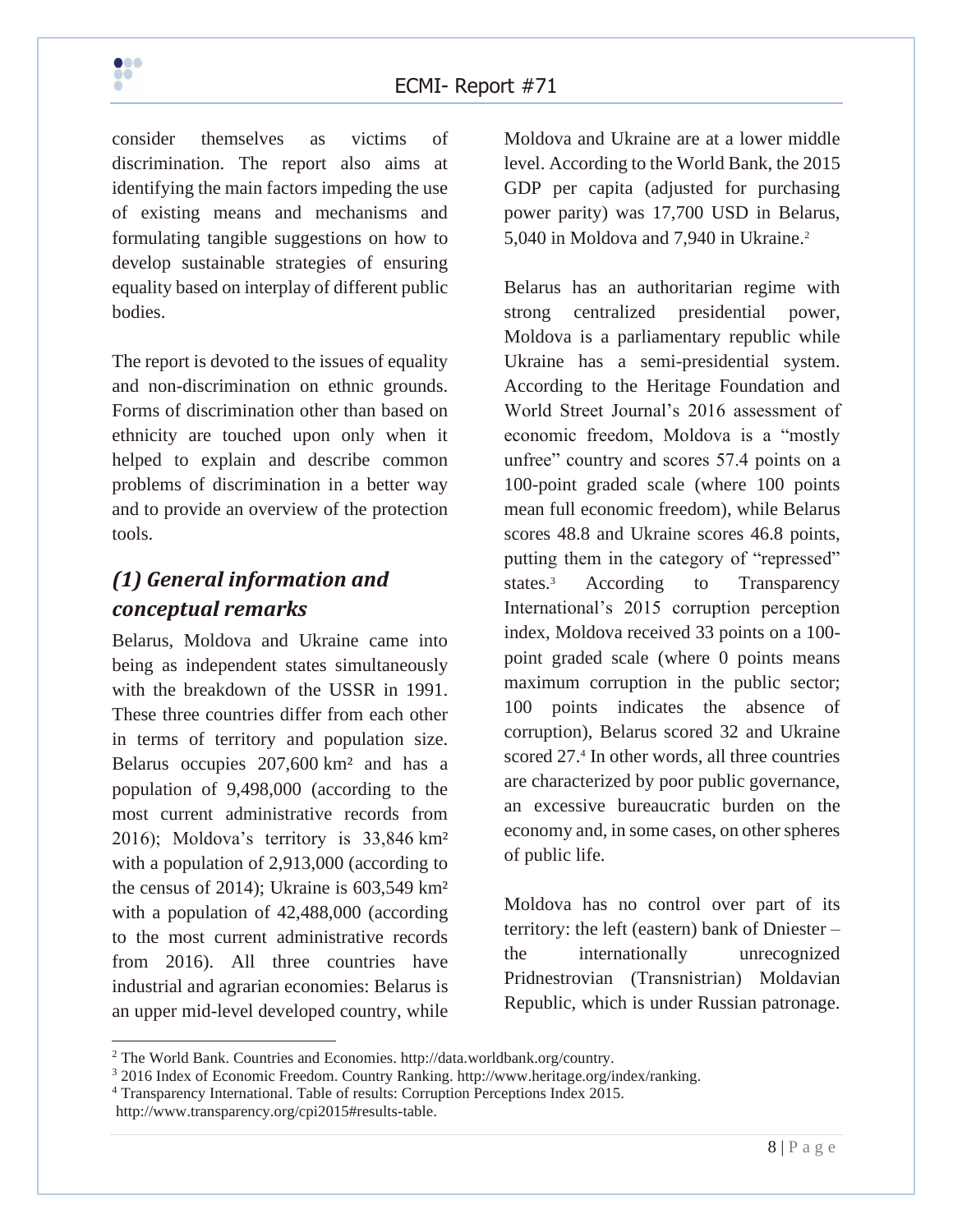

Ukraine has no control over the Crimean Peninsula, composed of the Autonomous Republic of Crimea and the city of Sevastopol, which were occupied and annexed by the Russian Federation in 2014. In the east of the country, there is conflict with separatist enclaves directly supported and controlled by Russia.<sup>5</sup>

All three countries have ethnically diverse populations: the share of ethnic Belarusians in Belarus is 84% (according to the 2009 census), Moldovans in Moldova make up 76% (according to the 2004 census) and Ukrainians in Ukraine comprise 78% of the population (according to the 2001 census). Along with the main ethnic nations, these countries are populated by ethnic minorities including Russians, Poles, Jews, Roma and others; each of these three states are home to a large number of people belonging to the core nationalities of the two other states.

The three countries are, in principle, comparable with each other in terms of how ethnic minority issues are perceived and how their respective approaches are implemented. All three position themselves, albeit to differing degrees and in different forms, as primarily ethnonational states in the name and for the benefit of their major or "titular" ethnic groups. In other words, ethnic nationalism remains the countries' major conceptual framework, although its concrete

manifestations vary significantly from country to country, and from region to region. Second, in all three countries, the Russian language and broad bilingualism play a similar role, which in many respects determines social processes and the perception of ethnic relations. Third, the soviet heritage persists in legislation as well as in conceptual approaches to ethnic relations.

# <span id="page-8-0"></span>*(2) Key terms and notions*

When it comes to describing ethnic differences and the provision of equality, various approaches and interpretations compete with one another. This is the case in law-making, translating international and national legal norms into practice, and to public discussions in Belarus, Moldova and Ukraine. International instruments set up a general framework and outline basic principles, rather than provide detailed definitions or practical guidelines. Therefore, we show the limits and possibilities of these terms – their usage and implementation in practice – rather than striving for a single correct interpretation of these key terms.

## <span id="page-8-1"></span>**Equality and non-discrimination**

There is no single interpretation of *equality*, even in law. Usually, formal equality is juxtaposed with substantial or real equality. Formal equality has two major interpretations: The first is equality as a

<sup>&</sup>lt;sup>5</sup> The present report includes a description of the situation in the Transnistrian region of the Republic of Moldova. However, it does not cover the Ukrainian territories that are currently beyond the control of the lawful government of the country: the Crimean Peninsula (Crimea) and temporarily occupied parts of Donetsk and Lugansk Oblasts (Donbas). The reason for this omission is that while Transnistria was examined and discussed within the EPP project, Crimea and Donbass were not. Second, Transnistria is an established, stable and peacefully developing institutional environment, while Crimea and Donbass are characterized by continuing inter-state armed conflict and foreign occupation.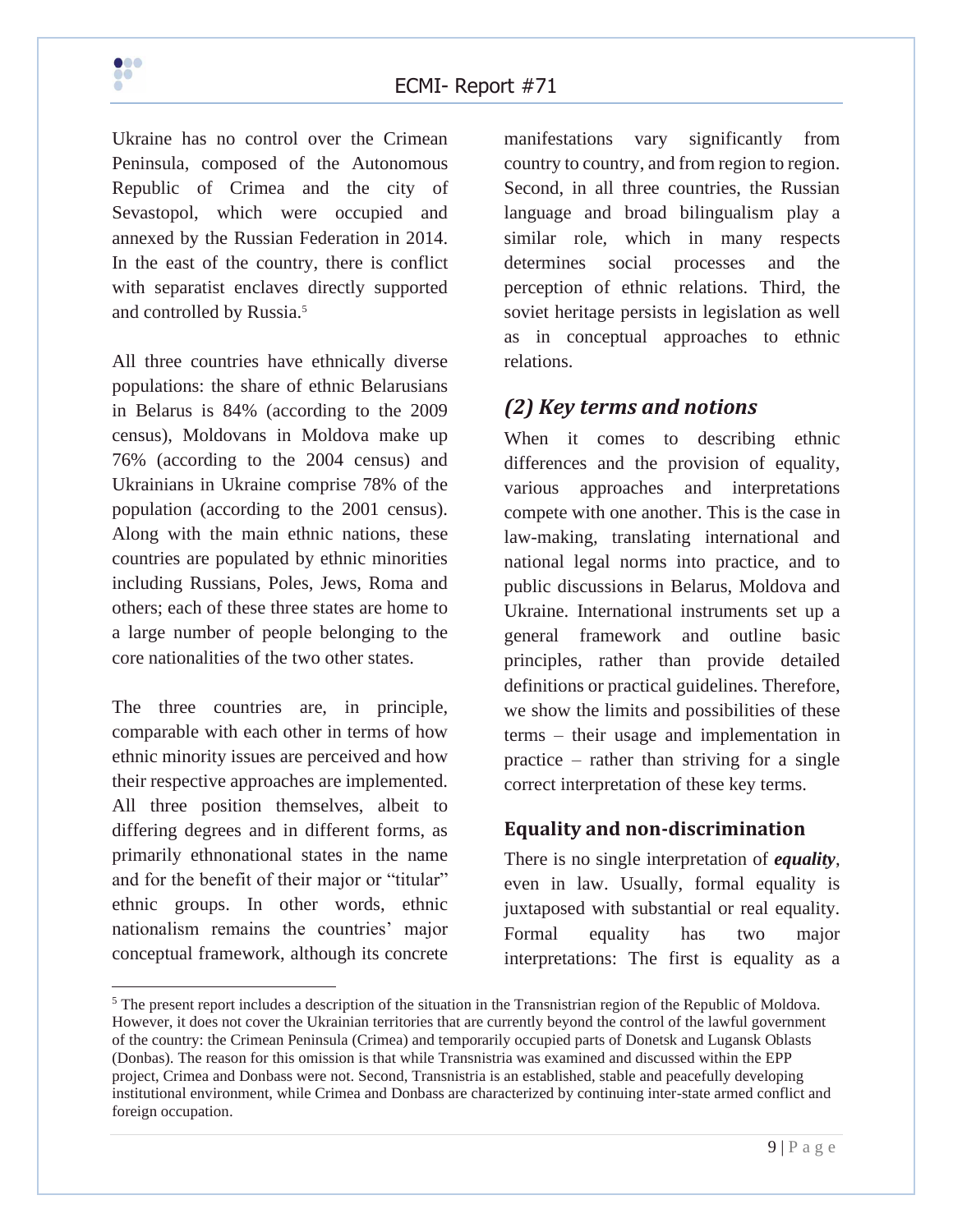

normative requirement, enshrined in ideology or law; the second is equality as a factually fulfilled condition, or as equal or identical treatment. Real or substantive equality generally means ensuring freedom and dignity to people to an equal extent, which may require unequal treatment. Furthermore, substantive equality has various interpretations within national legislative systems and ideological doctrines, particularly as the equality of starting conditions, equality of opportunities or equality of social outcomes.

The notion of *discrimination* reflects only one component of equality. International instruments, national laws, and the case-law of international bodies and national judiciaries, view discrimination in general as unjustifiable treatment that places people in unequal conditions due to any of their characteristics. They also differentiate between "direct" and "indirect" discrimination.

*Direct discrimination* means less favourable treatment of persons in comparable conditions due to their distinction based on a certain characteristic, if such a treatment is arbitrary and unjustified.

*Indirect discrimination* means requirements, rules and practices that explicitly and formally fail to take into account a certain individual characteristic, at the same time having a relatively unfavourable impact upon members of the group distinguished by this characteristic, unless such requirement, rule or practice is reasonable and objectively justified.

Not all differentiation between people, or instances of imposing equal requirements upon people in different circumstances, are discriminatory. Only differentiating or ignoring the differences between people in an **arbitrary and unjustified** manner can be viewed as discrimination. In law, it means that either an action has no legitimate goal, or the means used to achieve the goal are disproportionate.

**Ignoring special circumstances or special needs** of any category of the population that places this group in an unfavourable position is particularly important for **national or ethnic minorities.** Such groups may differ in terms of their command of a language, social structure or territorial settlement, and, because of these specific characteristics, members of the group may experience greater difficulties than the majority in complying with legal requirements or governmental policies.

**Discrimination does not necessarily imply violation of rights.** In many situations, discriminatory treatment may create different conditions for people to exercise their rights, such that it affects but does not violate a certain right; such discrimination is also prohibited and should be eradicated. Discrimination may also mean unequal treatment in assigning obligations, exercising control or prosecution, as well as forced separation of groups (i.e. segregation).

**Combating discrimination is different from protecting against the violation of rights.** One of the key issues in discrimination disputes is the way and effectiveness of providing the proof (whether

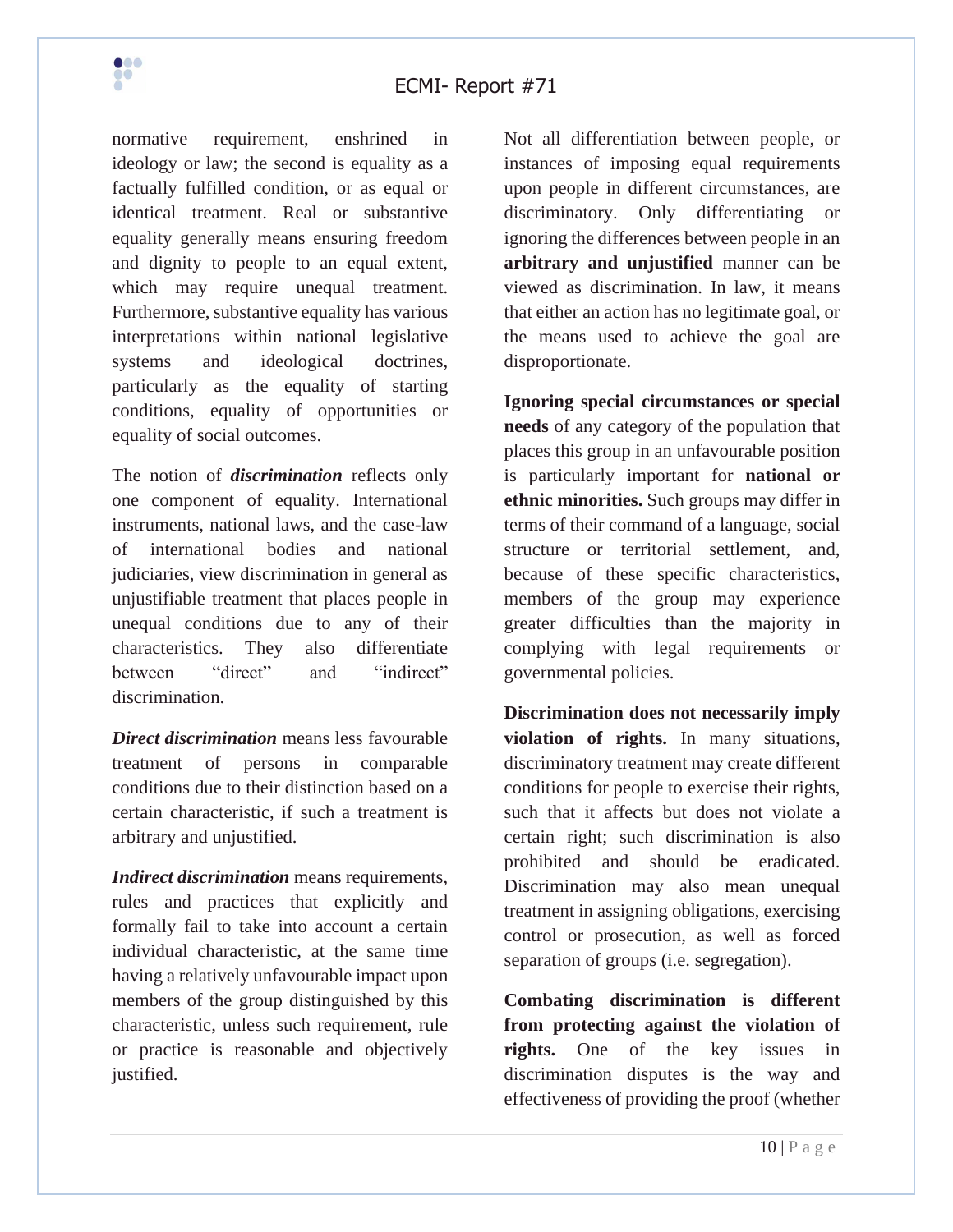

in a civil court case or a special independent body), especially due to the fact that discrimination is often latent and not obvious. Even if exclusion or preferential treatment are racially or ethnically motivated, it may not be openly expressed. In a dispute about whether or not discrimination took place, the two sides may not be equal: the accused (perhaps an employer, property owner, public official) may have a stronger social standing and a broader spectrum of opportunities to protect their own interests. In the majority of such cases, it is impossible to collect full and complete evidence to the exclusion of doubt. Therefore, it is necessary to establish a minimum set of indicators and criteria which would suffice as proof of discrimination. Accordingly, the global trend is for legislators to **gradually lower the standard of proof.** 

Furthermore, the main burden of proof should be shifted to the defendant – or the party accused of discrimination: the plaintiff only need demonstrate to the court that he/she was placed in special circumstances that had a negative impact upon him/her. The defendant should then be obliged to prove that his/her actions were not of discriminatory character. **Shifting the burden of proof in cases of discrimination to the defendant** is accepted, in some form and to some extent, by various national jurisdictions and international organizations. This principle was enshrined in the directives on equality and non-discrimination adopted by the governing bodies of the European Union (EU), and transferred to the national anti-discrimination legislation of many EU

member states as well as Moldova and Ukraine.

**Discrimination is not necessarily caused by xenophobia, intolerance or a desire to harm certain people or groups.** Discriminatory behaviour may be caused by indifference, a desire to comply with the wishes of others (for examples, clients), one's own understanding of better ways to run business or communication with people around, or even a desire to benefit the group under control or patronage. In the contemporary world, any such motives are usually perceived as unjustifiable and do not legitimize exclusions or preferential treatment on ethnic grounds. International organizations, many national jurisdictions and most legal experts no longer no longer view any aims or motives to be relevant considerations in determining whether an act was discriminatory or not (unless it is a criminal case).

On the other hand, **manifestations of xenophobia,** especially in such acute forms as **hate crimes and hate speech**, constitute a separate problem. Such manifestations do not always lead to discrimination in terms of rights infringements, but countering them requires specific instruments, including criminal law.

The notion of discrimination only deals with unfair (unequal or similar) treatment within a limited number of social relationships – in employment, access to education, housing or other services. The key problem is that **it is not feasible to follow the same approach as in other domains**, as it may be difficult to establish whether compared groups or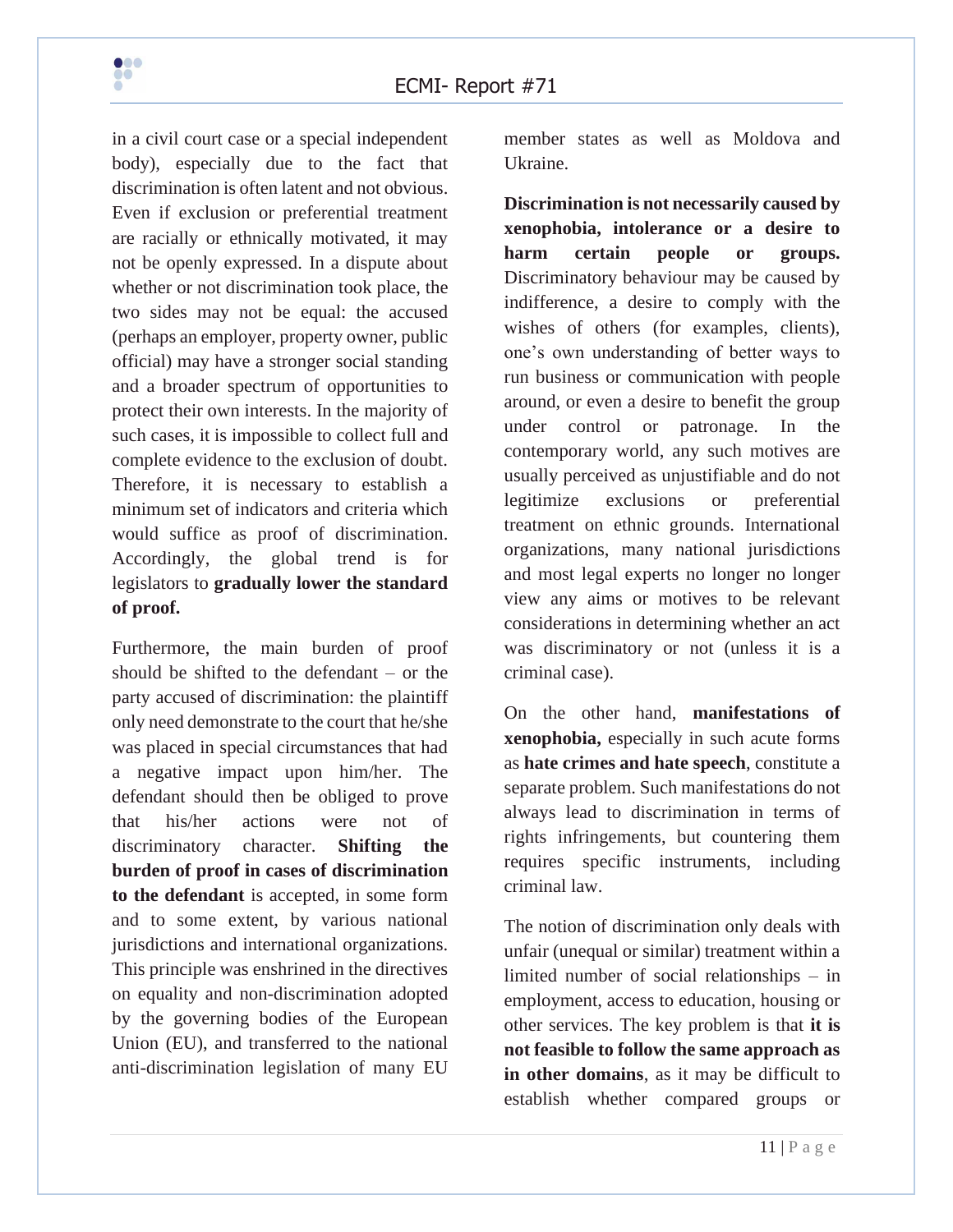individuals are in comparable circumstances, and what the criteria of unjustified or unfair treatment are. Such difficulties arise most often in relation to cultural policies and the use of languages.

**The notions "equality" and "discrimination" are often used in a very broad sense, for example when there is a symbolic inequality between groups or when different languages have unequal social functions. This means that the domain in which complaints and claims are made is much broader than where legal mechanisms can be applied; this means that many problems don't have a clear legal solution.** 

Conversely, individuals, officials and even researchers cannot or do not use the concept of "discrimination", even when all the characteristics of the situation fall within the legal definition. As a result, such manifestations are "invisible" to society generating **a vicious circle: the inability to use appropriate tools leads to a reduction in their use which, in turn, contributes to the lack of understanding of discrimination in the legal sense and how to combat it.** In the three countries under consideration, this problem manifests itself in the fact that most public discussions about ethnic discrimination are speculative, because few people can say anything concrete about issues beyond narrow and well-known fields (such as the rights of Roma, the violation of foreigners' rights, violent crimes on racial grounds, etc.).

### <span id="page-11-0"></span>**Ethnic and racial belonging**

Various classifications of people based on their origin, skin colour, language, cultural traits and so on have arisen around the world. Many categorizations – racial, ethnic, and national – may be considered to have comparable social significance. **We therefore use the notion of "ethnic" and its derivatives in this report as an overarching term denoting group differentiation.** In Belarus, Moldova, and Ukraine, as in many other countries, different terms are used interchangeably and in parallel to depict ethnic, linguistic and cultural diversity in law, administration, science and daily life. The theme of ethnicity is densely intertwined with the theme of nationality. The term "nationality", in the sense of origin or cultural identity, is used not only in the former USSR but also in central and south-eastern Europe to denote the linguistic–cultural basis for statehood. In practice, "nationality" often serves as an absolute synonym of ethnic belonging, which is the meaning we will use in this report.

In the political and legal language of Englishspeaking countries, the word "race" is used in a broad sense to describe social divisions based on various characteristics related to origin and ethnic distinctiveness; due to the special significance of the English language, the term "race" also dominates in international organizations. In the constitutions and legislative acts in the countries to the east of the EU, the word "race" is used in the provisions that declare a general principle of equality and the prohibition of discrimination, and those that reflect the general requirements of

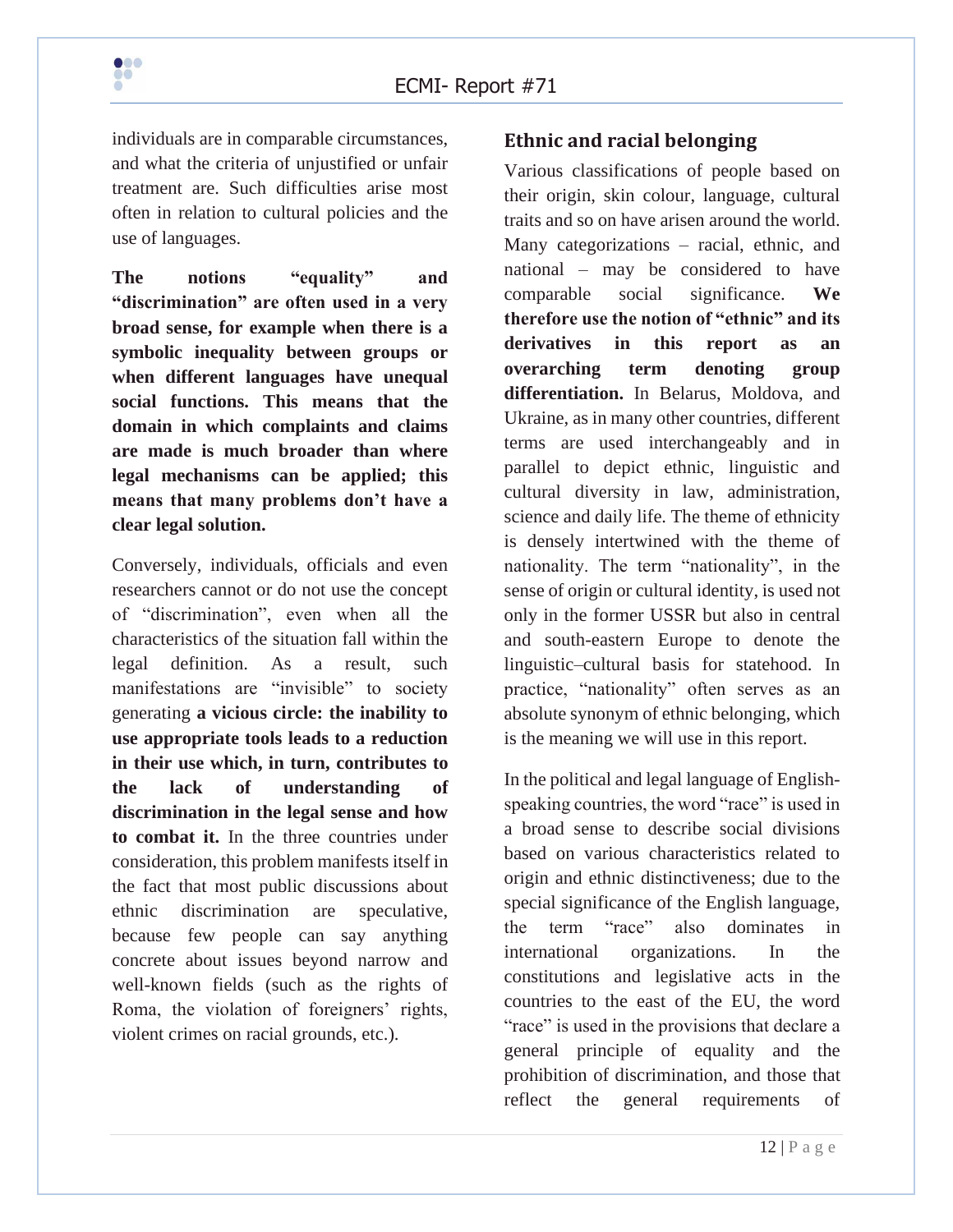

international instruments on human rights. In the juridical practice and public discourse, the term is hardly used and does not have a single, unified interpretation.

### <span id="page-12-0"></span>**The protection of minorities**

The protection of minorities is the second after combating discrimination main theoretical framework for raising and resolving questions around equality. It is important to note that the protection of minorities is not the same as nondiscrimination; it is a common misconception that the prohibition of discrimination only benefits only, when in fact it is of a comprehensive and universal nature. The protection of minorities offers a different vision of the issue and brings about supplementary approaches and aspects.

Under the term "minorities", we understand both ethnic and national minorities. In Europe, the notion of "minority" stems from the idea of the nation state: minorities are groups that differ from the "nation" or "core population". There is no single generally accepted definition what a national or ethnic minority is, and it is standard practice either to define a minority within a particular context, or not to provide a definition at all, because the point is to implement certain legal and political principles regardless of the demographic classification used.

The notion of "minority" is widely used in national and international law. The idea of minorities as a theoretical model helps to describe some important situations. For example, if decisions in a society are made according to a majority vote, persons

belonging to minorities cannot secure their interests through these common procedures, and thus special mechanisms are required to take them into consideration and accommodate them. If minorities are those people who do not belong to the "core" culture (which can be interpreted as the language, patterns of behaviour and traditions of the majority), they need protective mechanisms because they are compelled to adjust to that "core" culture and may find themselves in a relatively unfavourable position. International instruments tend to refer to the protection of rights of individuals belonging to minorities, rather than the rights of minorities as groups. This implies further specification and ensuring the rights of individuals in a particular context, but not the rights of a particular collective entity and the rights that would not be available to other people. Nor does "protection" imply special patronage from the state; it rather implies providing persons belonging to minorities the freedom to exercise common rights while maintaining and expressing their cultural identity.

The protection of minorities includes two main components: the provision of equal rights to those who do not belong to the "main nation" and their protection from compulsory assimilation. A third component of minority protection has developed in the recent years, namely the creation of conditions for their participation in public life and standing up for their own interests.

It should be mentioned that the problems of minorities in all three spheres arise, as a rule, not because of deliberate persecutions or

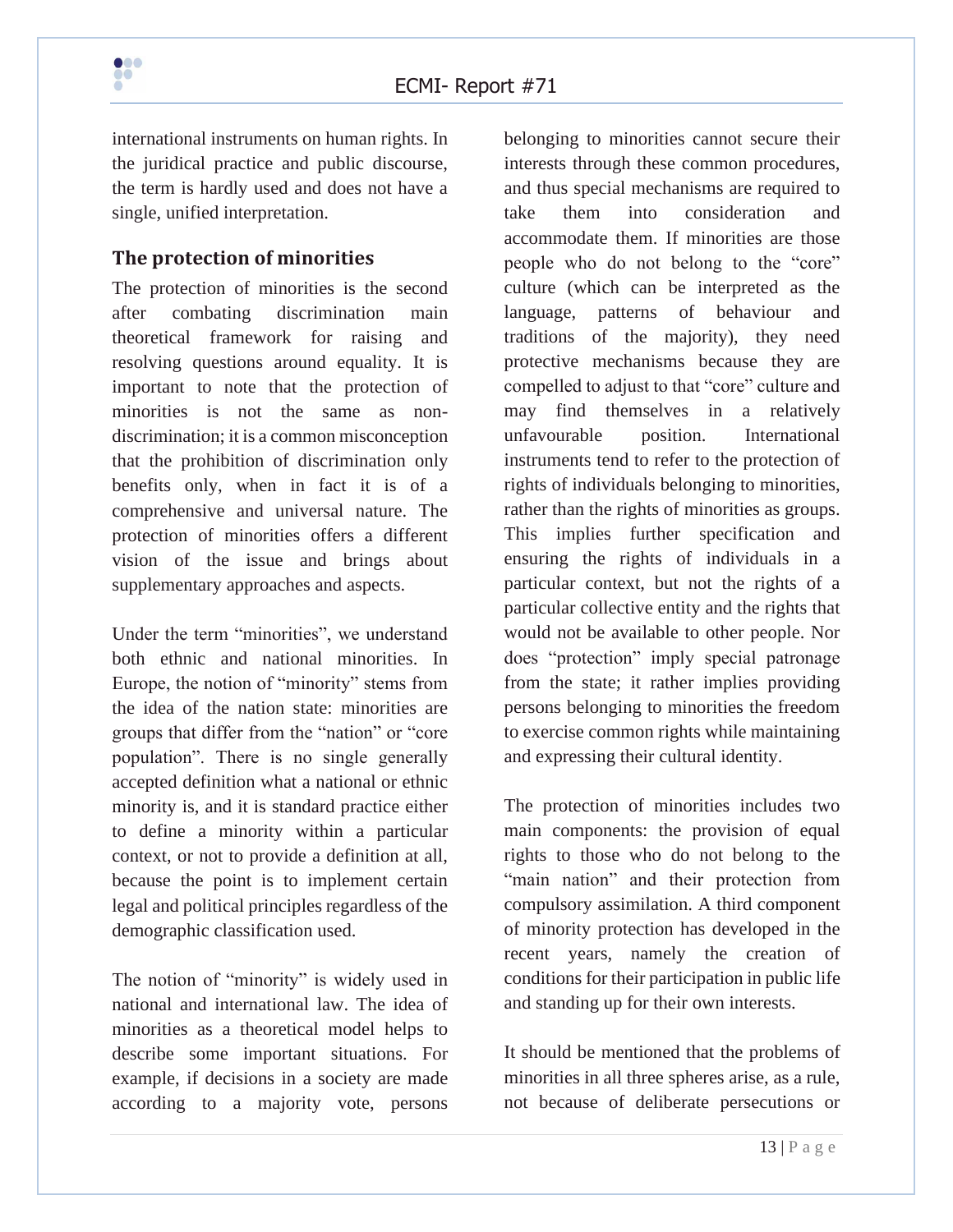

restrictions, or because someone wants to cause harm to minorities, but because the state and social institutions are unable or unwilling to take into account the peculiar circumstances or special needs of those who differ from the majority.

#### <span id="page-13-0"></span>**Positive and special measures**

Formal equality does not ensure equal social opportunities for people of different origins and, more broadly, does not solve the issue of their social adaptation and integration. Some groups may, for various reasons, become totally or to a large extent excluded from political and social life, from prestigious or high-income jobs, or may have restricted access to healthcare, housing, and so forth. Ignoring such phenomena may have destructive consequences for the society, and it is impossible to overcome the marginalization of any ethnic group solely by prohibiting discrimination and persecution. To protect the unity of society and prevent cleavages and conflicts, it is necessary to change the whole system of existing relations and to create the conditions for greater social mobility of vulnerable groups, and to thus reduce inequality.

These policies may be described using various terms. The UN conventions (including the International Convention on the Elimination of All Forms of Racial Discrimination, ICERD) and some EU documents use the expression "special measures". In the USA and Canada, the notion of "affirmative action" has become common. European practices are dominated by the notion of "positive action". Other similar and related concepts are also in use,

such as "mainstreaming" (bearing in mind the goal of ensuring equal opportunities in planning any social and economic measures) and "reasonable accommodation" (taking into account the special needs of some groups in arranging the work of organizations and enterprises to an extent that does not negatively affect their functioning).

The main goal of "positive measures" is to facilitate access for socially vulnerable or marginalized groups to the labour market and education, as well as eliminating all formal and informal social barriers to their full participation in society. The notion encompasses a wide range of approaches and is not limited to so-called "reverse discrimination" or "quotas". The emphasis is mostly placed on the promotion of social mobility and the creation of social elevators rather than a redistribution of resources. Concurrently, granting special rights and privileges to people belonging to certain groups is an auxiliary and rarely used instrument.

The dominant approach in international organizations, EU bodies and national courts envisages that "positive measures" shall be justified, serve clearly defined narrow goals, and be proportionate and temporary. In most cases, "positive measures" are not directly prescribed by law, but are exempted from the prohibition of discrimination, recommended, and promoted indirectly.

Positive measures are viewed as a temporary order that should be terminated when their goal – (the equalization of social indicators for previously "weak" and "strong" groups)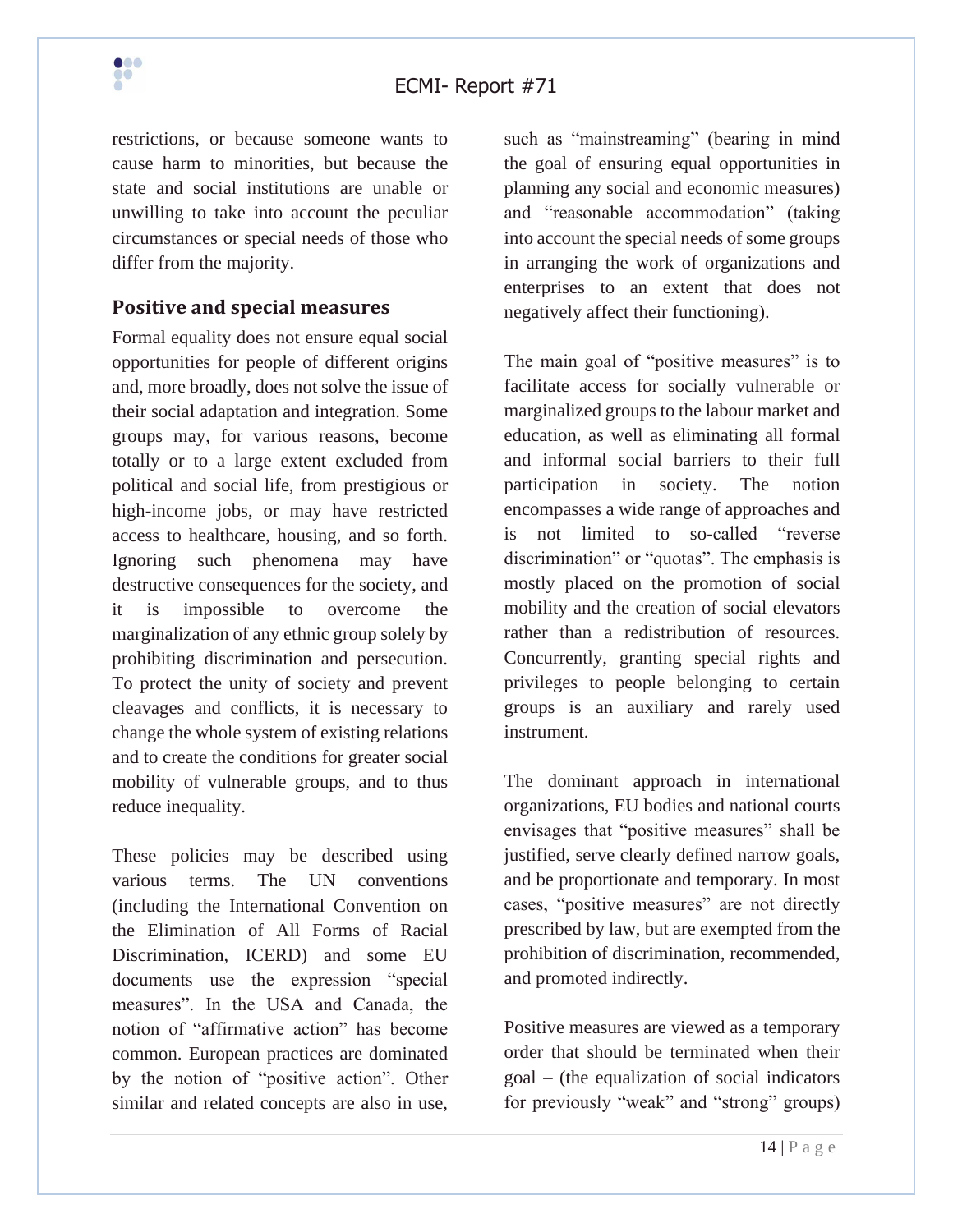

is achieved. Ethnic or national minorities require a different approach when special conditions are required for them to maintain their identities and represent their interests. The use of minority languages in the public sphere, provision of education to minorities and ensuring special mechanisms for their representation in legislative and executive bodies also imply certain preferential treatment. In contrast to positive action, special treatment of persons belonging to ethnic minorities should not be temporary, as it is presumed that minorities preserve their identities and specific needs for as long as necessary. Preferential treatment of ethnic minorities is not interpreted as discrimination because, in relation to the protection of distinct characteristics and needs, the majority and minority are not in comparable positions.

It should be emphasized that, apart from discrimination as such, two types of conflicts and claims related to violation of equality are of special importance for the present report. The first one is the manifestations of hatred or xenophobia on ethnic or national grounds. The second one concerns claims for recognition of ethnic groups and of their characteristics or attributes (language, culture, history) as a common value and public asset. In neither context is it always possible or expedient to describe and try to resolve issues and disputes as cases of discrimination.

Discrimination does not always result from xenophobia and the latter does not always affect the rights of concrete individuals; that is why manifestations of hatred require a

specific response and special instruments. Also, differential symbolic attitudes towards ethnic groups (for example, their recognition or non-recognition), or different degrees of support granted to cultures and languages, may be hard to qualify and evaluate using the notion of discrimination. The reasons, as mentioned above, lie in the assessment of whether compared groups are in comparable circumstances, what criteria are being used, and if certain actions, measures, or decisions are justified and proportional. Such complex phenomena should be treated as similar and adjacent to the problem of discrimination because requirements and protests in such cases are often expressed in terms of a violation of equality. Therefore, apart from anti-discrimination measures as such, a different set of tools and effective mechanisms should be developed for resolving such disputes. Measures related to the protection of minorities are likely to be more effective for these purposes.

It should be stressed that anti-discrimination mechanisms and, specifically, filing a complaint about discriminatory treatment may not turn out to be the quickest or most effective means of resolving an issue from the perspective of an individual plaintiff. This may be due, for example, to the difficulty of presenting the factual proof of discrimination, the inefficiency of protective mechanisms, the lack of opportunities to receive adequate compensation, or the insufficient qualification of judges, servants of government bodies or their experts. The more effective approach is to simply restore the right that has been infringed upon with the help of judicial or administrative procedures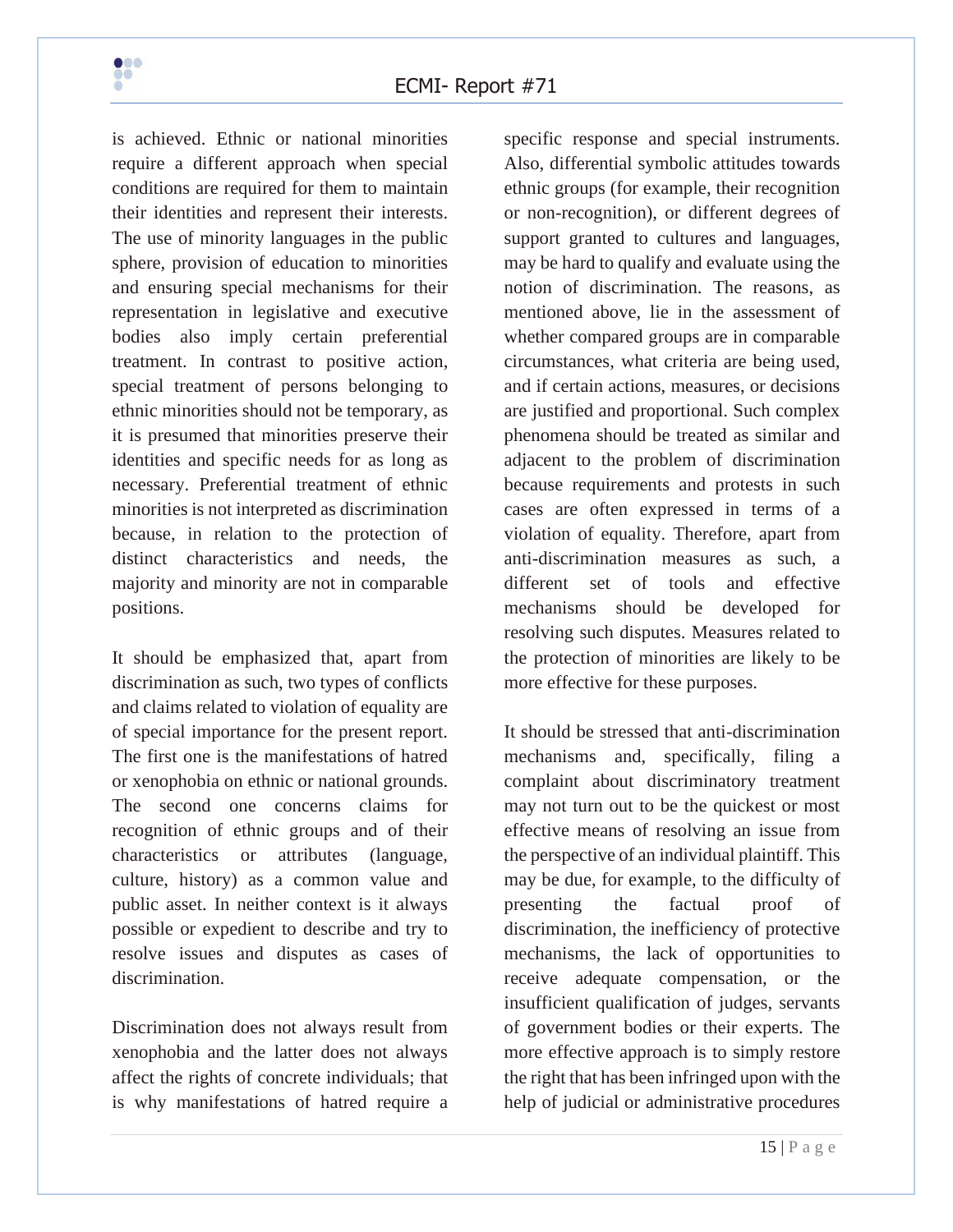

based on the violation of the law. Although discrimination may not be explicitly presented as the reason for the restoration of rights in such complaints and procedures, such an approach is in fact effective in combating discrimination and thus deserves to be upheld and promoted.

# <span id="page-15-0"></span>*(3) International legal framework*

International conventions prohibit discrimination on racial, ethnic, and related grounds, along with other characteristics.

Practically all human rights treaties and other international human rights instruments contain provisions on the inadmissibility of the discriminatory application of their norms, either based on an open-ended or closed short list of characteristics. Especially important is Article 26 of the International Covenant on Civil and Political Rights, stipulating equality before the law and the general prohibition of discrimination.

There are also special conventions and other instruments related to the prohibition of discrimination in specific areas, such as the Convention of the International Labour Organization No. 111 concerning Discrimination in Respect of Employment and Occupation (1958) or the UNESCO Convention against Discrimination in Education (1960), or discrimination on certain grounds, such as the International Convention on the Elimination of All Forms of Racial Discrimination (hereinafter – ICERD, 1965), the International Convention on the Elimination of All Forms of Discrimination Against Women (1979) and the UN Declaration on the Elimination of All

Forms of Intolerance and Discrimination Based on Religion or Belief (1981). These instruments not only compel participating states not to practice discrimination and to prohibit it, but also impose positive obligations upon them to take measures aimed at the eradication of discrimination practiced by any persons and organizations, and to ensure adequate means of protection from discrimination to everyone, along with the possibility of receiving compensation. The provisions of international treaties are further interpreted by international bodies in their recommendations, opinions in national periodic reports, and decisions on individual complaints and petitions.

In the UN system, the main special convention against racial and ethnic discrimination is the ICERD. The UN Committee on the Elimination of Racial Discrimination is the ICERD's monitoring body and may examine individual complaints in cases where national legal remedies are exhausted.

European regional instruments and approaches develop in coordination with the practices of supranational organizations, especially those of the UN and its specialized bodies (such as UNESCO and the International Labour Organization) which also have their own normative instruments on combating discrimination and minority protection.

The Council of Europe (CoE) is a pan-European organization that aims to promote international cooperation in the rule of law, human rights, cultural exchanges and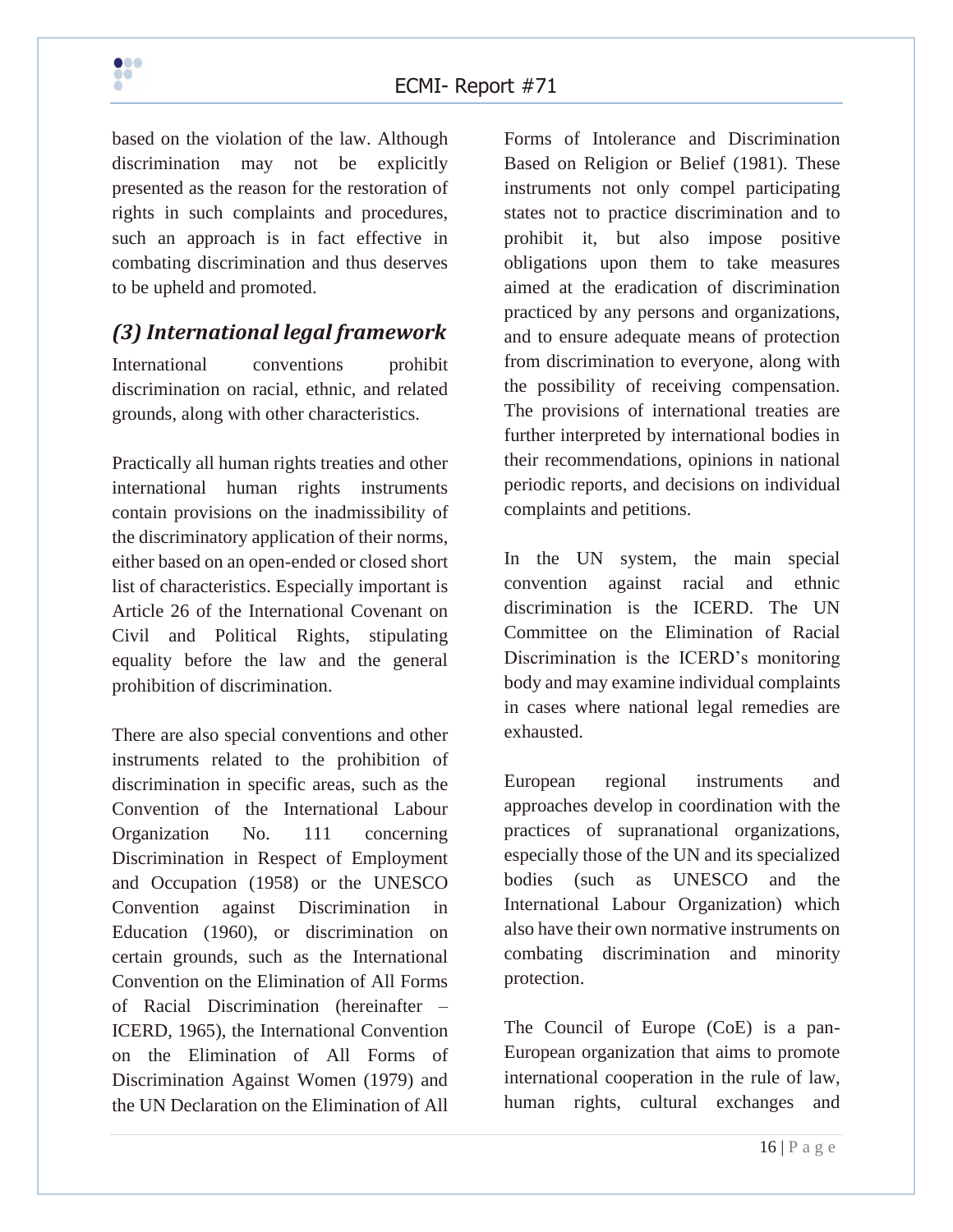strengthening of democratic institutions. To achieve these goals, the CoE has adopted a number of legally binding conventions, some of which directly relate to the protection of equality. The most significant of these for the purpose of this report are the European Convention for the Protection of Human Rights and Fundamental Freedoms (1950) and the Framework Convention for the Protection of National Minorities (FCNM) (1995).

The European Convention for the Protection of Human Rights contains Article 14 which prohibits discrimination on an open-ended list of criteria including belonging to national minorities. Protocol 12 to the Convention (2000) introduced the prohibition of discrimination in relation not only to the rights protected by the convention as in Article 14, but any rights safeguarded by national law. A number of articles of the Convention and Protocols to it are of special importance for ensuring equality on ethnic ground, and particularly their provisions securing the right to respect for private and family life, freedom of thought, conscience and belief, freedom of expression, freedom of assembly and associations, and right to education.

The FCNM does not provide a definition of "minority", leaving it to the discretion of participating states. However, according to the Advisory Committee on the Framework Convention, the FCNM should be applied according to its goals and spirit, which proscribes the arbitrary exclusion of any groups from the scope of the convention on such grounds as official recognition,

citizenship, length of residence and so on. The FCNM is truly a framework document – due to a general nature of its provisions, it cannot be applied directly and thus requires translation into national legislation. The FCNM provides a weak protection mechanism as it does not allow for individual petitions. Its implementation is monitored by the Advisory Committee composed of independent experts.

FCNM ensures the protection of general human and civil rights for persons belonging to national minorities, as well as their protection from discrimination (Article 4, paragraph 2; Article 6, paragraph 3; Articles 12 and 15). It is important to note that the FCNM employs the concept of "full and effective equality", which cannot be reduced to formal equality, and presupposes that supportive measures in favour of minorities shall not be viewed as discrimination (Article 4, paragraph 3). The FCNM also envisages the protection of the right to preserve, express and protect the group specificity of minorities; some of the articles (Articles 5, 7, 8, 9, 10, 13, 14, 17) also assert the inadmissibility of arbitrary bans and restrictions with regard to the expression of minorities' distinctiveness.

The provisions of the FCNM relating to positive measures for the protection of minority cultures and languages are not formulated as straightforwardly binding norms; there are no criteria for their necessity or sufficiency and, in particular, no indications as to the spheres, resources, scope or conditions under which they may or shall be taken. The FCNM contains only general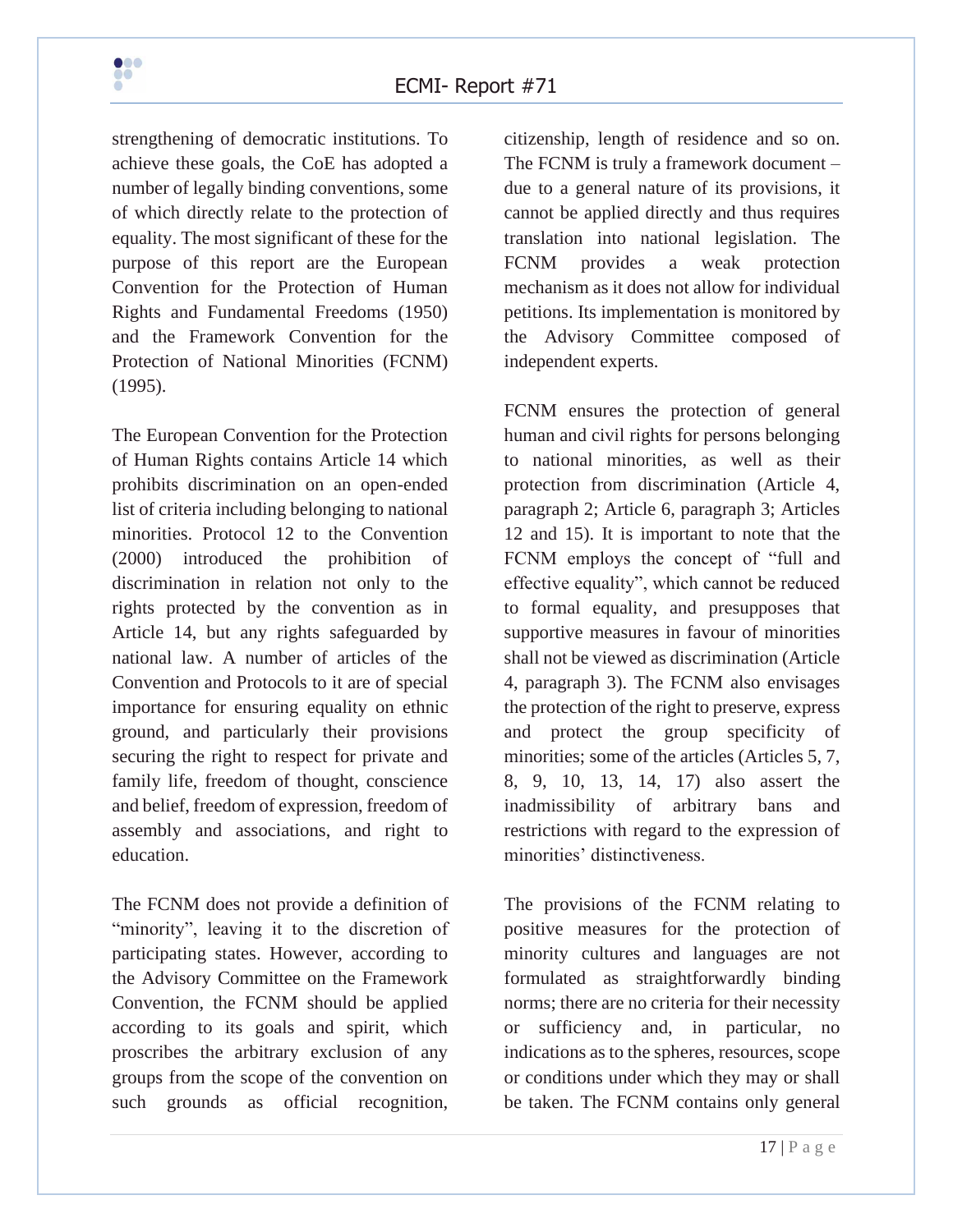recommendations for public support of schools and media outlets accommodating the needs of minorities under certain conditions (Article 14, paragraph 2).

The European Convention for the Protection of Human Rights and the FCNM established the following mechanisms of monitoring and control: The European Court of Human Rights (ECHR) and the Advisory Committee on the Framework Convention. The decisions of the ECHR are binding for all member states. The Advisory Committee on the Framework Convention issues recommendations based on national periodic reports and state parties' own monitoring of the implementation of the convention. Apart from that, the Advisory Committee issues Thematic Commentaries that provide interpretations of the FCNM. To date, four such commentaries have been issued: on education (2006), on participation of minorities in public life (2008), on language rights (2012) and on the scope of application of the Convention (2016).

Provisions on non-discrimination are included in a number of other conventions of the CoE (such as the renewed European Social Charter 1996 or the European Convention on Nationality 1997). The CoE also includes two bodies that are not treatybased: the European Commission against Racism and Intolerance (ECRI) and the Venice Commission for Democracy through Law. They published a number of countryspecific reports and commentaries on general and specific issues, the most significant of which are ECRI General Policy Recommendations No. 2 on equality bodies to combat racism and intolerance at national level and No.7 on national legislation to combat racism and racial discrimination.

Another pan-European organization that develops standards of minority protection is the Organization (up until 1995, the "Conference") for Security and Co-operation in Europe (OSCE/CSCE). The CSCE was created in 1975 as an instrument of "détente", but the range of its responsibilities was expanded to include all issues pertinent to ensuring political stability in Europe after the collapse of the communist bloc, including the security of member states. OSCE only deals with humanitarian issues inasmuch as they are necessary for the fulfilment of its primary function, but from its very outset, it has acknowledged the direct link between human rights protection and international security. The organization's activities in setting up the standards and principles of the so-called "human dimension" have included the issues of national minorities since the mid-1980s.

The High Commissioner on National Minorities (HCNM),<sup>6</sup> established in 1992, has a leading role in protection of minorities within the OSCE system. The mandate of the HCNM does not presuppose the protection of rights of persons belonging to minorities as such, but rather the prevention and resolution of conflicts related to minorities. The HCNM's key approach is "quiet diplomacy" and the search for political settlements of problematic situations. For this purpose, the



<sup>6</sup> OSCE High Commissioner on National Minorities, http://www.osce.org/hcnm.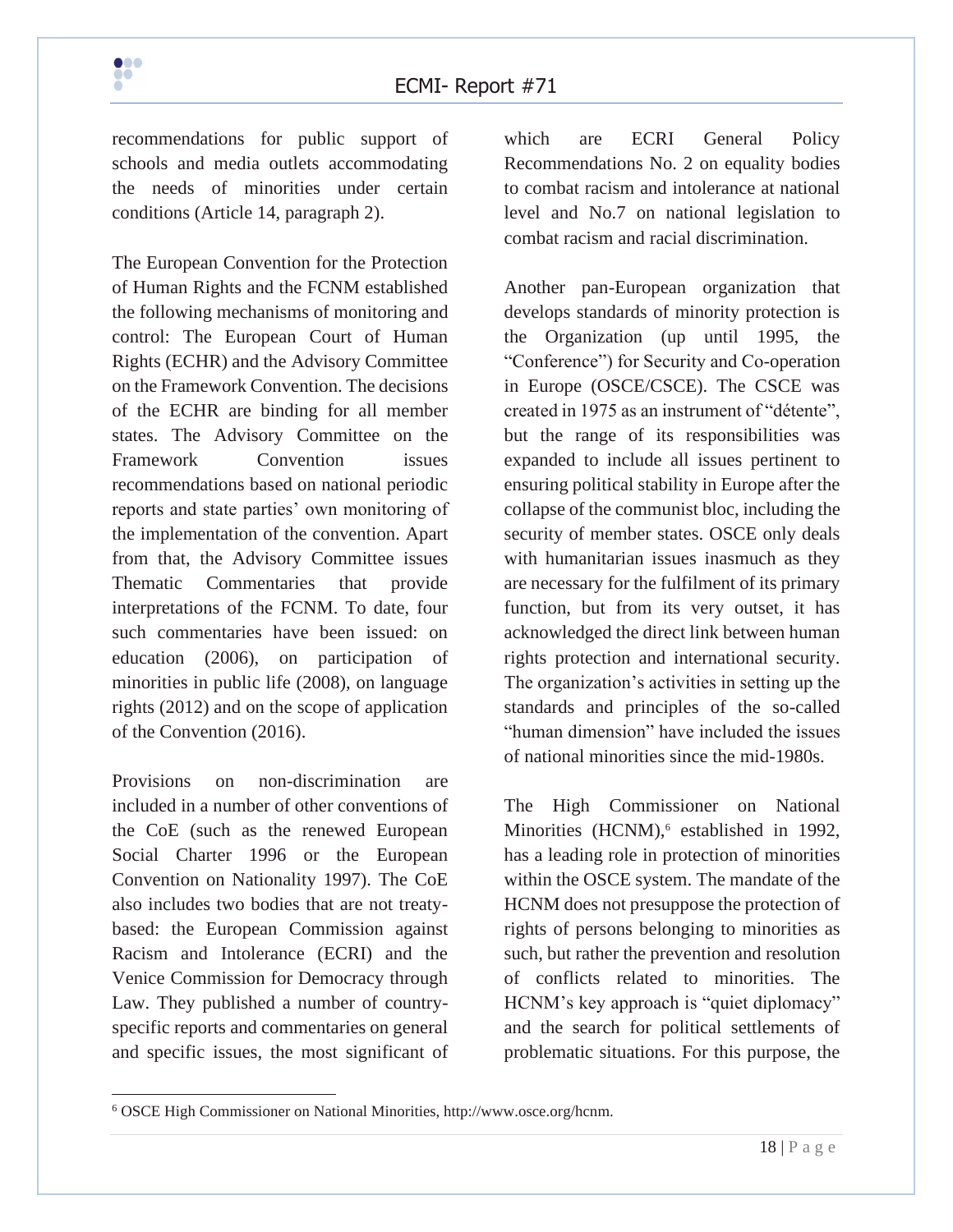

office of the HCNM issues general recommendations on minorities that sum up the norms of relevant international instruments and accumulated practical experience. Although the HCNM's thematic recommendations are not legally or politically binding, they integrate and systematize the overall perspective of the High Commissioner and other European organizations on the approaches and principles related to minorities. Considering the political standing and authority of the HCNM, these documents are of great importance for defining the agenda and standards in our area of interest. The general recommendations do not directly address the prevention of discrimination, but almost all of them contain provisions on the elimination of barriers for the participation of minorities in public life.

Another important organization is the OSCE Office for Democratic Institutions and Human Rights and its unit on combating discrimination and the promotion of ideas and practices of tolerance.<sup>7</sup>

The EU is more than an international organization as it has features of a supranational state, with jurisdiction derived but separate from its 26. The founding documents of the EU proclaim that it is built, *inter alia*, on such values as human rights, equality, and cultural diversity. Consequently, support for the diversity of languages and cultures, and combating discrimination, are among the organization's main goals. Belarus, Moldova, and Ukraine have no tangible prospects of becoming EU member states at present, but they are addressees of the EU's European Neighbourhood Policy, which helps EU neighbours to gradually adopt its standards, especially with regard to the rule of law and the protection of human rights.

Combating discrimination is one of the main values proclaimed by Article 2 of the consolidated treaty of the EU, and as one of the key goals expressed in Article 3. The prohibition of discrimination is further developed in the so-called secondary, or nontreaty-based law of the EU. The EU Charter of Fundamental Rights and Freedoms, adopted as a declaration during the summit in Nice in 2000, became a legally binding document in 2007, when the Lisbon Treaty entered into force. In 2000, two legally binding EU Directives on Equality were passed;<sup>8</sup> they had to be transposed into national legislation and may be applied directly in the EU courts. As a result, practically all the EU member states have adopted specialized anti-discrimination acts, and most countries have a comprehensive codified law against discrimination that encompasses the main spheres of public life (access to goods and services, employment and occupation, education, housing, and health care).

<sup>7</sup> OSCE Office for Democratic Institutions and Human Rights. Tolerance and non-discrimination, http://www.osce.org/odihr/tolerance.

<sup>8</sup> Council Directive 2000/43*/*EC of 29 June 2000, implementing the principle of equal treatment between persons irrespective of racial or ethnic origin; Council Directive 2000/78/EC of 27 November 2000, establishing a general framework for equal treatment in employment and occupation.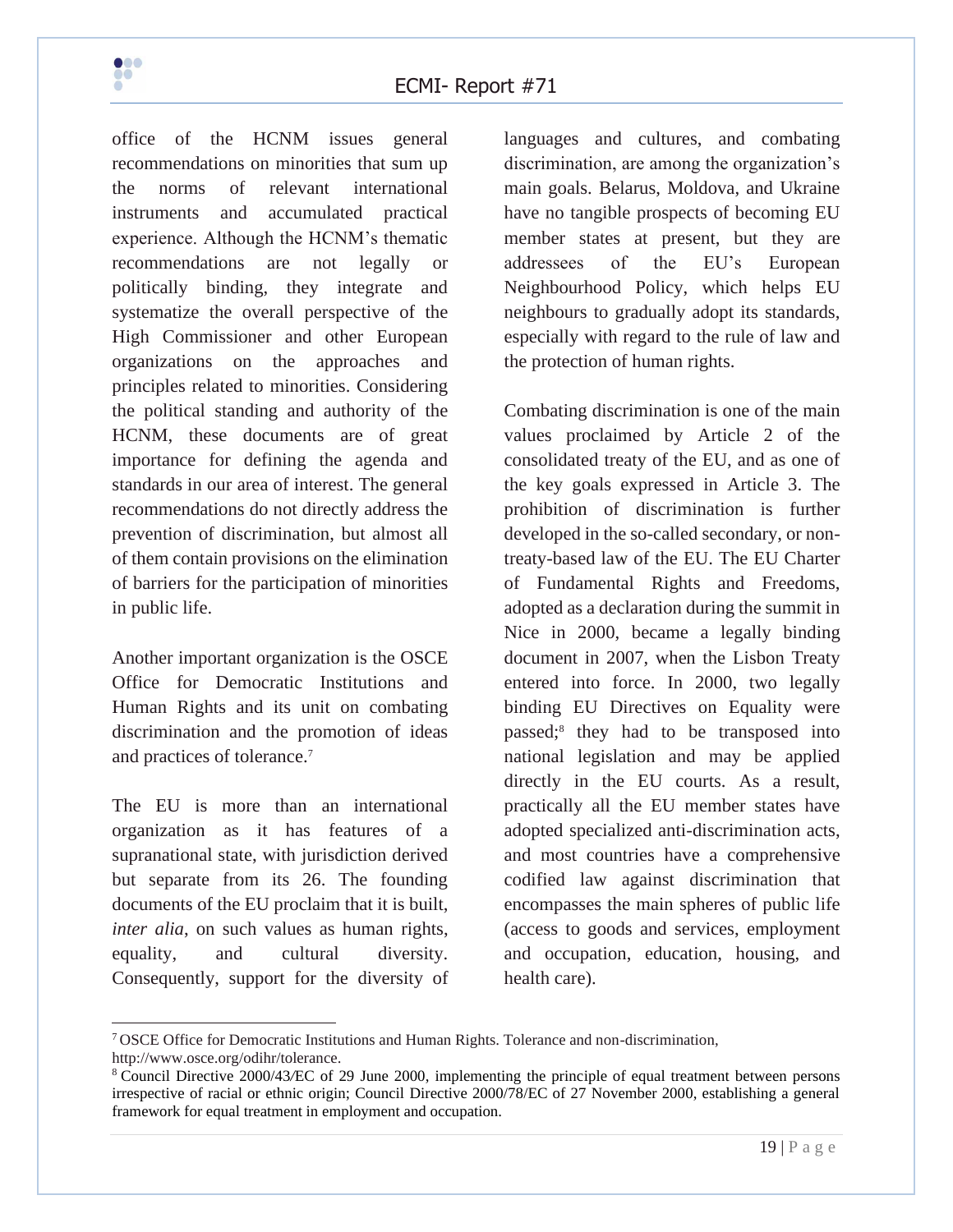

The so-called "Race Directive" (Directive 2000/43*/*EC) of the European Council on Equality identifies racial and ethnic origin as forbidden grounds for discrimination; it provides the definitions of both direct and indirect discrimination; sets up the prohibition on both types of discrimination in specific spheres of public life (access to goods and services, including accommodation, recruitment and employment, professional training, participation in professional associations, social protection, including health care, and education); it requires the of burden of proof in cases on discrimination to shift from plaintiff to defendant; exempts from the prohibition of discrimination so-called "special measures" for the protection of vulnerable groups (though it does not outline them directly); prescribes the establishment of effective mechanisms for the protection of individuals from discrimination and for receiving compensation for discriminatory treatment; and requires that governments pursue an active policy and promote a broad dialogue in society aimed at the prevention of discrimination.

The EU does not have its own normative framework specifically on the protection of minorities. Respect for the rights of persons belonging to minorities is mentioned as a fundamental value in Article 2 of the consolidated treaty of the EU (Maastricht Treaty of 1992) as amended by the Lisbon Treaty of 2007, which introduced changes and amendments into the founding treaties of the EU. In practice, the EU plays the leading

role in establishing and promoting standards of minority protection in Europe due to the so-called principle of "conditionality". It means that, as part of EU enlargement or the European neighbourhood policies, future membership or partnership in bilateral relations is conditioned on compliance with the EU's human rights standards, including those on the protection of minorities and nondiscrimination. These requirements have a crucial impact on changes in legislation and the domestic policies of pre-accession and neighbouring countries, since a relationship with the EU is a powerful incentive for national elites.

In practice, EU bodies use the approaches and principles developed by the CoE (primarily the FCNM) and OSCE (especially the HCNM's general recommendations). Furthermore, pre-accession countries and those that have signed or are preparing to sign Association Agreements with the EU are expected to implement the EU Directives on Equality and to adopt anti-discrimination legislation. We should also mention that the EU specifically demands prospective members and parties of the European neighbourhood policies to pass and implement **national Roma integration strategies.** 9

The EU's European neighbourhood policies are partially institutionalized within the **Eastern Partnership Programme**, which started in 2009. It aims to promote integration between the EU and Azerbaijan, Armenia, Belarus, Georgia, Moldova and Ukraine. The

<sup>9</sup> See: EU and Roma, http://ec.europa.eu/justice/discrimination/roma/index\_en.htm.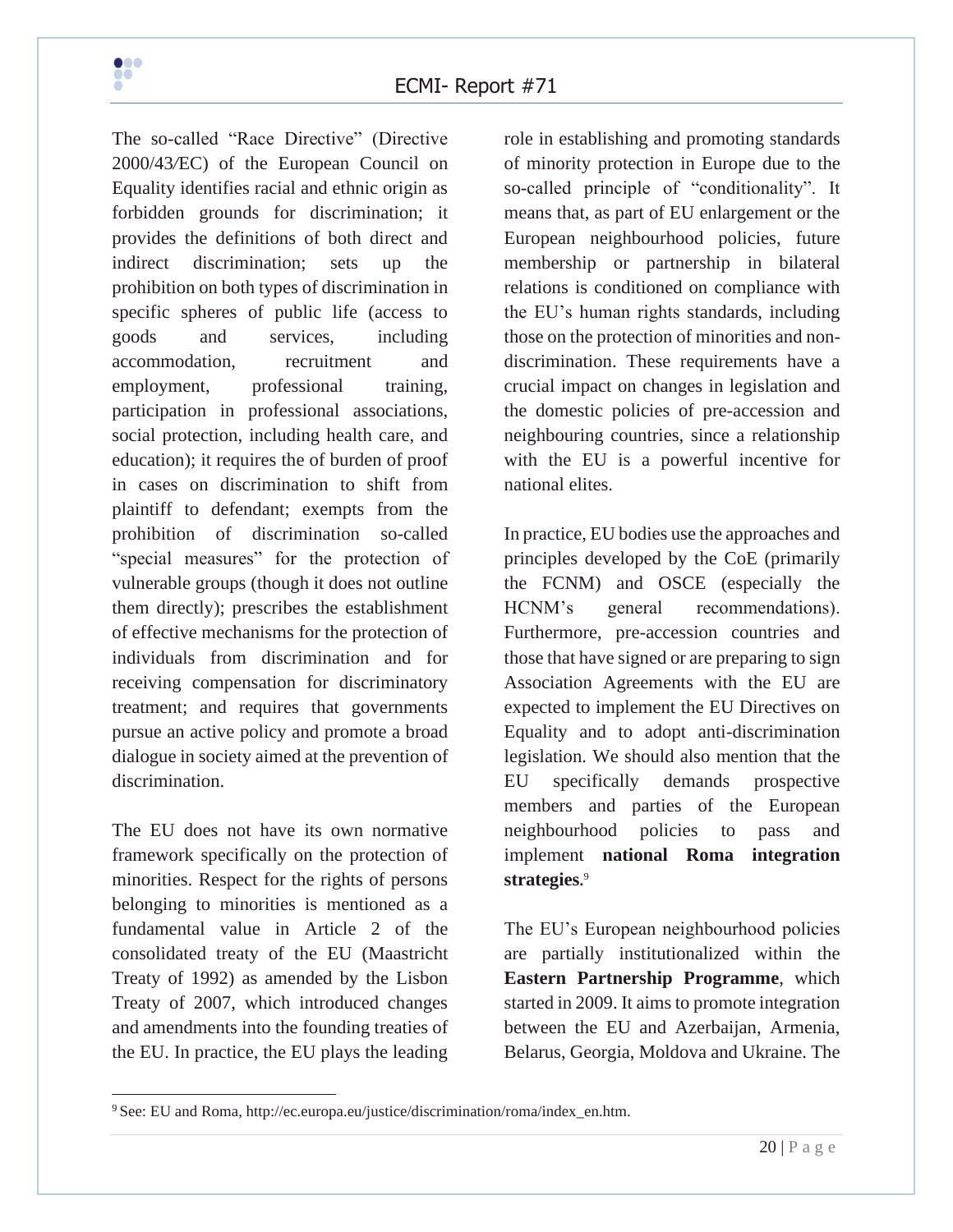main spheres of integration are the development of democratic institutions, the promotion of human rights, strengthening of good governance, economic integration, energy security and advancing people-topeople contacts. A number of documents of the Eastern Partnership contain references to the need to combat discrimination and protect national minorities.

Moldova and Ukraine are formally members of the Eastern Partnership of the EU Neighbourhood Policy, while Belarus has yet to ratify this agreement. All agreements regarding partnership and cooperation with the EU<sup>10</sup> generally declare that the parties share the values on which the EU law is built. As part of the bilateral relations, the EU promotes the adoption of anti-discrimination legislation and encourages projects aimed at the protection and integration of minorities. Action Plans on the integration of Ukraine and Moldova into the EU, adopted in the beginning of 2005, contained obligations to protect minorities and adopt antidiscrimination legislation.<sup>11</sup> Passing such legislation became a condition for the liberalization of visa regimes during the negotiations with Ukraine and Moldova that started in 2008. Reform of national legislation and policies for the strengthening of human rights, protection of minorities and non-discrimination were also on the agenda in the course of negotiations regarding the

EU Association Agreements with Ukraine and Moldova.<sup>12</sup>

# <span id="page-20-0"></span>*(4) Previous studies*

The issues of equality and non-discrimination in Belarus, Moldova and Ukraine are of primary importance for international organizations, human rights activists, and researchers; in principle, they are well studied and subjects of monitoring and professional discussions. The present report does not substitute for descriptive and analytical materials and is not a compilation thereof; our goal is rather to attract attention to systemic problems and possible ways of resolving them in the three countries.

All three countries are monitored by UN bodies. The most important is the review of periodic reports on the implementation of the International Covenant on Civil and Political Rights, the ICERD and the Universal Periodic Review on the situation of human rights at the national level. There is also a UN Special Rapporteur on Belarus.<sup>13</sup> Materials produced by specialized UN bodies are of special value for examining the situation in Belarus, which regularly submits its periodic reports on compliance with the International Covenant on Civil and Political Rights and the ICERD. Belarus cooperates with the Human Rights Committee and the Committee for the Elimination of All Forms

http://eeas.europa.eu/enp/index\_en.htm.



<sup>&</sup>lt;sup>10</sup> Signed by Moldova and Ukraine in 1994 and entered into force in 1998.

 $11$  For details, see the official website of the European External Action Service,

 $12$  For more information see Ferrari, H. "Partnership for all? Measuring the impact of Eastern Partnership on minorities", *MRG Policy Paper* (2014), http://minorityrights.org/wp-content/uploads/old-site-downloads/download-1373-Policy-paper-English.pdf.

<sup>13</sup> http://www2.ohchr.org.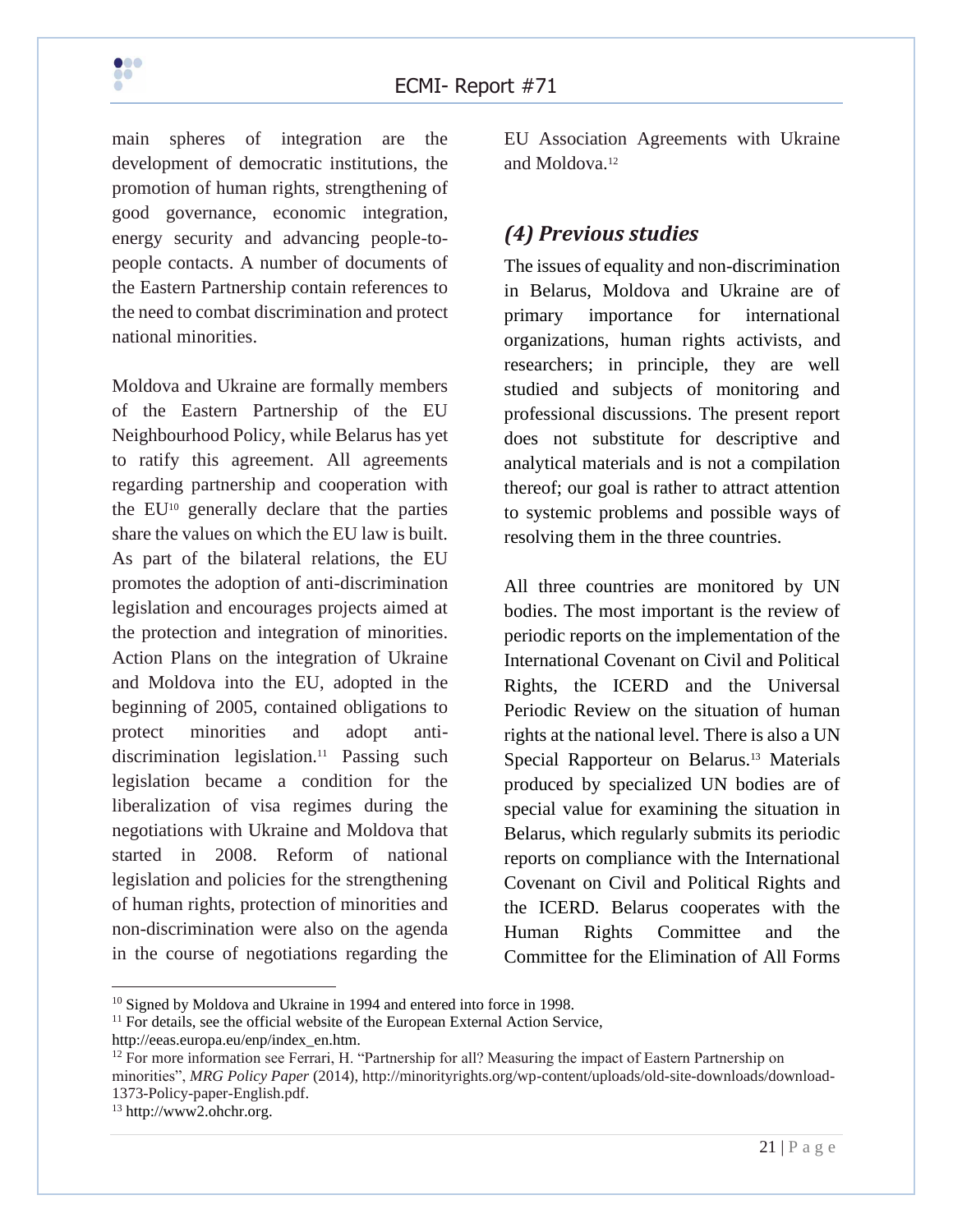of Racial Discrimination respectively.<sup>14</sup> The work of the UN Special Rapporteur is also of special importance.<sup>15</sup>

As members of the CoE, Moldova and Ukraine submit periodic reports on the implementation of the FCNM, <sup>16</sup> and Ukraine also reports on the Language Charter.<sup>17</sup> Moldova and Ukraine are also periodically monitored by ECRI.<sup>18</sup> Reports of these three CoE bodies provide a detailed overview of the current problems and processes and these bodies' opinions and recommendations; they also expose gaps and shortcomings in the national legislative and administrative frameworks.

OSCE, specifically the HCNM, has a special role in monitoring the situation in Ukraine and Moldova. The CoE and OSCE also issue special ad hoc reports on, among other topics, issues of combating discrimination and the protection of minorities.<sup>19</sup> The Euromaidan protests that started in Ukraine in November 2013, resulting in the replacement of the

national government, the occupation and annexation of Crimea by Russia, and the armed conflict in the east of the country are analysed in detail in special reports of international institutions.<sup>20</sup> These documents also touch upon the issues of discrimination, minorities, language policies and xenophobia.

Among the publications issued by national institutions on human rights, the most informative are overviews of decisions on individual complaints published by the Moldovan independent Council on Ensuring Equality.<sup>21</sup> In Ukraine, similar reports are published by the secretariat of the Parliament Commissioner for Human Rights (ombudsman), $22$  mostly as a part of annual reports.<sup>23</sup> It should be noted that the secretariat of the Ombudsman<sup>24</sup> commissions and disseminates analytical and educational materials on the issues of equality and nondiscrimination.

<sup>14</sup> http://www2.ohchr.org.

<sup>15</sup> http://www.ohchr.org/EN/Issues/Minorities/SRMinorities/Pages/SRminorityissuesIndex.aspx.

<sup>16</sup> http://www.coe.int/en/web/minorities/country-specific-monitoring.

 $17$  http://www.coe.int/t/dg4/education/minlang/Report/default\_en.asp#Ukraine.

<sup>&</sup>lt;sup>18</sup> http://www.coe.int/t/dghl/monitoring/ecri/activities/countrybycountry\_en.asp.

<sup>19</sup> For example: *The Moldovan-Administered Latin-Script Schools in Transdniestria: Background, Current Situation, Analysis and Recommendations*. Report. November 2012. The Hague: OSCE HCNM, http://www.osce.org/moldova/99058.

<sup>&</sup>lt;sup>20</sup> A/HRC/28. Report of the UN Special Rapporteur on Minority Issues, Rita Izsák-Ndiaye. Addendum. Mission to Ukraine (7 to 14 April 2014). 26 August 2014;

Report by Nils Muižnieks, Commissioner for Human Rights of the CoE following his mission in Kyiv, Moscow and Crimea from 7 to 12 September 2014. OSCE;

Office for Democratic Institutions and Human Rights and HC NM. Report of the Human Rights Assessment Mission on Crimea (6–18 July 2015). The Hague, 17 September 2015, http://www.osce.org/odihr/180596. <sup>21</sup> http://egalitate.md.

<sup>22</sup> http://www.ombudsman.gov.ua/ua/page/discrimination/.

<sup>23</sup> http://www.ombudsman.gov.ua/ua/page/secretariat/docs/presentations/.

<sup>&</sup>lt;sup>24</sup> Although the Commissioner for Human Rights has, until recently, been exclusively occupied by women, we use the term "ombudsman" as it is prescribed by Ukrainian law.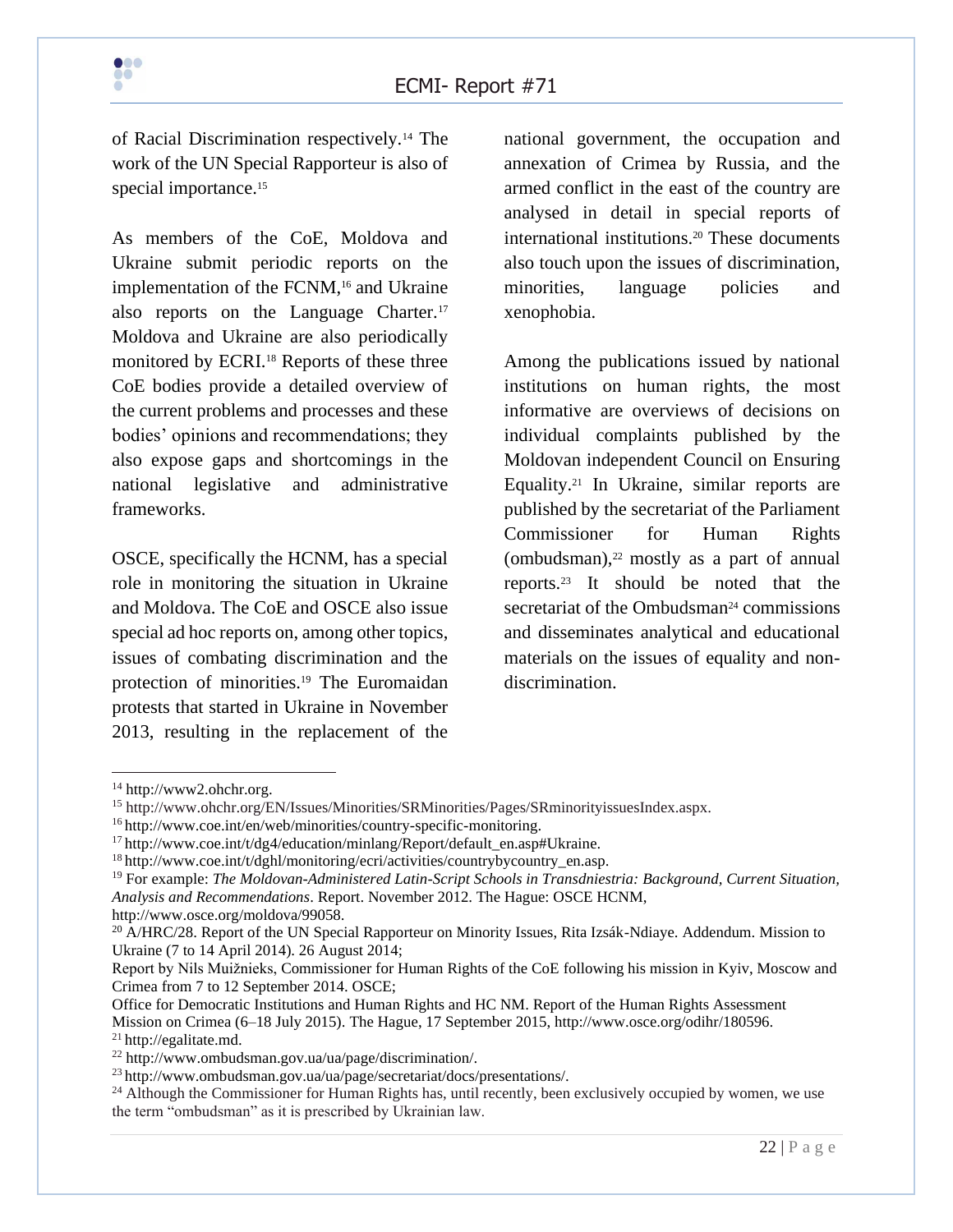The London-based Equal Rights  $Trust^{25}$  also issues comprehensive reports on each of the three countries, containing a detailed overview of the issues of discrimination on various grounds and an analysis of corresponding remedies and mechanisms of protection and prevention.

National non-governmental human rights and research organizations also make a special contribution to monitoring and provide analytical insight into the problem of equality. In Belarus, these organizations are the National Human Rights Public Association "Belarusian Helsinki Committee"<sup>26</sup> and the project "Belarusian Forum for Equality".<sup>27</sup> In Moldova, nongovernmental organizations form the National Non-Discrimination Coalition,<sup>28</sup> a member of which is the National Centre for Roma; the Association "Promo-LEX" is also active in the field of non-discrimination.<sup>29</sup> In Ukraine, these organizations include the Coalition on Combating Discrimination, <sup>30</sup> the Ukrainian Helsinki Human Rights Union which carries out a valuable practical and analytical work,<sup>31</sup> the "No Borders" movement,<sup>32</sup> the International Renaissance Foundation,<sup>33</sup> the Roma Women's Fund "Chirikli"<sup>34</sup> and the human rights fund "Rozvytok".<sup>35</sup> Today, most publications related to discrimination in Ukraine are devoted to internally displaced persons from Crimea and Donbass, and to the situation of Crimean Tatars and the Ukrainian minority in occupied Crimea.

# <span id="page-22-0"></span>**II. The normative legal framework of Belarus, Moldova and Ukraine**

The three countries have a largely similar normative framework for combating discrimination and the protection of minorities. Belarus differs from the other two as, first, it is not a member of the CoE and as such is not subject to its conventions and other instruments; second, Belarus is not an addressee of the conditionality policies of the

<sup>25</sup> *From Words to Deeds: Addressing Discrimination and Inequality in Moldova*. The Equal Rights Trust Country Report Series: 7. London, June 2016, http://www.equalrightstrust.org/ertdocumentbank/From%20 Words%20to%20Deeds%20Addressing%20Discrimination%20and%20Inequality%20in%20Moldova\_0.pdf;

*In the Crosscurrents: Addressing Discrimination and Inequality in Ukraine. The Equal Rights Trust Country Report* Series: 5. London, August 2015,

http://www.equalrightstrust.org/sites/www.equalrightstrust.org/files/ertdocs/In%20the%20Crosscurrents%20 Addressing%20Discrimination%20and%20Inequality%20in%20Ukraine.pdf;

*Half an Hour to Spring. Addressing Discrimination and Inequality in Belarus.* ERT Country Report Series: 3. London, November 2013, http://www.equalrightstrust.org/belarus-half-hour-spring.

<sup>26</sup> http://belhelcom.org.

<sup>27</sup> http://rounasc.info.

<sup>28</sup> http://nediscriminare.md.

<sup>29</sup> https://promolex.md.

<sup>30</sup> http://www.antidi.org.ua.

<sup>31</sup> http://helsinki.org.ua.

<sup>32</sup> http://noborders.org.ua/.

<sup>33</sup> http://www.irf.ua.

<sup>34</sup> http://www.chirikli.com.ua.

<sup>35</sup> http://rozvitok.org/.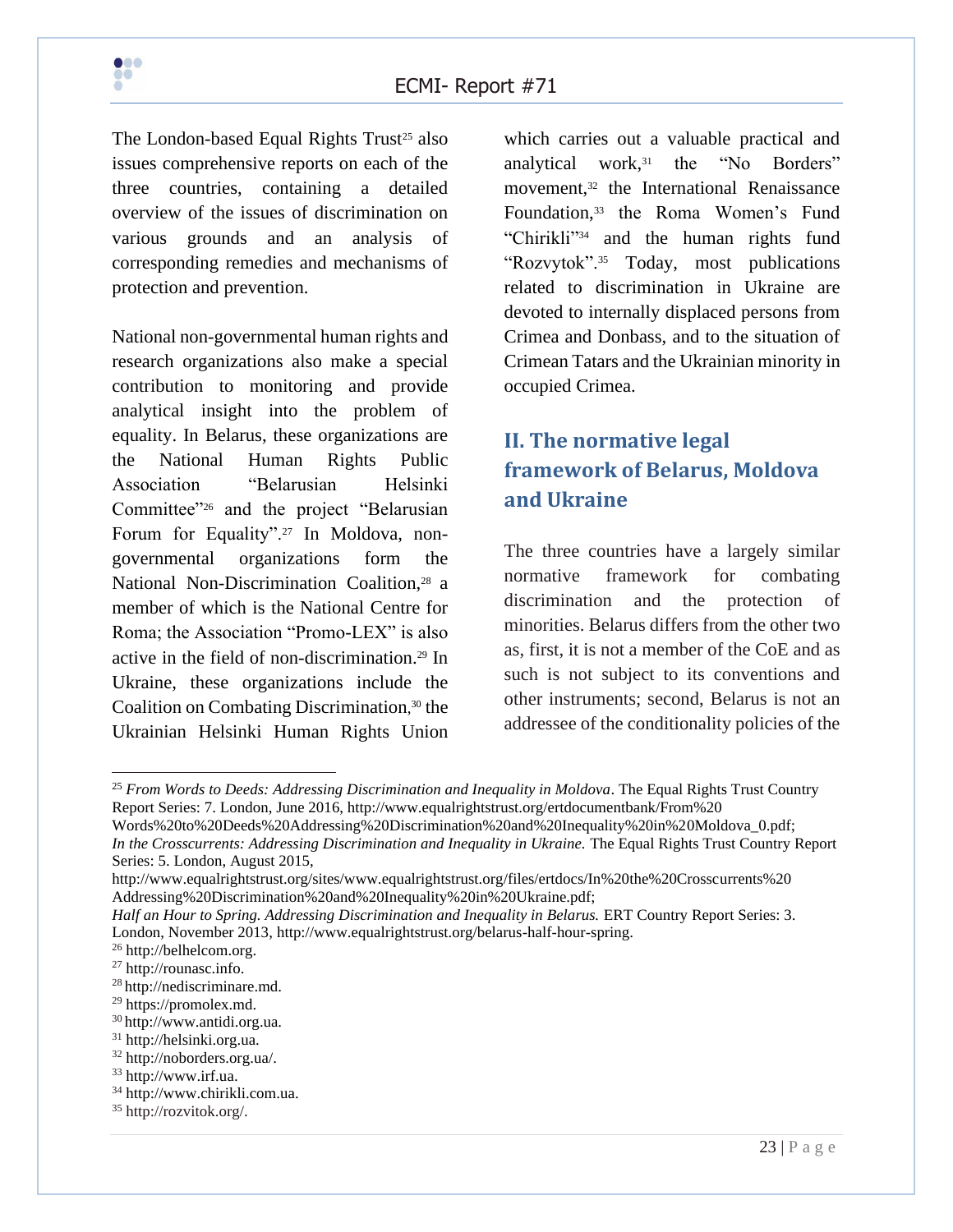EU and thus does not face the requirement to adopt anti-discrimination legislation according to the European model.

All three countries participate in the main treaties of the UN system related to combating discrimination and to the protection of minorities. All three are members of OSCE and are subject to its recommendations (at least formally, in the case of Belarus) for the treatment of minorities. Moldova and Ukraine are members of the CoE and participate in all relevant conventions. As part of the process of association with the EU, Ukraine and Moldova are subject to the conditionality policies that have encouraged their governments to adopt anti-discrimination legislation and develop minority protection policies. All three countries participate in bilateral treaties and agreements that either contain provisions on obligations to protect national minorities or are devoted exclusively to minority protection.

In the constitutions of all the three countries, there are general norms proclaiming the equality of human beings and citizens before the law, regardless of ethnic belonging. In sectoral legislation there are provisions prohibiting discrimination and stipulating the equality of citizens in exercising their rights, equal access to public goods and inadmissibility of the violation of equal rights. Such provisions are present in administrative and labour legislation, and the laws regulating education, health care and the consumer market. This situation is common for all post-Soviet and Eastern European countries. The problem is that general provisions on equality have mostly symbolic rather than practical significance. In real life situations, it is often impossible to understand which claims can be based on them and what result one can expect. As a rule, sectoral legislation allows for the protection of a specific right (and sometimes also lawful interests).

Complying with EU requirements, Moldova and Ukraine passed comprehensive laws against discrimination in 2012, with openended lists of prohibited grounds. There is no similar law in Belarus, though public discussions have started on the possibility of its adoption.

National laws on ethnic minorities also contain provisions about equality. These laws were adopted in all the three countries; there drafting had started in the Soviet times, and in general these laws are of a declaratory character and envisage no mechanisms or guarantees of implementation. All three laws contain general provisions on the equality of persons belonging to national minorities.

There are also laws and regulations concerning hate speech and hate crime within the system of criminal and administrative justice. The motive of racial, ethnic or religious hate is acknowledged as an aggravating circumstance in the criminal codes of all three countries. Manifestations of hate speech (defined as incitement of feud or hatred on ethnic, racial or religious grounds) are criminally liable. In line with the Soviet tradition, non-violent discrimination entails criminal responsibility in all three countries, although it is generally not enforced.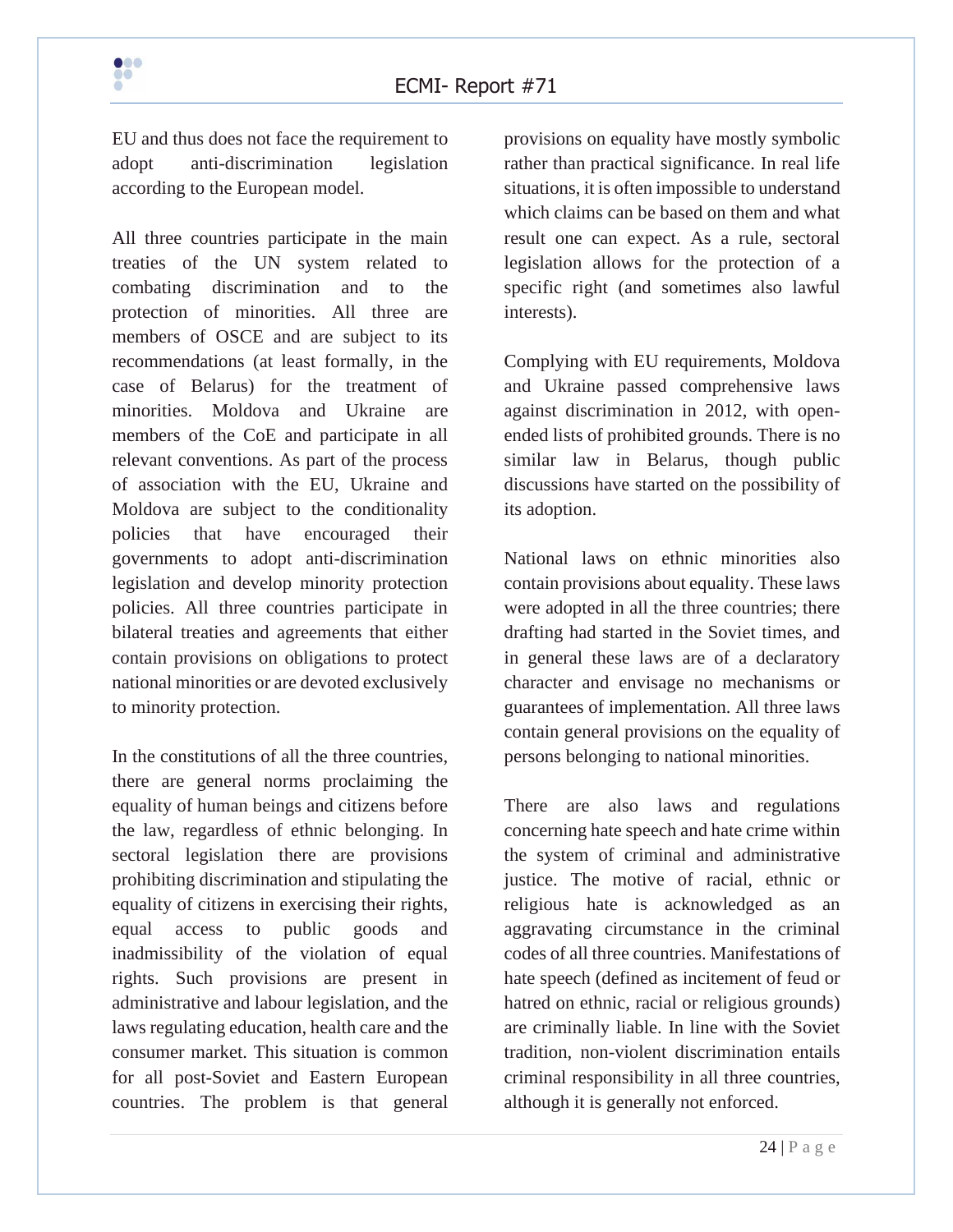All three countries have national laws on the equality of men and women and on protection of people with disabilities. Their significance for this report is that they familiarize professional communities, including judges, with the concept of discrimination and related notions, such as "reasonable accommodation", raise awareness and contribute to the accumulation of practical experience.

## <span id="page-24-0"></span>*(1) Belarus*

#### <span id="page-24-1"></span>**International obligations**

Article 21 of the Belarus Constitution asserts that "the state guarantees the rights and freedoms of citizens of Belarus enshrined in the Constitution and laws and specified by the state's international obligations". However, the Constitution does not contain provisions stipulating that international treaties are directly applicable and have supremacy over domestic norms if they contradict them. The implementation of international treaties is realized through their transposition into national legislation.

Belarus is party to international conventions on the protection of minorities and combating racial and ethnic discrimination, adopted within the UN system. Among them are the International Covenant on Civil and Political Rights (1966), International Covenant on Economic, Social and Cultural Rights (1966), ICERD (1965), Convention on the Rights of the Child (1989), UNESCO Convention against Discrimination in Education (1960), and Convention of the International Labour Organization No.111 concerning

Discrimination in Respect of Employment and Occupation (1958). Belarus did not recognize the right to file individual complaints according to Article 14 of the ICERD.

The Republic of Belarus is not a member of the CoE and not a party to the main European conventions on the protection of minorities. Belarus remains a member of the EU Eastern Partnership Programme. The cooperation of the Republic of Belarus with the EU on humanitarian issues is limited and does not have a substantial impact upon domestic policies.

The Republic of Belarus is party to several treaties adopted within the framework of the Commonwealth of Independent States (CIS is an intergovernmental formation that includes most of the countries of the former USSR) concerning the protection of minorities and non-discrimination, as well as regulation of migration. These include the CIS Charter (1991) (Article 3 on ensuring human rights and fundamental freedoms for all regardless of racial and ethnic belonging, language, religion, political and other views); the CIS Convention on Human Rights and Fundamental Freedoms (1995) (Article 20 on equality and non-discrimination and Article 21 on the rights of persons belonging to minorities); the Agreement on the Restitution of the Rights of Formerly Deported Persons, National Minorities and Peoples (1992); and the Agreement on Cooperation in Education (1992).

Convention on Providing the Rights of Persons Belonging to National Minorities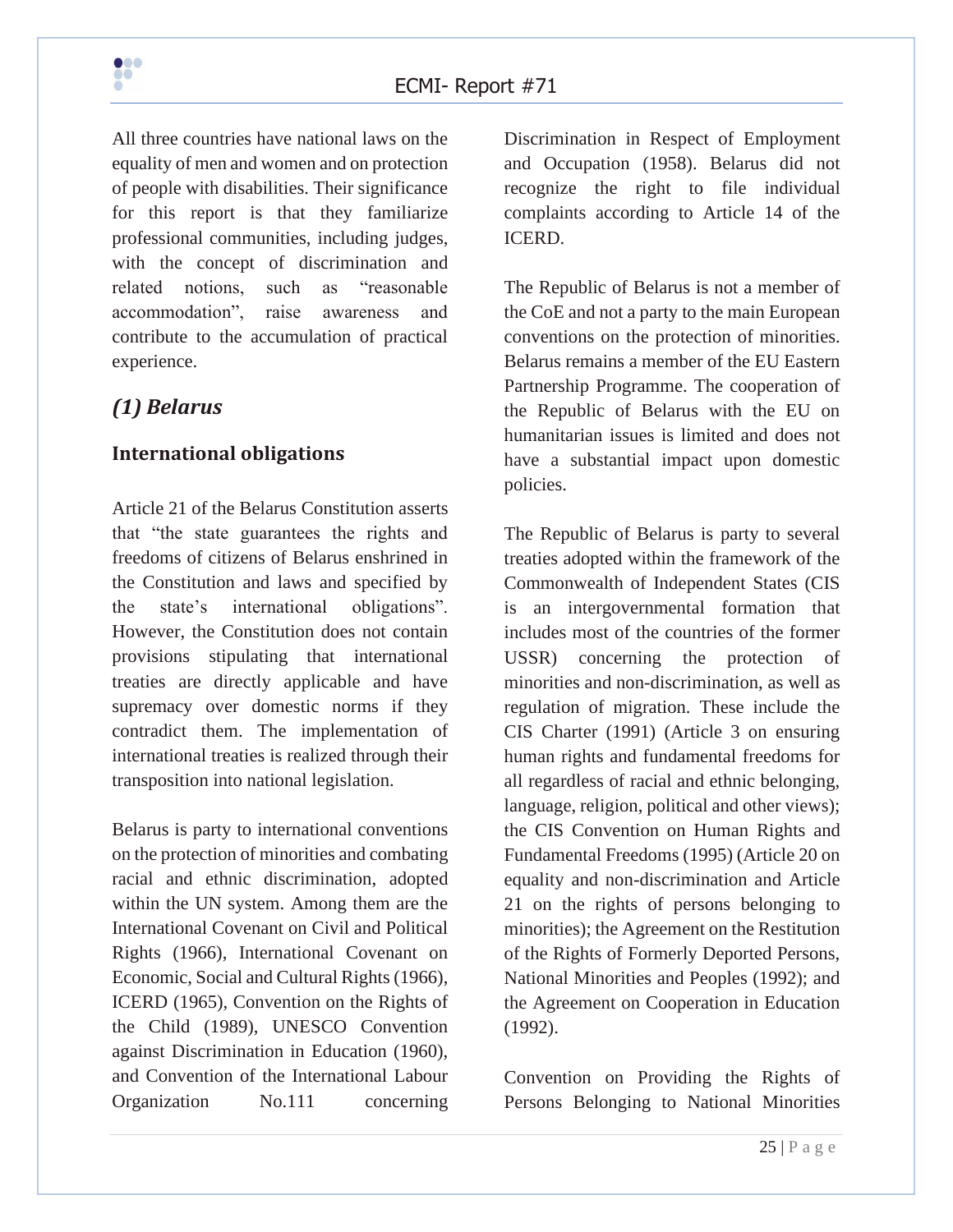(21 October 1994) mostly duplicates the principles of the Law of the Republic of Belarus "On Protection of National Minorities" and uses the same terminology (see below). The Convention entered into force in January 1997 after having been ratified by Belarus. Belarus was the third country to ratify the Convention; at present, there are five parties to the Convention, but it remains inactive like other CIS instruments, mainly due to the lack of political will and the parties' lack of motivation to apply them.

Almost all bilateral framework treaties about friendship and cooperation that Belarus concluded with other countries, including CIS members, contain provisions on mutual obligations to protect minorities. Belarus signed a special bilateral treaty with Ukraine in 1999: "Agreement between the Republic of Belarus and Ukraine about Cooperation in Ensuring the Rights of Persons Belonging to National Minorities". A number of other intergovernmental and inter-institutional agreements on the protection of minorities have been signed with other countries and have entered into force.

# <span id="page-25-0"></span>**General constitutional and legislative norms on equality**<sup>36</sup>

#### *Constitution*

The Constitution of the Republic of Belarus adopted in 1994 (with amendments passed as a result of national referenda on 24 November 1996 and 17 October 2004) contains several provisions that directly

concern equality, particularly on ethnic grounds.

Article 5. <…> The creation and activities of political parties and other public associations that aim to change the constitutional system by force, or to conduct propaganda of war, social, ethnic and racial hatred, shall be prohibited.

Article 11. Foreign nationals and stateless persons in the territory of Belarus shall enjoy rights and liberties and execute duties on equal terms with the citizens of the Republic of Belarus. <…>

Article 14. The State shall regulate relations among social, ethnic and other communities on the basis of the principles of equality before the law and respect their rights and interests. <…>

Article 22. All shall be equal before the law and entitled without discrimination to equal protection of their rights and legitimate interests.

Article 50. <…> Insults to national dignity shall be prosecuted by law. Everyone shall have the right to use one's native language and to choose the language of communication. In accordance with the law, the state shall guarantee the freedom to choose the language of education and teaching.

The constitution has supreme legal force and direct effect only in cases when there is a discrepancy between the constitution and a law, decree, or edict (Article 137 of the constitution). Therefore, the abovementioned constitutional provisions are only applied after being incorporated into the normative legislative acts of a lower level; they cannot be applied in courts with general jurisdiction.

<sup>&</sup>lt;sup>36</sup> The legislation of Belarus is drawn from the National Legal Internet Portal of the Republic of Belarus, http://pravo.by/.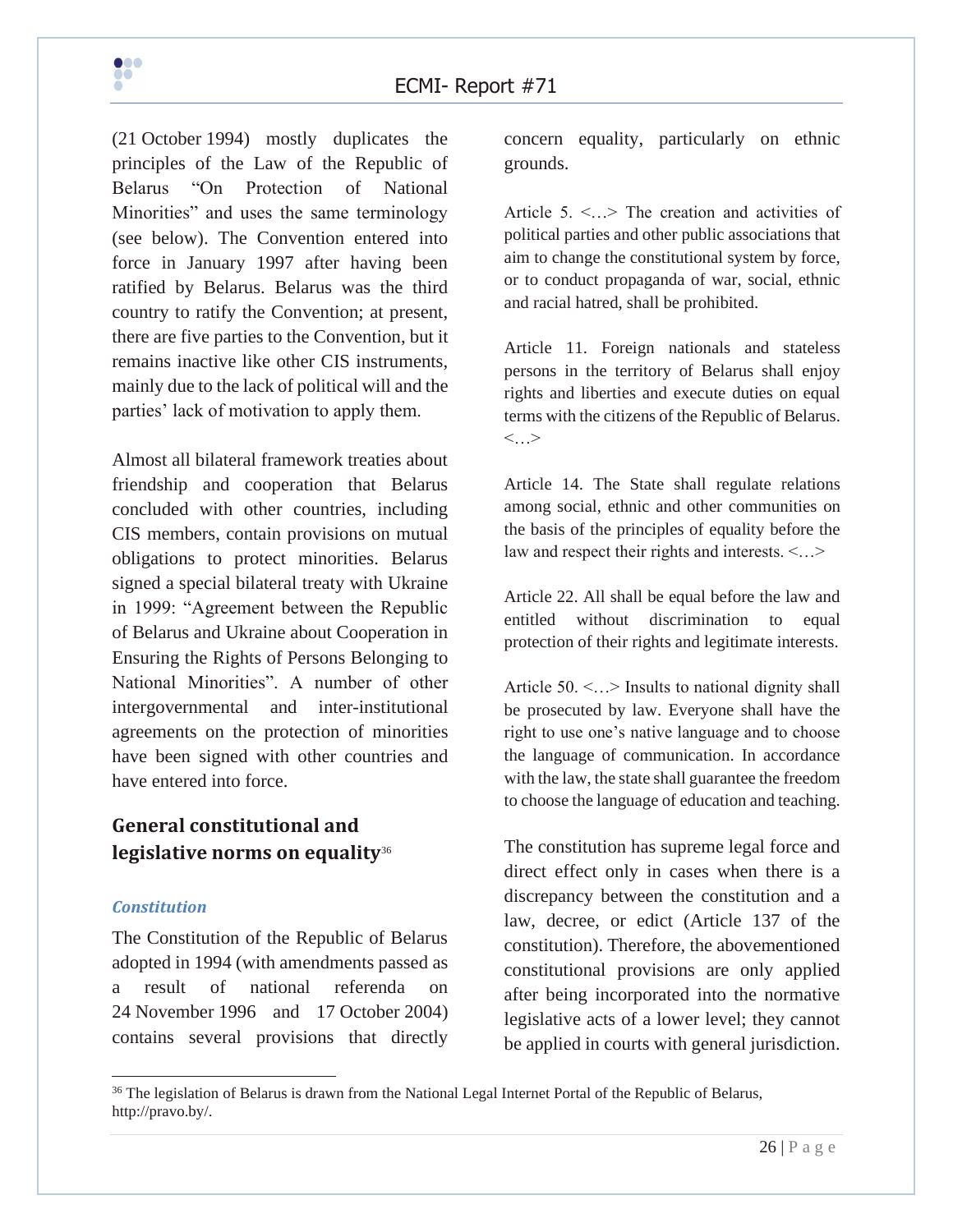

#### *Laws*

#### *Criminal code*

The prohibition of violation of equality is guaranteed mostly by criminal law, as was the case in the USSR. According to Article 190 of the Criminal Code of the Republic of Belarus (1999) "Violation of equality of citizens" presupposes responsibility for "intended direct or indirect violation or limitation of the rights and freedoms, or establishment of direct or indirect privileges for citizens based on their gender, race, ethnicity, language, origin, property or employment situation, place of residence, religious beliefs, attitudes, membership of public associations that had a substantial negative impact on the rights, freedoms and lawful interests of the citizen". Therefore, violation of equality is defined only as a constituent element (completed crime), and the form of guilt is direct intention. The category "substantial negative impact on the rights, freedoms and lawful interests of the citizen" is not specified in legal practice. There are no official publications on the application of this article, most likely due to its limited scope.

# *Liability for hate crimes and hate speech*

Article 130 of the Criminal Code prescribes responsibility for inciting racial, ethnic or religious hatred or feud that is defined as "intentional actions aimed at causing racial, ethnic, religious hatred or feud, denigration of ethnic honour and dignity".

The Criminal Code of the Republic of Belarus recognizes racial, ethnic or religious hatred or enmity as an aggravating circumstance (Article 64, Section 1, paragraph 9), and defines the elements of the crime in a number of articles. In the Administrative Code (Article 7.3, Section 1, paragraph 6), administrative violation motivated by racial, ethnic or religious hatred is also treated as an aggravating circumstance in defining administrative responsibility.

Incitement to ethnic hatred and dissemination of ideas of ethnic and racial supremacy are also prohibited by the laws of the Republic of Belarus "On National Minorities" (1992), "On Public Associations" (1994) and "On Combating Extremist Activities" (2007). "Extremist activities" or "extremism" are interpreted in the broadest possible sense, ranging from terrorism to fuelling enmity, and are defined not by qualifying characteristics but based on the list of possible manifestations. This gives law enforcement a broad margin for discretion, but the law only recently started being enforced. In 2014, the national expert commission was established under the Ministry of Information of the Republic of Belarus to assess information products according to the presence or absence of attributes of extremism, and in 2015, similar regional expert commissions started their work.

According to Article 17.11 of the Administrative Code, "dissemination of information products calling for extremist activities or propagating such activities as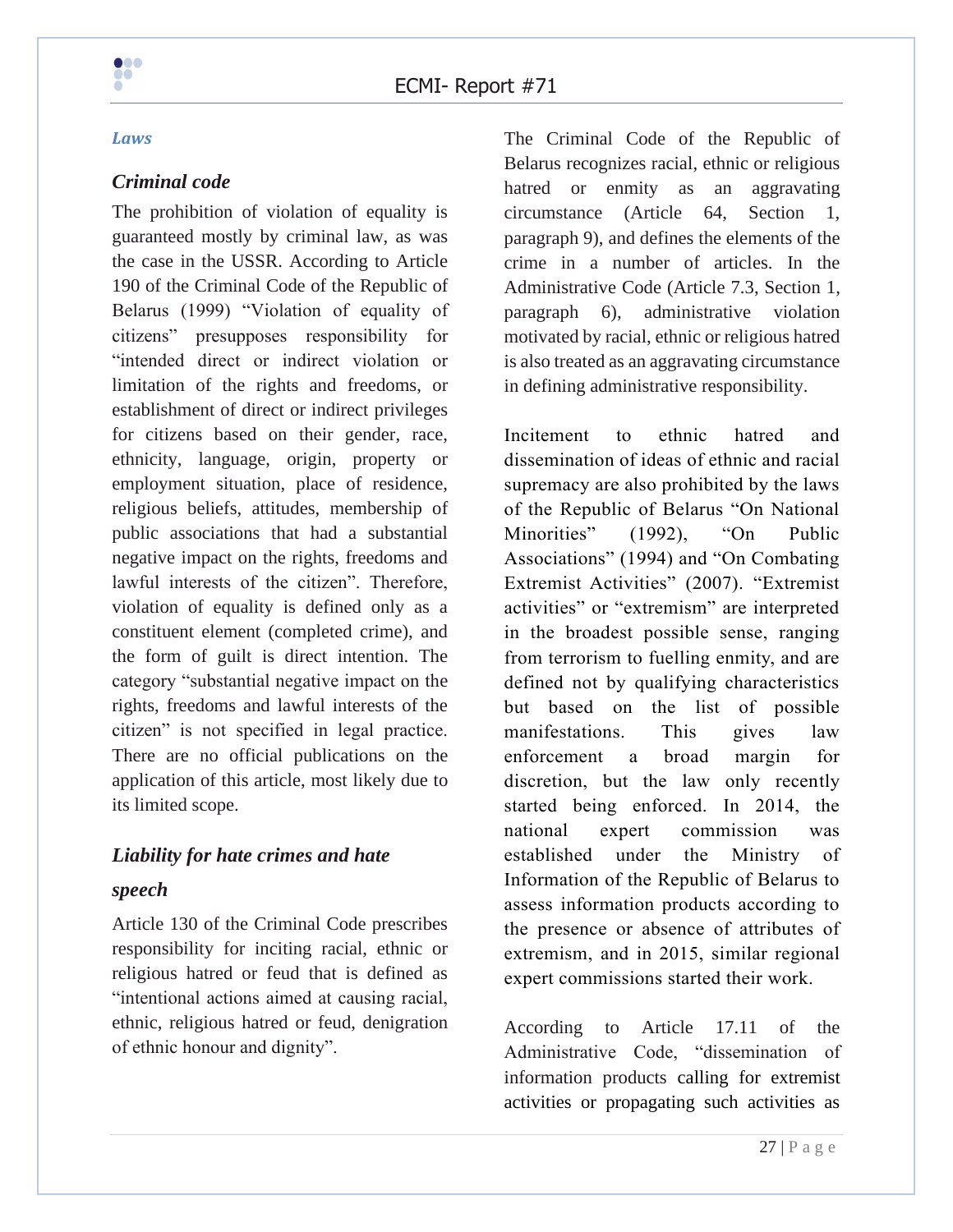

well as the production, storing, or transportation of such products for the purpose of dissemination, if such actions have no elements of crime" are punished by pecuniary fine; the fine increases if such information products are listed in the national register of extremist materials.

#### *Law on minorities*

The law on national minorities was adopted in 1992; it was amended in 2004 and 2007 but in a way that did not change its substance. Article 1 of the law defines "persons belonging to national minorities" as "persons" that permanently reside at the territory of the Republic of Belarus, have Belarusian citizenship, and differ in origin, language, culture or traditions from the main population of the Republic". Article 2 notes that belonging to a national minority is a matter of individual choice should not entail any unfavourable consequences. Article 5 prohibits the forced declaration or determination of national belonging, nor can members be compelled to prove or abandon their national belonging.

The law contains provisions on equality and non-discrimination: Articles 4 and 6 are of a declaratory nature, prohibiting the direct or indirect limitation of rights and freedoms of citizens for their belonging to an ethnic minority, and attempts at forcible assimilation; Article 6 proclaims equal political, economic, and social rights and freedoms. Article 13 declares equal protection of citizens by the state regardless of their ethnic belonging, and responsibility for any actions aimed to discriminate people on ethnic grounds, obstruct the exercise of minority rights, and incite interethnic hatred. Implementation of the law is outlined in a very general way, using general declarations and references to other norms.

### *Other legislation*

The Civil Code of Belarus (1998) contains the principle of equality between subjects of civil relationships and declares the equal protection of rights and lawful interests without discrimination. In civil proceedings, an individual may, in principle, claim compensation for pecuniary and nonpecuniary damages in cases of violation of the right to equality and non-discrimination. Belarusian legislation does not envisage any procedural rights or guarantees for the judicial examination of discrimination.

Article 14 of the Belarusian Labour Code (1999, with subsequent amendments) defines discrimination as "restriction of employment rights or receiving preferences based on gender, race, ethnic origin, language, religious or political views, participation or non-participation in trade unions or other public associations, property or employment situation, or physical or mental disability that does not interfere with performance of professional duties". In accordance with corrections and amendments to the Labour Code adopted in January 2014, social origin, age and place of residence were added to the list of discriminatory criteria. According to the Labour Code, an individual considering him/herself as a victim of discrimination in employment has the right to file a complaint in court for discriminatory treatment. However, these cases are minimal since neither citizens nor legal practitioners are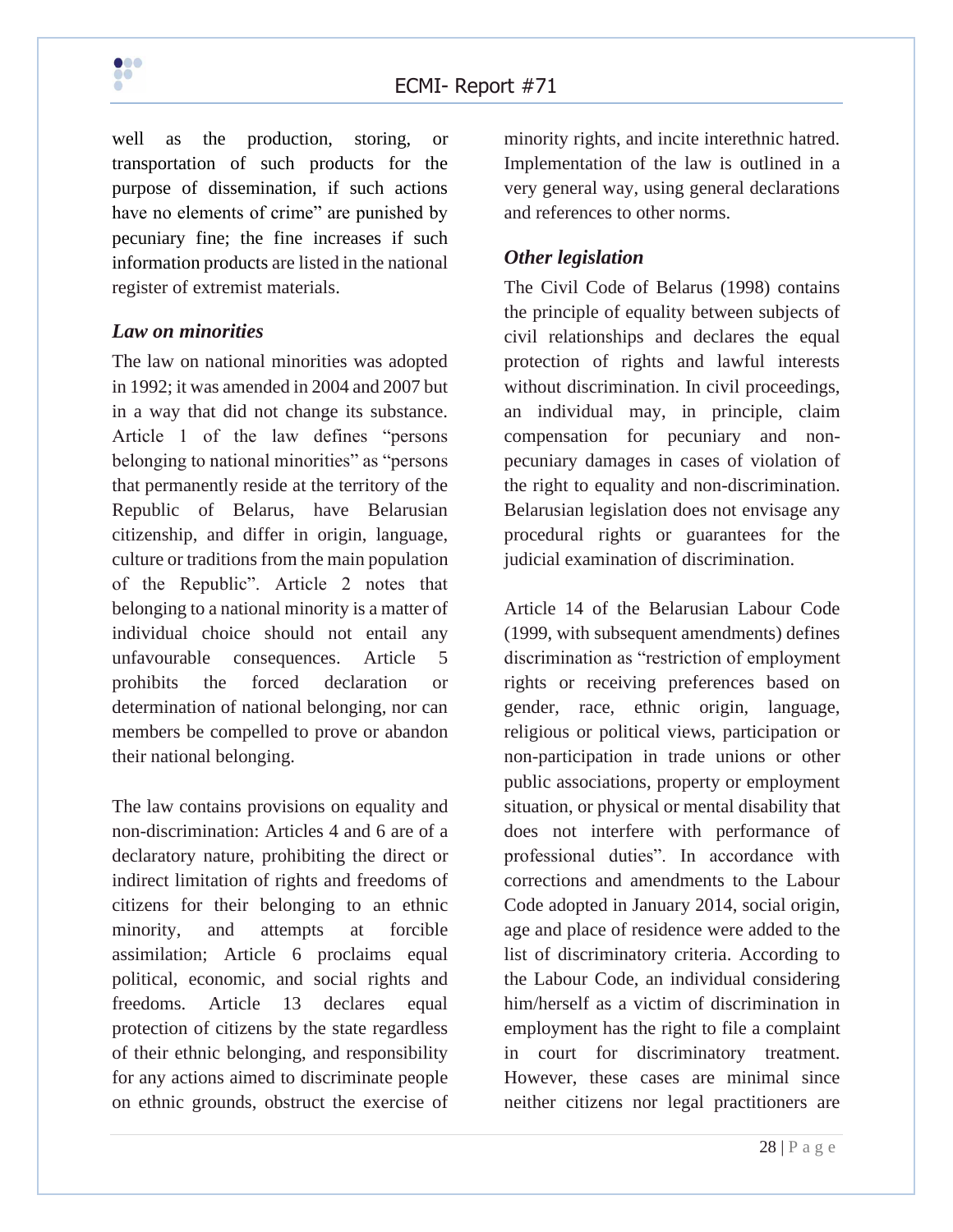aware of the difference between discrimination and the violation of rights, are not familiar with the standard of proof and do not know what demands could be made within the suit. Moreover, as in other countries of the former USSR, compensation for non-pecuniary damages resulting from discrimination, and the distribution of the burden of proof in civil discrimination lawsuits, remain unregulated.

In accordance with Article 2, paragraph 3 of the Law "On Languages of the Republic of Belarus" (1990, with subsequent corrections and amendments), "the Republic of Belarus takes care of free development and use of all national languages used by the population of the Republic". The legislation of Belarus does not regulate the use of languages in the unofficial sphere. Article 3 asserts that "citizens of the Republic of Belarus are guaranteed the right to use their national [attributed to their ethnic nationality] language" as well as "the right to address government institutions, local government and self-government bodies, enterprises, establishments, organizations and public associations in Belarusian, Russian or any other language acceptable to both parties". It follows that, according to Article 5, "state institutions, local government and selfgovernment bodies, enterprises, institutes, organizations and public associations are obliged to accept and consider documents submitted by the citizens in Belarusian and Russian languages. Denial of the public servant to accept and consider a request of the citizen in the Belarusian or Russian languages because of referring a lack of command of the language entails liability according to the law".

Article 6 of this law prescribes that any privileges or limitations are inadmissible, whereas public humiliation, insult of the state language and other national languages, establishing hurdles and restrictions to their use, and propagating hatred on linguistic grounds entail liability according to the law, with responsibility for same prescribed by Article 9.22 of the Civil Code of the Republic of Belarus. The first two cases brought under the application of this article were registered in August and September of 2013, when public servants were fined for refusing to respond to citizens in the language of their request (i.e. Belarusian).

The Code of the Republic of Belarus on Education (Law No. 243-Z, Article 90, Section 6; 13 January 2011, with amendments introduced in 2011–2014) contains the following provision: "in accordance with the desire of pupils and their lawful representatives, and upon decision of the local executive and regulatory bodies approved by the Ministry of Education of the Republic of Belarus, groups may be created in the establishments of preschool education, classes and groups; in the establishments of general secondary education or establishments of preschool and general secondary education in which teaching is conducted in the language of a national minority, or the language of a national minority is studied as a subject".

The law of Belarus "On Protection of the Rights of Consumers" (No. 90-З, Art. 7 and

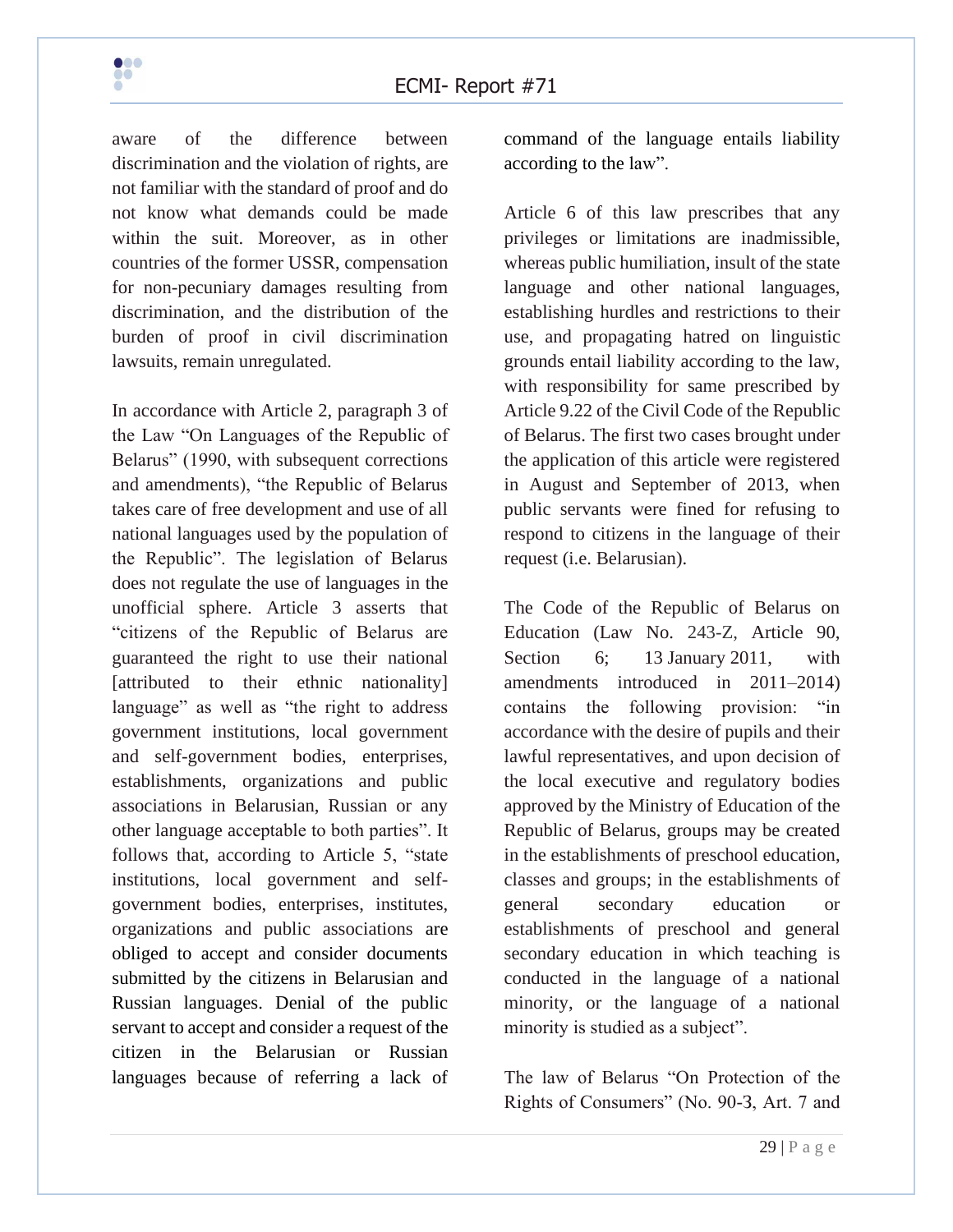8, 9 January 2002) uses standard wording in relation to the need to provide information in Belarusian *or* Russian (author's emphasis). Thus, information about goods, works or services may only be available in one language. There are currently discussions about amending this law, with obligatory provision of information to consumers in two state languages being a leading issue. Public discussion and written communication with authorities and goods manufacturers highlight that proponents of obligatory bilingual marking appeal to equality on linguistic grounds, whereas opponents of this measure refer to the formal compliance of current practices with constitutional norms (Article 17) and economic expediency.

However, the law of Belarus "On Civil Service in the Republic of Belarus" (No. 204- Z, 14 July 2003) does not address disciplinary action against civil servants for discriminatory treatment. Article 21 of the law refers only to the obligation "to ensure protection of the rights and lawful interests of private and legal persons" as well as "to adhere to the norms of respectful communication and code of ethics for public service".

# <span id="page-29-0"></span>*(2) Moldova*

### <span id="page-29-1"></span>**International obligations**

The Constitution of Republic of Moldova establishes the primacy of international law over domestic law (Article 4, part 2). In 1993, Moldova acceded to the International Covenant on Civil and Political Rights and the ICERD. The Republic of Moldova also participates in other major conventions on human rights, including the ECHR and other instruments of the CoE. In 2012, Moldova recognized the competence of the UN Committee on the Elimination of All Forms of Racial Discrimination to receive and consider individual petitions on discrimination.<sup>37</sup> In 1996, Moldova signed and ratified the FCNM. Bilateral agreements on the protection of minorities were concluded with Ukraine, Bulgaria, Russia, Poland, and Belarus. In 2002, Moldova signed (but has not yet ratified) the European Charter for Regional and Minority Languages.

# <span id="page-29-2"></span>**General constitutional and legislative norms on equality**<sup>38</sup>

#### *Constitution*

The principle of equality is enshrined in Article 16 (2) of the Constitution of the Republic of Moldova:

> All citizens of the Republic of Moldova are equal before the law and public authorities irrespective of their race, nationality, ethnic origin, language, religion, gender, beliefs, political views, personal wealth or social origin.

Article 32 (3) also proclaims that:

<sup>&</sup>lt;sup>37</sup> Fourth Report submitted by Moldova pursuant to Article 25, paragraph 2 of the FCNM. ACFC/SR/IV(2015)005. Strasbourg, 16 June 2015, p. 11.

<sup>38</sup> Legislation of Moldova is drawn from the *Registrul de Stat al Actelor Juridice al Republicii Moldova*, http://lex.justice.md/.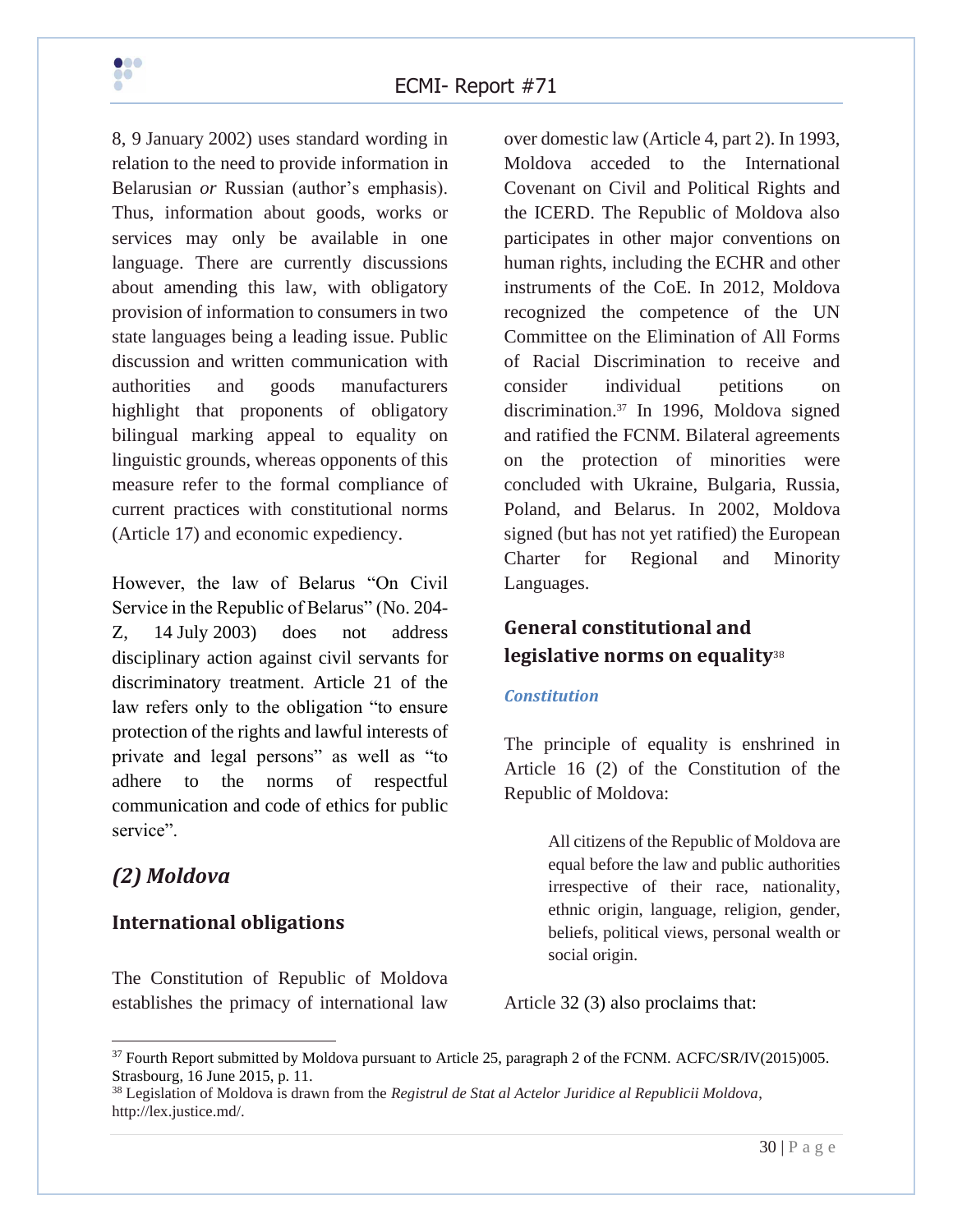

All actions aimed at denying and libelling the state or the people shall be forbidden and prosecuted by the law as well as the instigations of war, ethnic, racial, or religious hatred, the incitement of discrimination, territorial separatism, public violence or other actions threatening the constitutional order.

The Constitution of the Republic of Moldova prescribes that the Moldovan language based on the Latin script shall be the state language (Article 13  $(1)$ ).<sup>39</sup> Moreover, the state "recognizes and protects the right to preservation, development and use of the Russian language and other languages of the country" (Article 13 (2)).

#### *Laws*

Current legislation contains general provisions on equality of rights and inadmissibility of discrimination (Civil Code, Labour Code, legislation on public service and others), however they are mostly declarative, allowing for the contestation of an overt violation of equal rights, but unsuited to combating more complicated forms of discrimination.

#### *The law on equality*

In May 2012. the parliament of the Republic of Moldova passed the law "On Ensuring Equality". $40$  The law, as stated in the preamble, was adopted in accordance with the EU Directives on Equality. The goal of the law is not only to combat discrimination and ensure equal rights for all persons in Moldova, but also to prevent discrimination. The law defines discrimination in line with the EU Directives on Equality. The law uses an open list of criteria for discrimination, which includes: race, colour of skin, nationality, ethnic origin, language and religion. The law differentiates between direct and indirect discrimination, as well as specific forms of discrimination by association, racial segregation, harassment and victimization (persecution of persons for complaining of discrimination). The law envisages the possibility of positive measures and reasonable accommodation. The prohibition of discrimination applies to all natural and legal persons in private and public spheres. Combating discrimination is defined as its prevention through temporary positive measures,41 mediation procedures, sanctions for acts of discrimination and compensation to the victims for material and moral damage (Article 5).

Prohibition of discrimination encompasses the fields of employment (Article 7), access to goods and services (Article 8) and education (Article 9). The law sets out a limit to the prohibition of discrimination: it does not extend to the institutions of family and adoption, or to religious cults (Article 1). In the field of employment, occupational requirements do not constitute discrimination where, due to the specific nature of the work

<sup>&</sup>lt;sup>39</sup> The same is prescribed by Article 1 of the Law on Languages.

 $^{40}$  Law No. 121 of 25 May 2012; entered into force on 1 January 2013.

 $41$  This is the main technical weakness of the law – other articles mention other preventive measures, but they are not brought within the system and responsibilities are not clearly allocated.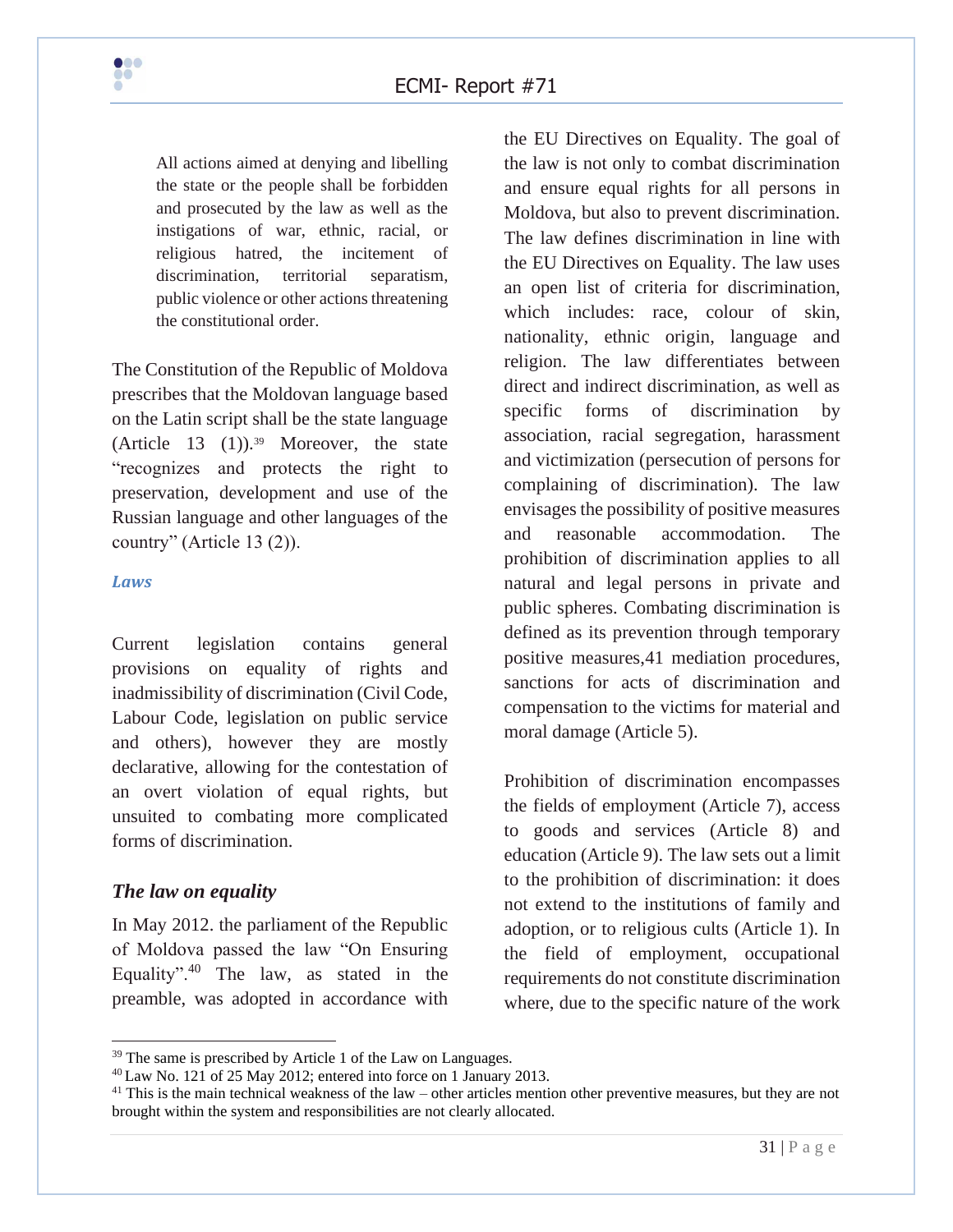or the conditions under which it is done, they are genuine, legitimate and proportionate (Article 7 (5)).

The institutions responsible for preventing and combating discrimination and ensuring equality are the Council on the Prevention and Elimination of Discrimination and Ensuring Equality, various public authorities, and the judiciary (Article 10). The Council is a collegial entity with the status of a statutory body, independent of public authorities. The Council consists of five members with no political affiliation, appointed by the parliament for a period of five years (Article 11). The chairman of the Council has a permanent position and convenes the rest of the members to meetings of the Council; the members are only reimbursed for attending the meetings. The Council is assisted in its work by an administrative service.

The Council has several tasks and responsibilities: First place, it reviews compliance of current legislation with nondiscrimination standards and makes proposals regarding possible amendments; adopts advisory opinions on compliance of draft laws with legislation on preventing and combating corruption; monitors the implementation of relevant legislation; collects information on the scope, condition and trends in discrimination at the national level and prepares studies and reports; submits proposals to public authorities with general suggestions on preventing and combating discrimination; contributes to raising awareness in society; examines complaints of persons who consider themselves to be victims of discrimination;

files requests to corresponding public bodies to open disciplinary proceedings in respect of persons in charge who have committed discriminatory acts in their work; establishes the facts and discriminatory elements of administrative violations; informs the prosecution when cases of discriminatory acts contain elements of a crime; and contributes to the amicable resolution of conflicts arising from discriminatory acts by seeking reconciliation and mutually acceptable solutions for the parties.

The work of the Council is also regulated by the Law "On the Work of the Council on the Prevention and Elimination of Discrimination and Ensuring Equality" (No. 298, 21 December 2012). The Council may review the facts of discrimination on its own initiative, or examine the complaints of concerned individuals, trade unions and civil associations. A complaint may be submitted to the Council within one year from the date the act was committed, or the date it became known. It is not obligatory to submit a complaint to the Council prior to referring it to the court.

The burden of proof that the act does not constitute discrimination lies with the person charged with the deed. Unjustified refusal to provide the information requested by the Council is unfavourably interpreted and results in sanctions defined by law. Having examined the complaint, the Council adopts a motivated decision by majority vote of its members. Decisions of the Council contain recommendations on the restoration of the rights of the victim and prevention of similar acts in the future (Article 15).

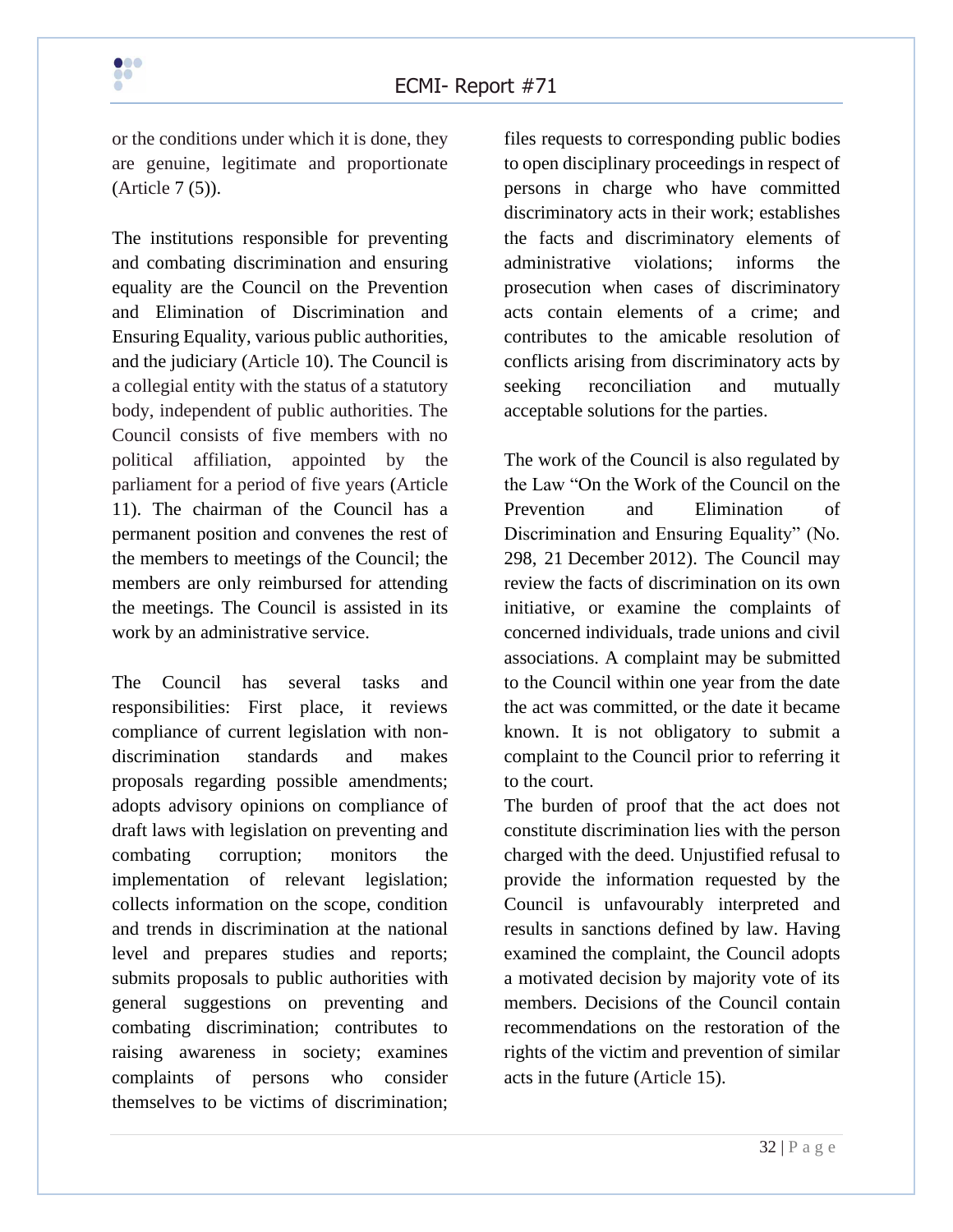

In case the accused disagrees with the suggested measures, the Council has the right to appeal to higher authorities to enforce the necessary measures and/or to inform the public. On the one hand, Council resolutions are advisory; on the other hand, Articles 71– 2 of the Administrative Code presuppose administrative responsibility (pecuniary fine), *inter alia*, for "intentional ignoring and incompliance with recommendations [of the Council]". If, in the course of examining the complaint, it appears to contain elements of a crime, the Council submits the protocol and materials of the case to the competent bodies for consideration (Article 15).

Other public authorities, according to their functional responsibilities, may also receive complaints from persons considering themselves to be victims of discrimination, may coordinate the work of decentralized bodies in this field, and can contribute to education and awareness among the population on the prohibition of discrimination (Article 16).

Acts of discrimination entail disciplinary, civil, administrative, and criminal liability (Article 17). A person, considering him/herself to be a victim of discrimination, may use a judicial defence and file a complaint in court demanding the establishment of the fact of the violation of his/her rights; prohibition of further violations of rights; restitution of the situation that existed prior to the violation; compensation for pecuniary and nonpecuniary damages as well as legal costs; and recognition of the act that led to discrimination as invalid (Article 18). The burden of proof that the deeds in question were not discriminatory lies with the accused, unless they are subject to criminal liability (Article 19).

As can be seen from the list above, the law is not flawless; specifically, preventive measures are not clearly or consistently outlined. Positive measures are defined insufficiently and too narrowly, and only as temporary measures. It also remains unclear how the prohibition of discrimination relates to the support and protection of the cultural distinctiveness of minorities. Furthermore, the Council consists of volunteers and is overburdened with functions and tasks, especially in analysing legislation, general monitoring and asserting the reliability of received data. Conversely, the Council has limited powers and may not make binding decisions regarding individual complaints; it can impose sanctions only for the denial to provide information and all other decisions are simply advisory or informational. The law also does not provide a clear-cut explanation of the responsibilities of governmental and municipal bodies.

#### *Criminal code*

In 2002 Moldova replaced the Soviet Criminal Code, $42$  dividing the original article on equality (Article 71) into two: Article 176 "Violation of Citizens' Equality of Rights" prescribes responsibility for "any distinction, exclusion, restriction or preference in rights and freedoms of an individual or a group



<sup>42</sup> Criminal Code of the Republic of Moldova, Law No. 985-XV of 18 April 2002.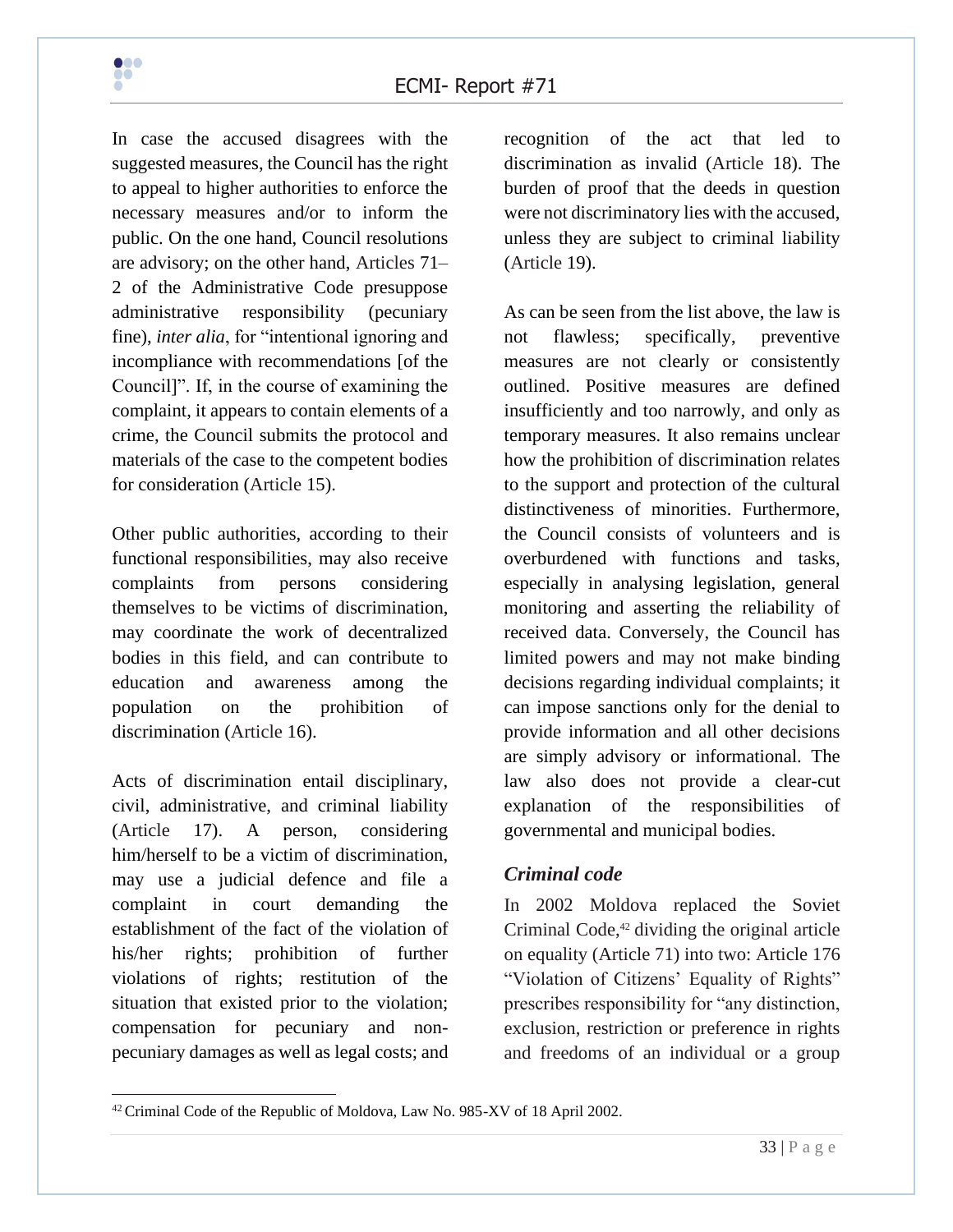<…>". Only aggravated offences entail liability, such as if the crime is committed by an official, if it inflicts considerable damage, if discriminatory messages and symbols are displayed in public spaces, or where discrimination is based on two or more criteria, or committed by a group of persons. The law prescribes punishments such as fines, imprisonment, or deprivation of the right to hold certain positions. Legal (as opposed to natural) persons may also be liable.

Article 346 on "Deliberate Actions Aimed at Inciting National, Ethnic, Racial or Religious Hatred, Feud or Hostility" prescribes responsibility for "inciting hatred, differentiation or feud" as well as "humiliation of national honour and dignity" and "direct or indirect limitations of rights or creating direct or indirect preferences of citizens based on their national, racial or religious affiliation". The punishments range from a fine to imprisonment for up to three years.

The Criminal Code of the Republic of Moldova therefore resembles the previous Soviet code in that it does not clearly delineate hate speech or discrimination. Both current articles of the Criminal Code have extremely limited application in practice (see below).

The Criminal Code interprets motives of "social, national, racial or religious hatred" as aggravating circumstances in any criminal

offence (Article 77, paragraph "d"). Social, national, racial or religious hatred may also be qualifying characteristics in a number of other crimes. Prosecution for crimes committed on the grounds of hate is only possible in cases where such crimes are accomplished and result in specific consequences.<sup>43</sup>

### *Legislation on administrative offences*

Having adopted the law on equality, amendments were introduced into the Code on Administrative Offences of the Republic of Moldova in December 2012,<sup>44</sup> establishing administrative sanctions for discrimination and interfering with the work of the Council on Equality; it also defined the powers of the Council with regard to imposing administrative punishments.

Article 54-2 presupposes responsibility for actions that result in restricting or undermining equal opportunities or equal treatment during recruitment or dismissal, as well as actual employment or training. Such violations by individuals lead to a fine of between 100 and 140 conventional units (one unit was equal to two Euro in 2016), violations by an official are fined 200–350 conventional units, and violations by legal entities can be fined 350–450 conventional units. Pursuant to Part 2 of the article, harassment (actions on behalf of the employer based on racial, national, ethnic, linguistic, religious, or other grounds, which lead to the creation of an unfavourable,



 $43$  Submission prepared by the Council on the Prevention and Elimination of Discrimination and Ensuring Equality for the Universal Periodic Review of the Republic of Moldova, 26th session, 28 June 2016, http://egalitate.md/media/files/files/upr\_eng\_2713764.pdf.

<sup>44</sup> The Code on Administrative Offences of the Republic of Moldova, Law No. 218-XVI of 24 October 2008.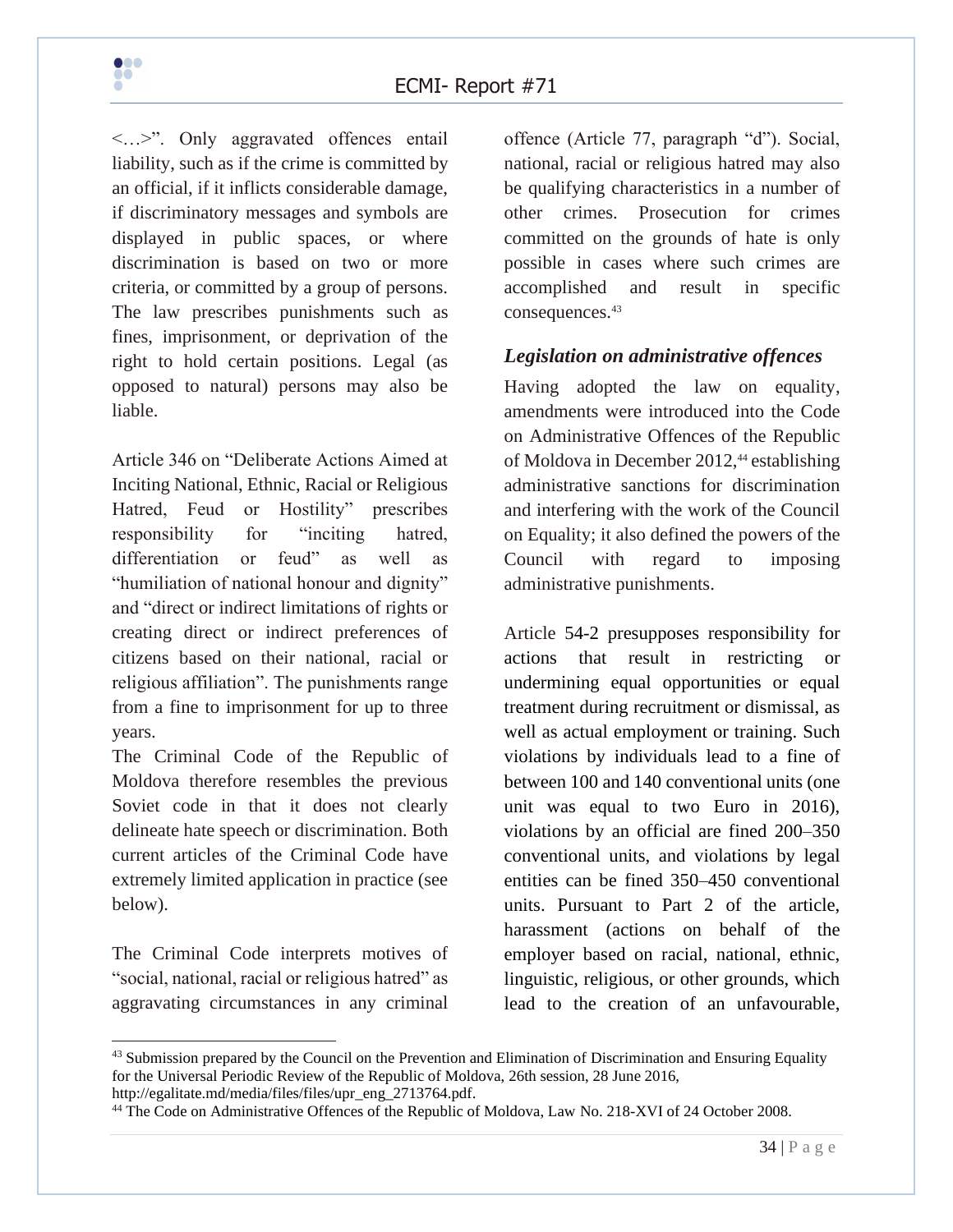hostile, destructive, humiliating and insulting working environment) leads to a fine of 130– 150 conventional units for individuals and 250–400 conventional units for officials.

Article 65-1 prescribes liability for discrimination in education, particularly in providing access to educational institutions of any kind and level, in setting out unlawful criteria of admission to educational institutions, in the process of studies (specifically in the assessment of acquired knowledge), and in the management of academic and scientific work. Violation is punishable by a fine of 100–140 conventional units for individuals, 200–350 conventional units for officials and 350–450 conventional units for legal entities.

Article 71-1 similarly establishes responsibility for discrimination in providing access to public services and goods, particularly in the field of health care and property rentals. Article 260 prescribes sanctions for discrimination in providing general services in the sphere of electronic communication, mail and information technology.

Article 71-2 concerns interference with the work of the Council on the Prevention and Elimination of Discrimination and Ensuring Equality. It prescribes liability for actions aimed at manipulating its decisions, failing to provide the necessary information for examining complaints within the time allowed by law, intentionally ignoring and failing to comply with its recommendations, and impeding its work in any other way. Such actions are punishable with a fine of 50–100 conventional units for individuals and 75– 150 conventional units for officials.

Pursuant to Article 423-5, offences outlined in the above articles shall be established by the Council on Prevention and Elimination of Discrimination and Ensuring Equality. Protocols of offences shall be submitted for further consideration to competent judicial bodies. The National Agency on Regulation of Electronic Communications and Information Technology also has the right to establish the fact of violation, compose protocols pursuant to Article 260 and subsequently refer them to court. It should be noted that such powers have not been granted to the Agency on Protection of Consumers' Rights, the State Inspection of Labour or other government bodies that operate in spheres related to the anti-discrimination articles of the code.

Actions committed on the grounds of hate that do not inflict serious physical or pecuniary damages are qualified, in most cases, as administrative offences. The Code on Administrative Offences does not presuppose such motives as hatred and prejudice and, in fact, prescribes symbolic sanctions.<sup>45</sup>

The law "On Combating Extremist Activity" has also been adopted in the Republic of Moldova (No. 54-XV of 21 February 2003).



<sup>&</sup>lt;sup>45</sup> Submission prepared by the Council on the Prevention and Elimination of Discrimination and Ensuring Equality for the Universal Periodic Review of the Republic of Moldova, 26th session, 28 June 2016, http://egalitate.md/media/files/files/upr\_eng\_2713764.pdf.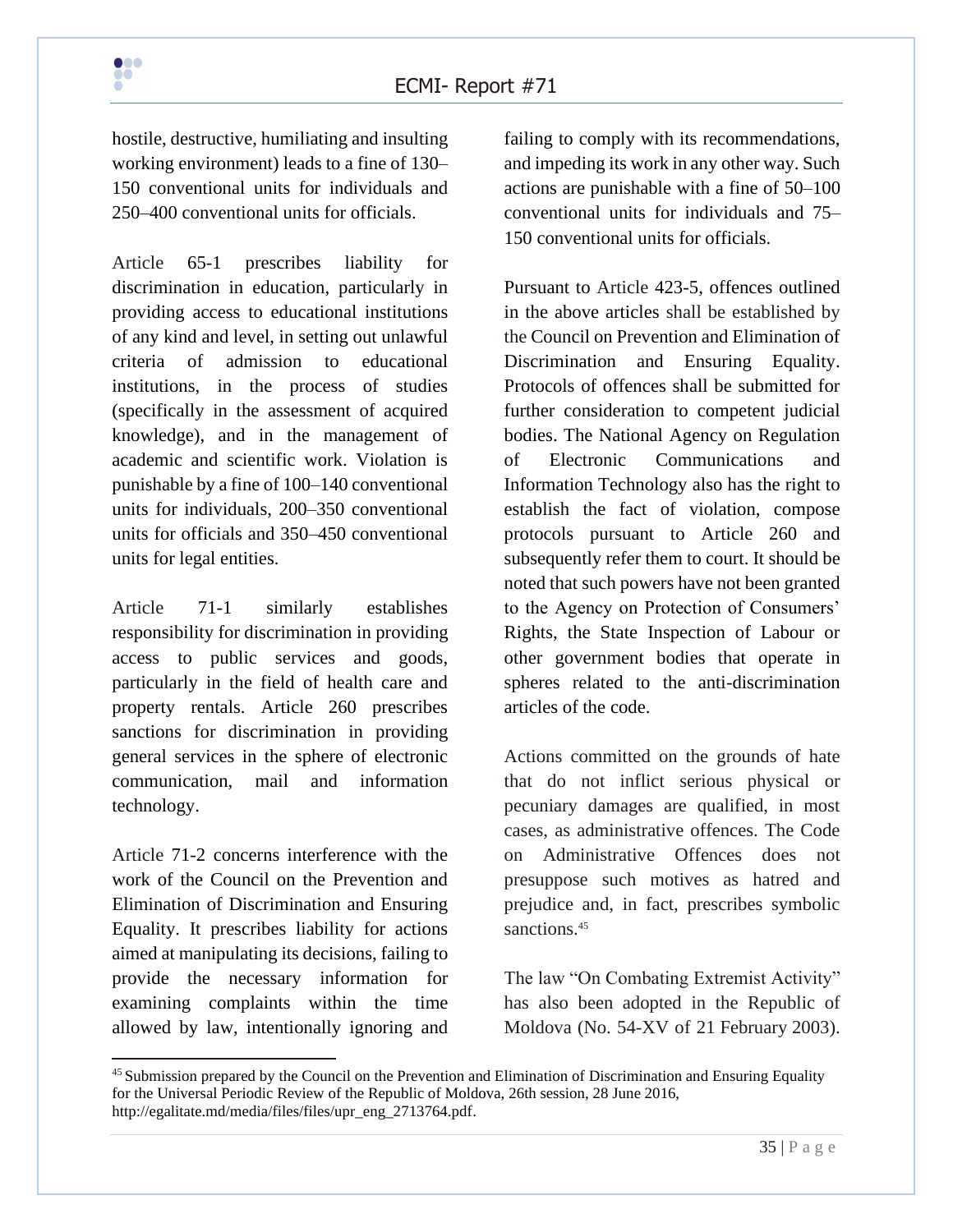It defines extremist activity as: incitement to national, racial or religious feud and discord, and fuelling social hatred if it creates threat of violence; and humiliation of national dignity, provoking civil unrest, hooliganism and vandalism based on hatred and feud. It also includes propaganda of supremacy, superiority or inferiority of citizens based on racial, national, ethnic, linguistic, religious or gender characteristics, as well as their views, political affiliation, wealth or social origin. The law, *inter alia*, regulates the responsibility of civil organizations and mass media but has limited practical application; for example, according to a decision of the Supreme Court, symbols of the *Falun Dafa* civil movement were included in the Registry of Extremist Materials.

### *The law on minorities*

The main national law regulating ethnic relations is the law "On the Rights of Persons Belonging to National Minorities and the Legal Status of Their Organizations" (No. 382, 19 July 2001) (hereinafter the Law on Minorities). Article 1 (1) of the law identifies persons belonging to national minorities as those residing at the territory of Moldova, having Moldovan citizenship, and possessing ethnic, cultural, linguistic and religious features that differ from the majority of the population (Moldovans), and consider themselves to have an ethnic origin distinct from the rest of the population. The Law on Minorities does not provide a list of ethnic minorities of the Republic of Moldova and does not outline a procedure for their official recognition.

Article 4 of the Law on Minorities stipulates equality and non-discrimination of minorities. Article 23 proclaims that persons belonging to national minorities may be represented in parliament and local councils by participating in elections. Article 24 prescribes that persons belonging to national minorities have the right to proportional representation at all levels in the executive, judicial and law enforcement organs. These provisions have a declarative character and are not backed by implementation mechanisms such as reserved seats to secure representation.

Article 6 (1) guarantees the rights of persons belonging to national minorities to education and instruction in their native language, reproducing the norm of the Law on Languages. With respect to the language of records management, Article 8 (1) of the Law on Minorities prescribes that the state shall ensure publication of "normative documents, official announcements and other important information" in Moldovan and Russian. In autonomous areas, moreover, documents of local significance and official communication shall be "in other official languages envisaged by the law" (Article 8)  $(2)$ ).

### *Other legislation*

The Civil Code of the Republic of Moldova (No. 1107, 6 June 2002) presupposes that all persons enjoy equal legal status irrespective of their race, nationality or ethnic origin. It presupposes protection of personal nonproperty rights and the possibility of restitution of material and moral damages, as well as the prohibition of actions threatening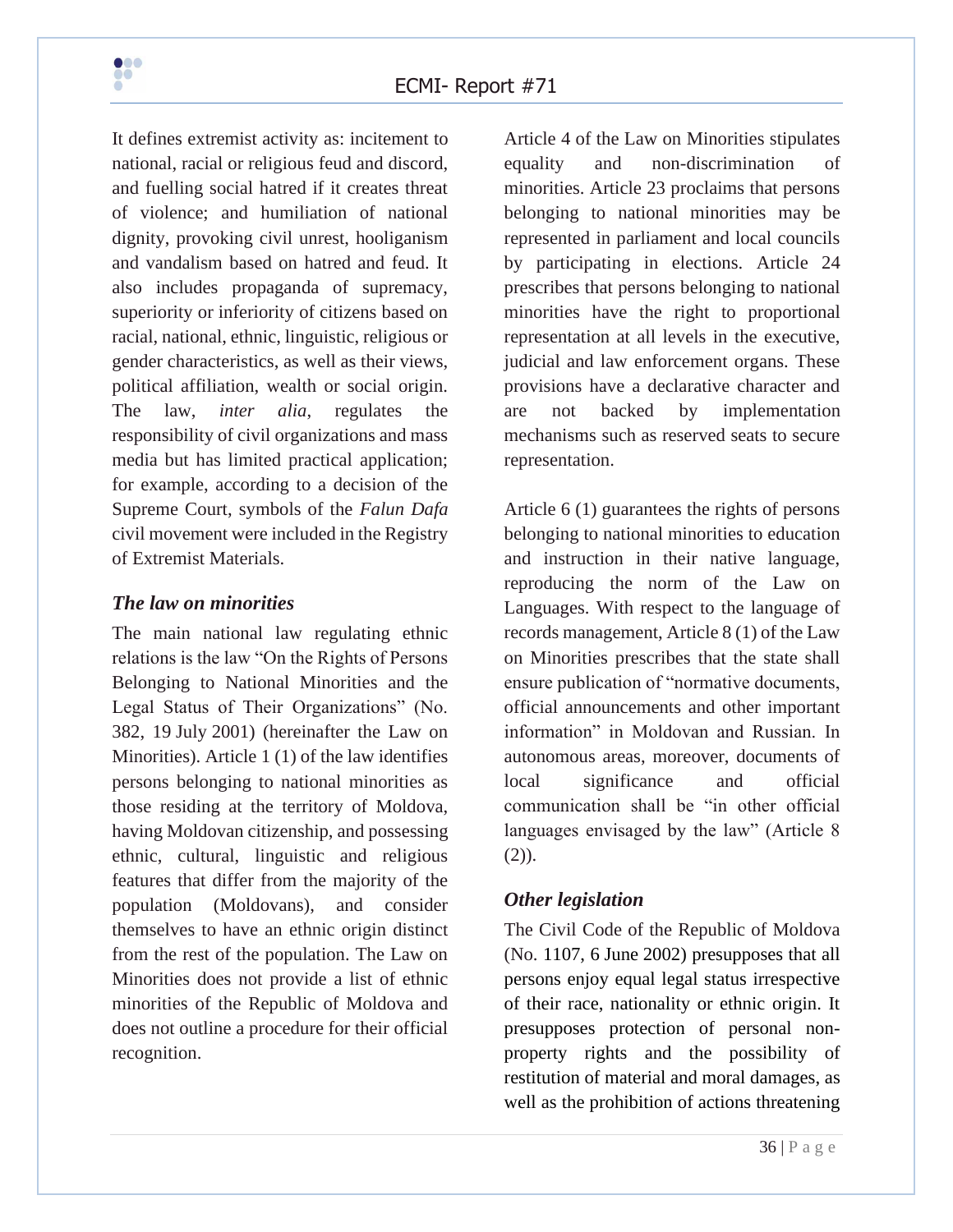to inflict damage in the future. Pursuant to Articles 277 and 278 of the Civil Procedure Code of Moldova (No. 225, 30 May 2003) any person considering him/herself to be impaired in their lawful right by a public authority, through an administrative act or by the way of not responding to a request in the period allowed by law, has the right to refer to a competent judicial body with the goal of reversing the act or seeking compensation for the inflicted damage. Such claims are regulated by the Law of Moldova "On Administrative Court" (No. 793, 10 February 2000, subsequently amended); this law does not imply shifting the burden of proof to the defendant.

The Labour Code of the Republic of Moldova (No. 154, 28 March 2003) not only prohibits discrimination as a general principle (Articles 5, 8, 9), but also details the obligations of employers with regard to the prevention of discrimination (Articles 10, 128, 198), and presupposes the possibility of restitution of material and moral damages for discrimination through the court (Article 329). Article 386 sets out the right of trade unions to interfere in cases of discrimination on the grounds of gender.

The preamble to the Law of the Republic of Moldova "On the Use of Languages in the Territory of Republic of Moldova" (No. 3465-XI, 1 September 1989) (hereinafter the Law on Languages) proclaims that the state

"ensures the protection of the constitutional rights and freedoms of citizens of any nationality <…> irrespective of the language they use given that all citizens are equal before the law". Article 31 declares that "propaganda of hatred, disrespect to any national language, creating hurdles for the use of the state language and other languages in the territory of the state, and violating the rights of citizens on linguistic grounds leads to liability as prescribed by the law".

Regulatory acts of the government and public bodies are drafted and passed in the state language, with translation into Russian (or Gagauzian in Gagauzia). In government bodies, especially those in charge of health care, education, culture, mass media, transportation, communication, trade and law enforcement, public officials shall have sufficient command of the Moldovan and Russian languages (or Gagauzian in the autonomous region of Gagauzia) for performing their duties. The corresponding provision of the legislation implies the right of citizens to choose their language of communication with public authorities (Article 7).<sup>46</sup> Citizens may submit documents to government bodies in Moldovan and Russian, or in Gagauzian in Gagauzia (Article 11).

The Code for Television and Radio Broadcasting  $2006^{47}$  prohibits the broadcasting of programmes containing

<sup>46</sup> Moreover, the law "On Public Service and the Status of Public Servant" (No. 158, 4 July 2008) prescribes that command of the Moldovan language and "one of the official languages of interethnic communication in the corresponding territory in the scope defined by law" is one of the criteria for admission to public service (Article 27, paragraph 1b).

<sup>47</sup> Law No.260 of 27 July 2006.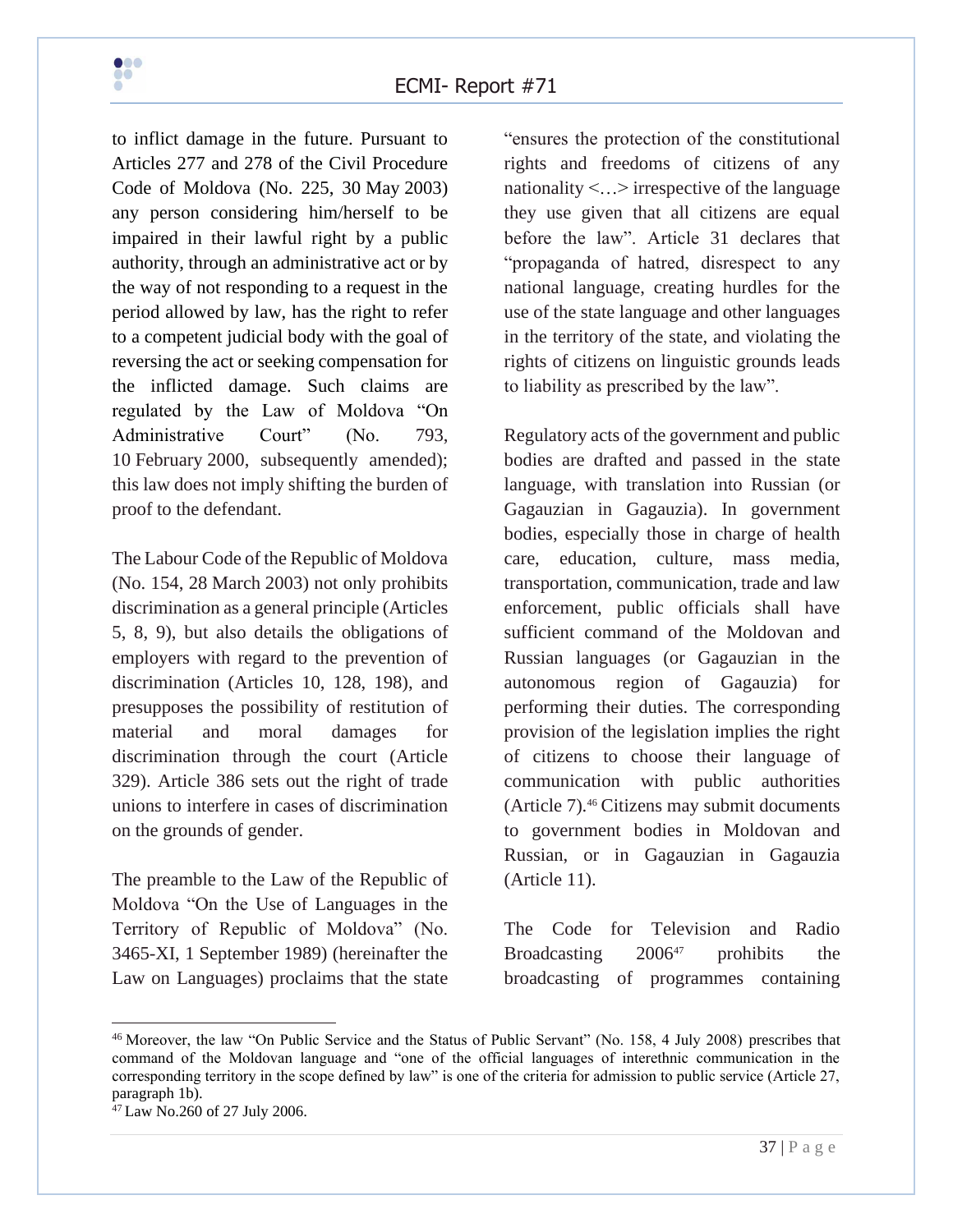incitement of hatred on racial or ethnic grounds.<sup>48</sup> The monitoring of electronic mass media is conducted by the Council on TV and Radio Broadcasting.

The Law "On Education" (No. 547-XIII, 21 July 1995) was replaced by the Code on Education of the Republic of Moldova (No. 152, 17 July 2014, with subsequent amendments). The Code proclaims equal rights to education, details the principle of non-discrimination and declares protection of the rights of persons belonging to minorities in the education system. Pursuant to Article 10 (1), "the language of instruction in education is the Romanian language, or to the maximum extent possible within the educational system, one of the languages of interethnic communication, or pursuant to paragraph 2, the language of the national minority". Article 10 (2) prescribes that "in the areas of traditional settlement or numerical concentration of persons belonging to national minorities, in case of sufficient demand, the state ensures, as much as possible within the education system, that persons belonging to minorities have adequate means to study their language and receive compulsory education in their language". Studying the state language of the Republic of Moldova is compulsory in all educational institutions.

## **The specific situation in Transnistria**

In spite of its name, Transnistria, or the Pridnestrovian Moldavian Republic (PMR), unrecognized by the international community, does not identify itself as a nation state in the ethnic sense. The PMR Constitution of 1996<sup>49</sup> proclaims equal rights and freedoms to "all" irrespective of gender, race, nationality, language, religion, social origin, beliefs, and personal or social status (Article 17) and prohibits "incitement of racial, national and religious hatred" (Article 8). Pursuant to Article 43, "everyone shall have the right to preserve his/her national affiliation, and no one shall be forced to determine or declare his/her national affiliation". According to paragraph 2 of the same article, "insult of national dignity shall be prosecuted by law".

Pursuant to Article 43, paragraph 3 of the Constitution, "everyone shall have the right to their use native language and choose their language of communication". Article 12 grants official language status equally to Moldovan, Russian and Ukrainian.

The 2002 Criminal Code of PMR prescribes liability for "the violation of equality of citizens" based on a broad list of criteria that includes race, nationality and language (Article 133); the Code of Administrative Offences presupposes responsibility for "discrimination" that is similarly the violation of rights, freedoms and lawful

<sup>&</sup>lt;sup>48</sup> Along with other attributes such as religion, gender and sexual orientation (Article 6 of the Code on Television and Radio Broadcasting).

 $49$  The Constitution and laws of Transnistria are drawn from the legal information database on the official website of the PMR President: http://president.gospmr.ru/ru/zakon.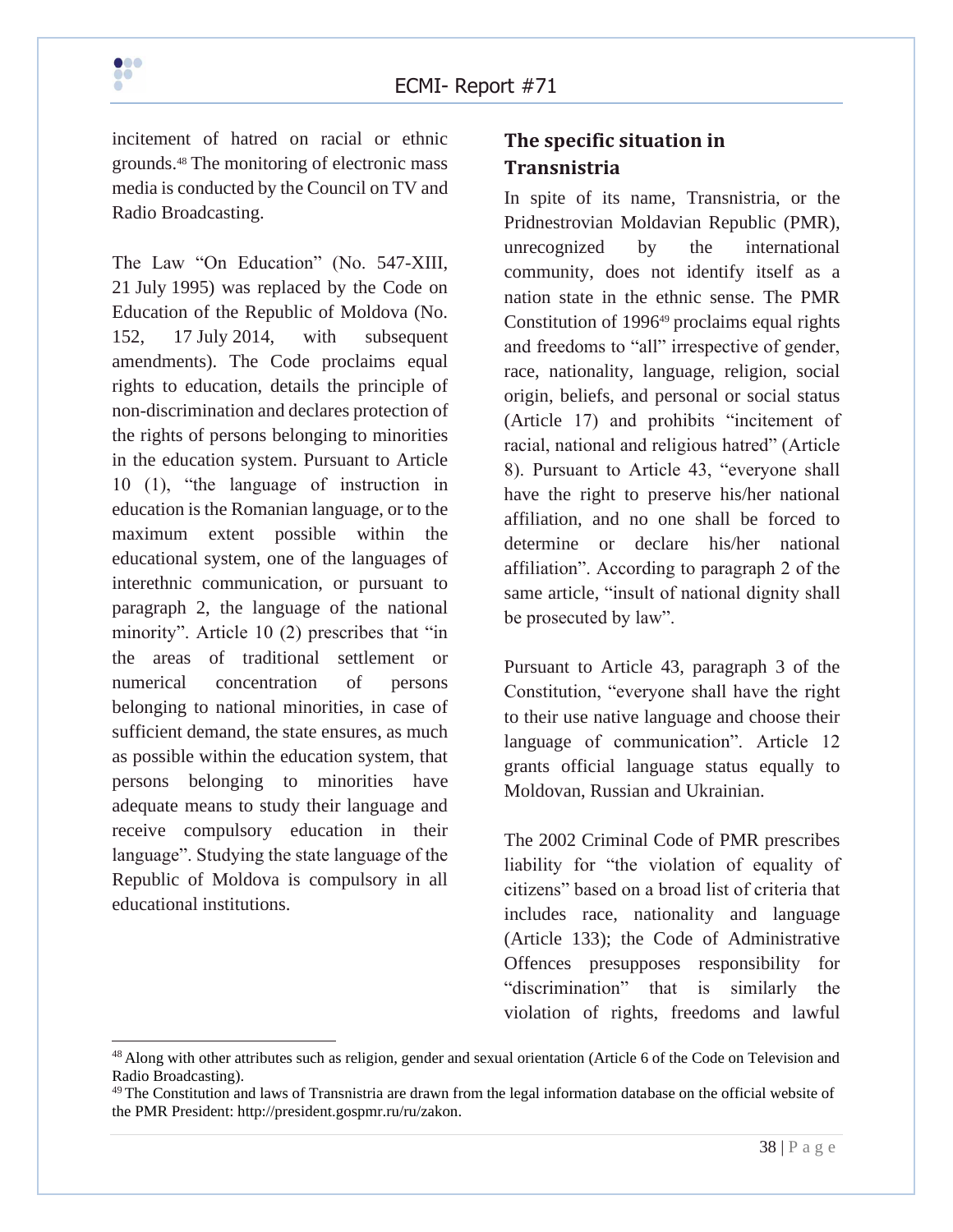interests (Article 5.60), if the action (or lack thereof) does not contain elements of a crime. Similarly, Article 278 of the Criminal Code of PMR presupposes responsibility for "actions aimed at inciting national, racial, religious hatred, humiliation of national dignity, and propaganda of an exceptional nature, superiority or deficiency of citizens based on their religion, ethnicity or race". A number of norms on non-discrimination are included in the Labour Code, the Law "On Public Service", the Family and Marriage Code, Civil Code of Procedure and other laws.

In 2007, the law "On Combating Extremist Activity" was enacted. It essentially copied the Russian anti-extremist law of 2002 and reproduced all of its main provisions and wording. Three articles based on the 2007 law were introduced into the Criminal Code of PMR, namely "Public Calls to Extremist Activity" (Article 276), "Creating Extremist Organizations" (Article 278-1) and "Assisting the Work of Extremist Organizations" (Article 278-2). "Extremist activity" or "extremism" is interpreted in a broad sense and defined through a list of possible manifestations, such as the violation of rights of citizens based on their ethnic and religious affiliation as well as their beliefs. In practice, such a broad interpretation allows law practitioners to rely on their own discretion, leading to arbitrary application of legislative norms.

The 1992 Law on Languages of  $PMR^{50}$  (with corrections and amendments in force since 2007), Article 1 guarantees "linguistic sovereignty of the citizen" which means, *inter alia*, the "naturally and legally equal right to freely choose the language of communication in all spheres of life". Pursuant to Article 3 (1) of the Law on Languages, all languages enjoy equal legal status and have equal protection and support of the state. The official languages are Moldovan, Russian, and Ukrainian (Article 3 (2)) and they also have the status of languages of interethnic communication (Article 5). The law proclaims the equality of the three main languages in official use. Article 26 declares free choice of the language of instruction and upbringing; use of the three main languages is guaranteed in education "taking into account the interests of ethnicities compactly residing in certain areas". Citizens have the right to choose their language of communication with government bodies.

It is peculiar that PMR only recognizes the Moldovan language in Cyrillic script, reflecting the ideological foundation of PMR's cultural and language policies. The ban on the use of Moldovan with the Latin alphabet is reinforced by Article 5.28 of the 2014 Code of Administrative Offences ("Violation of the Norms of the Law of the Pridnestrovian Moldavian Republic on Languages of the Pridnestrovian Moldavian Republic") which sets out a fine equivalent to 50 minimum wages (this was preceded by

<sup>&</sup>lt;sup>50</sup> The law reproduces the ideology and part of the wording of the USSR law "On the Languages of Peoples of the USSR" of 24 April 1990.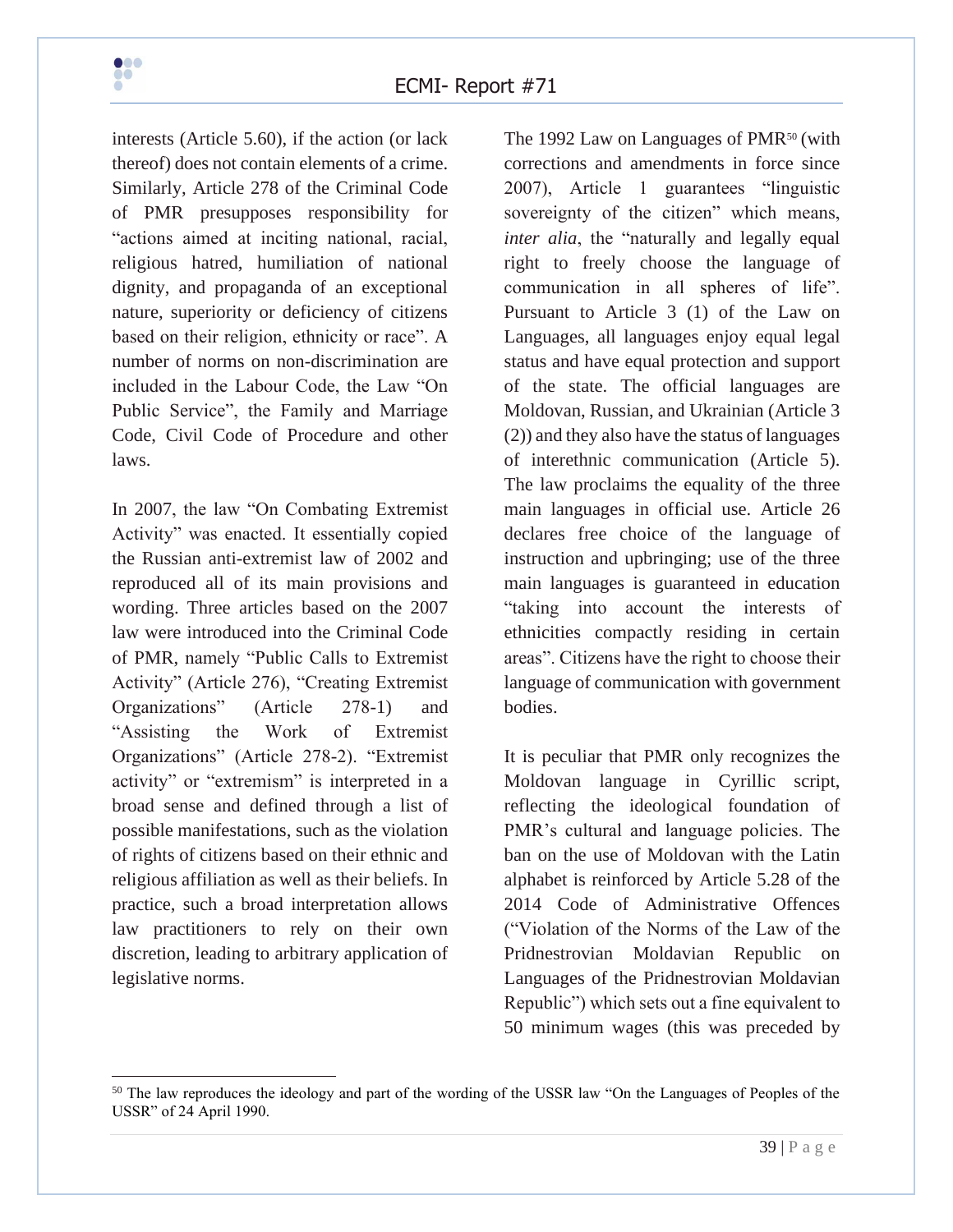

Article 200-3 of the Code of Administrative Offences of 2002).

# *(3) Ukraine*

#### **International obligations**

According to Article 9 of the 1996 Constitution of Ukraine, "international treaties that are in force, agreed as binding by the *Verkhovna Rada* [parliament] of Ukraine, are part of the national legislation of Ukraine". Ukraine participates in all major universal and European international instruments on human rights, including the International Covenant on Civil and Political Rights and the ICERD. Ukraine is also a member of other UN conventions on human rights. Ukraine is a party to all major human rights conventions of the CoE, including the ECHR, renewed European Social Charter and the FCNM; it has also signed and ratified the European Charter for Regional or Minority Languages. There are special chapters regulating the provision of the rights of persons belonging to ethnic minorities in intergovernmental treaties between Ukraine and its neighbours, namely Poland (1992), Moldova (1996), Romania (1997), Belarus (1997) and Russia (1997). A separate agreement on cooperation in ensuring the rights of persons belonging to national minorities was signed with, but has yet to be ratified by, the Republic of Moldova.

## **General constitutional and legislative norms on equality**<sup>51</sup>

#### *Constitution*

Article 21 of the 1996 Constitution declares the equality of all people in their dignity and rights, and that human rights and freedoms are inalienable and inviolable. The Constitution presupposes equal fundamental rights and freedoms as well as the equality of citizens before the law, irrespective of their "race, colour of skin, political, religious and other affiliations, gender, ethnic and social origin, wealth, place of residence, linguistic and other characteristics" (Article 24). The rights and freedoms of an individual and citizen, enshrined in the Constitution, are not exhaustive, cannot be abolished or restricted in scope or content by way of adopting a new, or amending the existing, legislation (Article 22). In Ukraine, the free development, use and protection of the Russian language and other minority languages of Ukraine are guaranteed (Article 10).

#### *Legislation*

Most codes and numerous laws related to human rights declare the principle of nondiscrimination and prescribe the prohibition of discrimination, or contain a ban on the violation of equality of rights. The specialized law against discrimination occupies a special place in the system of equality protection.

<sup>51</sup> The legislation of Ukraine is cited according to the database of the *Verkhovna Rada*, http://zakon2.rada.gov.ua/laws.

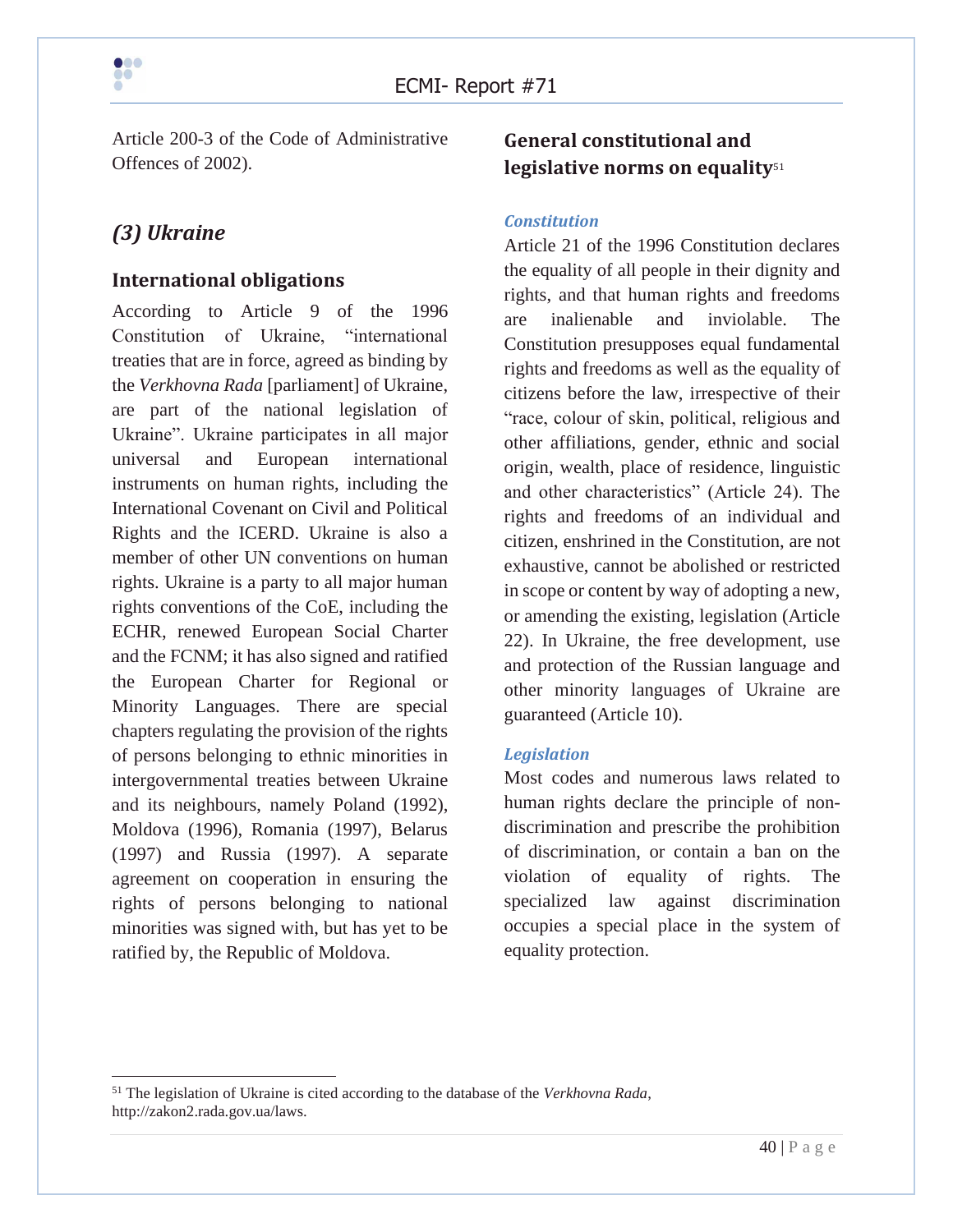#### *The law on equality*

The law "On the Principles of Preventing and Combating Discrimination in Ukraine" (No. 5207-VI, 6 September 2012) was adopted as part of the government's efforts to fulfil the Association Agreement with the EU. It was significantly amended by Law No.1263-VII (13 May 2014).

Discrimination is defined by the law as "decisions, actions or omissions aimed at restriction or granting privileges with regard to individuals or groups of individuals" on certain grounds "if they render recognition and exercising of human rights and freedoms on equal grounds impossible" (Article 1). The law provides an open list of criteria for discrimination, namely race, skin colour, political, religious and other beliefs, gender, age, disability, ethnic and social origin, family and property status, place of residence and language.

The scope of the law covers all persons in the territory of Ukraine. The law concerns all public relations, and Article 4 provides an open list of the spheres of its application, namely civil and political activity, public service and service at local self-government bodies, justice, employment, health care, education, social protection, housing, and access to goods and services. The first draft of the law identified the forms of discrimination as direct discrimination, indirect discrimination, incitement to discrimination and harassment; in 2014, this list was complemented by assistance to discrimination.

Article 6 (3) establishes limits to the prohibition of discrimination such that positive measures are exempted. Positive measures are special protections for certain categories of persons, including the preservation of identity of particular groups, benefits and compensations, governmental social guarantees and special conditions for exercising certain rights.

The main components of governmental policies on preventing and combating discrimination are defined as nondiscrimination, application of positive action, creating conditions for timely exposure of cases of discrimination and ensuring effective protection, education, advocacy and raising awareness about the issue among the population of Ukraine (Article 7). The law prescribes anti-discrimination expert evaluation as part of drafting of new legislation (Article 8).

The main tasks in preventing and combating discrimination are performed by the Parliament Commissioner for Human Rights (Article 10). The Parliament Commissioner has overall responsibility for ensuring compliance with the principle of nondiscrimination; monitors adherence to the principle of non-discrimination in various spheres of public life; takes legal action in cases of discrimination to safeguard public interests; considers appeals of individuals and/or groups on issues of discrimination; provides expert conclusions on courts requests; puts forward suggestions on improving legislation; cooperates with international organizations and so on.

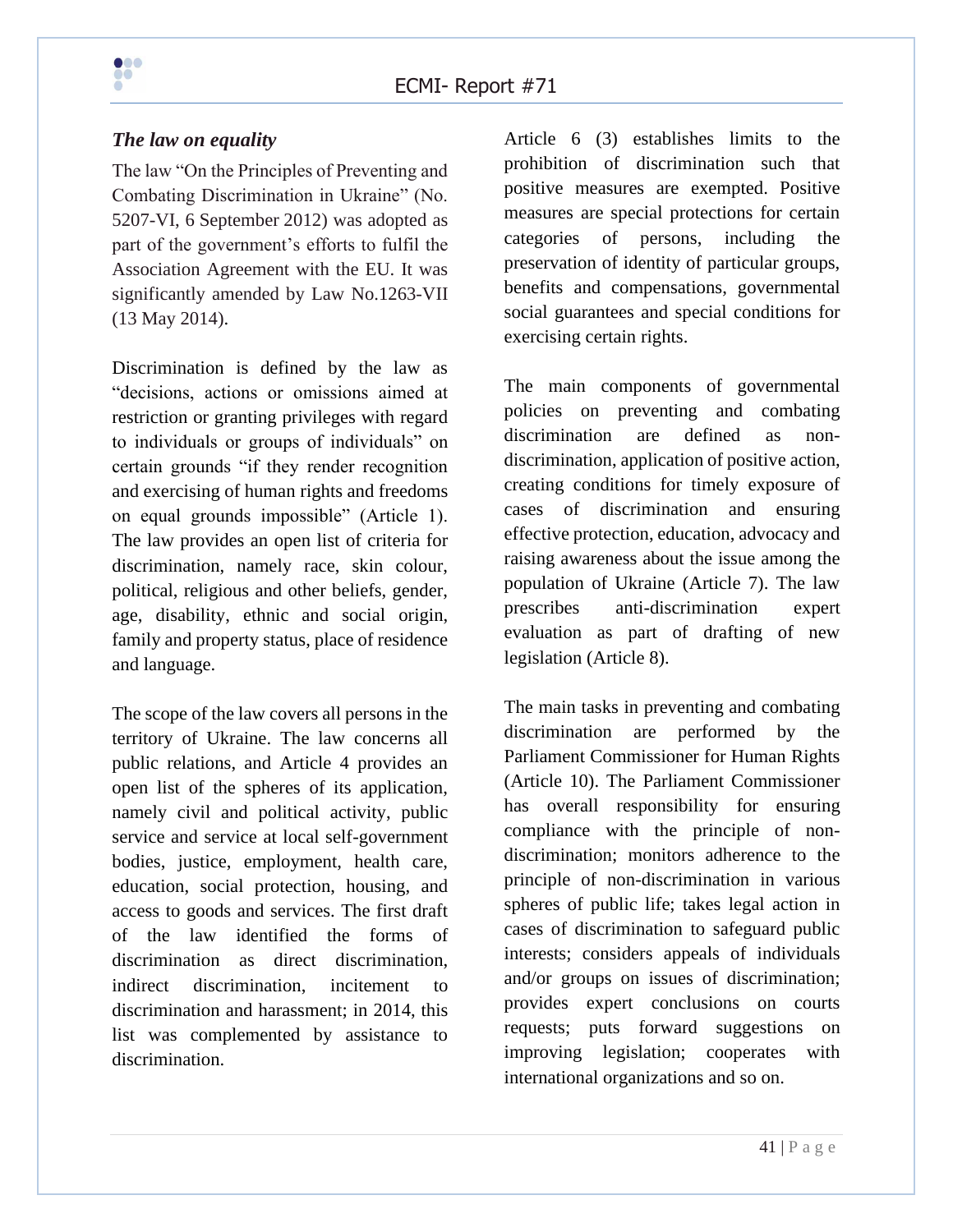

One of the problems concerning the implementation of Article 10 is that, in spite of the law enshrining the right of the Commissioner to lodge suits in court for the protection of public interests in cases of discrimination, no amendments have so far been introduced into Article 45 of the Code of Civil Procedure or Article 60 of the Code of Administrative Legal Proceedings of Ukraine. Hence, the Commissioner cannot file lawsuits in his/her own right but can only represent complainants in individual cases.

The Cabinet of Ministers of Ukraine are responsible for coordinating the work on prevention and combating discrimination (Article 11). Other public bodies, authorities of the Autonomous Republic of Crimea and local self-government bodies also have the power to submit suggestions on the improvement of legislation, take special measures, adhere to the principle of nondiscrimination in their work, cooperate with public organizations on the implementation of the principle of non-discrimination, promote research in the field of preventing and combating discrimination, and undertake activities aimed at raising awareness on relevant issues (Article 12). It is important to note that this article does not grant powers on preventing and combating discrimination to other government bodies. Article 13 also lists of rights of civic organizations and natural and legal persons, including the right to represent persons contesting discrimination in courts.

Pursuant to Article 14, an individual considering him/herself a victim of discrimination, has the right to file a

complaint with the government and local self-government bodies (in partial contradiction with Article 12 of the law), with the Parliament Commissioner on Human Rights and/or in court; such a complaint shall have no negative consequences for the claimant. Article 15 prescribes that an individual has the right to redress of material and moral damages inflicted by the act of discrimination. Individuals guilty of violating legislation on preventing and combating discrimination shall bear civil, administrative or criminal responsibility (Article 16). However, the law does not outline the procedure of compensating for pecuniary or nonpecuniary damages nor for apportioning guilt or responsibility, referring to other legislative acts of Ukraine. The first draft of the law did not include any procedural aspects of proving discrimination, such as the standards or burden of proof, but amendments were introduced into part 1 of Article 60 of the Code of Civil Procedure of Ukraine (13 May 2014), according to which the burden of proof in cases of discrimination is shifted to the defendant: the plaintiff submits factual data that indicate the presence of discrimination, and the defendant shall prove absence of discrimination.

Claims of discrimination are considered according to the standard procedure along with other requests submitted to the Commissioner. The law prescribes the following order: the claim is submitted to the Parliament Commissioner on Human Rights, or to the court. Where the Commissioner accepts the claim, he/she may: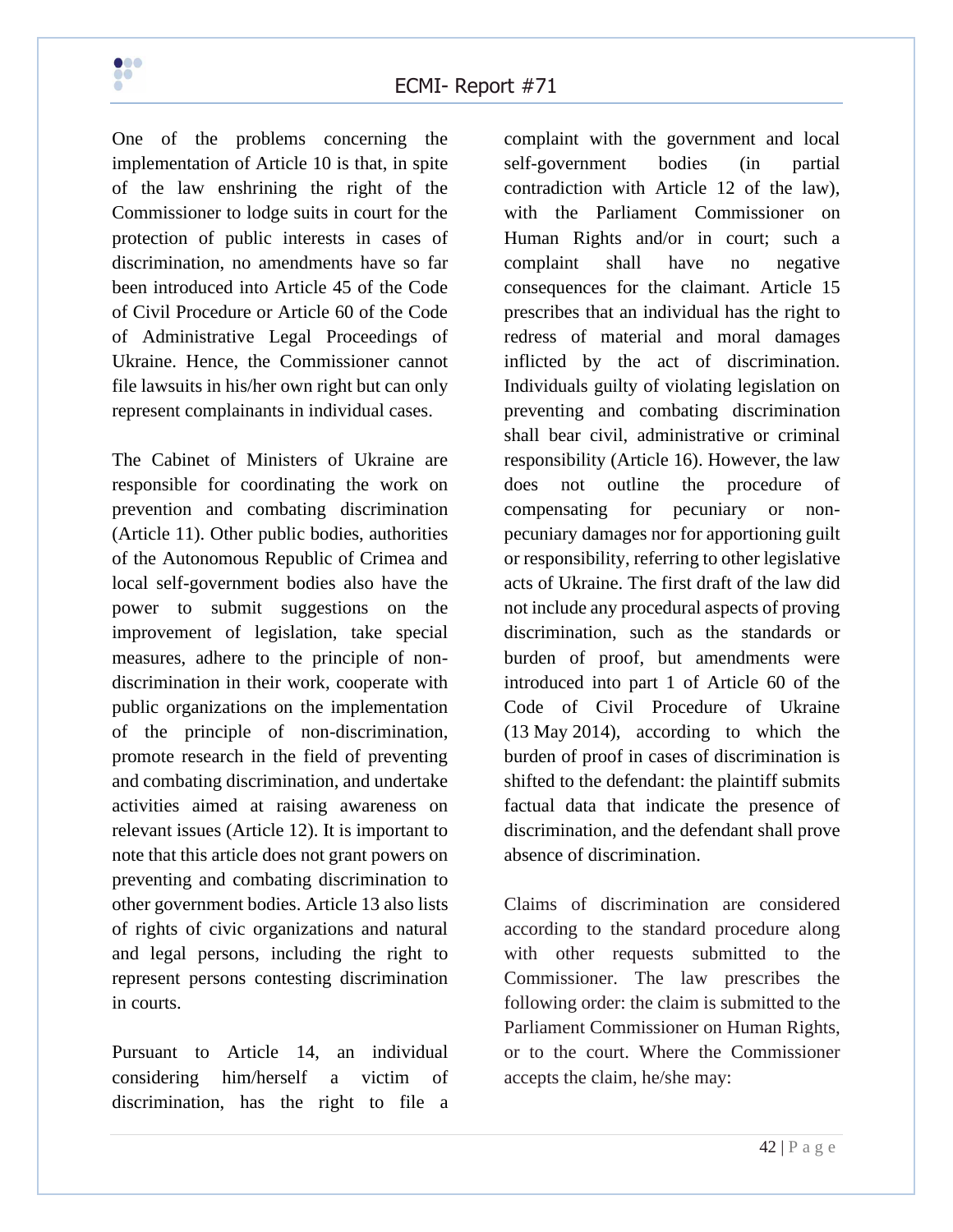

- open proceedings on the case of violation of the rights of the individual;
- inform the complainant what actions he/she may undertake to defend their own rights, including consulting on alternative means of defence relevant for a specific case;
- refer the claim to a competent body and monitor its consideration.

If the claim is submitted directly to court, the Commissioner does not consider it; if the case is referred to court while being handled by the Commissioner, such handling is terminated.

The anti-discrimination law introduced amendments to the Code of Administrative Legal Proceedings. Pursuant to Article 2 of the new version, in court cases related to appealing the decisions or inaction of competent authorities, administrative courts have the power to conduct an investigation into whether such actions were taken in accordance with the principle of equality of all before the law, in order to prevent all forms of discrimination.

#### *Criminal code*

Article 161 of the Criminal Code of Ukraine addresses the violation of equality of citizens based on their race, ethnicity, or religious affiliation. It envisages liability for "intentional actions aimed at inciting national, racial of religious feud and hatred, humiliation of national honour and dignity or violation of feelings of citizens in relation to

their religious affiliation, and direct or indirect restriction of rights or granting direct or indirect privileges to citizens on the grounds of race, colour of skin, political, religious or other beliefs, gender, ethnic and social origin, personal wealth, place of residence, language or other characteristics".

Article 300 prescribes liability for the importation, production and dissemination of products propagating the cult of violence and cruelty, racial, national and religious intolerance and discrimination. Punishment, according to this article, is up to three years' imprisonment. Moreover, motives of racial, ethnic or religious hatred and discord are viewed as aggravating circumstances pursuant to Article 3, part 67 of the General part of the Criminal Code; it is also a qualifying element of a number of other crimes such as murder, infliction of injury, torture and physical assault.

#### *The law on minorities*

Pursuant to Article 1 of the law "On National Minorities of Ukraine" (No. 2494-XII, 25 June 1992, further revised and amended):

> Ukraine shall guarantee equal political, social, economic, and cultural rights and freedoms to all citizens irrespective of their ethnic origin, as well as support to the development and expression of national identities. All citizens of Ukraine enjoy equal protection of the state. In ensuring the rights of persons belonging to national minorities, the state assumes that they are inalienable part of the universal human rights.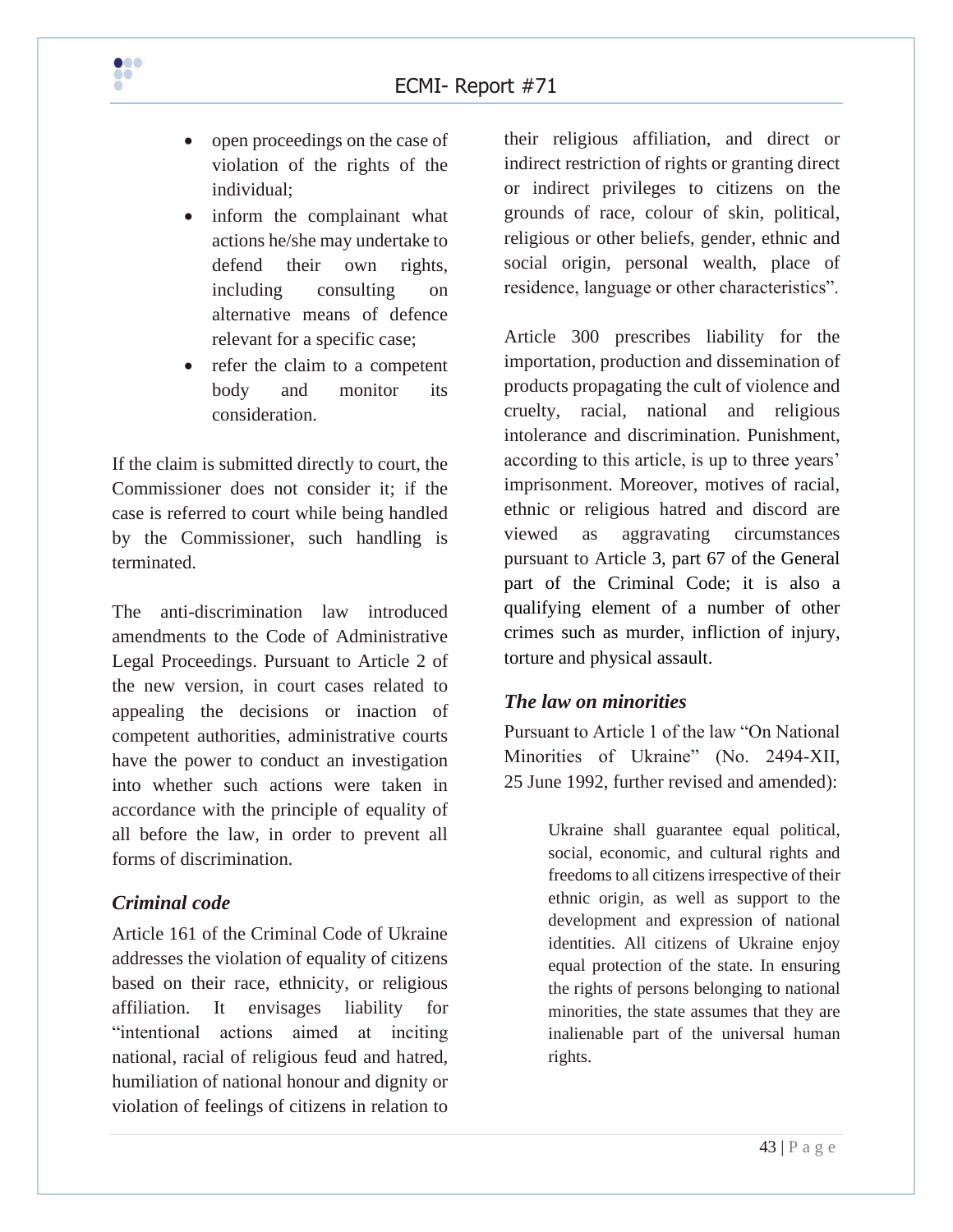Article 9 prescribes that "citizens of Ukraine who belong to national minorities have the right to be elected or appointed on equal grounds to any positions in legislative, executive, judicial or local self-government bodies, the army, as well as in enterprises, establishments and organizations". Article 18 also proclaims that "any direct or indirect restriction of rights and freedoms of citizens on ethnic grounds is prohibited and punished according to law".

#### *Electoral legislation*

Ukraine has national elections (for president and parliament (Verkhovna Rada)) and local elections (for deputies of local councils at different levels, city and village mayors, etc). Verkhovna Rada and provincial, district and city councils are elected according to proportional or mixed representation systems. Political parties play a decisive role in the proportional electoral system.

The law "On Political Parties" (No. 2365-III, 5 April 2001) does not presuppose restrictions on the representatives of national minorities in creating their own political parties. Membership in political parties is free, and parties cannot restrict it to persons belonging to certain nationalities.

The law "On Election of People's Deputies of Ukraine" (No. 4061-VI, 17 November 2011, later revised and amended) guarantees equal electoral rights to citizens, inter alia, irrespective of their ethnicity. The law also guarantees against a division of singlemember constituencies that would "disperse" the vote of national minorities and prevent

them from electing "their" candidates. Article 18 specifies that:

<…>(T)he borders of single-member constituencies are defined taking into consideration the borders of administrative– territorial units, interests of territorial communities, and the settlement of national minorities in certain territories. Administrative–territorial units with compact settlement of particular national minorities and bordering each other shall constitute one electoral constituency. If in neighbouring administrative–territorial units the number of voters belonging to national minorities is higher than needed to form one electoral constituency, such constituencies are formed in a way that voters belonging to national minorities form the majority of voters in one of the constituencies".

The law "On Local Elections" (No. 595-VIII, 14 July 2015) does not set out any special privileges for representatives of national minorities. Article 4 of the law prescribes the equality of rights and opportunities to participate in electoral processes, ensured through a prohibition on privileges or restrictions for candidates on various grounds (race, colour of skin, political, religious and other beliefs, ethnic and social origin, wealth, place of residence, language and other characteristics).

#### *Other legislation*

Provisions on equality are included in a number of branch laws. According to the 1971 Labour Code (subsequently revised and amended) the state ensures equality of employment and labour rights for all citizens

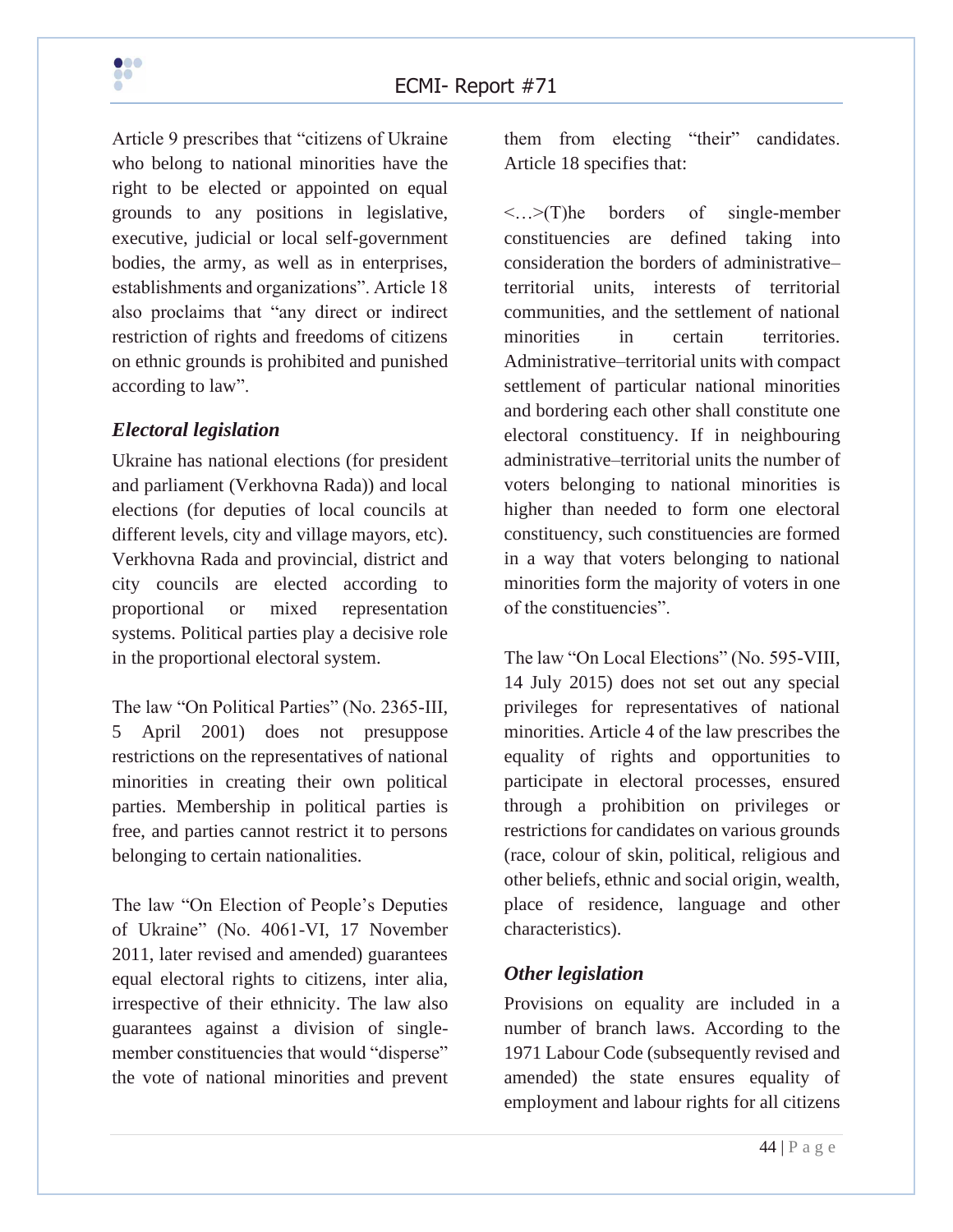irrespective of their origin, social and property status, race and ethnicity, gender, language, political views and religious affiliation, occupation, place of residence and other circumstances (Article  $2<sup>1</sup>$ ).

The law "On Public Service" (No. 3723-XII, 16 December 1993) guaranteed equal access to public services but does not directly prohibit discriminatory behaviour and only mentions ensuring the rights and lawful interest of citizens. This law has now been replaced by the law "On Public Service" (No. 889-VIII, 10 December 2015) which takes a similar approach, but here public servants are obliged to have a command of minority and regional languages within the scope required by law and by the conditions of public service, to prevent "discrimination of the state language".

The law "On Television and Radio Broadcasting" (No. 3759-XII, 21 December 1993, and amended by Law No. 1715-VІІІ, 1 November 2016) stipulates the inadmissibility of violation of the freedom of television and radio outlets and specifically prohibits propaganda and incitement to national, racial, and religious feud and hatred, and propaganda of an exceptional nature, superiority or deficiency of people based, *inter alia*, on their belonging to a particular nation or race (Article 6). The National Council of Television and Radio Broadcasting of Ukraine has the power to promptly react to violations, take measures to terminate them and impose administrative sanctions. The law "On Print Mass Media (Press) in Ukraine" (No. 2783-XII, 8 December 1992) prohibits the inciting of racial, national and religious feud and presupposes the option of closing down a print media outlet following a decision of the court in cases of violation of this provision (Article 18). The law "On Advertising" (No.270/96-ВР, 3 July 1996) bans commercials of a discriminatory character (Article 8). The law "On the Condemnation of Communist and National-Socialist (Nazi) Totalitarian Regimes and Prohibition of Propaganda of their Symbols" (No. 317-VIII, 9 April 2015) set out liability for demonstration and propaganda of communist and Nazi symbols.

# **III. Manifestations of discrimination and inequality, public reaction**

There are publications and discussions on the topic of inequality on ethnic grounds, and discrimination in particular, in all three countries. It is most often raised by nongovernmental organizations (NGOs), especially human rights organizations, and less often by ethnic minority organizations. The problem of discrimination on ethnic grounds is generally dealt with by a small number of professional and highly specialized NGOs that strive to follow international and European approaches, and which are mostly funded by foreign donors. In Moldova and Ukraine, activities to promote public discourse on issues of discrimination and inform the general public on the ways to combat it, are almost exclusively undertaken by specialized independent anti-discrimination bodies; this

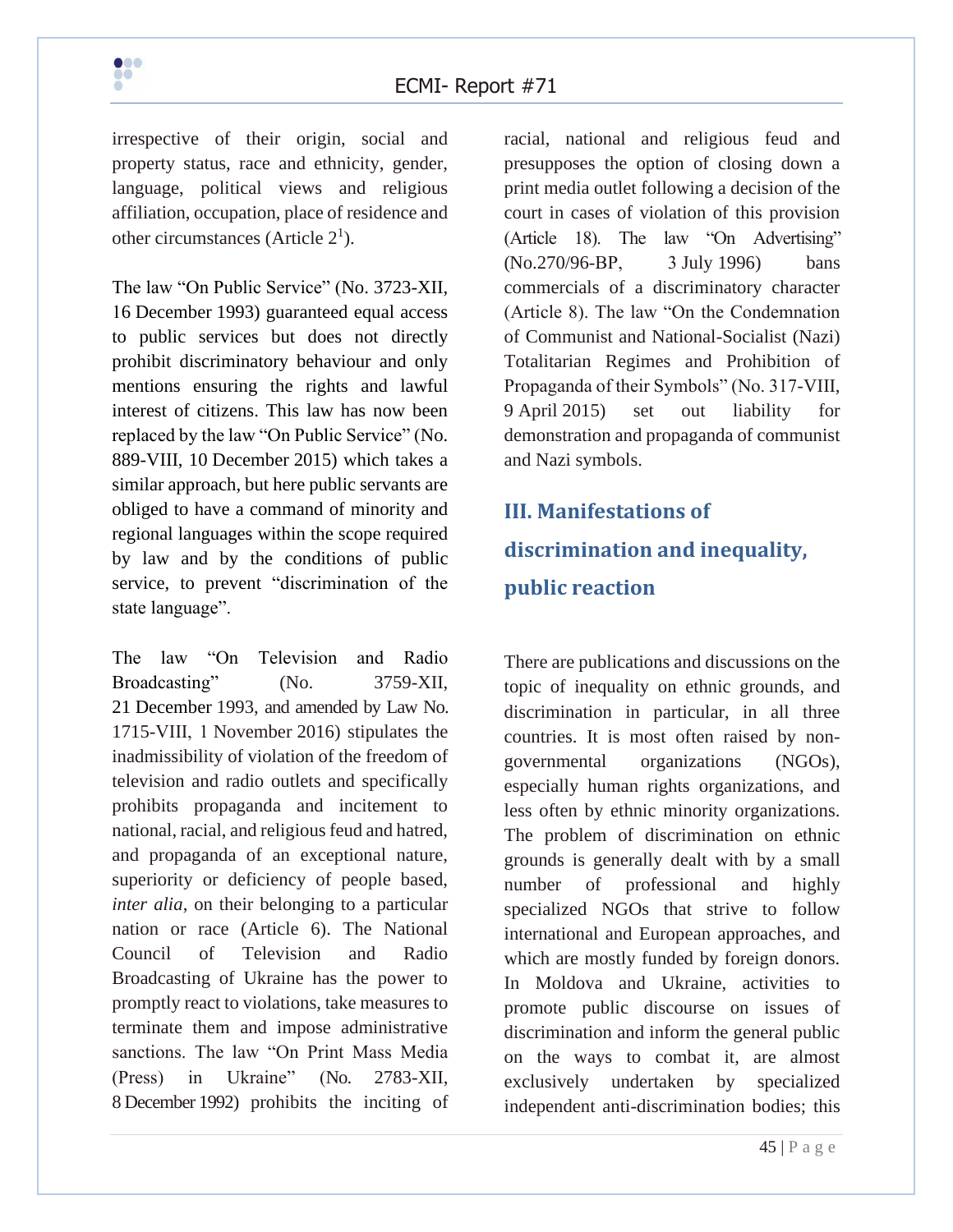work includes the publication of reports, dissemination of information, conducting training, press conferences and so on.

In all three countries, discrimination is mostly discussed as an abstract problem and as part of an agenda suggested by international organizations, rather than as a theme emerging internally from within society. Only a few instances of (systemic) discrimination on ethnic or racial grounds are regularly detected, analysed and countered; they mostly concern Roma and "visible minorities", including foreign citizens. There is much more attention paid to contiguous topics, such as hate crimes and hate speech. In both Moldova and Ukraine, there is a low level of trust in the government, including by minorities. Therefore, minorities tend to perceive all attempts to assert the ethnonational character of the state (through strengthening the position of the state language and the special role of the "titular" nationalities) as hostile to them. Thus, many people of "non-titular" nationalities have negative expectations for their future, viewing changes to language policies, culture and education as a coming abridgement of the rights and opportunities of minorities. Against this background, the real problems in the field of language policy, mass media, culture and education remain poorly examined, being mostly used for political propaganda.

The most prominent issue in all three countries remains the situation of Roma people. Roma belong to the poorest segment of the population and most are poorly educated; a large share has no official employment or they engage in unskilled labour. Many experience difficulties in accessing health care and other services, as well as in obtaining official identification documents. Low levels of income and general social deprivation in comparison with other people are combined with various forms of discrimination. Discrimination is most apparent in relations with law enforcement bodies, especially in the way searches and detentions are conducted, and in how detainees are treated. It is common for employers to refuse to hire Roma. Discrimination also manifests in the attitude of local authorities to taking care of the living conditions in localities where Roma communities live. These problems are most striking in Moldova and Ukraine, but less common and acute in Belarus.

Discrimination on ethnic grounds in relation to other groups remains "invisible"; even if the issue is raised, it is usually done in a purely speculative manner. Apart from the Roma, the most prominent discrimination is experienced by foreigners (mostly students) from Asian, African and Latin American countries.

There are manifestations of ethnic hatred and xenophobia in all three countries. Among the most common hate crimes are attacks on socalled "visible minorities" (people who differ from the majority in appearance or skin colour), and the vandalizing and ruining of Jewish gravestones. Hate speech is manifested mostly on the internet and in mass media; politicians and public officials sometimes resort to mild forms of hate speech with regard to minorities. The most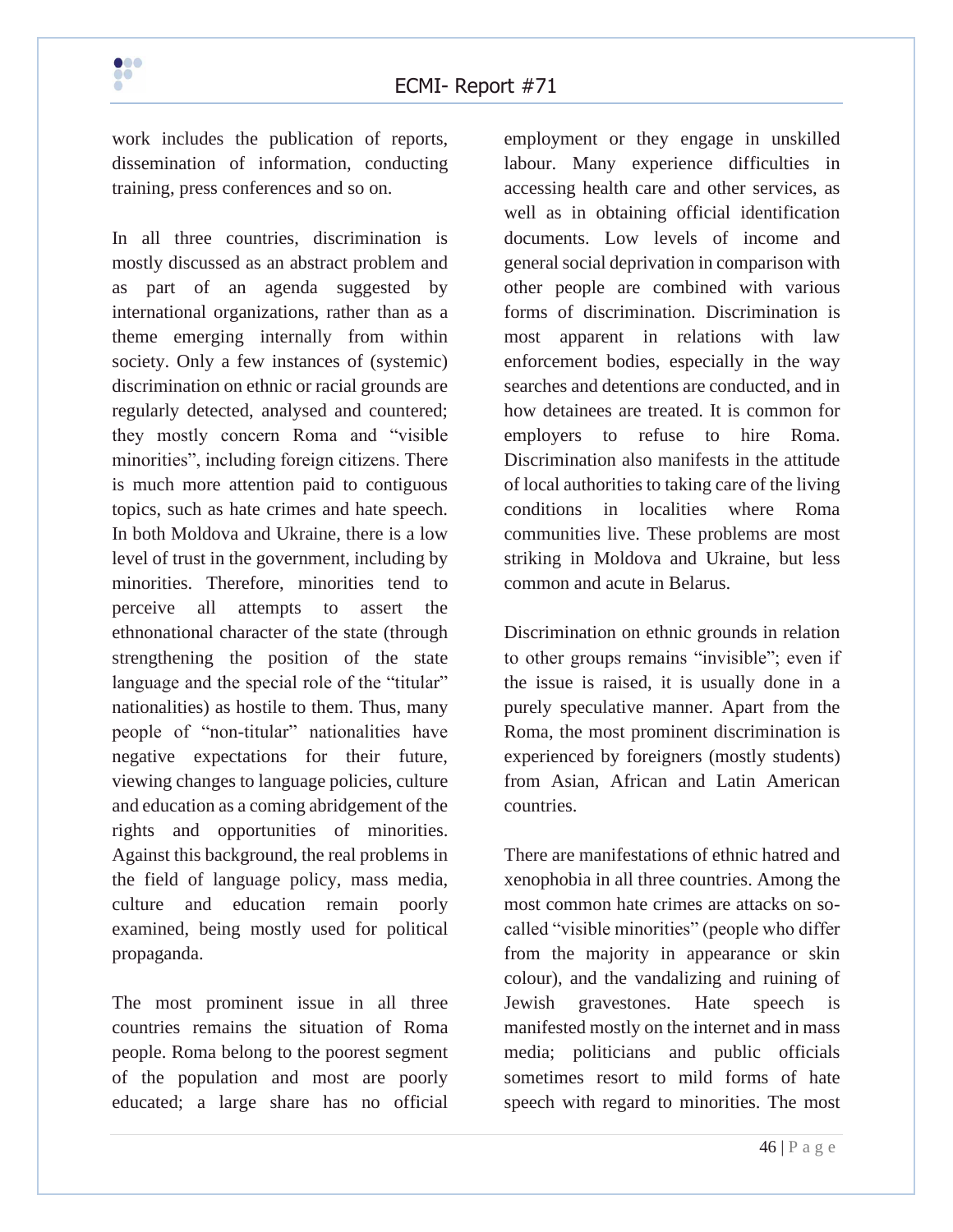negative reaction among minorities in Ukraine is caused by real and perceived government support for radical nationalist groups and politicians.

The problem of disproportionately low representation of minorities in government is only voiced by minority organizations in Moldova.

There are critical commentaries regarding the language situation and policies as causes of inequality and even discrimination in all three countries. The reason for this is the broad bilingualism – the coexistence and competition of the language of the "titular" nation and Russian – in practically all spheres of private and public life. Both the real linguistic situation and official policies result in many asymmetries in the practical use of languages, leading to various types and degrees of public discontent. In Belarus, Belarusian and Russian have equal status as state languages. In Moldova, the only state language is Moldovan/Romanian Russian has the indistinctly defined status of a language of interethnic communication and Gagauzian is the official language of Gagauzia. In Ukraine, the sole state language is Ukrainian, while Russian (and some other languages) received the status of regional languages in certain territories after 2012. Therefore, situations emerge where the state language has a limited function, yielding instead to Russian; people are hence impaired in their opportunities to obtain information, access cultural assets and even receive state services in the state language. On the other hand, state policy can become a pretext (or genuine reason) for the limitation of rights

and opportunities for those who have insufficient command of the state language, giving rise to concerns for the future. Discontent and demands on both sides are regularly formulated in terms of discrimination and violation of equality. Strictly speaking, the command of a language is not directly related to ethnic affiliation, but disputes on language policies are associated with nation building and are projected onto ethnic relations in public discourse.

Conflicts and discords concerning the use of languages are linked to other issues of symbolic significance. These concern the officially approved nationalist interpretations of history, the contribution of particular ethnic groups to national history and the role of nationalist movements. Ethnic minorities are often not represented – or are represented in a negative light – in textbooks, museum exhibitions or in the celebration of official holidays. Indeed, current governments in Moldova and Ukraine glorify historical figures and organizations that engaged in persecution, or even the extermination, of minorities.

In Ukraine, in the wake of the occupation of Crimea and the beginning of the war in the east, two new themes appeared: the situation of people displaced from those regions to other parts of country, and the situation of Ukrainian citizens who remain in the occupied territories. State measures create additional problems for these people and put them in special conditions, in comparison to other citizens of Ukraine, in exercising their rights protected by law. Discrimination based on one's prior or present place of residence is

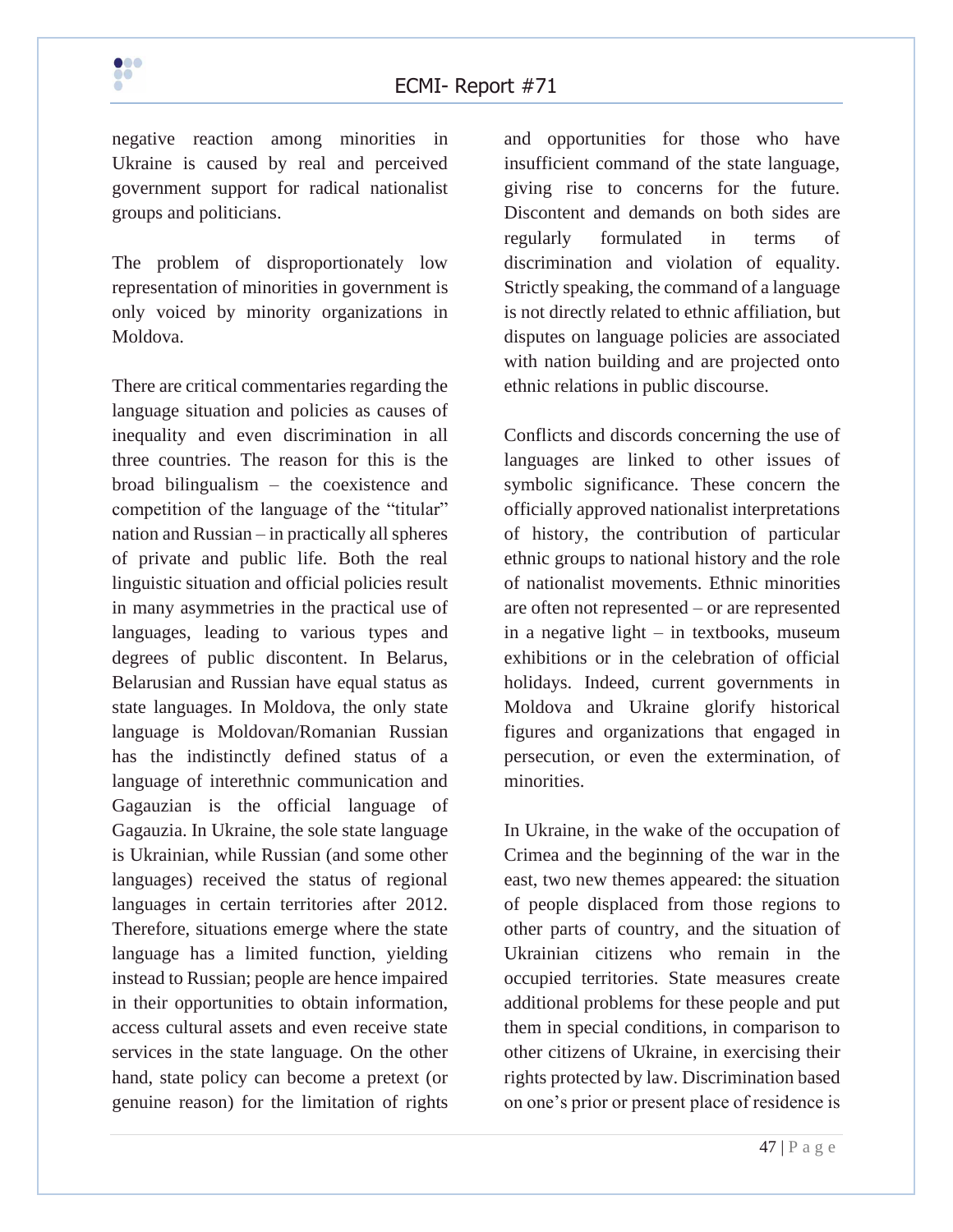

an important test of how well antidiscrimination mechanisms work in Ukraine; moreover, everyday discrimination against internally displaced persons or residents of occupied territories show similarities to discrimination on ethnic grounds, because it goes hand-in-hand with xenophobia and stereotypes.

## *1. Belarus*

The existence of discrimination in Belarus is not officially acknowledged. Pursuant to paragraph 19 of the Concept of National Security of the Republic of Belarus (adopted by Presidential Decree No.575, 9 November 2010), "the grounds for ethnic, confessional, racial, and political discrimination and hatred are absent in Belarus, and its specific manifestations are isolated and sporadic".

#### **Situation of Roma**

In Belarus, no special comprehensive surveys on the problems of Roma have been conducted, so information about their situation and the problems they face is too abstract and fragmentary. According to the available data drawn from various publications, Roma experience social and economic difficulties in Belarus just as in other Central and Eastern European countries; in particular, they experience significantly higher levels of unemployment, their income is lower, and their living

conditions are worse than those of the surrounding population. Many Roma encounter xenophobia in daily life and there are problems with access to education. Another issue is police prejudice towards Roma, specifically ethnic profiling, arbitrary detentions and rude treatment that humiliates their dignity.<sup>52</sup>

#### **Manifestations of xenophobia**

Hate speech in Belarus is most often targeted at Roma. A detailed monitoring of hate speech directed at Roma was conducted from 1–20 January 2015 by the Grodno representation of the "Belarusian Helsinki Committee" (BHC).<sup>53</sup> According to the BHC's definition, the following manifestations are identified as hate speech: statements forming a negative image of the Roma community through references to specific incidents; portrayal of the Roma ethnicity in an insulting context; depiction of the Roma ethnicity as inseparable from a criminal context; expressions reinforcing xenophobic sentiments towards Roma; conclusions about human features or actions based on observable or assumed characteristics; expressions aimed at the social exclusion of citizens who do not correspond with a generally accepted pattern (in particular, questioning the citizenship of Roma since they are not ethnic Belarusians); as well as mechanical and uncritical reproduction of xenophobic expressions. The following media headlines serve as examples

<sup>52</sup> Nataliya Kutuzova, Язык вражды, этническое профилирование и правонарушения на почве ненависти как проявления дискриминационного отношения [Hate Speech, Ethnic Profiling and Violations on the Grounds of Hatred as Manifestations of Discriminatory Attitudes], in: *Право на равенство и недискриминацию этнических меньшинств в Беларуси. Аналитический отчет* [The Right to Equality and Non-Discrimination of Ethnic Minorities in Belarus. Analytical Report] / N. Kutuzova, M. Rybakov, D. Chernykh. Minsk: 2015, pp. 36–37. <sup>53</sup> Data is provided by Roman Yurhel who conducted monitoring for the BHC.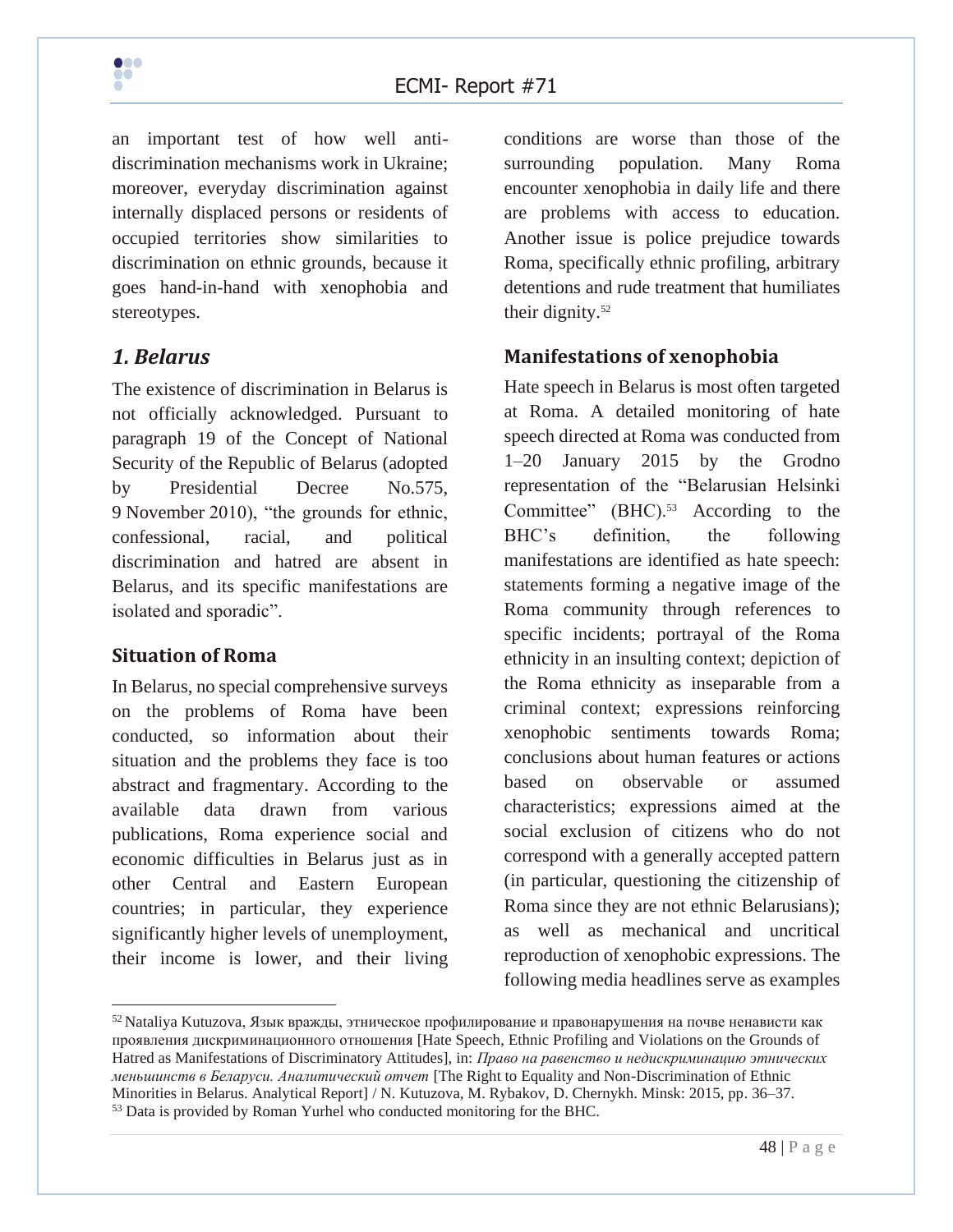

of hate speech: "A Gypsy Thief Caught", "Gypsy Crosses Palm with Silver", "Gypsies Paid a Visit", "Gypsies Detained with Methadone". The BHC examined the official websites of six provincial (oblast) executive councils, eight city councils and 22 city administrations, 118 rayon (district) councils, the Ministry of Interior of the Republic of Belarus and its six oblast departments. Out of 154 official websites of executive bodies, 23 (14.9%) contained manifestations of hate speech. Of 152 national, oblast and rayon mass media outlets in Belarus, 46 (30.3%) contained hate speech in relation to Roma.54 Similar monitoring in the first half of 2016 demonstrated the same phenomenon but with a lower number of hate speech manifestations in both mass media publications and official statements.<sup>55</sup>

#### **Inequality in language use opportunities<sup>56</sup>**

The official position of Belarusian authorities with regard to bilingualism is that two state languages are recognized by law and are equal. In practice, most government bodies use one of the two languages – mostly Russian. Both languages are used in a few cases, and Belarusian even dominates in

Belarusian-language schools and in some cultural establishments, higher educational and academic institutions, and civic society organizations. Russian continues to dominate in law-making, official and business communications, mass media, and most official public presentations. This mismatch between declarations and real practices may be characterized as "asymmetric bilingualism".

A major problem is that the bulk of legislative and regulating acts are published in one of the two state languages, but not both. As a result, only 3.1% of the more than 200,000 laws passed to date are in Belarusian.<sup>57</sup> In the course of implementing the laws, public authorities also use only one language, and citizens that use the other are disadvantaged. In practice, court proceedings are usually conducted in Russian a Belarusian interpreter is invited. There is a legal provision that public servants are obliged to have a command of both state languages, but this is not the case in practice, and many cannot communicate in one or other of the languages at all.

To rectify the situation, it seems expedient to draft and publish legislative and regulatory

<sup>&</sup>lt;sup>54</sup> Data is provided by Roman Yurhel, the Grodno representative of the BHC. For a general overview of the issue, see: Nataliya Kutuzova, Язык вражды, этническое профилирование и правонарушения на почве ненависти как проявления дискриминационного отношения [Hate Speech, Ethnic Profiling and Violations on the Grounds of Hatred as Manifestations of Discriminatory Attitudes], in: *Право на равенство и недискриминацию этнических меньшинств в Беларуси. Аналитический отчет* [The Right to Equality and Non-Discrimination of Ethnic Minorities in Belarus. Analytical Report] / N. Kutuzova, M. Rybakov, D. Chernykh. – Minsk: 2015, pp. 35–39. <sup>55</sup> Мониторинг языка вражды в информационных материалах [Monitoring of hate speech in information materials], http://romaintegration.by/wp-content/uploads/2016/11/monitoring.pdf.

<sup>&</sup>lt;sup>56</sup> The issue the two state languages in Belarus is not related to ethnic divisions; nevertheless, this topic has a lot in common with the problems of equality on ethnic grounds, and the issues are closely intertwined in neighbouring Moldova and Ukraine.

<sup>57</sup> http://naviny.by/rubrics/society/2015/01/27/ic\_articles\_116\_188085.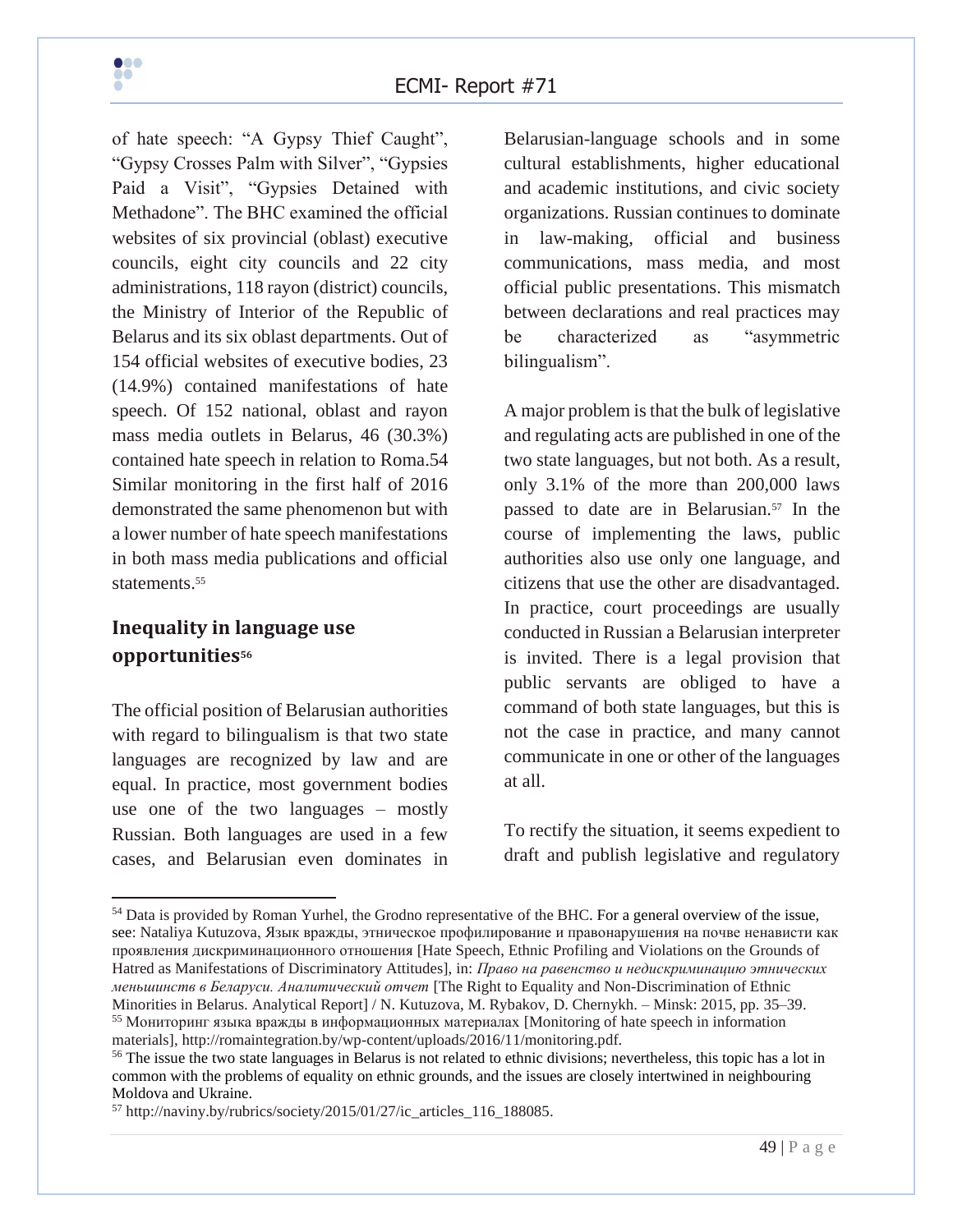

acts in both state languages. It should be noted that in 2015, the Chairman of the Constitutional Court asserted the necessity of issuing legislative acts in both languages pursuant to Article 17 of the Constitution regarding equality on linguistic grounds.<sup>58</sup> However, there was no practical follow-up. Going forward, laws already adopted and in force need official translations. In recent years, there has been some movement towards increasing the share of Belarusian in state and public use, but these measures are not sufficient to ensure real equality between the two state languages and, consequently, the equality of citizens in the language sphere.

According to many estimates, the situation of Belarusian education and culture is comparable to that of ethnic minorities in general. The "Francis Skaryna Belarusian Language Society", a civic association, conducted its own public survey in Homiel, the second largest city in Belarus, with the population over half a million. They found that there is not a single preschool educational institution functioning in the Belarusian language, and not a single Belarusian school. Having asked 120 kindergartens about the possibility of organizing groups in Belarusian, 30% responded that they did not have teachers with a command of the language, although all teachers learn Belarusian in college and university. In Homiel, Belarusian is not used in higher education, and local judges are not

capable of conducting court proceedings in Belarusian.<sup>59</sup> Nevertheless, one class of 26 pupils was set up in Homiel with Belarusian as the language of instruction in September 2016.<sup>60</sup> In the beginning of 2017, the Centre for Belarusian Language started working with the aim of becoming a civic platform for Belarusian communication and the promotion of the Belarusian language.<sup>61</sup>

# **Possibilities for opening minority schools**

At present, there are four schools in Belarus with a minority language as the main language of instruction. Two are Polish (in Grodno and Volkovysk) and two are Lithuanian (in Rymdzuny and Pelias); all four are in the Grodno oblast. These are general education state schools teaching curricula approved by the Ministry of Education of Belarus. State schools also teach national minority languages as subjects and there are optional school courses and various forms of complementary language and culture studies beyond the public school system.

There are formal and legal mechanisms for establishing new schools with instruction in minority languages, though none have been actually opened since the end of the 1990s. The most common explanations are the decrease in demand for this kind of education, the availability of spaces in existing schools, insufficient efforts and willingness of parents to teach their children

 $58$  Ibid.

<sup>59</sup> According to the data of the Homiel branch of the BHC.

<sup>60</sup> http://belsat.eu/news/u-gomli-26-dzetak-pajshli-u-pershy-belaruskamouny-klas/.

<sup>61</sup> http://gomel.today/rus/news/gomel-5077/.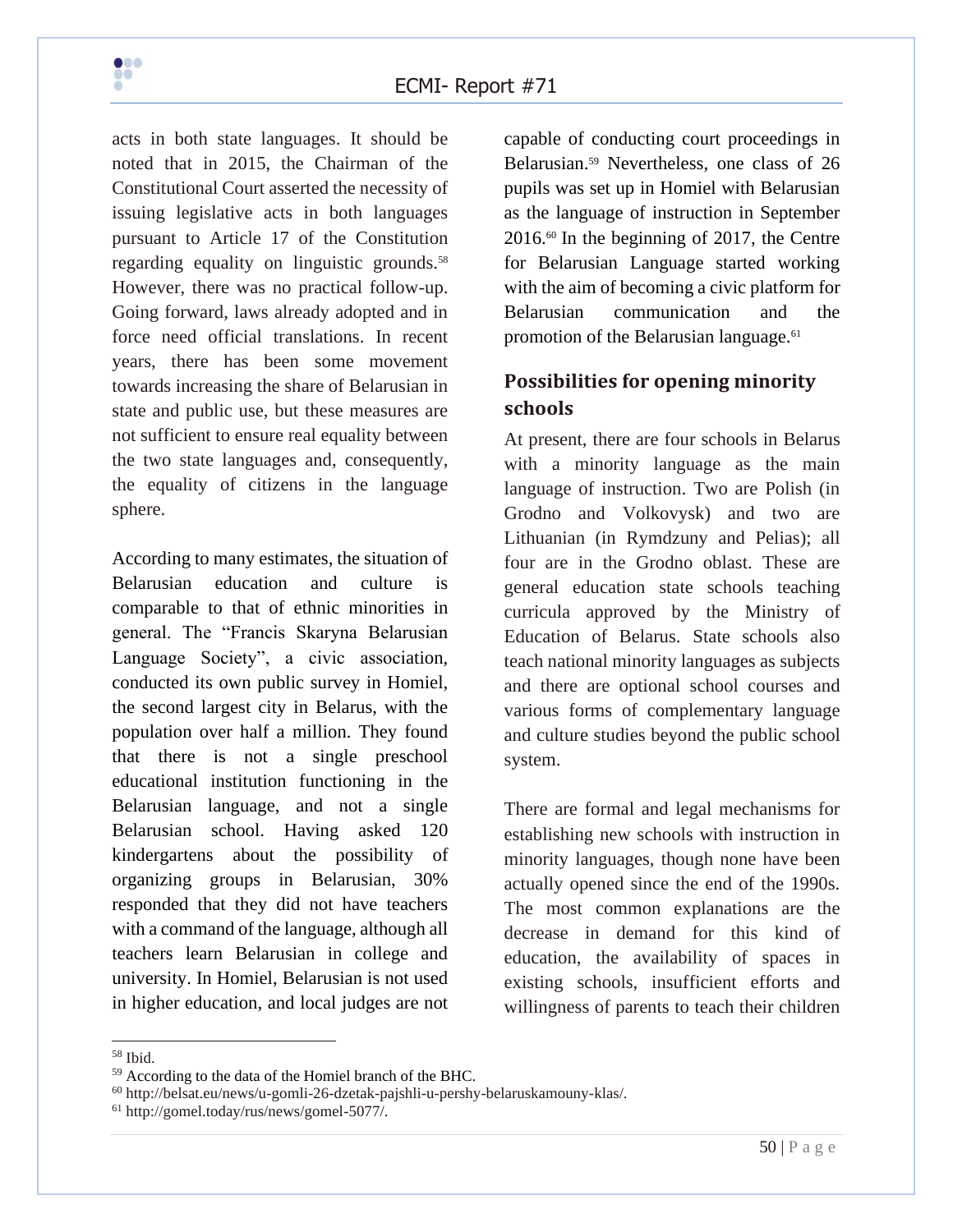in non-state languages $62$  as well as the lack of political will to support the creation of such schools.

The Polish and Lithuanian associations have been the most active national minorities in establishing schools in minority languages since the end of the 1980s. The creation of minority-language schools is mostly due to their proactive approach and aid from the governments of Poland and Lithuania.

In the recent years, authorities (mainly at the local level) have attempted to convert the Polish-language schools by adding learning groups with instruction in Russian, or having some subjects taught in Russian or Belarusian. This provoked a negative reaction from parents and the authorities abandoned these plans.

It is important to note that Ministry of Education approval is required to set up a school with instruction in a minority language, and the process requires a sufficient number of active parents ready to send their children to this school. There are also a number of formalities along with securing adequate facilities and resources. In the 1990s, representatives of the Polish minority proposed a new Polish-language school in Novogrudok (Grodno oblast), but this initiative failed because the local authorities were adamant that the school would not attract a sufficient number of pupils.

The efforts of other national minorities to establish their own educational institutions within the state system are less noticeable. Complementary forms of language and culture training (electives, courses, Sunday schools, etc.) appear to be more appropriate under the circumstances.

## **Neglect of minority organizations**

National minorities are, in many cases, dependent on various forms of financial help from their kin states; for ethnic communities without a kin state, aid from organizations of fellow nationals in other countries is important. This is especially the case in Belarus, given the lack of state funding for the activities of ethnic communities. Literature, school textbooks and other teaching materials, specific musical instruments, traditional national costumes and so on are usually supplied by other countries. Belarusian legislation is quite strict in regulating the receipt of such assistance from abroad, imposing a number of burdensome and often contradictory formalities on the process; there is a need to simplify the regulatory acts in this sphere.

The Code on Culture regulates all forms of culture-related activities (concerts, festivals, etc.), listing the restrictions in great detail. This often limits the activities of national minorities. For example, an organization must obtain a licence to organize concerts, which may require a civil society association to amend its statute and incur other difficulties. In reality, organizing an event

 $62$  The parents' position is due to the fact that it is virtually impossible for a child to receive professional education in their native language (including Belarusian), and there is an assumption that students from non-Russian schools will have less chance of being admitted to higher education institutions.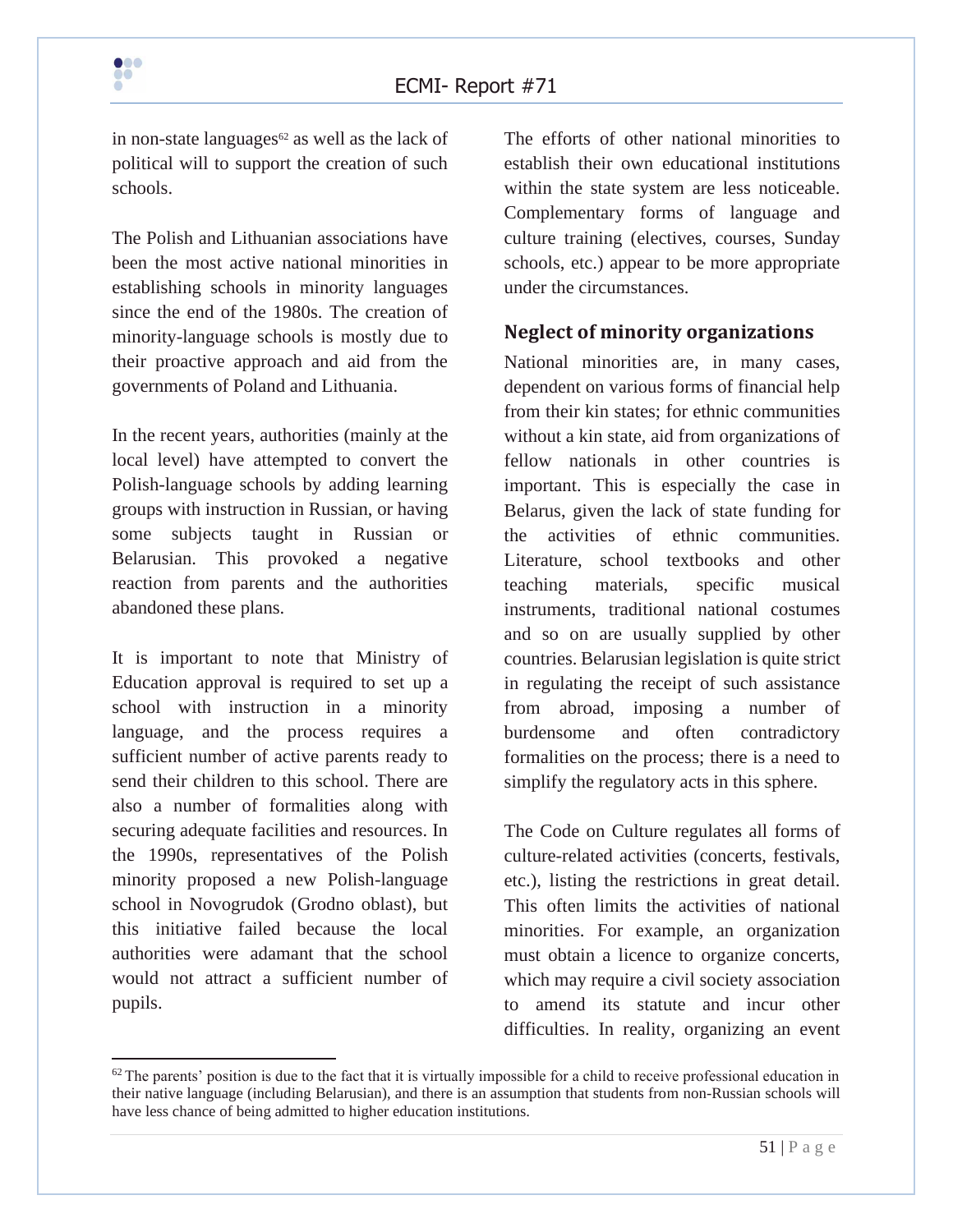without the engagement of public authorities results in a wide range of formal and informal difficulties. There are other obstacles to holding events; for instance, the organizers, viewers and performers of a concert or disco party are prohibited from exposing any unregistered symbols. The notion of "unregistered symbols" is rather nebulous and not all symbols (including traditional attributes of a wide variety of nationalities) are included in the state register.

The most resonant conflict is one that took place in 2005 between the Union of Poles of Belarus (UPB) and the Belarusian government. In March 2005, the UPB congress elected Ms Andzelika Boris as its chairperson, but the Ministry of Justice of Belarus refused to acknowledge these elections on procedural grounds. A new leadership was elected at a new congress, but the leadership headed by Ms Boris refused to acknowledge the new elections, believing they were a ploy for the government. In some European (especially Polish) mass media, this incident was described as persecution of the Polish minority, though it was in fact a response to the political opposition activities, rather than the ethnic affiliation, of the Union's members.<sup>63</sup>

## *2. Moldova*

In Moldova, the topic of equality on ethnic and linguistic grounds remains strongly politicized. Minority organizations often view language policies as a bid to gradually eliminate Russian ("the language of interethnic communication") and minority languages from the public sphere.<sup>64</sup> Access to jobs in the public sector is also often seen as a means of excluding non-Moldovans from governmental structures. Educational reform evokes a similar response. However, there has not been any careful consideration of these processes, even by minority organizations themselves, and reliable data is therefore non-existent.

## **The situation of Roma**

According to the 2004 census data, there were 12,271 Roma in Moldova (0.4% of the population), though expert estimates are somewhat higher.<sup>65</sup> Experts and international organizations agree that the majority of Roma in Moldova experience systemic social difficulties and are subject to discrimination, in particular in access to goods and services, as well as facing xenophobia from mainstream society.<sup>66</sup> Roma are disproportionately unemployed or in lowpaid, low-skilled jobs. Unequal opportunities are apparent in employment, access to land



<sup>63</sup> See: *Half an Hour to Spring. Report on Inequality and Discrimination in Belarus*. ERT Country Report Series: 3. London, November 2013, pp. 92–93.

 $64$  Резолюция Республиканской конференции, приуроченной к 20-летию принятия Рамочной конвенции о защите национальных меньшинств [Resolution of the National Conference on the 20th Anniversary of the Adoption of the Framework Convention for the Protection of National Minorities], 27 June 2015. The authors have a copy of the original.

<sup>65</sup> *From Words to Deeds: Addressing Discrimination and Inequality in Moldova*. The Equal Rights Trust Country Report Series: 7. London, June 2016, p. 38.

<sup>66</sup> Ibid., pp. 38–41.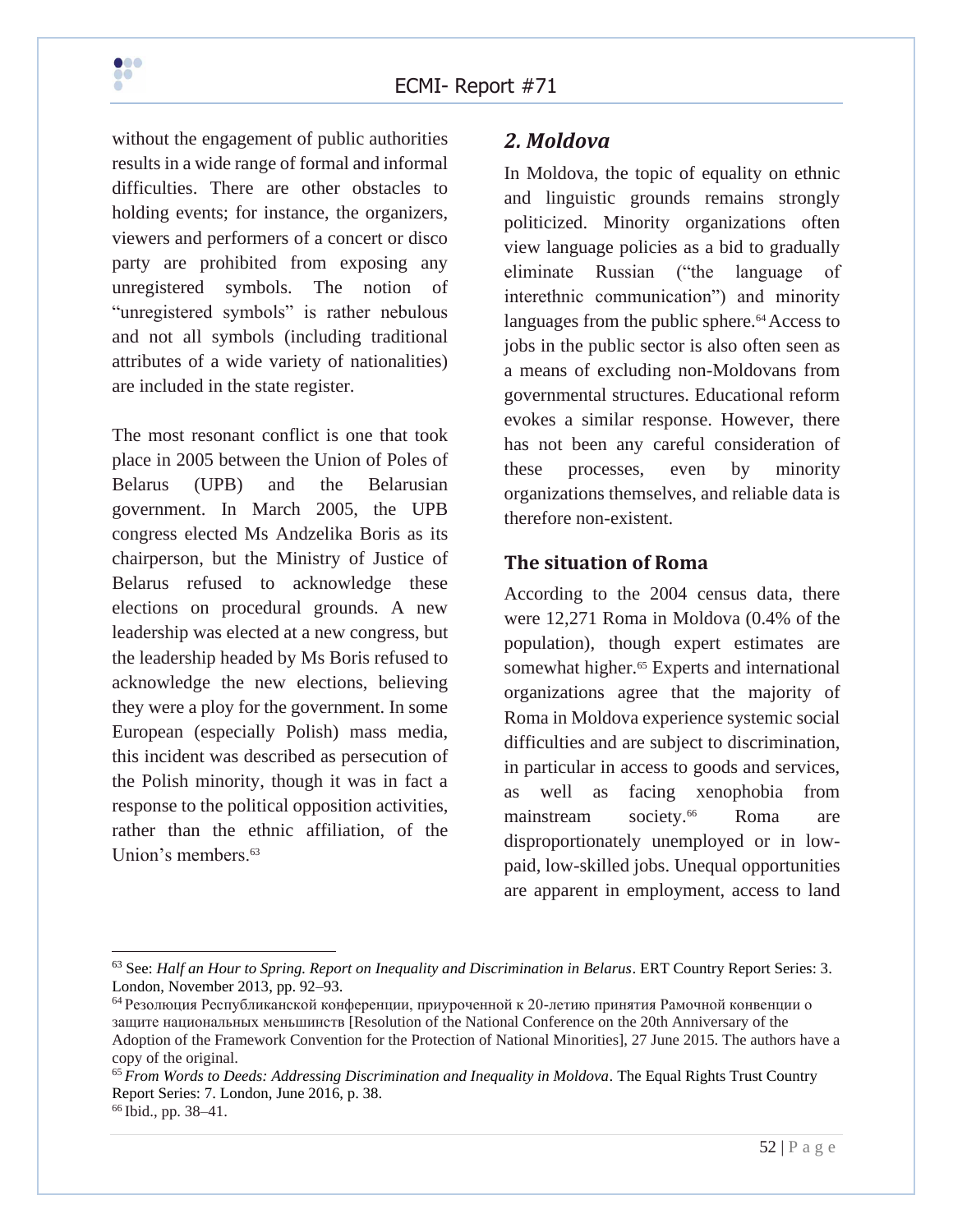

and housing, health care and education.<sup>67</sup> Prejudiced, selective and degrading treatment by the police is particularly problematic.<sup>68</sup> The rate of school attendance is lower, even at primary level, for Roma children than for other ethnicities, mostly because of poverty; 43% of Roma children do not go to school in comparison with 6% for the rest of population.69 There have also been cases of refusal to register new-born Roma children, leading to social exclusion, for instance, in access to health care due to the absence of identity papers. The situation of Roma people is exacerbated by their lack of awareness of their rights and their inability to access justice. In addition to unequal opportunities and discrimination, Roma face poverty and social isolation. Roma generally do not participate in public and political life, including at the local level; the Roma political party has failed to win a single deputy's seat.70 Two Roma women were elected to local councils, for the first time, only in 2015.

#### **Legislation on education**

The education legislation of Moldova theoretically provides opportunities to be educated in, or to study, minority languages. However, preschool, professional and higher education in non-state languages is not guaranteed, apart from in Gagauzia. Since independence, opportunities to enrol in higher education institutions by taking exams in a non-state language, and to study in Russian or other languages, have gradually

diminished. There have been two parallel processes: the number of classes and courses in Russian and other non-state languages is decreasing, and minority-language schools (especially Russian) do not facilitate sufficient command of the state language for admission to higher education. Nor does the latter provide additional language training for students. In practice, it limits non-Moldovan's access to higher education and leads to a decrease in the number of non-Moldovan students in higher education.

The Code on Education of the Republic of Moldova (No.152, 17 July 2014, subsequently amended) in Article 9 (3) declares the following principle: "The basic funding of general education is based on the principle that 'money follows students', according to which funding allocated to a pupil or student is transferred to the educational institution where he/she studies". Pursuant to Article 10 (1), "teaching is carried out in the Romanian language and, in line with the opportunities of the education system, in one of the languages of international communication or, in accordance with part (2), in the languages of national minorities". In practice, it leads to the "optimization" of schools, which means closing down local schools with a small number of pupils and transferring them to bigger schools serving several residential communities. Weak guarantees in relation to education in minority languages and reservations embedded in the law lead to the

<sup>67</sup> Ibid., pp. 48–64.

<sup>68</sup> Ibid., pp. 41–47.

<sup>69</sup> Ibid., p. 48.

<sup>70</sup> Ibid., p. 62.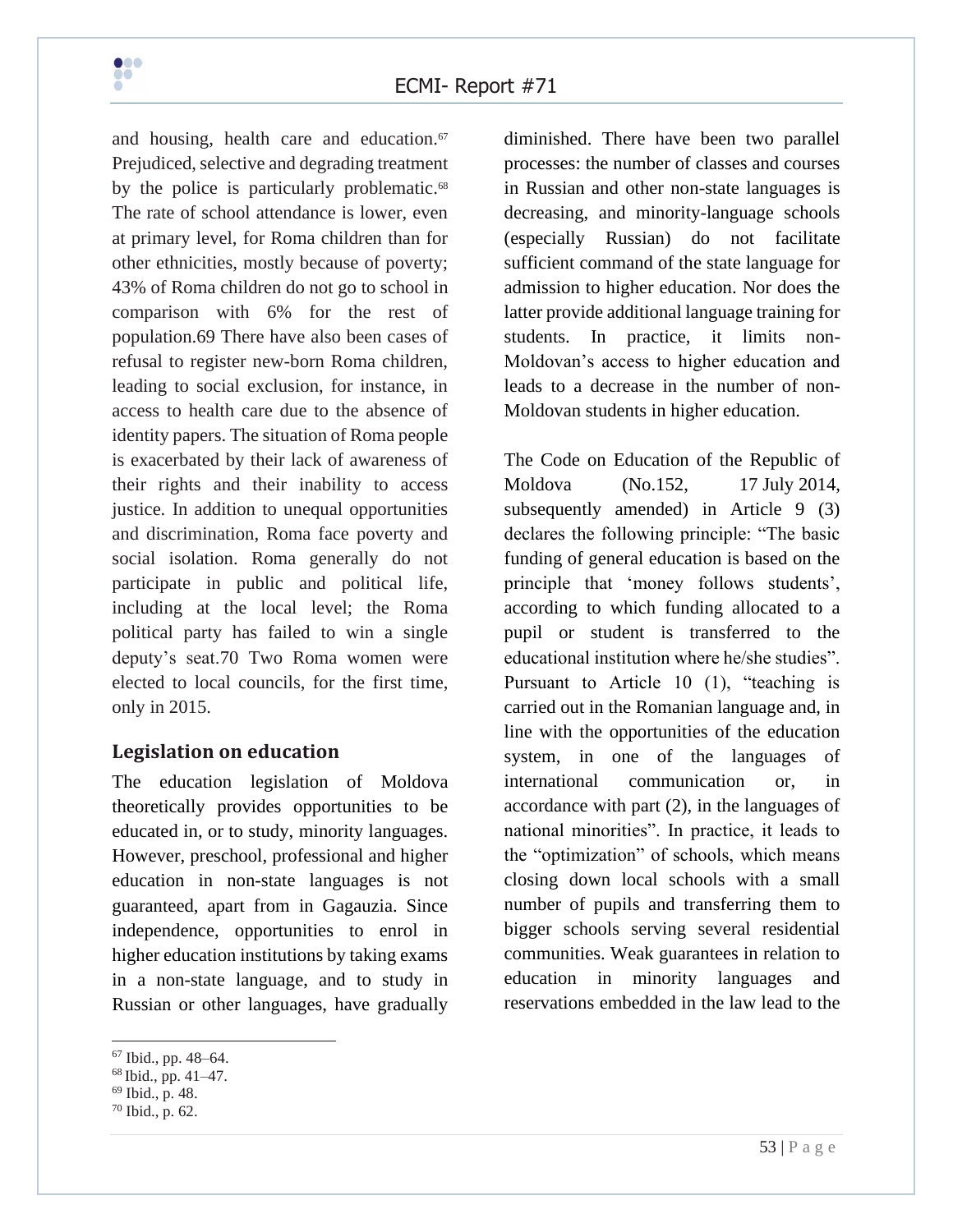

closure and curtailment of classes in minority languages (along with mainstream schools and classes). The fact that the educational code was drafted behind closed doors, without consulting minorities or considering their opinions, provoked a strong negative reaction among minority activists.<sup>71</sup>

#### **Manifestations of xenophobia**

Manifestations of xenophobia in relation to "visible minorities", including dark-skinned people of foreign origin, are registered in Moldova, including racist speeches by politicians and discriminatory advertisements.<sup>72</sup>

#### **Representation of minorities and access to justice**<sup>73</sup>

Article 24 of the Law on Minorities proclaims that persons belonging to national minorities have the right to proportional representation at all levels in executive, judicial and law enforcement bodies. This provision is declarative in nature and is not underpinned by any mechanisms for implementation. The estimated level of

minority inclusion in such bodies remains low for both larger and smaller groups; however, no special monitoring of minorities in government has been conducted.74 Another key factor limiting minority recruitment to governmental bodies is the lack of command of the state language. The government of Moldova acknowledges the limited representation of minorities in public service, noting that "one of the problems" in this field was the linguistic integration of minorities.75 Indeed, Article 27 (1b) of the law "On Public Service and the Status of Public Servants" (No.158, 4 July 2008) stipulates knowledge of Moldovan as a prerequisite for being admitted to public service.<sup>76</sup>

To date, teaching of the state language to non-native speakers in public education institutions has been unsatisfactory. There are almost no subsidies for state-language courses. The official programme of teaching

 $<sup>71</sup>$  See also Report of the UN Special Rapporteur on Minority Issues – Mission to the Republic of Moldova, 11</sup> January 2017 (A/HRC/34/53/Add.2), https://documents-dds-ny.un.org/doc/UNDOC/GEN/G17/004/38/PDF/ G1700438.pdf?OpenElement.

<sup>72</sup> *From Words to Deeds: Addressing Discrimination and Inequality in Moldova*. The Equal Rights Trust Country Report Series: 7. London, June 2016, pp. 66–71.

<sup>&</sup>lt;sup>73</sup> See also, Report of the UN Special Rapporteur on Minority Issues – Mission to the Republic of Moldova, 11 January 2017 (A/HRC/34/53/Add.2), https://documents-dds-ny.un.org/doc/UNDOC/GEN/G17/004/38/PDF/ G1700438.pdf?OpenElement.

<sup>74</sup> Advisory Committee on the FCNM. Third Opinion on Moldova, ACFC/OP/III(2009)003, 26 June 2009. Strasbourg: Council of Europe, § 169–170; CERD (Committee on the Elimination of Racial Discrimination), 2011. Report of the Committee on the Elimination of Racial Discrimination, Seventy-eighth session (14 February –11 March 2011)/Seventy-ninth session (8 August – 2 September 2011). Supplement № 18 (A/66/18). Geneva: United Nations, § 16.

<sup>&</sup>lt;sup>75</sup> Comments of the Government of Moldova on the Third Opinion of the Advisory Committee on the Implementation of the FCNM by Moldova. GVT/COM/III(2009)001, 11 December 2009. Strasbourg: Council of Europe, p. 22.

 $76$  Also, command "of one of the official languages of interethnic communication used in the particular area in the scope defined by law". Similar provisions are contained in Article 7 of the Law on Languages.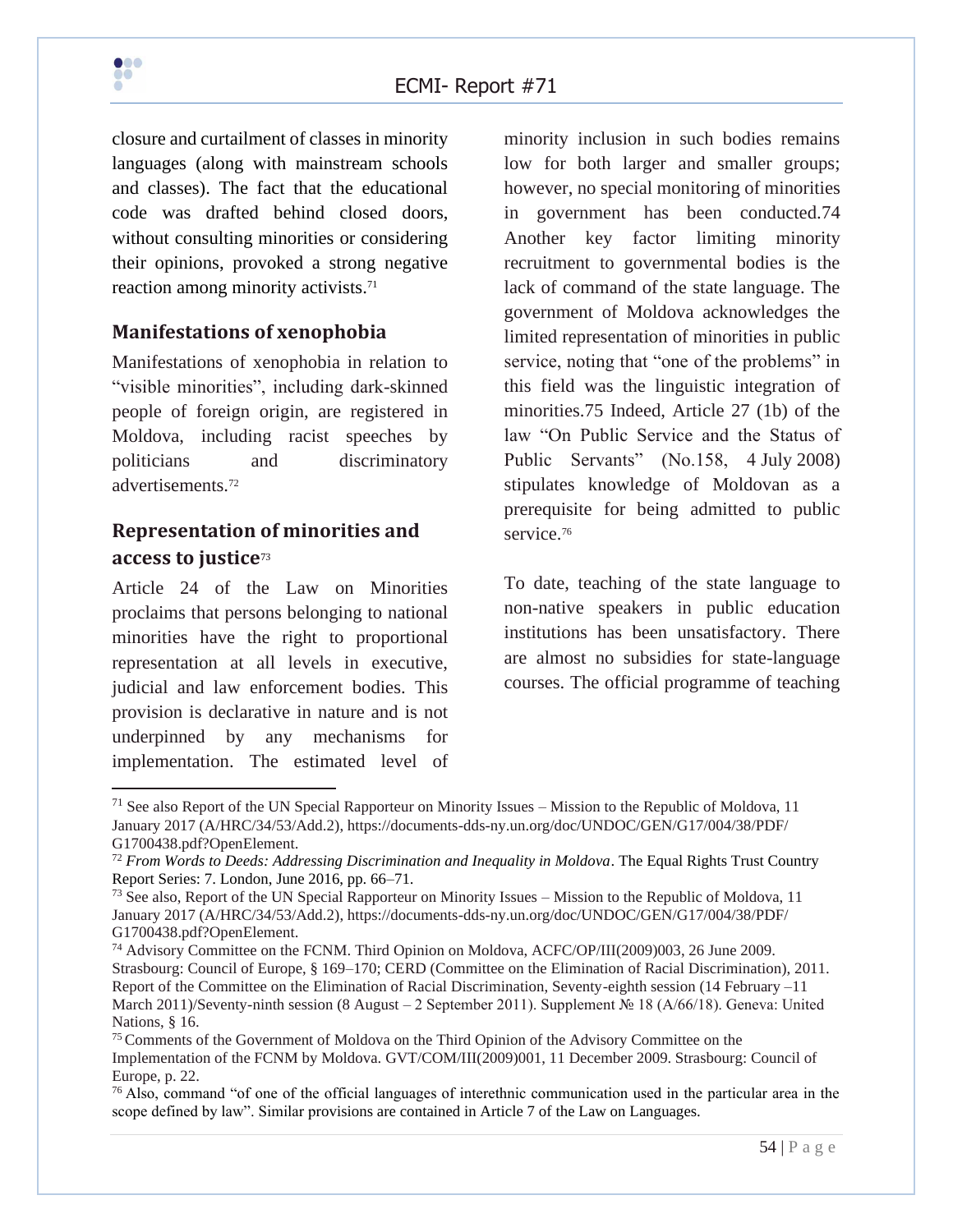

the state language to adults was only adopted in 2015.<sup>77</sup>

Separately, access to justice and communication with government institutions is an issue since the legislation does not clearly assign responsibility to courts to respond to requests made in Russian – "the language of interethnic communication" – rather than in the state language.<sup>78</sup>

#### **The Transnistrian region**

Equality on ethnic and linguistic grounds is interpreted in Transnistria as the prohibition of violating equal rights, freedoms and lawful interests, a prohibition on incitement to hatred (broadly defined), and as equality of citizens in cultural and linguistic spheres, implying a recognition of the symbolic equality of cultures. The only means of protection is law enforcement, since the Ombudsman of the PMR does not deal with issues of equality and no special independent anti-discrimination bodies have been established.

The officials and public figures of Transnistria seem sincere in their belief that discrimination and inequality on ethnic and linguistic grounds do not exist in PMR, and that authorities effectively tackle any incitement to hatred. Hate crimes and hate speech are indeed very rare, but they do sporadically occur. For example, unidentified persons regularly defile the Holocaust remembrance monument in Bendery,<sup>79</sup> Jewish burials and cemeteries in Bendery, Grigoriopol, and Tiraspol have been vandalized,<sup>80</sup> and the only synagogue of PMR, located in Bendery, was damaged on one occasion.<sup>81</sup> There has been no public information about the exposure and punishment of the guilty. Since 2015, however, anti-extremist law is increasingly used in relation to opponents of the current political regime.

Equality in cultural and linguistic spheres is not backed by protective mechanisms; indeed, it is systematically violated and remains mostly declarative. External observers, and some Transnistrian civic activists, point out the factual inequality of

<sup>77</sup> *From Words to Deeds: Addressing Discrimination and Inequality in Moldova*. The Equal Rights Trust Country Report Series: 7. London, June 2016, pp. 224–225.

<sup>78</sup> Ibid., p. 223.

<sup>&</sup>lt;sup>79</sup> Вандалы в очередной раз осквернили памятник жертвам Холокоста в Бендерах [Vandals Once Again Defiled the Holocaust Remembrance Memorial], *Novy Den'*, 18 September 2012, https://newdaynews.ru/pmr/404268.html.

<sup>&</sup>lt;sup>80</sup> Очередное нашествие варваров. Тираспольские власти вновь бездействуют [Another Barbarian Invasion. Tiraspol Authorities are Yet Again Inactive], *Jewish News Agency*, 9 April 2004, http://www.aen.ru/index.php? page=article&article\_id=207&category=sketches&PHPSESSID=992eb20bdbckg93166ic1o8eg5;

Не пощадили могилу ветерана… [A Veteran's Grave was not Spared…], *Jewish News Agency*, 8 May 2006, [http://www.aen.ru/index.php?page=brief&article\\_id=38230&PHPSESSID=992eb20bdbckg93166ic1o8eg5;](http://www.aen.ru/index.php?page=brief&article_id=38230&PHPSESSID=992eb20bdbckg93166ic1o8eg5) Jewish cemetery vandalized in Transnistria, *Jewish.Ru*, 25 April 2008, http://www.jewish.ru/news/cis/2008/04/ news994261961.php;

Осквернено еврейское кладбище в Приднестровье [Graves Defiled at Jewish Cemetery in Tiraspol], *Jewish.Ru*, 24 April 2012, http://www.jewish.ru/news/cis/2012/04/news994306950.php.

<sup>81</sup> В Бендерах осквернили синагогу [The Synagogue Vandalized in Bendery], *Komsomoskaya Pravda – Moldova*, 4 March 2009, http://www.kp.md/daily/24254/451868/.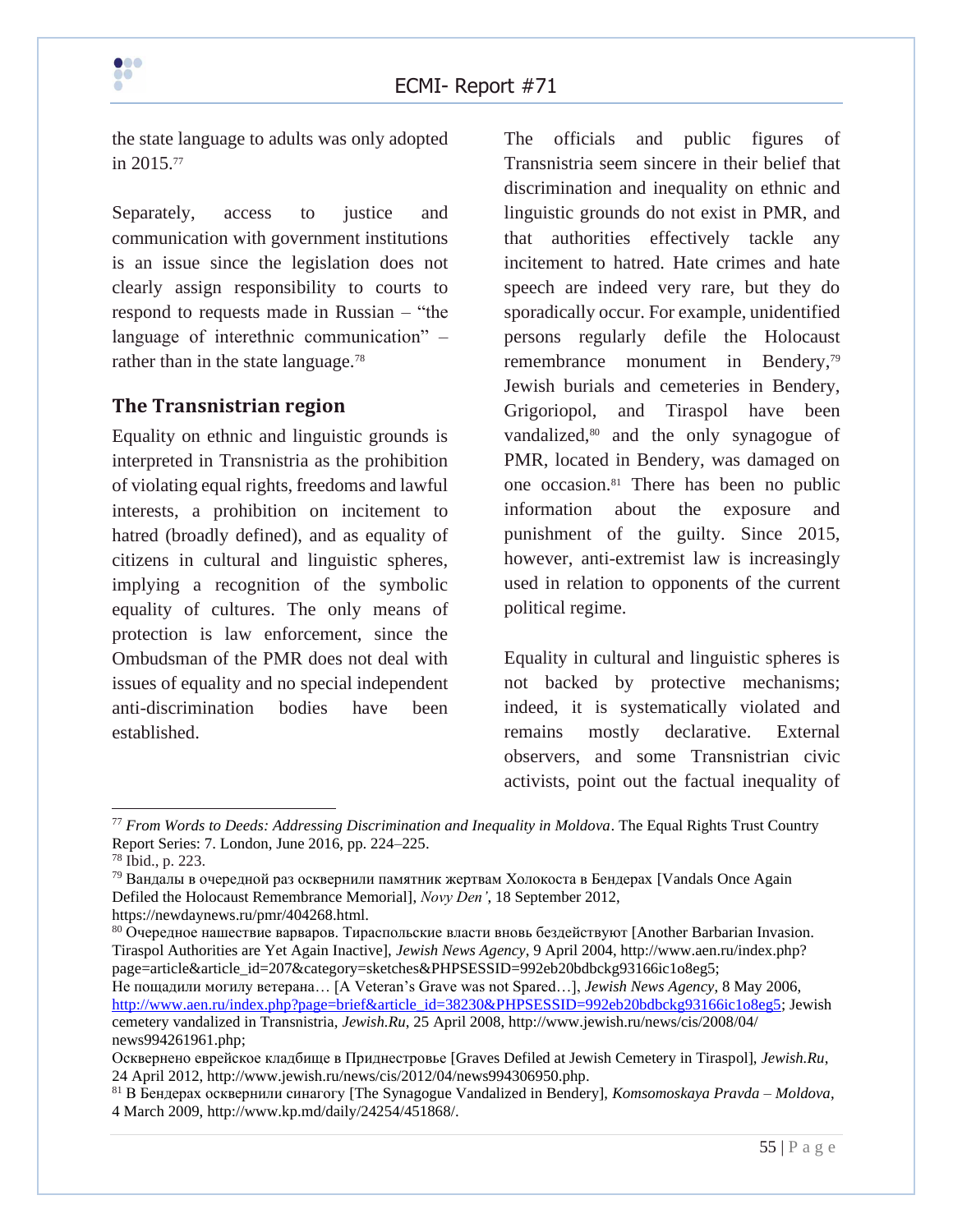official languages and how this disadvantages those who only use Moldovan and/or Ukrainian but not Russian.<sup>82</sup> In PMR, Russian dominates official communication, education, culture and mass media, and anecdotal evidence suggests that official bodies do not accept inquiries or requests submitted in other languages.

The most acute issue in the realm of ethnic relations and linguistic policy is that of schools using Moldovan with the Latin script. There are currently eight such schools with approximately  $1,500$  pupils<sup>83</sup> (or just over 1,000 pupils according to Promo-Lex data) $84$ in comparison with 4,086 pupils in official Moldovan schools using Cyrillic script (in the  $2015/16$  school year).<sup>85</sup> In the early 1990s, a number of school administrations and parents opted for instruction in Moldovan based on the Latin alphabet. These schools were deprived of funding and were increasingly subjected to pressure from the PMR authorities (even being expelled from

their premises, having utilities shut down and receiving direct threats); up until the mid-1990s, they were unable to function normally and were on the verge of closure. Most of these schools fell under the jurisdiction of the Ministry of Education of Moldova, and some had to relocate to territory controlled by Moldova.<sup>86</sup> Moreover, teachers, pupils and parents at these schools are continuously under pressure from PMR authorities.<sup>87</sup> This situation has created numerous other formal problems, including with the registration and licencing of such schools. Negotiations under the auspices of the OSCE mission in Moldova has led to an only partial improvement of the situation: five schools have now been registered, but they are not formally licenced and cannot issue diplomas recognized by the PMR.<sup>88</sup> The Grand Chamber of the ECHR in "Catan and Others v. Moldova and Russia"<sup>89</sup> acknowledged that this situation constitutes a violation of Article 2, Protocol No. 1 of the ECHR (the right to education) and stated that it shall be the

http://minpros.info/index.php?option=com\_content&task=view&id=234&Itemid=9&lang=rus.

<sup>86</sup> *The Moldovan-Administered Latin-Script Schools in Transdniestria: Background, Current Situation, Analysis and Recommendations*. Report. November 2012. The Hague: OSCE HCNM, pp. 11–18,

http://www.osce.org/moldova/99058?download=true.

<sup>82</sup> Hammarberg, Thomas, *Report on Human Rights in the Transnistrian Region of the Republic of Moldova*, 14 February 2013. United Nations, http://md.one.un.org/content/dam/unct/moldova/docs/pub/ Senior\_Expert\_Hammarberg\_Report\_TN\_Human\_Rights.pdf.

<sup>83</sup> *Доклад о соблюдении прав человека в Республике Молдова в 2015 году* [Report on Protection of Human Rights in the Republic of Moldova in 2015]. Chișinău: Office of the People's Advocate, 2016, p. 274.

<sup>84</sup> Observance of Human Rights in the Transnistrian Region of the Republic of Moldova, 2015 Retrospect, Promo-Lex Report, Chișinău, 2016, https://promolex.md/upload/publications/en/doc\_1456905480.pdf.

<sup>85</sup> Аналитическая информация по основным показателям деятельности Министерства просвещения Приднестровской Молдавской Республики за 2015 год [Analytical information on the main criteria of the work of the Ministry of Education of the Pridnestrovian Moldavian Republic for 2015],

<sup>87</sup> *Доклад о соблюдении прав человека в Республике Молдова в 2015 году* [Report on Protection of Human Rights in the Republic of Moldova in 2015]. Chișinău: Office of the People's Advocate, 2016. p. 275.

<sup>88</sup> *The Moldovan-Administered Latin-Script Schools in Transdniestria: Background, Current Situation, Analysis and Recommendations*. Report. November 2012. The Hague: OSCE HCNM, pp. 41–44.

<sup>89</sup>ECHR. *Case of Catan and Others v Moldova and Russia* (Application nos. 43370/04, 8252/05 and 18454/06). Grand Chamber Judgment from 19 October 2012.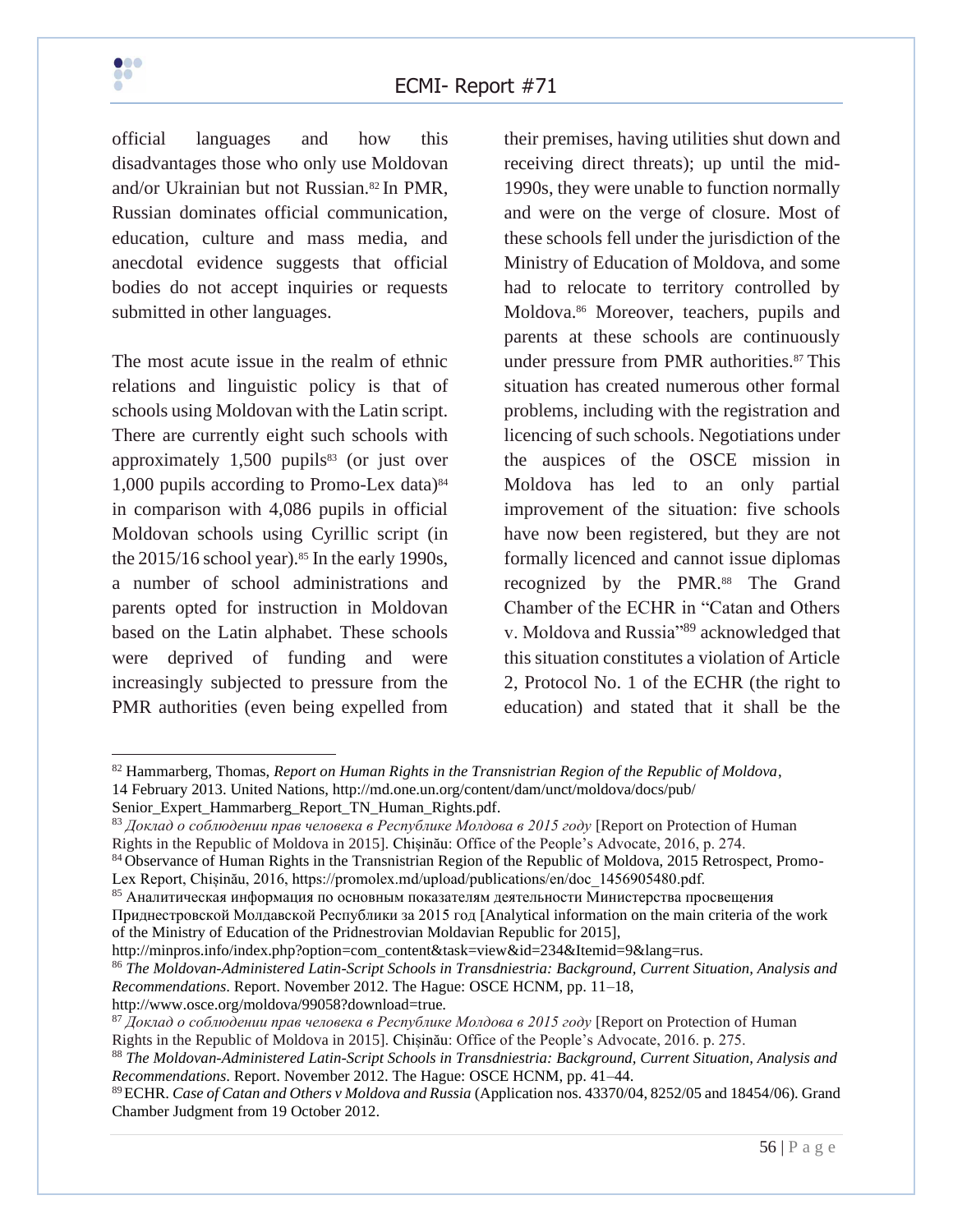responsibility of the Russian Federation, as a country exercising effective control over the territory of Transnistria.

Roma are considered the most vulnerable ethnic group in Transnistria. According to the 2004 census, they number around 500 persons although some estimates put them at over 5,000. Due to poverty and settlement in isolated rural areas, they often have limited access to education, health care services, employment and so on. Roma children can often not read or write and do not have any personal documents, which means they are not supervised by the local health care system. Roma children also experience continuous discrimination from other children in their surroundings, including bullying, insults and humiliation.

Aside from ethnic relations, there is also discrimination on the basis of citizenship, namely a number of unjustified requirements and limitations on people living or working in PMR without its *de facto* citizenship.<sup>90</sup>

## *3. Ukraine*

In general, the situation in Ukraine is similar to that of Moldova. Equality on the grounds of ethnicity and language are politicized and exacerbated by the state's public affirmations

interpretations of history and the country's future development based on Ukrainian ethnic nationalism. Similarly, disputes around the law "On the Foundations of Language Policy", which provides opportunities for using Russian and other languages in the public sphere, and around the law's consideration by the Constitutional Court of Ukraine,<sup>91</sup> have prompted growing concern that linguistic rights will become more limited in the near future. There are similarly negative expectations regarding proposed amendments to the law on education which would see guarantees of minority-language education curtailed.<sup>92</sup> Nobody, however, including minority organizations, has conducted an accurate and detailed analysis of the processes in this area, and thus there is a lack of complete or reliable data.

## **The situation of Roma**

Roma are one of the most socially vulnerable groups in Ukraine. According to the 2001 census, they constituted 47,600 people, with 14,000 living in Transcarpathia (Zakarpattia province (oblast)), 4,100 in Donetsk, 4,000 in Dnipropetrovsk and Odessa, 2,300 in Kharkiv and 2,200 in Luhansk oblasts. Other estimates put the number of Roma in Ukraine

<sup>90</sup> See: *Доклад о соблюдении прав человека в Республике Молдова в 2015 году* [Report on Protection of Human Rights in the Republic of Moldova in 2015]. Chișinău: Office of the People's Advocate, 2016. p. 274–278.

<sup>91</sup> Конституційний суд перегляне закон «про мовну політику» часів Януковича [The Constitutional Court Will Revise the Law "On Language Policy" from the Yanukovych Era], 1 November 2016, *Hromadske.Beta*, http://hromadske.ua/posts/konstytutsiinyi-sud-perehliane-zakon-pro-movnu-polityku.

<sup>92</sup> Валерія Лутковська звернулася до Верховної Ради України щодо внесення змін до проекту Закону «Про освіту» [Valeria Lutkovska Addressed the *Verkhovna Rada* of Ukraine on the Amendment of the Draft Law "On Education"], 28 November 2016, http://www.ombudsman.gov.ua/ua/all-news/pr/281116-jn-valeriya-lutkovskazvernulasya-do-verxovnoii-radi-ukraiini-schodo-vnes/.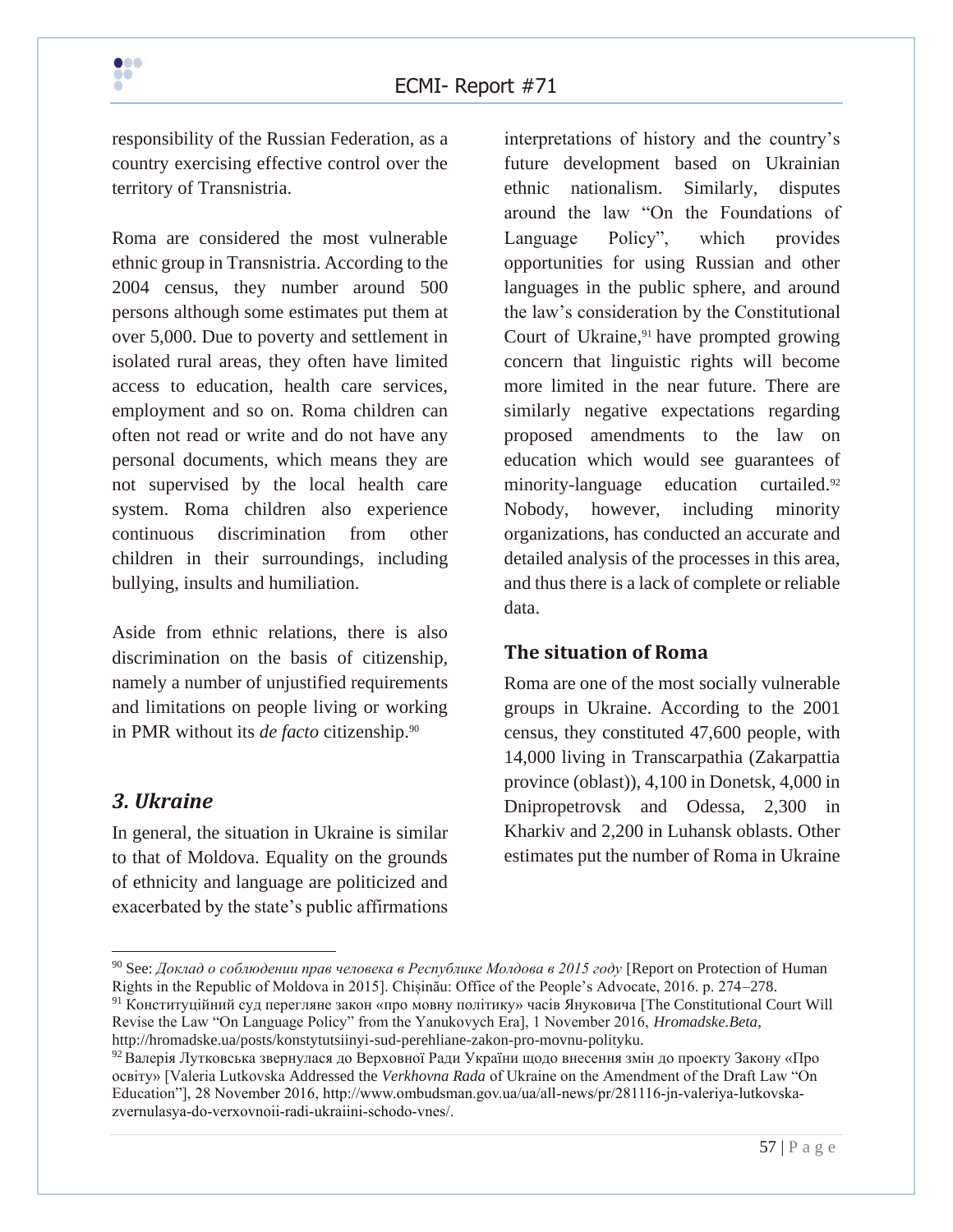

somewhere between 120,000 and 400,000.<sup>93</sup> Among the most well-known problems facing the Roma population of Ukraine are low levels of education and high level of unemployment, unsatisfactory health conditions, frequent absence of identity documents, poor living conditions and anti-Roma sentiment in broader society.<sup>94</sup> Human rights organizations report on the segregation of Roma children in education, with up to 90% of Roma children failing to graduate from school.<sup>95</sup> Roma who fled the eastern areas of Ukraine face specific challenges and even greater discrimination compared to other internally displaced persons.<sup>96</sup>

#### **Manifestations of xenophobia**

Mass media and human rights organizations repeatedly report public invectives against some ethnic groups, including calls for their discrimination and expulsion. Occasionally, violence against minorities takes place, or their property is demolished, including vandalism of synagogues and Jewish cemeteries. Most such crimes, including acts of hate-driven hooliganism, are accompanied by hate speech against the whole Jewish community of Ukraine. According to monitoring commissioned by the Eurasian Jewish Congress, $97$  there was one case of violence (presumably based on anti-Semitism) and 19 cases of anti-Semitic vandalism registered in Ukraine in the first 11 months of 2016.<sup>98</sup> However, there has been a gradual decrease in anti-Semitic violence and vandalism since the peak of the mid-2000s. Nevertheless, various xenophobic and overtly inflammatory materials still circulate in print and online media, including such openly operating resources as "Antizionism" or "Chosenness of the Nation".

Ethnically motivated violence and hate speech are developing in the background of the war in the east of Ukraine, especially with the appearance of paramilitary organizations, outside of government control, that attract people with radical nationalist views. Andriy Biletskiy, the commander of "Azov", one of the biggest legally operating volunteer regiments, is also the leader of the "Social– National Assembly" and "Patriot of Ukraine"

<sup>97</sup> See Мониторинг ксенофобии [Monitoring of Xenophobia], http://www.eajc.org/page443. <sup>98</sup> Vyacheslav Likhachev, Антисемитизм в Украине, 2016 [Anti-Semitism in Ukraine, 2016], 21 December 2016, http://eajc.org/page18/news56148.html.

<sup>93</sup> *Situation Assessment Report on Roma in Ukraine and the Impact of the Current Crisis*. Warsaw, August 2014, p. 11.

<sup>&</sup>lt;sup>94</sup> In the Crosscurrents: Addressing Discrimination and Inequality in Ukraine. The Equal Rights Trust Country Report Series: 5. London, August 2015, pp. 125–143;

*International Charity Foundation Roma Women Fund "Chirikli". Study of the Problems of Roma Population Based on Monitoring Conducted in the Autonomous Republic Crimea, Odessa and Zakarpattia Oblasts*, Kyiv, 2014.

<sup>95</sup> Stakeholders' Report concerning Ukraine's Periodic Report under the International Convention on the Elimination of All Forms of Racial Discrimination. Evaluation of implementation of the CERD concluding observations on Ukraine's 19–21st periodic reports (CERD/C/UKR/CO/19–21, 14 September 2011), pp. 10–11.

<sup>96</sup> See: Альтернативный отчет о выполнении Украиной Международной конвенции о ликвидации всех форм расовой дискриминации. Подготовлен Антидискриминационным центром «Мемориал» и Харьковской правозащитной группой к 90-й сессии КЛРД ООН [Alternative Report on Implementation of the International Convention on the Elimination of All Forms of Racial Discrimination by Ukraine. Prepared by the Anti-Discrimination Centre "Memorial" and Kharkiv Human Rights Protection Group for the 90th Session of UN CERD], 2016. pp. 17–19.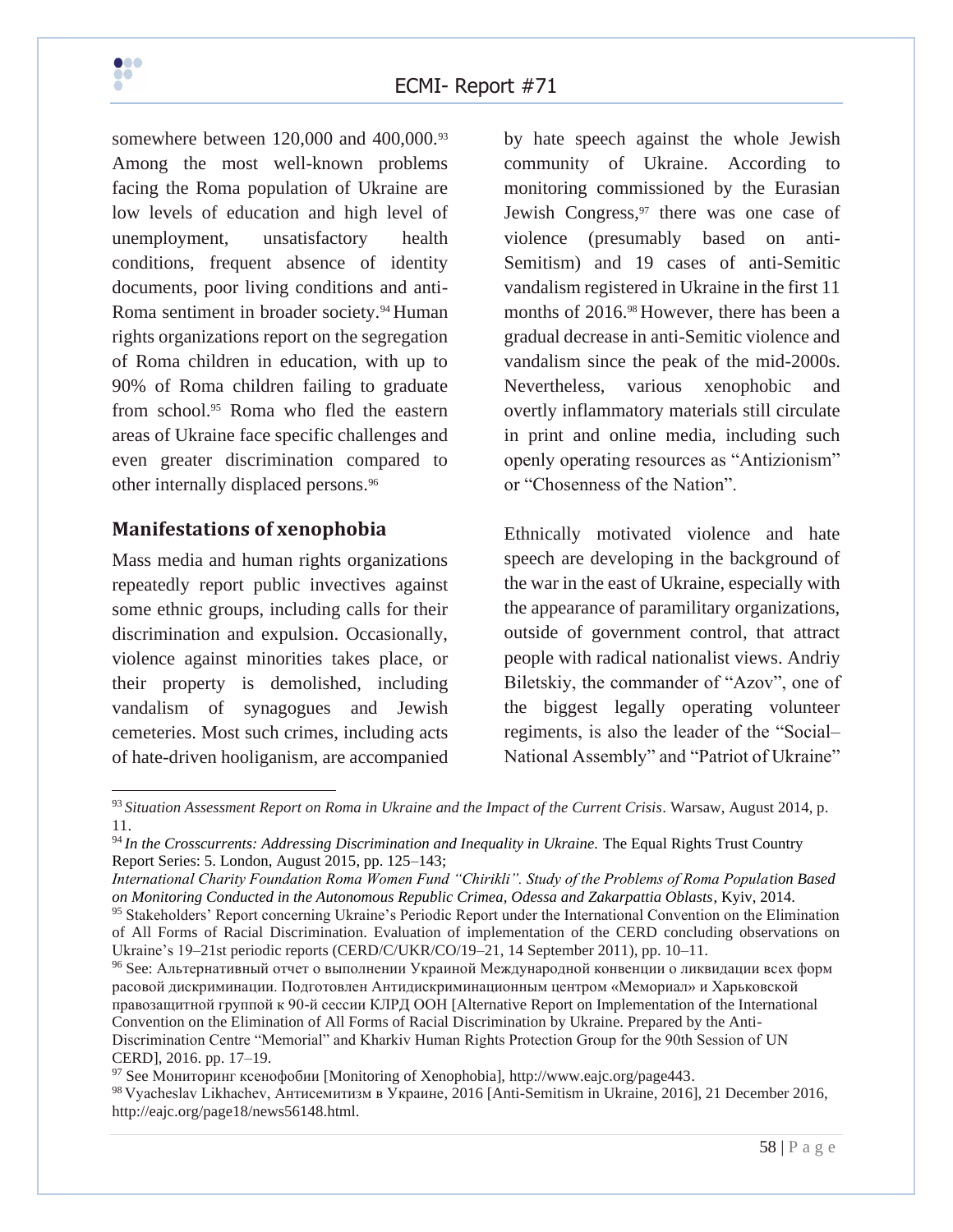

organizations. As with many other members of "Azov", he does not hide his racist and neo-Nazi views. This did not prevent Biletskiy from becoming a deputy of the *Verkhovna Rada* as part of one of the ruling parties, however. Nor did it prevent the "Azov" regiment from being legalized as part of the National Guard of Ukraine.

There have also been some large-scale incidents of violence, or threats of violence occur, often involving the participation of a public official. On 26 August 2016, a child's body was found in an abandoned house on the outskirts of Loshchinovka (a village in Izmail rayon (district), Odessa oblast) with signs of a violent death. A local Roma man was deemed to be a suspect and detained, following which around 300 village inhabitants gathered and started to destroy the houses of the local Roma community. One house was set on fire and others had their windows and furniture broken.<sup>99</sup> The open-air

rally of the local residents voted for a resolution to expel the Roma from Loshchinovka, which was signed by the head of the village administration. A criminal case on the demolition of property was commenced,<sup>100</sup> but none of the participants or instigators were brought to justice. Similar smaller incidents have occurred and continue to occur in other parts of Ukraine.<sup>101</sup>

## **Symbolic representation of minorities in culture and education**

There are no textbooks or manuals on the history and culture of national minorities in Ukraine<sup>102</sup> approved by the Ministry of Education and Science. However, there are some public discussions on the matter,  $103$ notably around a private project<sup>104</sup> to create a textbook on the multi-cultural history of the country.

In 2015, encouraged by the official provision that "one of the main tasks of the National

 $99$  Убийство в Лощиновке: все подробности трагедии [The Murder in Loshchinovka: Details of the Tragedy], RBK – Ukraine, 29 August 2016, https://daily.rbc.ua/rus/show/ubiystvo-loshchinovke-podrobnosti-tragedii-1472460981.html;

Вбивство дівчинки на Одещині: з села Лощинівка виселяють всіх ромів [The Murder of the Girl in Odessa Region: All Roma are Expelled from the Village of Loshchynivka], UNIAN. 28 August 2016, http://www.unian.ua/society/1490536-vbivstvo-divchinki-na-odeschini-z-sela-loschinivka-viselyayut-vsihromiv.html.

<sup>100</sup> В селі на Одещині вбили дитину: громада влаштувала погроми, вимагає виселити ромів [A Child Killed in the Village of Odessa Region: The Community Resorted to Pogroms Trying to Expel Roma], *Ukrainska Pravda*, 28 August 2016, http://www.pravda.com.ua/news/2016/08/28/7118910/.

<sup>101</sup> See for example, Запобігти «лощинівському сценарію»: правозахисна делегація відвідала село Шелудьківка [To Prevent the "Loshchynivka Scenario": Human Rights Organization Visited the Village of Sheludkivka], *Pravovyi Prostir*, 18 January 2017, http://legalspace.org/ua/napryamki/posilennya-romskikhgromad/item/8598-zapobihty-loshchynivskomu-stsenariiu-pravozakhysna-delehatsiia-vidvidala-selo-sheludkivka.

<sup>&</sup>lt;sup>102</sup> Парламентські Слухання «Роль, значення та вплив громадянського суспільства на формування *етнонаціональної політики єдності в Україні»* [Parliamentary Hearings "Role, Significance and Impact of the Civil Society in the Formation of Ethno-National Policies of Unity in Ukraine"]. Kyiv, 2015, p. 73–74. See also Kabanchyk, I. Проблеми викладання висвітлення історії євреїв україни в підручниках з історії держави [The Problems of Teaching the History of Jews of Ukraine in Textbooks on the History of the Country], in: *Bulletin "Holocaust i Suchasnist'"*, Issue 11, http://www.holocaust.kiev.ua/bulletin/vip11/vip11\_5.htm. <sup>103</sup> http://www.memory.gov.ua:8080/ua/479.htm.

<sup>&</sup>lt;sup>104</sup> http://oipopp.ed-sp.net/public/oipopp/repository/metod/1119\_1\_0.pdf.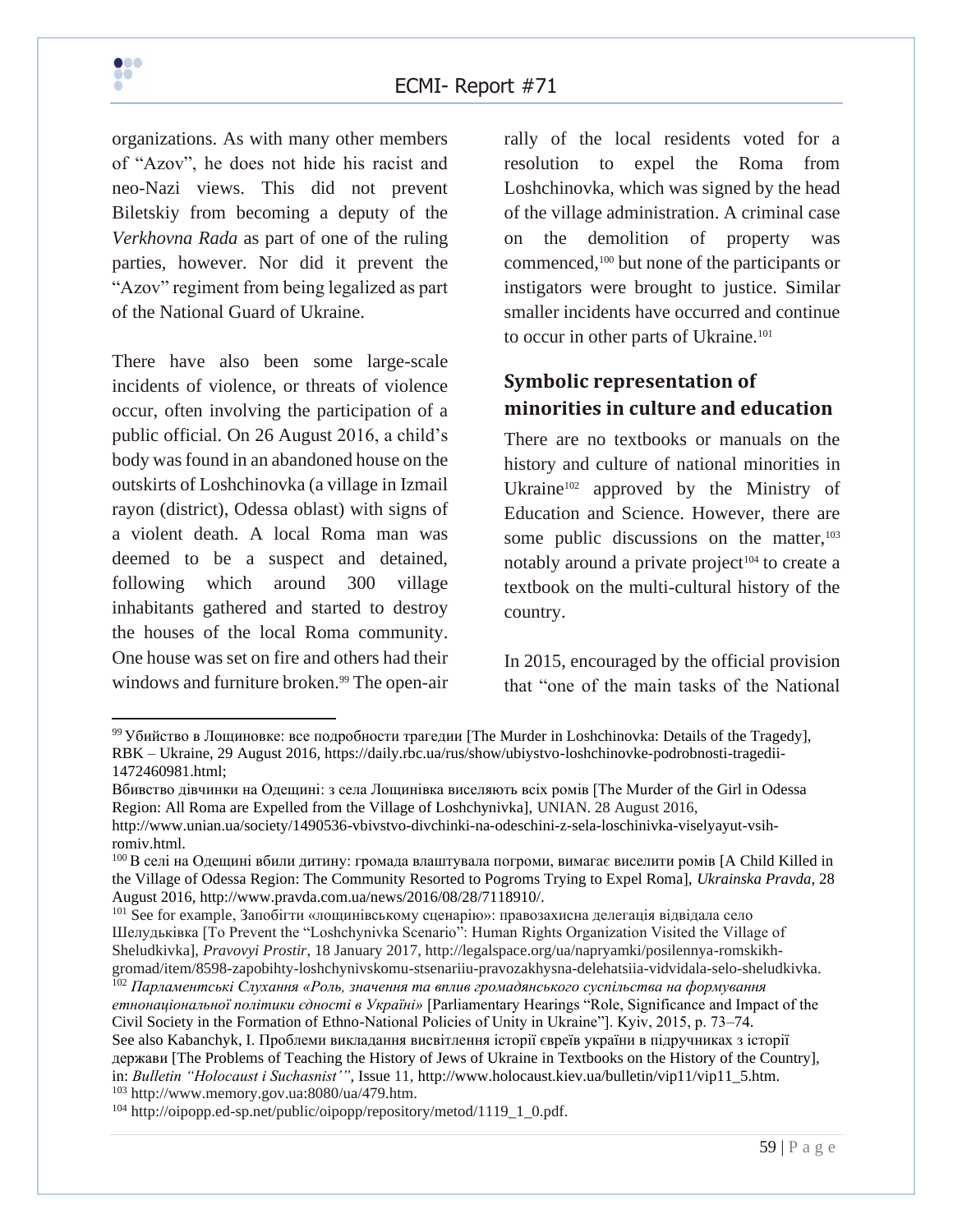

Museum of History of Ukraine is to exhibit the history and culture of the ethnic groups of Ukraine", the Public Council under the Ministry of Culture suggested a permanent exhibit on national minorities. The Council approved the thematic structure of the exhibit and addressed a letter of request to Vyacheslav Kyrylenko, then the Minister of Culture. A similar request was submitted to the director of the National Museum of History of Ukraine. In both cases, consideration of the request was postponed for an indefinite period. The situation with other museums is largely the same. The main reason is that the museums' management see no value in the artefacts offered by minorities. One of the few exceptions is the Mykolaiv Regional Museum of Local History, which established an exhibition devoted to national minorities.<sup>105</sup>

The issue of exhibiting the historical heritage of national minorities and indigenous peoples is reflected in the Implementation Plan of the National Strategy in the Field of Human Rights, in a chapter named "Protecting the Rights of Indigenous Peoples and National Minorities" (paragraph 3, item 115 of "The Policy of Interethnic Tolerance"). The Ministry of Culture and the Commission on Interethnic Relations and Cultural Diversity of the Public Council under the Ministry suggest that ethnic minorities cooperate with museums (at both provincial and national levels) on thematic exhibitions, learning the standard requirements for museum exhibitions and finding items relevant to existing displays.

Since 2014, the country has begun to face discrimination in relation to former residents of Crimea and internally displaced persons from the temporarily occupied territories of Donetsk and Luhansk oblasts.<sup>106</sup> Discrimination on the grounds of citizenship therefore also deserves attention.<sup>107</sup>

# **IV. Counteraction and unresolved issues**

The general norms on equality enshrined in constitutions and legislation are, to a large extent, symbolic. One can contest obvious or basic violations of equality by applying them in court or through administrative procedures. However, such violations are rare, and the aforementioned countermeasures are seldom used. In all three countries, criminal, and administrative measures for combating hate speech and non-

<sup>105</sup> http://www.museum.mk.ua/2016-01-26-12-04-35.

<sup>106</sup> Альтернативный отчет о выполнении Украиной Международной конвенции о ликвидации всех форм расовой дискриминации. Подготовлен Антидискриминационным центром «Мемориал» и Харьковской правозащитной группой к 90-й сессии КЛРД ООН [Alternative Report on Implementation of the International Convention on the Elimination of All Forms of Racial Discrimination by Ukraine. Prepared by the Anti-Discrimination Centre "Memorial" and Kharkiv Human Rights Protection Group for the 90-th Session of UN CERD], 2016, pp. 5–6;

Stakeholder Report to Ukraine's Periodic Report under the International Convention on the Elimination of All Forms of Racial Discrimination. Evaluation of implementation of the CERD concluding observations on Ukraine's 19–21st periodic reports (CERD/C/UKR/CO/19–21, 14 September 2011), p. 19.

<sup>&</sup>lt;sup>107</sup> In the Crosscurrents: Addressing Discrimination and Inequality in Ukraine. The Equal Rights Trust Country Report Series: 5. London, August 2015, pp. 167–177.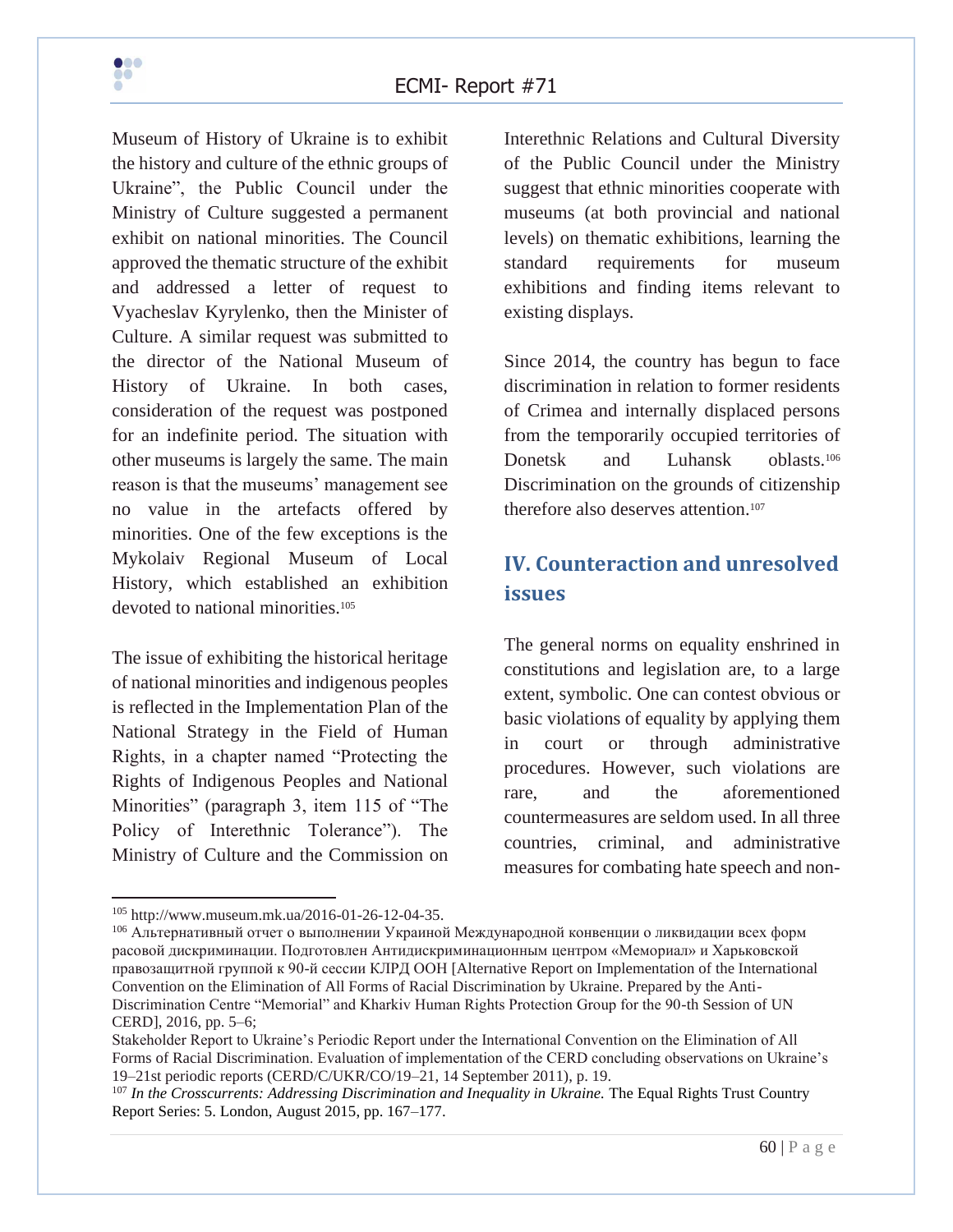

violent discrimination have only limited application and are only used in a small number of cases. The reasons of this phenomenon are partly objective, in that investigating such cases and prosecuting the guilty is difficult, and law enforcement agencies prefer to either do nothing or choose a different definition for such crimes. Administrative bodies and public procurators<sup>108</sup> generally do not use their powers to counter non-violent discrimination.

Since the adoption of anti-discrimination legislation in Moldova and Ukraine in 2012, special independent anti-discrimination bodies play an increasingly prominent role and are practically alone in the protection of equality. All three countries have a very limited number of positive and special measures, including a few programmes for the support of Roma as well as assistance to minority NGOs.

Human rights associations and pressure from international organizations, together with the activities of national anti-discrimination bodies, are the main driving forces behind the development of an equality protection agenda. Both Moldova and Ukraine have coalitions of NGOs for the protection and promotion of equality. Similar initiatives are being developed in Belarus. For the mainstream political forces in all three countries, combating discrimination remains a marginal issue. Moreover, there are attempts, mainly on the part of the Orthodox

Church, to undermine the equality agenda as it allegedly privileges the LGBT community.

## *1. Belarus*

The official position of the Belarusian authorities is that there is no large-scale, systematic, ethnic or any other discrimination in the country. Belarus has no bodies that address discrimination, nor any evidence of legal action related to ethnic discrimination or the redress of rights of persons who suffer discrimination. The judicial practice related to equality and discrimination includes some decisions of the Constitutional Court of Belarus which, in the 2000s, provided legal interpretations of the provisions of the Labour Law upon request by state bodies, and explained the legal meaning of the prohibition of discrimination. Some Court decisions were further taken into account by the parliament, especially regarding the need to introduce an open list of discriminatory grounds Labour Law.

There have been very few prosecutions for violations of language legislation. There is no information on administrative measures taken against civil servants for discriminatory behaviour. State authorities in Belarus are generally unaware that they are obligated to guarantee equality on ethnic grounds. There is a potential opportunity to counteract discrimination through administrative procedures used by public procuracy and backed by a well-established and effective system of responding to citizens' appeals and

<sup>&</sup>lt;sup>108</sup> The public procuracy lost the general supervision function with regard to the implementation of the legislation in Ukraine in 2014, and in Moldova in 2016.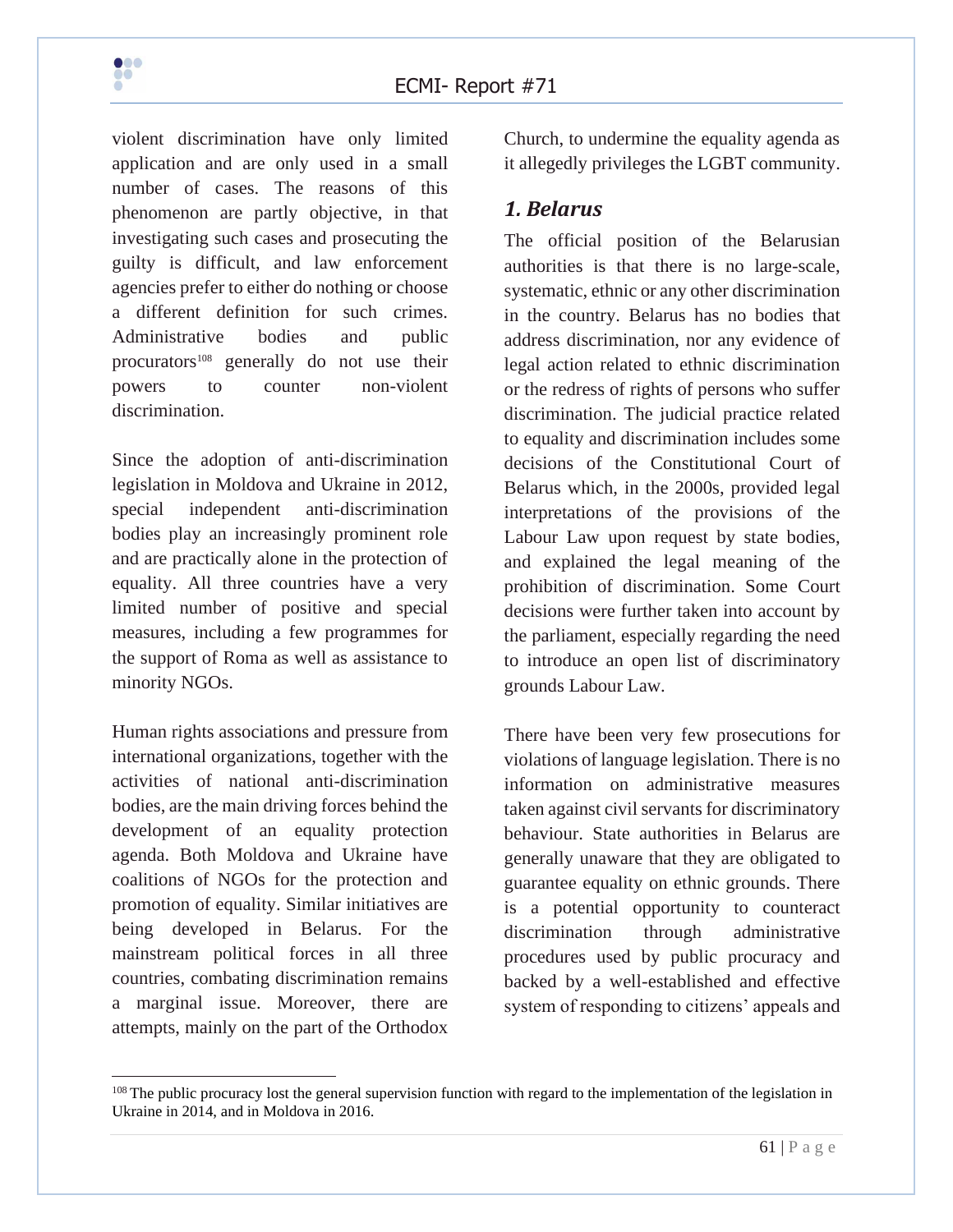complaints.<sup>109</sup> Based on the law "On Appeals from Citizens and Legal Persons" (No. 300- Z, 18 July 2001), this system envisages, *inter alia*, the obligation to respond in the language of appeal.

Public and expert discussions with state representatives are still in early stages. Some state bodies and institutions have only just begun to take an interest in the issue. For instance, the Belarus Ministry of Foreign Affairs organized a round table on the issue of discrimination in Minsk in June 2013 due to the initiative of the BHC and the Equal Rights Trust. A number of initiatives related to Roma rights including consulting Roma organizations, establishing the institute of Roma community mediators and fostering cooperation between Roma leaders and local authorities have been launched within the "Belarussian Forum for Equality" and "Social Integration of Roma in Belarus: Securing the Right to Equality" projects.

Belarus has no ombudsman. The Commissioner for Religious and Ethnic Affairs exercises general control over the implementation of the relevant legislation as well as over activities of religious and minority organizations. However, there is no information to confirm whether the Commissioner has in any way dealt with issues of discrimination, either through monitoring or reviewing complaints about inequality. However, this institution's

activities, interactions with the Interethnic Advisory Council and its guidance on the implementation of programmes for ethnocultural development do create the conditions for cooperation between the state and minority organizations. There are no special measures aside from minimal state funding for national–cultural associations.<sup>110</sup>

Relations between ethnic minority organizations and the authorities do not generally constitute a meaningful dialogue on issues beyond cultural expression. Even when the authorities initiate such dialogue, minority organizations are reluctant to raise their issues. Nevertheless, the authorities take an interest in preserving minority organizations; for instance, local authorities spent several years until 206 trying unsuccessfully to revive the non-functioning Union of Latvians in the Viciebsk oblast.

It is also worth noting that it is the responsibility of higher education institutions that enrol foreign students to integrate them into Belarusian society and ensure, in cooperation with law enforcement bodies, the prevention of discrimination.

## **Prosecution of discrimination and incitement to hatred**

Article 190 on the "Violation of equality of citizens" of the Criminal Code of Belarus (1999) has never been applied. The  $18<sup>th</sup>-19<sup>th</sup>$ 

<sup>&</sup>lt;sup>109</sup> See in detail in: О работе органов по делам религий и национальностей Республики Беларусь с обращениями граждан ["Dealing with Citizens' Appeals by the Bodies on Religions and Nationalities of the Republic of Belarus"], http://belarus21.by/Articles/1423481925.

<sup>&</sup>lt;sup>110</sup> It refers to "The Programme of Development of the Confessional Sphere, Inter-Ethnic Relations and Cooperation with Compatriots Abroad for 2011–2015" and similar programmes for 2016–2020.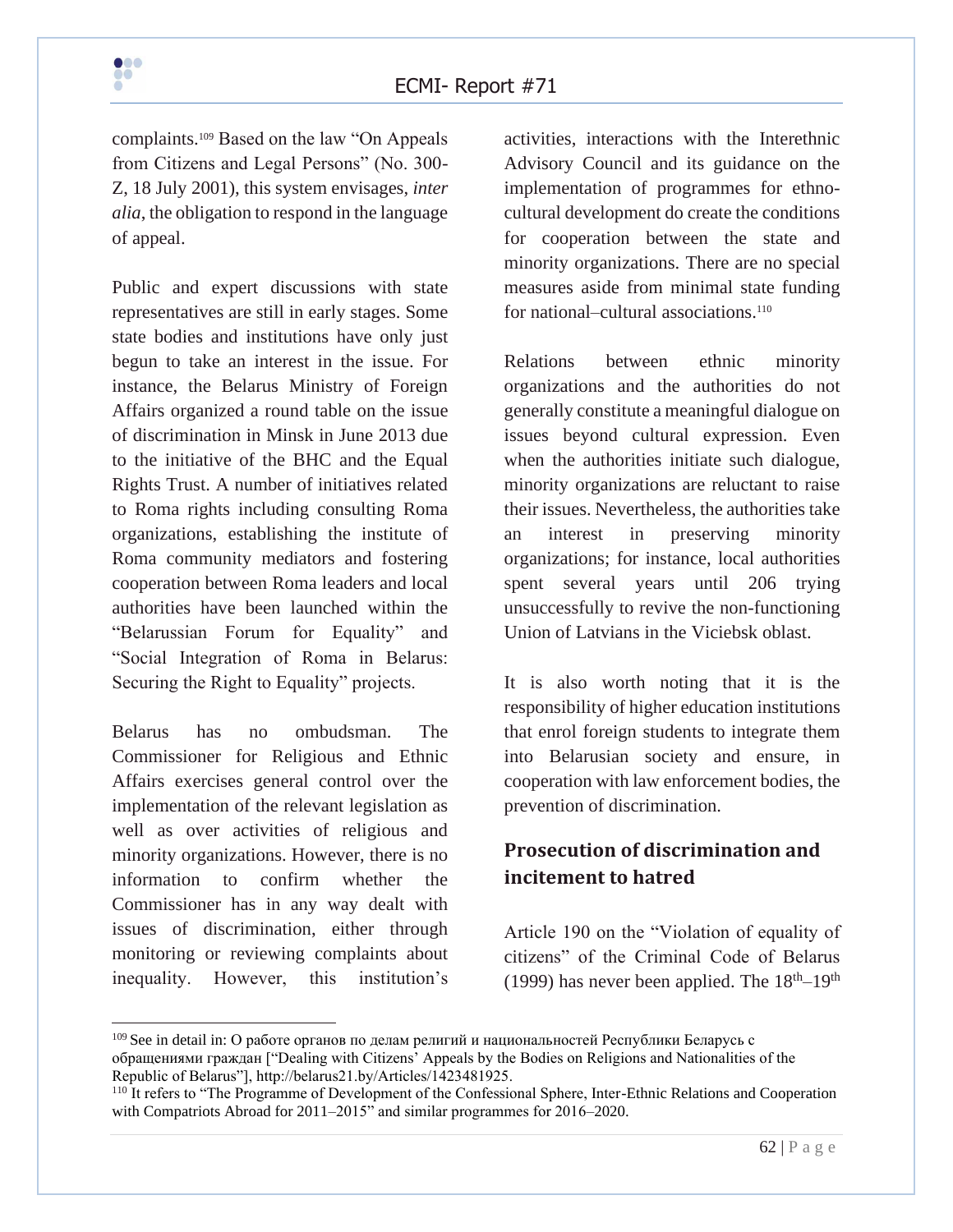and  $20<sup>th</sup>-23<sup>rd</sup>$ periodic reports on the implementation of the ICERD, covering the period from 2003 to 2016 and submitted to the UN Committee on the Elimination of Racial Discrimination in 2012 and in 2016 respectively, contain no information about cases initiated on the basis of this article.<sup>111</sup>

The  $20^{th} - 23^{rd}$  periodic reports on the implementation of the ICERD contain official information on the application of Article 130 of the Criminal Code of Belarus ("Incitement to hatred or feud"). Two persons were held to account between 2013 and 2015, with coercive medical measures being imposed in one case and a guilty verdict being delivered in the other.<sup>112</sup> According to the  $18<sup>th</sup>$  and  $19<sup>th</sup>$  periodic reports, six persons were convicted on the basis of the aforementioned article in 2003–2010 and seven more were convicted of crimes for which a motive of ethnic hatred was a qualifying characteristic.<sup>113</sup>

As noted by human rights organizations and researchers, law enforcement agencies avoid the application of Article 130 and consider the motive of ethnic hatred to be an aggravating circumstance. Racist acts or acts of vandalism (such as defiling Jewish graves) are more often defined as "hooliganism".

## **Reaction to asymmetric bilingualism**

Belarusian authorities assert that the introduction of full official bilingualism in 1995 resolved the "language issue" in the country and that every citizen has the right to choose their language for communicating and exercising their rights and lawful interests. Some officials acknowledge that the role of Belarusian has in fact decreased since 1995 and that this situation should be redressed, but such statements are sporadic and generally accompanied by disclaimers and reservations, as well as references to the equality of both state languages. In practice, however, the two languages to not have equal standing in public institutions or in communication between the state and its citizens.

The country has no governmental bodies responsible for monitoring the implementation of language legislation or the protection of citizens' language rights. As mentioned above, Article 9.22 of the Administrative Code of Belarus envisages punishment in the form of a pecuniary fine, but this norm is applied only in rare cases. For instance, two administrative cases related to insulting the Belarusian language took place in September 2016 and January 2017, resulting in the imposition of fines; these were the first of their kind since 1999.<sup>114</sup> The problem has been partly softened by legislation firmly prescribing that all state bodies provide quick and substantive

<sup>111</sup> CERD/C/BLR/18-19. Reports on Belarus from 18 November 2012. Eighteenth and nineteenth periodic reports on Implementation of the provisions of the International Convention for the Elimination of All Forms of Racial Discrimination presented on 8 May 2008. 15 November 2012. Paragraphs 48–54; CERD/C/BLR/20-23. Twentieth and twenty-third periodic reports by state parties to be presented in 2016. Belarus. 29 July 2016. Paragraphs 50–56. <sup>112</sup> CERD/C/BLR/20-23. Paragraphs 55–56.

<sup>113</sup> CERD/C/BLR/20-23. Paragraphs 53–54.

<sup>114</sup> http://www.racyja.com/hramadstva/byloga-militsyyanta-buduts-sudzits-za-a/.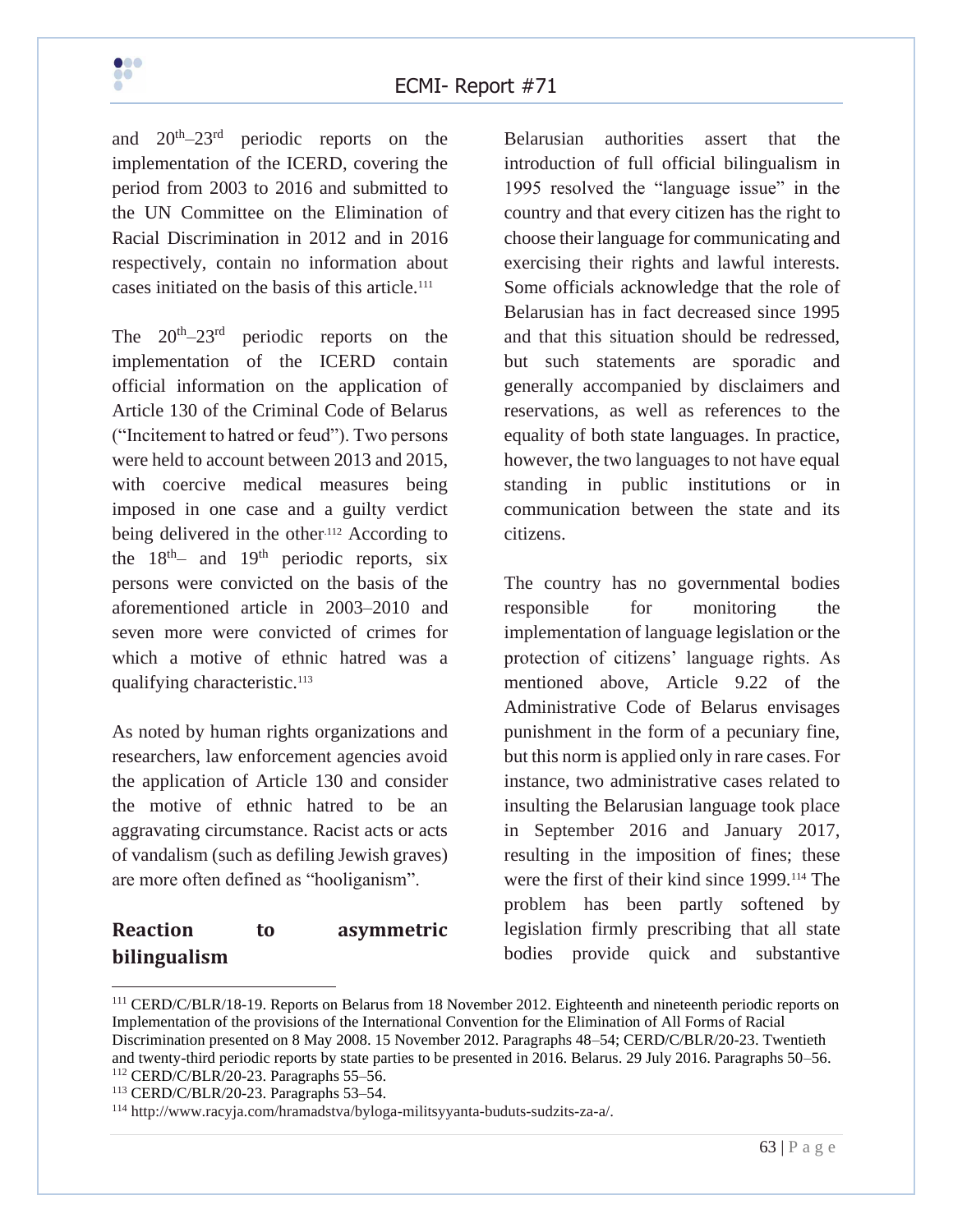

responses to citizens' complaints and appeals. It is worth noting that while public officials are very cautious about raising the issue of Belarusian, authorities do react to public statements that disparage or denigrate the language.<sup>115</sup>

## *2. Moldova*

# *Implementation of the law on equality*

The Council on the Prevention and Elimination of Discrimination and Ensuring Equality was formed in October 2013. Since then, it has been dealing with all kinds of activities prescribed by Moldovan legislation. The Council received 44 individual complaints in 2013, 151 complaints in 2014 and 156 in 2015.<sup>116</sup> Many of these appeals were found to be inadmissible – 38% in 2014 and 53% in 2015. In most of the cases that were considered, the fact of discrimination was acknowledged by the Council. The biggest share of complaints concerns the violation of the right to equal access to goods and services. In 2013–2015, the Council reviewed 13 cases of discrimination on the grounds of language and seven cases on the grounds of race or ethnicity. The language cases mostly related to access to justice and communication with public authorities. The Council also addressed the issue of "hate speech" (in relation to public statements by officials and in print media), which is interpreted as incitement to discrimination prohibited by law. Occasionally the Council commences the consideration of cases on its own initiative; there were 22 such cases in 2014 and 2 in 2015. In general, only half of the Council's decisions on individual complaints are executed (for instance, 77 out of 151 in 2014). The Council also takes the initiative in providing conclusions and recommendations on removing discriminatory provisions from current official acts (four conclusions in 2013, 10 in 2014 and 18 in 2015) and about drafting the new ones (11 in 2014 and 37 in 2015). Members of the Council and its administrative staff actively engage in educational and training activities for government agencies and the general public; they held five seminars in 2013, 27 in 2014 and 70 in 2015.

Regarding administrative responsibility for discrimination, the Council compiled 32 protocols of offences and submitted them with the court in 2013. The court convicted offenders in only three cases but failed to impose sanctions due to expiry under the statute of limitations. In the sphere of employment (Article 54-2) the Council

<sup>116</sup> Statistical data is taken from the Council's annual reports:

<sup>&</sup>lt;sup>115</sup> For example, in December 2016 the Belarusian Ministry of the Interior reacted negatively to assertions about Belarus and the Belarusian language by L. Reshetnikov who was the director of the Russian Institute of Strategic Research at the time: https://news.tut.by/economics/524798.html.

Council for Prevention and Elimination of Discrimination and Ensuring Equality. Report on the activity carried out in 2013;

Council for Prevention and Elimination of Discrimination and Ensuring Equality. Activity Report For 2014; General Report on the Situation in Preventing and Combating Discrimination in the Republic of Moldova 2015; all at: http://egalitate.md/index.php?pag=page&id=883&l=en.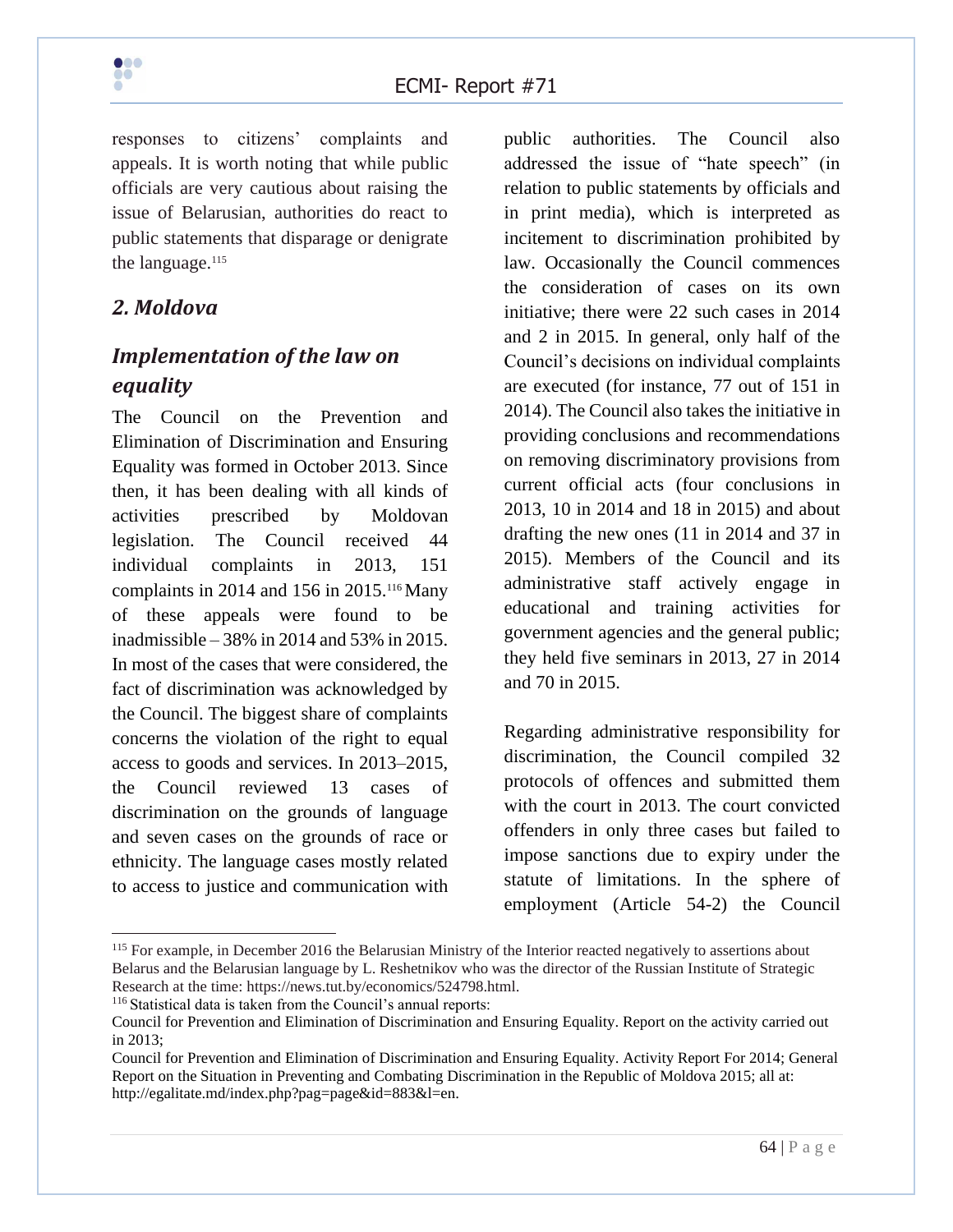

drafted a protocol on Air Moldova as it had concluded temporary one-year employment agreements with women, but unlimited contracts with men. The court accepted the guilty verdict, but the statute of limitations had expired by that time. In the other two cases, the Council composed protocols pursuant to Article 71–2 ("Interference in the work of the Council"); in one case a fine was imposed. The other 29 cases submitted were declined on procedural grounds as the Council did not have, and could not obtain, the necessary personal data of the violator for compiling the protocol. It turns out that the Council does not have effective means of obtaining such data if the violator refuses to participate in the process. According to the Council, Article 260 of the Code of Offences ("Discrimination in provision of public services in the sphere of electronic communication, mail and information technology") is out of scope of the Council's competences.

There is no general data available on the courts' application of the anti-discrimination provisions of other current legislation, particularly the Labour Code. Courts are not obliged to systematize or provide such data to the Council. Experts agree that, in considering labour disputes, the courts do redress violated rights but avoid providing conclusions on whether discrimination took place or not.

The People's Advocate (with responsibilities similar to that of an ombudsman) can accept complaints about discrimination and deal with the problems of minorities. An advantage of this institution is that it has a network of regional offices. The People's Advocate mostly tackles problems of gender discrimination, but also reacts to complaints by Roma and manifestations of hate speech by public figures and politicians. Furthermore, the thematic and annual reports of the People's Advocate describe systemic problems rooted in inequality and discrimination; they also analyse the human rights situation in Transnistria. There has been an agreement between the Council on Equality and the People's Advocate about cooperation since 2014, but it does not outline concrete mechanisms for forwarding complaints from one agency to the other, and the law does not envisage such a practice.

# **Combating hate crimes and hate speech**

Article 176 of the Criminal Code of Moldova ("Violation of the equality of citizens") and Article 346 ("Deliberate actions aimed at inciting national, ethnic, racial and religious hatred, differentiation and discord") have had limited application. According to the data collected by the Council on Equality, 14 crimes were registered under Article 176 in 2010–16; one of them was directed to the public prosecutor's office and then submitted to court (in 2014), but a verdict wasn't reached; the rest were reclassified, suspended or closed. There were 16 crimes registered according to Article 346; in two cases the public prosecutor's office approved indictment, but neither was submitted to court; the rest were closed or suspended.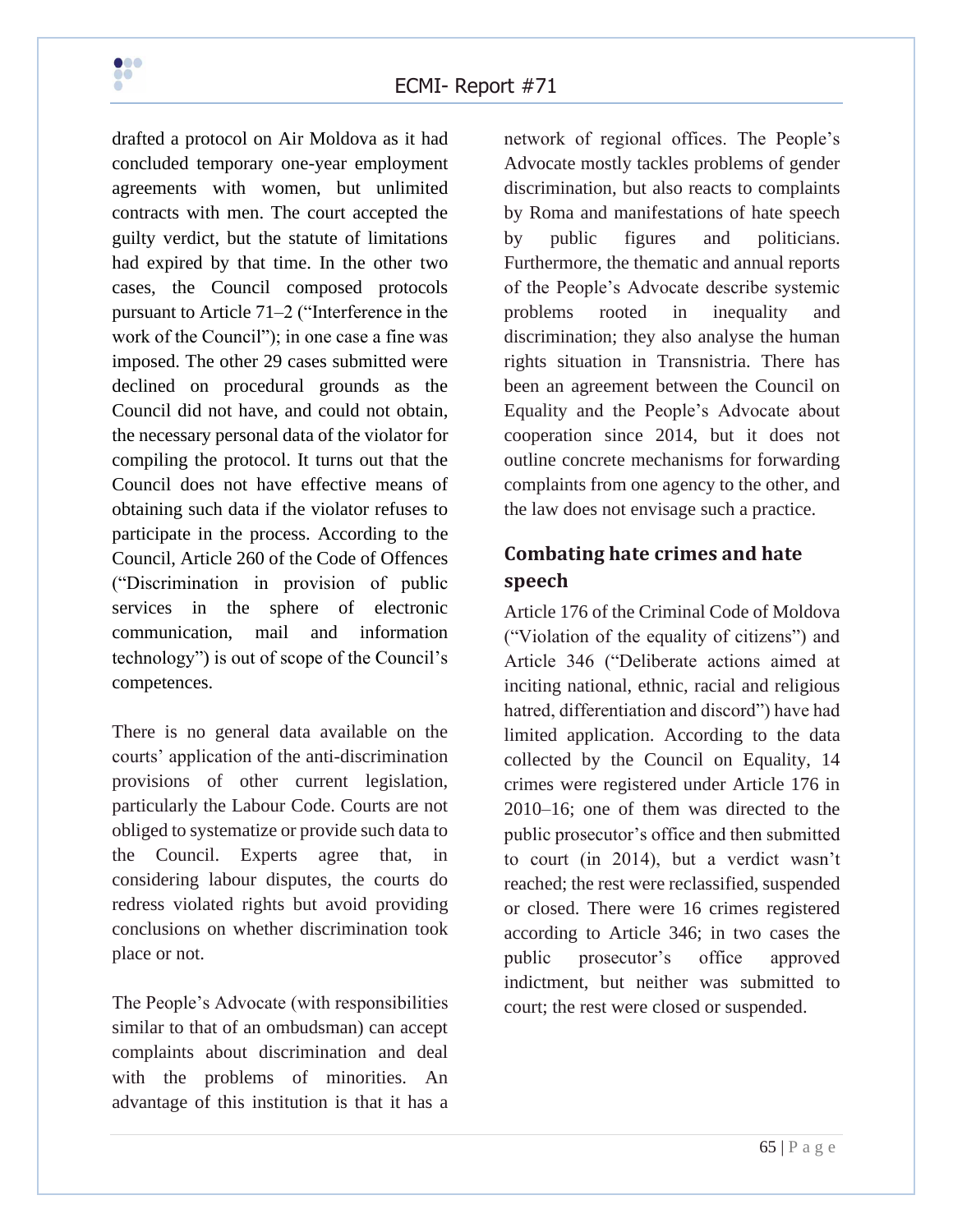#### **The role of administrative bodies**

The Bureau of Interethnic Relations monitoring the implementation of legislation on minorities and languages, among other thing, and liaises on behalf of Moldova during the consideration of individual complaints at the UN Committee on the Elimination of Racial Discrimination.<sup>117</sup> Beyond this, the Bureau does not address any issues of equality, including combating discrimination and monitoring social disparities among groups. Nor do specialized inspectors or local governmental bodies in charge of consumers' rights, in particular with regard to housing and health care, deal with the prevention or combating of discrimination. This may be partially explained by a common belief that the problems of inequality and discrimination belong exclusively to the prerogative of the Council on Equality. The situation began to change in 2016 when the law "On the State Inspectorate of Labour" (No. 140-XV, 10 May 2001) was amended<sup>118</sup> to prescribe that labour inspectors shall check the law's requirements concerning the prevention and combating of discrimination on any grounds, as well as sexual harassment in the workplace.

It should be mentioned that within the education system, school psychologists are obliged to register conflicts and problems that might have a discrimination component or lead to other forms of xenophobia; such conflicts shall be further addressed by the

commissions on ethics under administrative bodies on educational affairs.

The Code of Conduct for Civil Servants of Moldova (No. 25-XVI, 22 February 2008) directly obliges civil servants to prohibit any manifestations of discrimination, including with regard to subordinates; violation of this principle leads to disciplinary action. There is no publicly available information on the practical application of these norms.

#### **Positive and special measures**

The main (and almost the sole) example of special measures is the National Action Plan for the Roma Population.

All post-Soviet governments of Moldova since 2001 have made action plans to improve of living conditions of Roma people. The first plan was a hollow declaration; it did not specify the sources of funding, mechanisms of implementation or the means of assessing the results. The next action plans were subject to the international expertise of the CoE and OSCE (particularly the Office for Democratic Institutions and Human Rights), but this failed to overcome its chief shortcoming: its declaratory character.

The National Action Plan for the Roma Population for 2011–2015 was also not specific enough. It listed measures aimed at facilitating relations between local Roma communities and local authorities, with the help of mediators from the Roma community, for the purpose of improving their access to

<sup>&</sup>lt;sup>117</sup> Fourth Report submitted by Moldova pursuant to Article 25, paragraph 2 of the FCNM. ACFC/SR/IV(2015)005. Strasbourg, 16 June 2015, pp. 12, 14.

<sup>118</sup> The Law "On Introducing Changes and Amendments into Some Legislative Acts" (No. 71., 14 April 2016)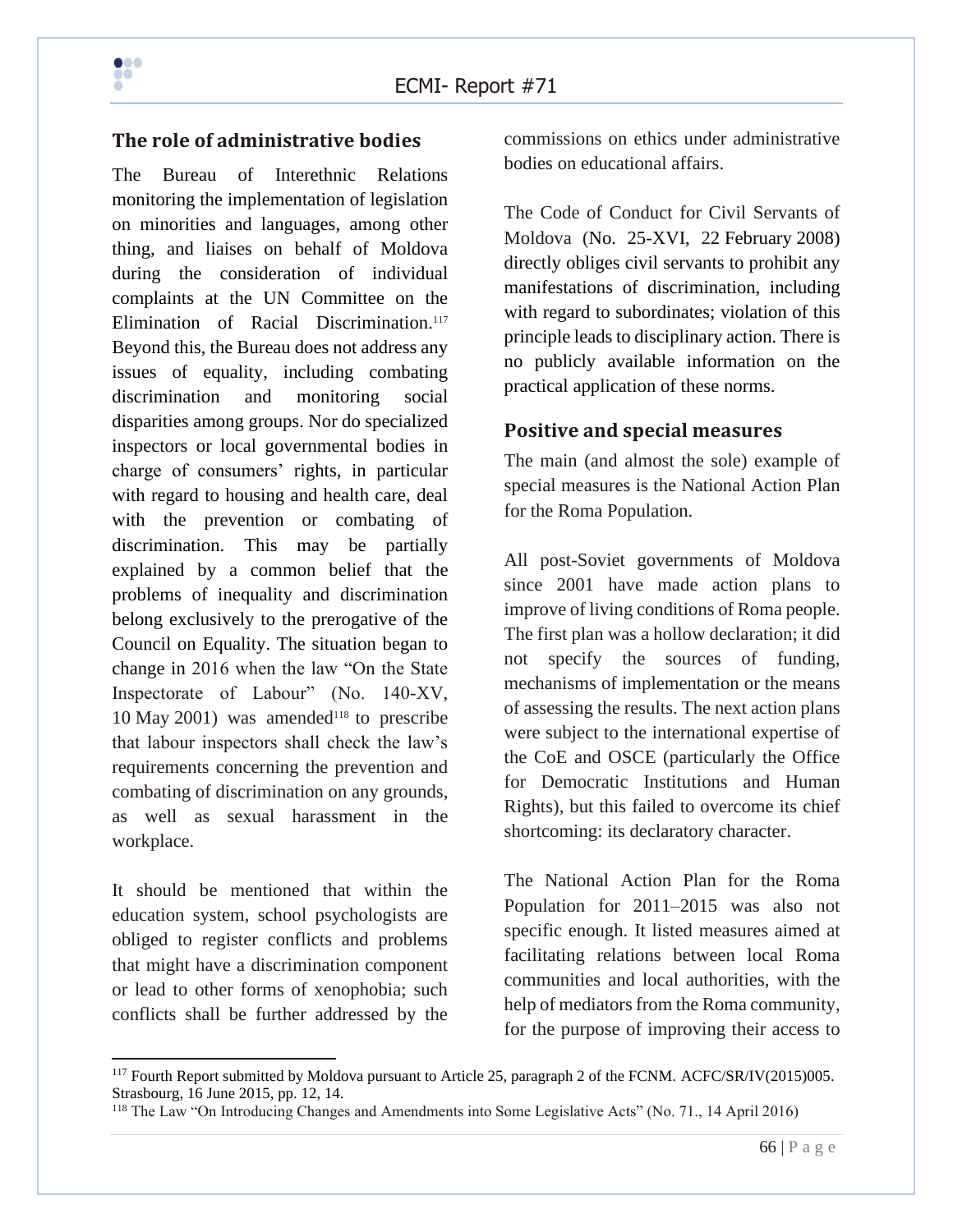state services. Other priority areas included education, employment, health care, cultural affairs, mass media and housing. The Action Plan assumes that national ministries will take part in its implementation, and that local authorities will adopt their own action plans. But to date, an acute scarcity of funding and resources remains the major hindrance; the state relies to a large extent on aid from international donors.

Pursuant to the official statement of the UN Special Rapporteur on Minority Issues (Ms Rita Izsák-Ndiaye),<sup>119</sup> the plan was insufficiently realized because, among other things, the burden of implementation was largely shifted to local levels without proper funding. The Bureau of Interethnic Relations pointed out that only 37% of the provisions were implemented. In particular, only nine of the suggested 48 mediators are currently engaged, in spite of the fact that setting up a network of Roma mediators was among the key tasks.

The new Action Plan for the Support of Roma Ethnic Group in the Republic of Moldova was adopted for the period of 2016–2020 and was passed by a Resolution of the Government of Moldova (No. 734, 9 June 2016).<sup>120</sup>

## *3. Ukraine*

# **Law on combating discrimination and the role of the Parliament Commissioner for Human Rights**

The scope of the 2012 law "On the Principles of Preventing and Combating Discrimination in Ukraine" ((hereinafter the Law on Discrimination) is increasingly wide. The ombudsman, or the Parliament Commissioner for Human Rights, is responsible for the implementation of the Law on Discrimination and performs all the tasks envisaged by the Law in relation to combating discrimination. The antidiscrimination work of the secretariat of the Parliament Commissioner includes the protection of persons belonging to national minorities.

In 2013, the secretariat of the Commissioner received 2,051 petitions related to discrimination and minority rights. The largest share (1,768 in total) were complaints about equality on the grounds of religious and other beliefs; four concerned race and skin colour, 42 ethnic or national origin, 17 affiliation to national minorities and 91 complaints were about the use of languages, including five on the use of Ukrainian.<sup>121</sup> The number of petitions subsequently decreased so that in 2014, the secretariat received and

<sup>119</sup> Report of the UN Special Rapporteur on Minority Issues – Mission to the Republic of Moldova, 11 January 2017 (A/HRC/34/53/Add.2), https://documents-dds-ny.un.org/doc/UNDOC/GEN/G17/004/38/PDF/

G1700438.pdf?OpenElement. Paragraph 61.

<sup>120</sup> http://lex.justice.md/viewdoc.php?action=view&view=doc&id=365368&lang=2.

<sup>121</sup> *Щорічна доповідь Уповноваженого Верховної Ради України з прав людини про стан дотримання прав і свобод людини і громадянина* [Annual Report of the Parliament Commissioner for Human Rights of Ukraine on the State of Observance of Human and Citizen's Rights and Freedoms]. Kyiv: Prava liudyny, 2014, p. 375.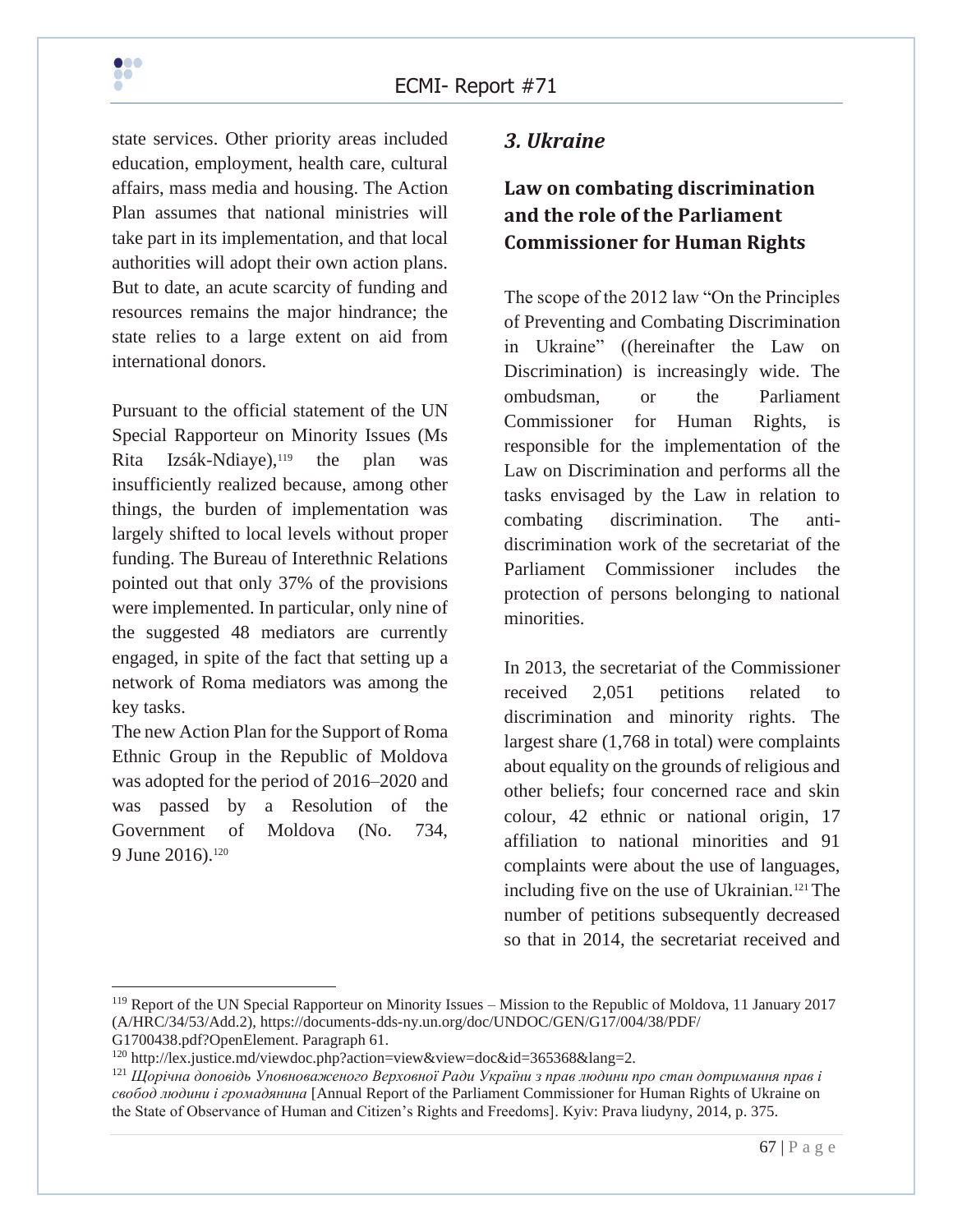

examined 496 complaints about discrimination and the violation of rights of national or religious minorities; 49 concerned race and ethnicity while 57 language.<sup>122</sup> In 2015, there were 359 complaints, of them 25 related to race and ethnicity and 11 to language.<sup>123</sup> There were 303 complaints in 2016, with 39 concerning race and ethnicity and nine related to language. $124$  The Commissioner also commenced 22 cases on discrimination on all grounds on her own initiative in 2014, 53 in 2015 and 69 in 2016.<sup>125</sup>

The office of the Parliament Commissioner is active in all areas envisaged by the Law on Discrimination. The work is carried out in accordance with the Strategy of Actions on Preventing and Combating Discrimination in Ukraine for 2014–2017.<sup>126</sup> The Commissioner provides anti-discrimination expert evaluation of normative acts, suggests improvements to legislation, and organizes educational events and training for civil

servants. The office of the Commissioner also initiated field research on the problems faced by the Roma and studied the manifestations of discrimination. The Commissioner's office also engages in countering hate speech; the Commissioner succeeded in initiating and reclassifying a number of criminal cases and sent official warnings to some media outlets when they used hate speech. The secretariat of the Parliament Commissioner has also started tackling "ethnic profiling" – where law enforcement bodies arbitrarily selecting persons for security checks or detention based on their ethnic characteristics.

The Commissioner develops training and information materials in cooperation with the "Coalition against Discrimination" and other NGOs. The Commissioner's office played an important part in development and adoption of the National Strategy on Human Rights in  $2015$ ,<sup>127</sup> as well as the Action Plan for its implementation. At present, the secretariat of

<sup>122</sup> *Щорічна доповідь Уповноваженого Верховної Ради України з прав людини про стан додержання та захисту прав і свобод людини і громадянина в Українi* [Annual Report of the Parliament Commissioner for Human Rights of Ukraine on the Compliance Protection of Human and Citizen's Rights and Freedoms]. Kyiv: Prava liudyny, 2015. pp. 272–273.

<sup>123</sup> *Щорічна доповідь Уповноваженого Верховної Ради України з прав людини про стан дотримання прав і свобод людини і громадянина в Україні. 2015* [Annual Report of the Parliament Commissioner for Human Rights of Ukraine on the State of Observance of Human and Citizen's Rights and Freedoms]. Kyiv: Prava liudyny, 2016, pp. 147–148.

<sup>124</sup> *Щорічна доповідь Уповноваженого Верховної Ради України з прав людини про стан додержання та захисту прав і свобод людини і громадянина в Українi* [Annual Report of the Parliament Commissioner for Human Rights of Ukraine on the Compliance Protection of Human and Citizen's Rights and Freedoms] Kyiv: Prava liudyny, 2017, p. 92.

<sup>125</sup> Ibid, p. 93.

<sup>126</sup> Стратегія діяльності у сфері запобігання та протидії дискримінації в Україні на 2014–2017 роки. Затверджена наказом Уповноваженого Верховної Ради України з прав людини від 15.11.2013 року № 23/02- 13 [Strategy of Actions on Prevention and Combating of Discrimination in Ukraine for 2014–2017. Approved by order of the Parliament Commissioner for Human Rights of Ukraine of 15.11.2013 No. 23/02-13], http://www.ombudsman.gov.ua/ua/page/discrimination/activities/strategy/strategiya-diyalnosti-u-sferizapobigannya-ta-protidiii-diskriminaczii.html.

<sup>127</sup> http://hrstrategy.com.ua/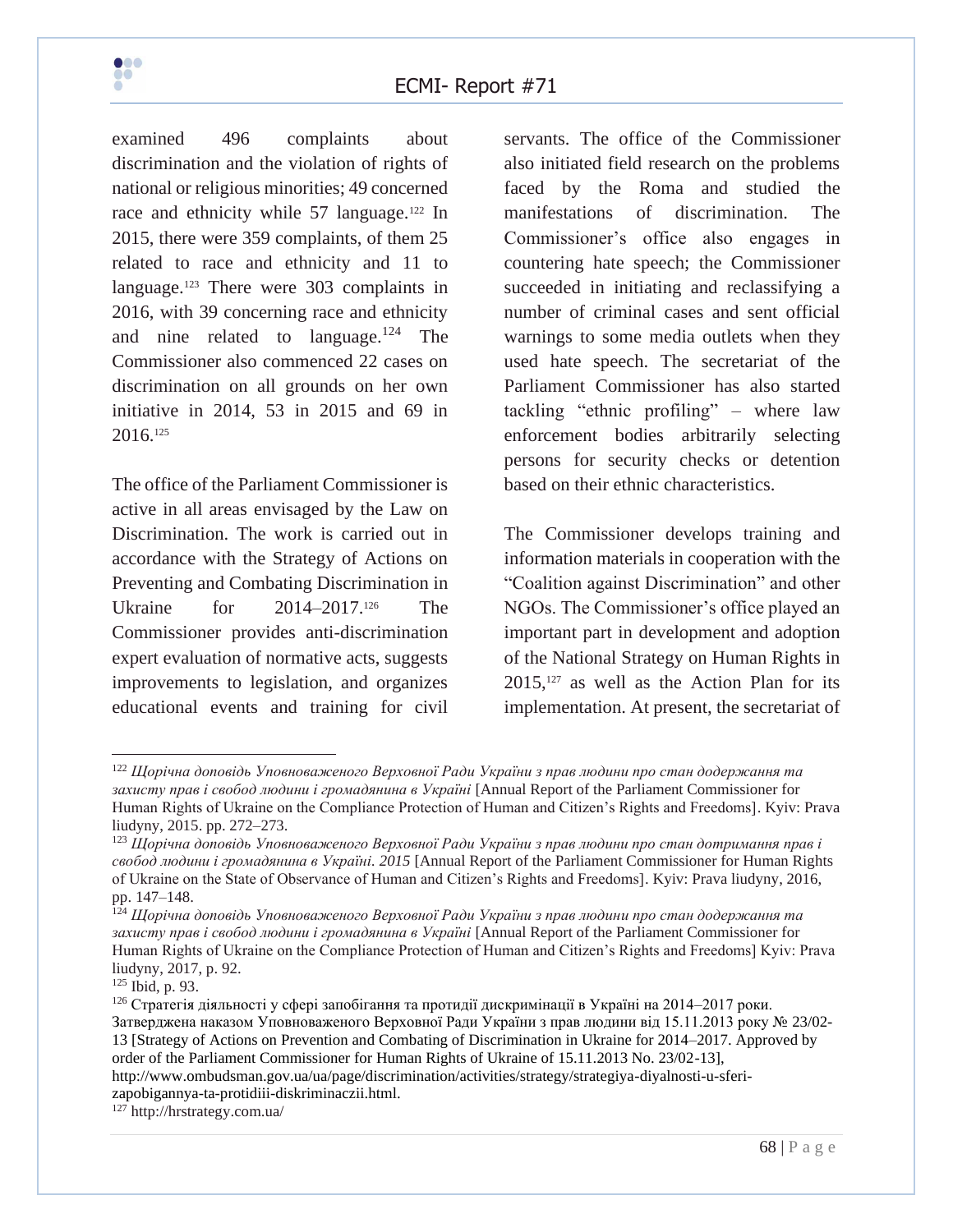

the Commissioner coordinates the monitoring of this implementation.<sup>128</sup>

The difficulties arise in the execution of the ombudsman's decisions as they are not legally binding. It is expected that amendments introduced by the draft law "On Introducing Changes to Certain Legislative Acts of Ukraine (concerning the harmonization of legislation on preventing and combating discrimination with the law of the European Union)" (No. 3501) will partly resolve this problem. The draft law suggests correcting Article 161 of the Criminal Code of Ukraine by eliminating criminal liability for discrimination and replacing it with administrative liability. The draft law also envisages amendments to the Law on Discrimination by providing definitions of "discrimination by association", "victimization" and "multiple discrimination", and equating the denial of "reasonable adaptation" with discrimination. The draft suggests granting the Parliament Commissioner for Human Rights the powers to make binding decisions after reviewing the petitions of individuals or groups on issues of discrimination; such decisions will prescribe the elimination of violations of laws that prevent or combat discrimination. The bill was initiated by a number of deputies of the *Verkhovna Rada* and passed the first reading on 16 February 2016. The secretariat of the Ombudsman contributed to the preparation of

the draft along with the Ministry of Justice of Ukraine.

#### **The role of the judiciary**

The number of cases on discrimination taken to Ukrainian courts in civil and administrative proceedings is gradually increasing. There were ten civil cases in 2013 and 28 in 2014 (16 of which were examined in the course of the year). Administrative courts accepted 58 cases for processing in 2014, of which 33 were examined in the course of that year. However, there is no data available on court hearings concerning ethnic or linguistic discrimination. Furthermore, improvements in the level of qualification of judges has been slow, and they have been loath to apply the Law on Discrimination and related procedural novelties, such as shifting the burden of proof to the defendant.

# **Combating hate crimes and hate speech**

There were no complete official statistics on hate crimes for 2011–2014.<sup>129</sup> The Ministry of Internal Affairs created a unified register for such crimes in 2015 and continues to improve it. According to the data provided by Ukraine in the fourth official periodic report on the implementation of the FCNM, law enforcement bodies initiated 62 cases primarily on Article 161 of the Criminal Code in 2013, but 44 of them were closed due to lack of evidence.<sup>130</sup> Within 11 months of

<sup>128</sup> See http://www.ombudsman.gov.ua/ua/page/secretariat/docs/natsionalna-strategiya-u-sferi-prav-lyudini/.

<sup>&</sup>lt;sup>129</sup> Stakeholder Report to Ukraine's Periodic Report under the International Convention on the Elimination of All Forms of Racial Discrimination. Evaluation of implementation of the CERD concluding observations on Ukraine's 19–21st periodic reports (CERD/C/UKR/CO/19–21, 14 September 2011), pp. 9–10.

<sup>&</sup>lt;sup>130</sup> Fourth Report submitted by Ukraine pursuant to Article 25, paragraph 2 of the FCNM. ACFC/SR/IV(2016)003. Strasbourg, 30 May 2016, p. 27.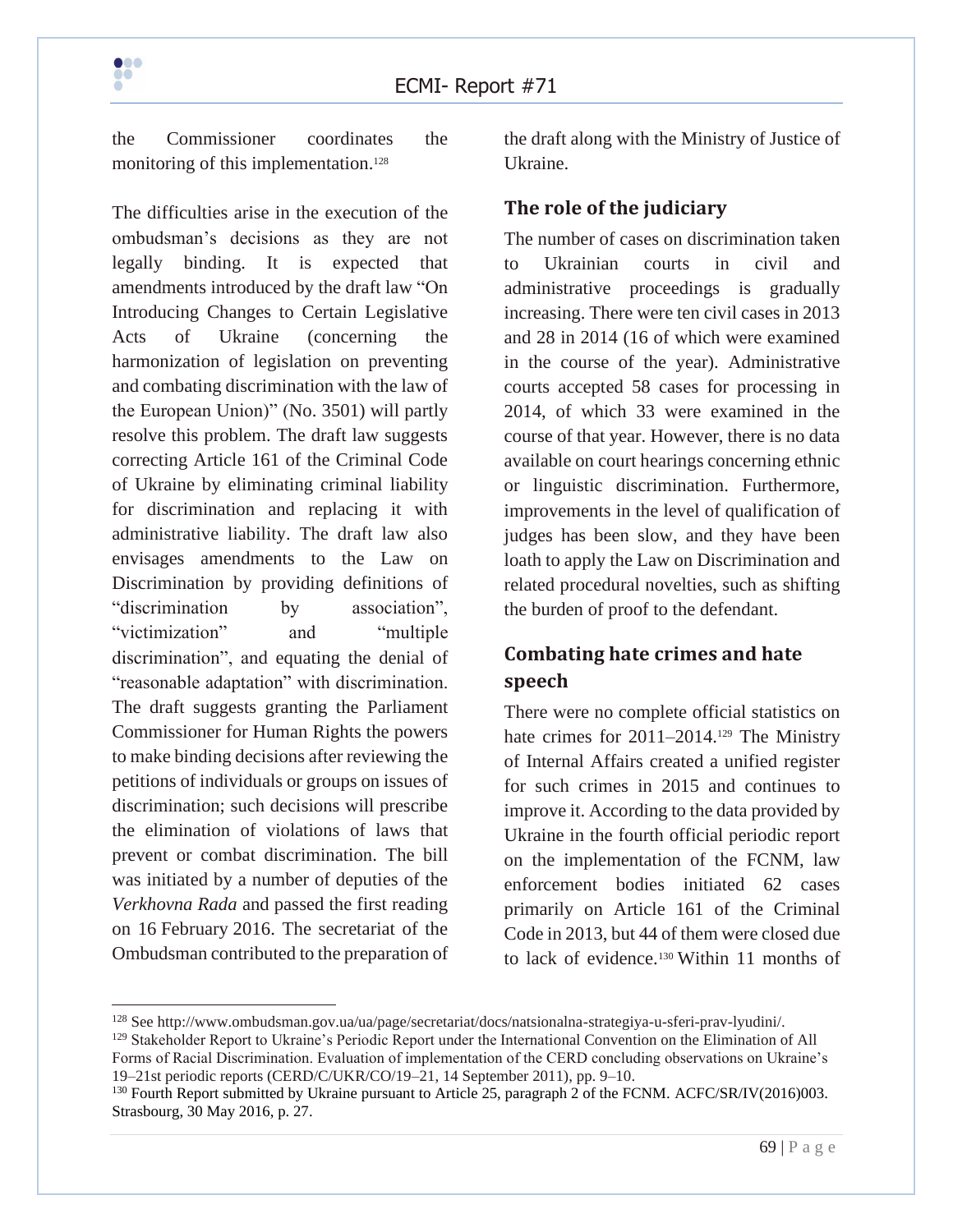2015, 66 cases were commenced of which 45 pertained to Article 161; no information is available regarding their outcomes.<sup>131</sup> Cases are occasionally initiated under public pressure but they do not go to court. Human rights organizations point out that "in recent years, none of the criminal cases initiated on Article 161 has received a court verdict".<sup>132</sup> The main difficulty in the application of Article 161 is the need to prove the motive of xenophobia.<sup>133</sup>

A department for monitoring human rights had been created within the Ministry of Internal Affairs to counteract racism and xenophobia, but it was dissolved in 2010. The inter-agency working group on fighting xenophobia and intolerance ceased its work in the same year and was formally closed down in 2012; it has never been reinstated.

The reform of the Ministry of Internal Affairs and the formation of the National Police are promising developments, specifically the creation of the Department for Human Rights<sup>134</sup> (unofficially referred to as the "police ombudsman"). Among its positive achievements is the introduction of compulsory courses on tolerance and nondiscrimination for patrol police in 2015, and a similar pilot course for criminal investigators in 2016.<sup>135</sup>

#### **The role of administrative bodies**

National and regional executive bodies in charge of consumer markets, education, banking, health care and housing do not generally deal with issues of discrimination. The same is true for the public procuracy, which was also deprived of the function of supervision over general compliance with law in 2014. It is assumed that all responsibility for the provision of equality and non-discrimination lies with the Parliament Commissioner for Human Rights. One positive development is the Cabinet of Ministers' resolution of 1 June 2016 to include "discrimination" as an indicator in the national index of people's addresses and complaints submitted to public bodies.<sup>136</sup> There is no data available on public servants being found responsible for discriminatory behaviour or xenophobic speech.

<sup>131</sup> Ibid., p. 29.

<sup>&</sup>lt;sup>132</sup>Alternative Report on the Implementation of the International Convention on the Elimination of All Forms of Racial Discrimination by Ukraine. Prepared by the Anti-Discrimination Centre "Memorial" and Kharkiv Human Rights Protection Group for the 90-th Session of UN CERD, 2016, p. 2.

<sup>133</sup> Ibid.

<sup>134</sup> https://www.npu.gov.ua/uk/publish/article/1998717.

<sup>&</sup>lt;sup>135</sup> Альтернативный отчет о выполнении Украиной Международной конвенции о ликвидации всех форм расовой дискриминации. Подготовлен Антидискриминационным центром «Мемориал» и Харьковской правозащитной группой к 90-й сессии КЛРД ООН [Stakeholder Report to Ukraine's Periodic Report under the International Convention on the Elimination of All Forms of Racial Discrimination. Evaluation of implementation of the CERD concluding observations on Ukraine's 19–21st periodic reports] (CERD/C/UKR/CO/19–21, 14 September 2011), p. 13.

<sup>136</sup> *Щорічна доповідь Уповноваженого Верховної Ради України з прав людини про стан додержання та захисту прав і свобод людини і громадянина в Українi* [Annual Report of the Parliament Commissioner for Human Rights of Ukraine on the State of Observance of Human and Citizen's Rights and Freedoms]. Kyiv, 2017, p. 95.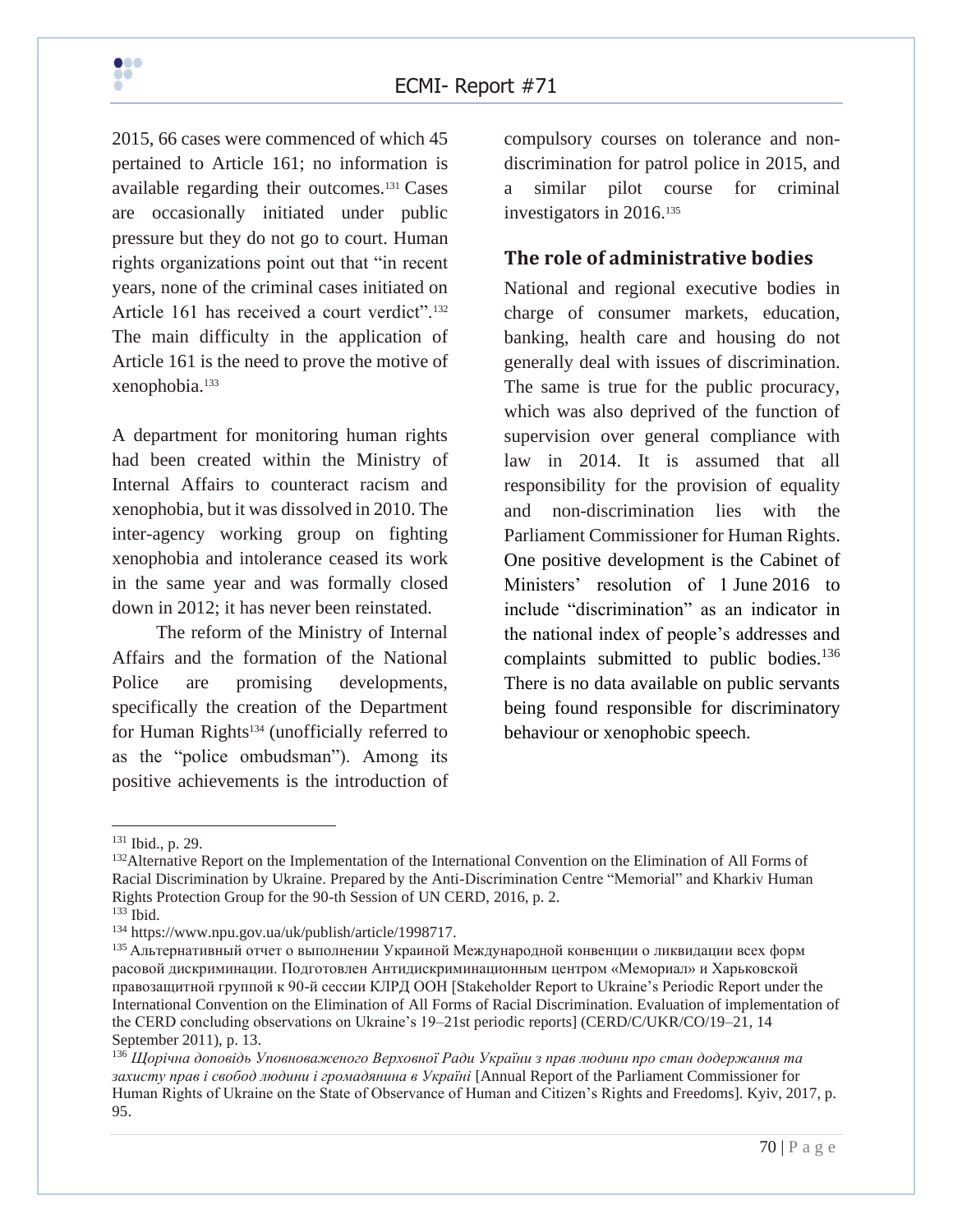

#### **Positive and special measures**

An important document on government policy is the "Strategy for the protection and integration of the Roma national minority into Ukrainian Society until 2020" adopted by presidential decree (No. 201/2013, 8 April 2013). EU pressure was decisive in the adoption of this strategy. The Strategy is a framework document that presupposes activities aimed at combating discrimination, at legal and social protection, promoting employment, increasing the level of education and health care, improving living conditions and accommodating the cultural and informational needs of Roma in Ukraine. Preserving and developing the cultural identity of Roma and resolving the problem of identity papers are among the major expected practical outcomes. The Strategy envisages active collaboration between the state and Roma NGOs.

The Cabinet of Ministers of Ukraine approved the corresponding National Action Plan on the Implementation of the Strategy (NAP) by decree (No. 701, 11 September 2013). NAP outlines the tasks, schedule for their realization and responsible agencies. It identifies the main goals of the Strategy, including educational and awareness-raising activities aimed at overcoming prejudices related to Roma. In the sphere of social security and employment, it prescribed the monitoring of the allocation and use of state social payments, particularly child benefits. One of the tasks was to better inform Roma about the services provided by the state employment agency.

The Plan included keeping track of schoolaged children to involve as many of them as possible in education, and to encourage them to obtain vocational or higher education. NAP also presupposed raising awareness among health care workers and the Roma themselves to improve access to medical services and their efficacy. Preventive examinations and vaccination campaigns were also planned. There was a suggestion to disseminate information among Roma about easy-term loans for purchasing and building houses as a way to improve their living conditions. Measures in the cultural domain included maintaining Roma performance ensembles and conducting research on the history, culture, language and social–cultural integration of the Roma minority. There was also a plan to publish a "Roma Legal Bulletin", a scientific journal "*Romenvad*" (Roma studies) and a book of stories and proverbs in the Roma language, and a programme on Roma issues was planned for broadcast on Odessa regional television. In 2016, the first all-Ukrainian festival of Roma art was held in Mykolaiv oblast with Roma performance ensembles and individual artists from nine Ukrainian oblasts.

#### However, the OSCE Office for Democratic Institutions and Human Rights reported that:

...the government of Ukraine has signalled its recognition of the need to address the situation of Roma through the development of specific policies. However, it failed to integrate a strong anti-discrimination approach in these policy documents or to respond to the specific needs of Roma women. In addition, the documents do not provide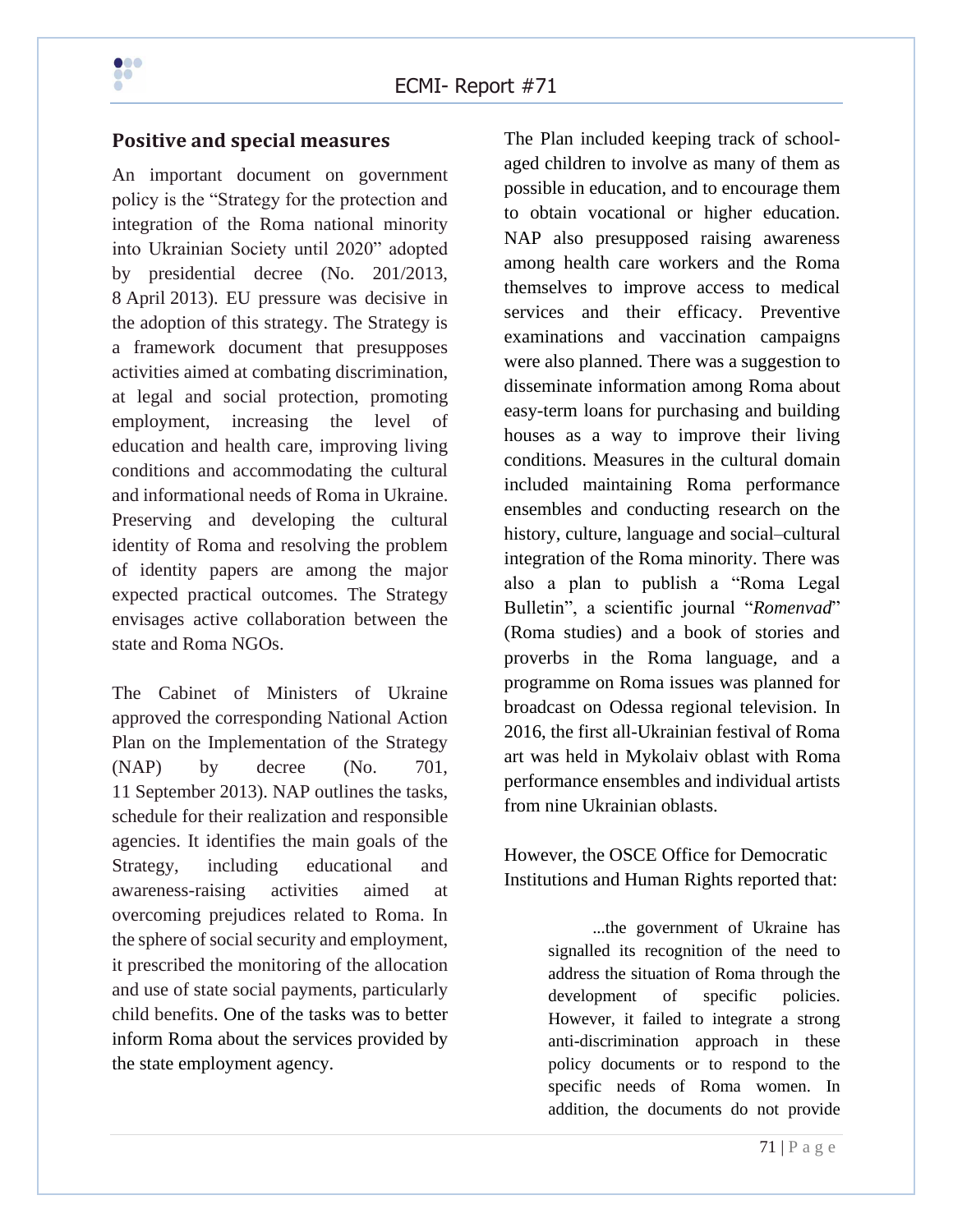

strategic objectives, clear indicators, a budget or effective mechanisms for their implementation and evaluation that ensure the effective participation of Roma. Roma were not involved or consulted in the drafting the Strategy or the NAP.<sup>137</sup>

Also, "the NAP does not define budget responsibilities and allocations, lacks concrete targets in many areas and does not outline indicators for its successful implementation".<sup>138</sup> The coalition of human rights organizations of Ukraine view the NAP as purely declarative.<sup>139</sup> Reports on its implementation, published by the Ministry of Culture of Ukraine, primarily describe measures on the dissemination of information and awareness-raising.<sup>140</sup> However, in some regions (Transcarpathia, for instance), the oblast administrations have been more successful in implementing the NAP, with information campaigns on employment opportunities, campaigns aimed at increasing school attendance among Roma children, and promoting medical check-ups and vaccinations among Roma populations.

Direct support to minority organizations on behalf of the state remains marginal. In 2016, there were nine target programmes in place

across seven oblasts; their overall budget allocated to activities related to national minorities reached 2,665,000 hryvnia (approximately 94,000 Euros) for the period of 2016–2018.<sup>141</sup>

## **Conclusions**

There have been significant achievements in Belarus, Moldova and Ukraine in creating the conditions for protecting and ensuring equality on ethnic grounds.

The most positive feature of all three countries is their actual avoidance of consistent ethnonational policies that would prioritize or privilege so-called "titular" nationalities. For example, linguistic policies allow for the use of non-state languages in the public sphere, and citizenship and immigration policies do not imply ethnicitybased restrictions. This allows people of various ethnic backgrounds and linguistic preferences to adapt to the situation relatively smoothly, and this prevents conflicts and discriminatory practices for the time being.

Furthermore, Moldova and Ukraine are parties to the main universal and European

http://mincult.kmu.gov.ua/control/uk/publish/article?art\_id=245101460&cat\_id=244949510.

<sup>137</sup> *Situation Assessment Report on Roma in Ukraine and the Impact of the Current Crisis*. Warsaw, August 2014, p. 5.

<sup>138</sup> Ibid, p. 14.

<sup>&</sup>lt;sup>139</sup> Stakeholder Report to Ukraine's Periodic Report under the International Convention on the Elimination of All Forms of Racial Discrimination. Evaluation of implementation of the CERD concluding observations on Ukraine's 19–21st periodic reports (CERD/C/UKR/CO/19–21, 14 September 2011), p. 11.

<sup>140</sup> Інформація про виконання у 2015 році плану заходів щодо реалізації Стратегії захисту та інтеграції в українське суспільство ромської національної меншини на період до 2020 року [Information on the Implementation of the Plan of Actions on the Realization of the Strategy for the protection and integration of the Roma national minority into Ukrainian society until 2020 in 2015]. 02.06.2016.

<sup>&</sup>lt;sup>141</sup> According to the data collected by the Dnipro oblast administration, systematized and provided by Olga Vasilyeva.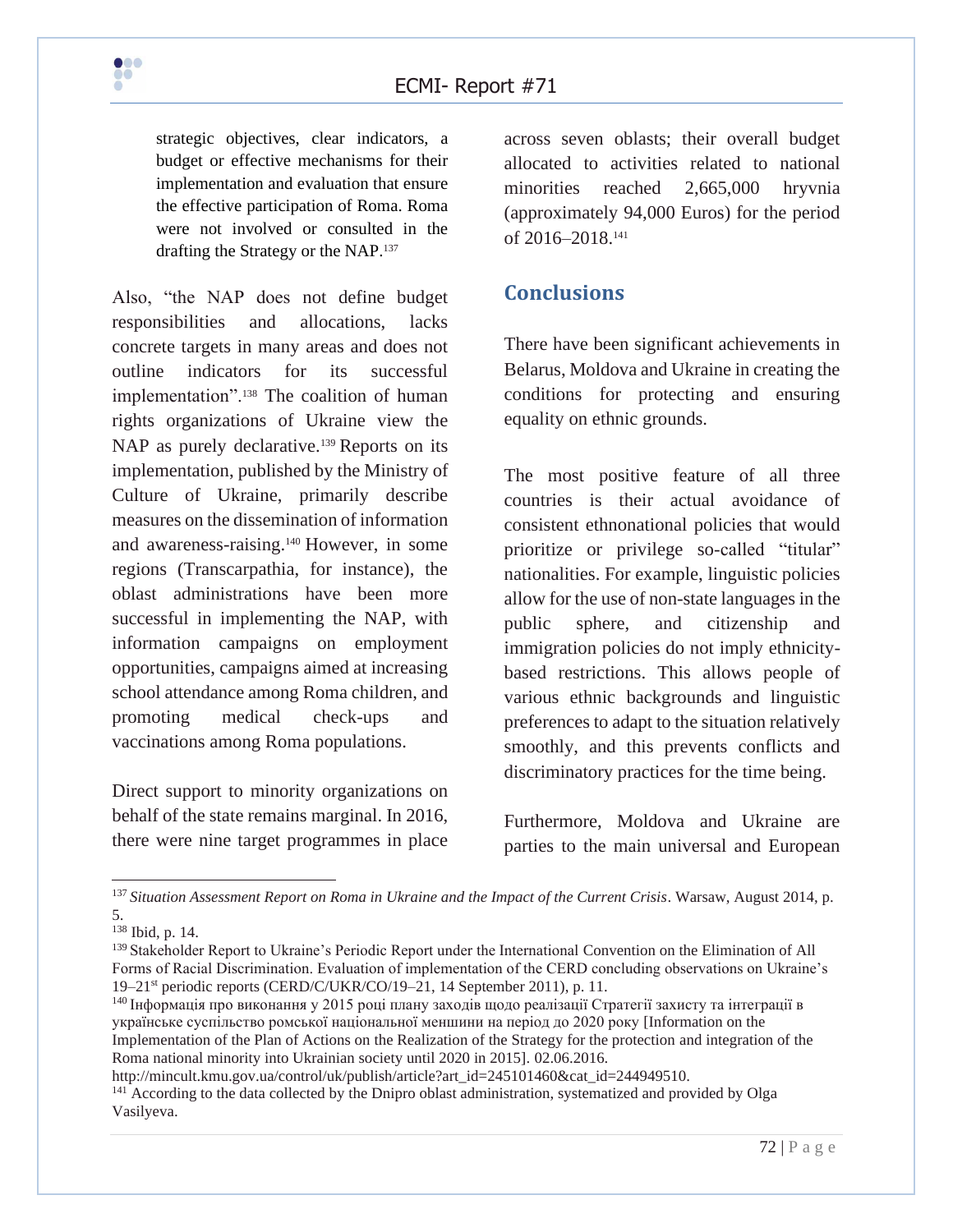treaties on non-discrimination and the protection of minorities; Belarus participates in UN and CIS conventions. This affects the development of national legislation and shapes public agendas. All three countries are also subject to international monitoring to varying extents, and specific problems and individual complaints are considered by international bodies; this has a positive impact on domestic situation.

All three countries' constitutions and sectoral laws contain general provisions on the equality of individuals before the law and the courts, irrespective of their ethnic belonging. They provide an opportunity to contest discriminatory provisions of normative legislative acts, and in some cases to reverse certain discriminatory decisions and actions, stimulating campaigns and civic initiatives against discrimination. Notably, the law of Ukraine envisages the possibility of contesting the legislative norms, decisions and actions of the national and local government, and their individual representatives, in the system of administrative justice, especially where such decisions and actions are discriminatory.

The criminal and administrative codes of all three countries prohibit and penalize hate crimes and hate speech to some extent; where this coincides with political will and the cooperation of law enforcement bodies, the most socially dangerous manifestations of ethnic and racial intolerance can be counteracted. Another achievement is that the motive of racial, ethnic or religious hatred is acknowledged as an aggravating

circumstance and qualifying element of crime in all the three countries.

Particularly important is the adoption of comprehensive anti-discrimination laws in Moldova and Ukraine in 2012. These laws transposed the EU's approaches to combating discrimination into national legal frameworks, provided individuals with a practical legal tool for contesting discriminatory treatment. It also led to the establishment of special bodies on combating discrimination and obliged the state to take systematic, including preventive, measures against discrimination. In the codes of civil procedure in both countries, the burden of proof in discrimination cases was shifted to the defendant.

It is noteworthy that in both countries, lawmakers acknowledged the need to take preventive and awareness-raising measures, and that in Ukraine, the independent antidiscrimination body (the Parliament Commissioner for Human Rights) can theoretically participate in court proceedings in discrimination cases. Anti-discrimination legislation provides a reference point for civil society and serves as a resource for raising awareness among public servants and judges.

Another positive development is the adoption and implementation of special strategic and targeted programmes on the protection of human rights and support of Roma by executive bodies of Moldova and Ukraine.

The presence of active civil society organizations in all three countries is grounds for optimism. Civil society engages in issues

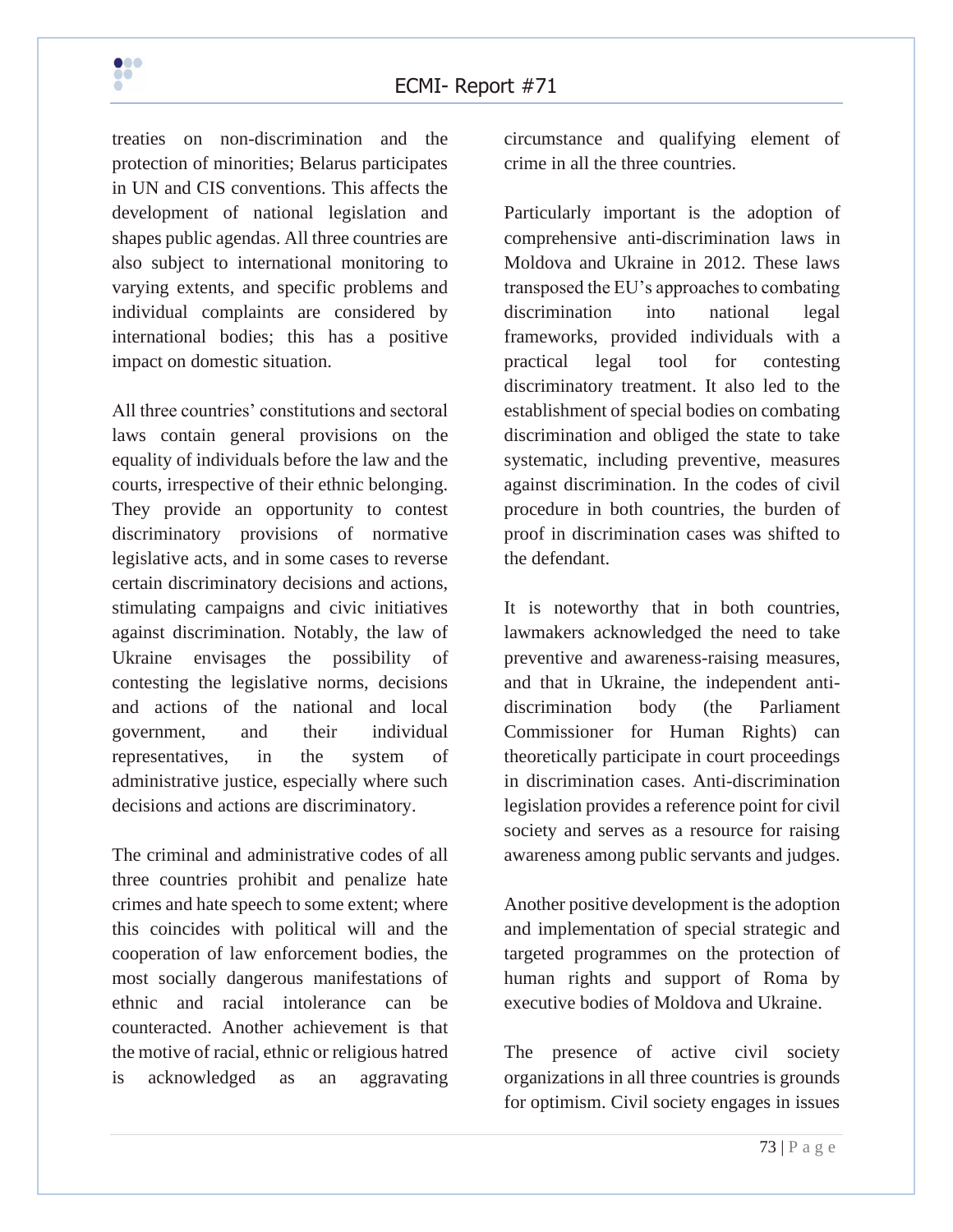of discrimination and the protection of minorities and is oriented to international standards and international cooperation; it seeks solutions through collaboration with the state while also raising awareness more broadly among the general public.

Along with positive trends and achievements, there are also a range of recurring problems in all the three countries.

Systemic direct discrimination is persistent everywhere. Roma are the primary victims of such discrimination along with "visible minorities", or the people who differ in appearance – mostly foreign citizens. Hate crimes and public manifestations of xenophobia, including in the media, remain a problem. Although the number of such crimes is relatively low, they occur regularly and create an unfavourable psychological atmosphere.

In Ukraine, systematic discrimination on grounds other than ethnicity, namely citizenship and place of residence, is particularly significant. This primarily affects citizens of Ukraine in Crimea, Sevastopol and the temporarily occupied territories of Donetsk and Luhansk oblasts, as well as those who moved from those regions to other areas of Ukraine. The treatment of these groups poses a significant challenge to Ukraine's anti-discrimination mechanisms and their capacity to prevent discriminatory practices.

In all three countries, there is a remarkably low level of trust in government institutions; this is particularly true for the judiciary,

provoking a lack of respect for the law and limiting possibilities for preventing discrimination in general. Furthermore, discriminatory practices are nourished by the low quality of governance, corruption and economic difficulties. The current social dynamics (labour market conditions, access to education, and migration trends) gradually marginalize the "non-titular population" in both Moldova and Ukraine, also prompting a flow of minorities to other countries.

Politicians, civil servants, and society as a whole have a low level of awareness about the issues of equality and non-discrimination, although there have been some positive changes. Society is remarkably tolerant of hate speech, especially in its mild nonaggressive forms. This problem is partly caused by a lack of relevant training and educational programmes for civil servants.

It should be noted that current legislation is of a declarative character and shows numerous gaps and deficiencies. This is primarily true for the laws on minorities, language laws, the provisions of sectoral laws on equal rights, and to a smaller extent for special anti-discrimination laws. Having said that, declarative legislation is a lesser evil than legislation that is thoroughly elaborated but unimplementable and is certainly preferable to repressive or restrictive norms.

The Law on Equality of Moldova (in contrast to a similar law in Ukraine) does not envisage any special measures in relation to national minorities, aside from positive actions that are, by definition, only temporary. It also does not envisage the anti-discrimination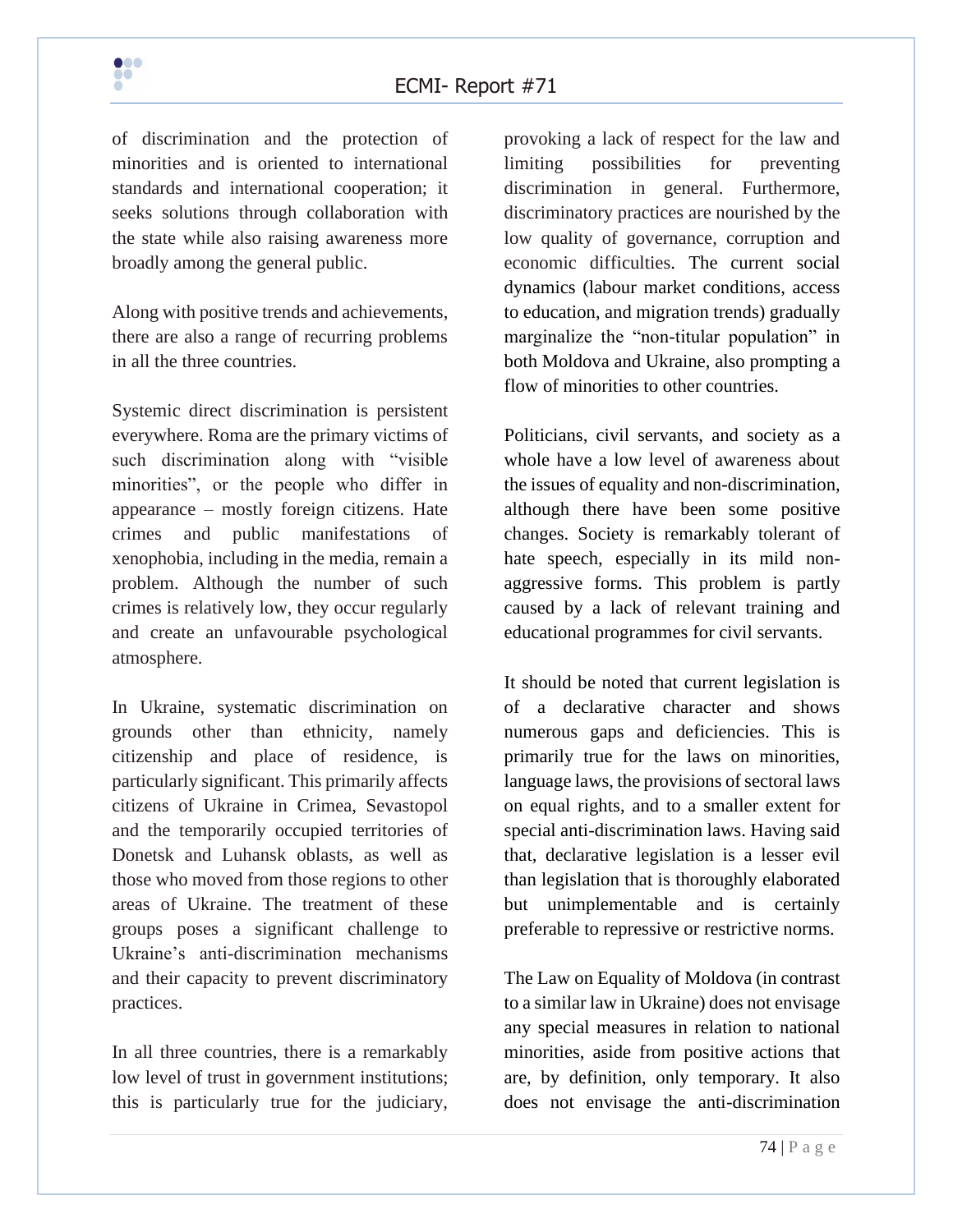

expert evaluation of regulatory acts or decisions of public bodies.

The anti-discrimination law of Ukraine contains adequately define direct discrimination or identify the denial of reasonable accommodation as a form of discrimination. Moreover, the responsibilities of governmental bodies (apart from the Parliament Commissioner for Human Rights) on the prevention and combating of discrimination is too narrowly defined in the law.

Across all three countries, there is a tendency for only one institution to be charged with providing equality and combating discrimination, and this situation requires a greater attention. The key actors are the Council on Equality in Moldova and the Parliament Commissioner for Human Rights in Ukraine, while all other governmental bodies are effectively excluded from this work or play a passive role. It is important to note that the content and effectiveness of the work of independent bodies on equality depend on human factors, especially the personalities of the ombudsman and the staff of the Council on Equality.

Furthermore, the independent antidiscrimination bodies in both Moldova and Ukraine have insufficient powers. For instance, they have limited access to information and personal data. Consequently, the Moldovan Council on Equality is only able to draw up a valid, executable protocol on administrative offences in exceptional cases. The Council on Equality can independently impose sanctions for a failure

to provide requested information, but not for discrimination itself, and its decisions are non-binding such that real sanctions can only be imposed on an offender upon the decision of other bodies. Ukraine's Commissioner for Human Rights can also not make binding decisions, but rather submits conclusions on specific cases to other bodies with a recommendation to implement them.

These independent anti-discrimination bodies may further experience problems because of their limited capacity to fulfil the tasks prescribed by law, which include analysis of the situation, monitoring, development of proposals, devising preventive and special measures, and educational and awareness-raising activities, as well as processing a growing number of individual complaints. Another challenge is the absence of regional offices with powers to consider complaints, participate in court proceedings, provide expertise and draft recommendations.

Outside of anti-discrimination laws, there are no legislative provisions on combating discrimination, which reduces opportunities to resolve disputes about the equality of rights and equal treatment. Current legislation does not give sectoral inspectorates the power to consider complaints about discrimination, expose cases of discrimination, take remedial measures or impose sanctions. None of the three countries' legislation directly obliges executive bodies or local self-governments to take initiative in preventing discrimination or considering related complaints. Consequently, administrative bodies that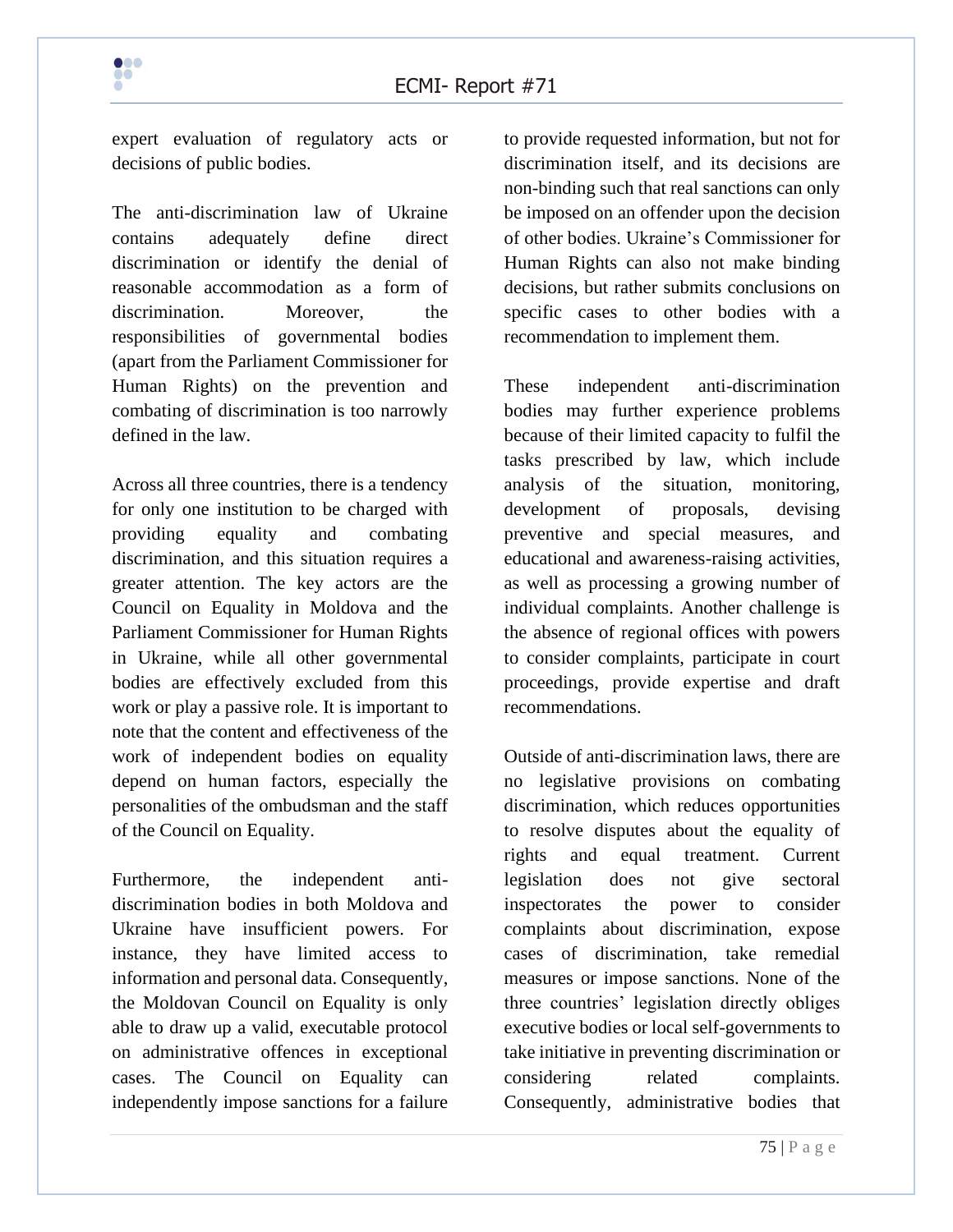supervise spheres in which manifestations of discrimination are most likely – in the labour market, protection of consumers' rights, housing, education, health care and public service – play no significant role in preventing discrimination. Moreover, local (regional and municipal) authorities have a marginal or non-existent role in preventing and combating discrimination and in resolving disputes on matters of equal rights and the protection of minorities.

Criminal law provisions on the protection of equality are a matter of concern in all three countries. In Ukraine and Moldova, criminal law does not clearly differentiate between discrimination and hate speech. In all three countries, provisions on the violation of equality are excessively general and vague, reproducing the wording inherited from the Soviet past, and are not employed in practice. Provisions against hate speech also follow the Soviet approach and terminology in all three countries; liability is established for such nebulously defined deeds as "incitement to hatred", "instigation of feud" and "humiliation of national dignity" which predestines these provisions for limited and/or selective enforcement.

Certain problems remain in administrative law as well. Discrimination implies administrative liability only in Moldova; in Ukraine, a corresponding draft law is pending. In Belarus and Ukraine, no administrative responsibility is established for discriminatory expressions outside of commercial advertising. In Belarus and Ukraine, regulations on public and municipal service do not directly presuppose

disciplinary responsibility for civil servants for discriminatory conduct.

The legislation on national minorities, and the provisions of sectoral laws related to cultural and language policies, contain no guidelines on how to resolve disputes on the use of languages, support for cultural events and minority organizations, and the funding of cultural and educational institutions serving the needs of national minorities.

#### **Recommendations**

The issues of equality on ethnic grounds entail various competing claims, demands and different conceptual approaches in Belarus, Moldova and Ukraine. In light of this, importing and fully implementing established anti-discrimination models or practices from the EU, other developed countries or international bodies seems unreasonable. A feasible strategy should rather focus on creating legal and civic mechanisms that correspond to the realities of the three countries and allow for solutions that would be acceptable to the parties concerned, while remaining open to improvement in the future.

Considering the political environment, elite capacities and economic situation, it is unrealistic to expect the adoption of farreaching legislative innovations aimed at strengthening anti-discrimination mechanisms and expanding opportunities for national minorities. Even if such new laws are passed, there are no guarantees that they will be implemented. Also there are no reasons to expect that the three countries will

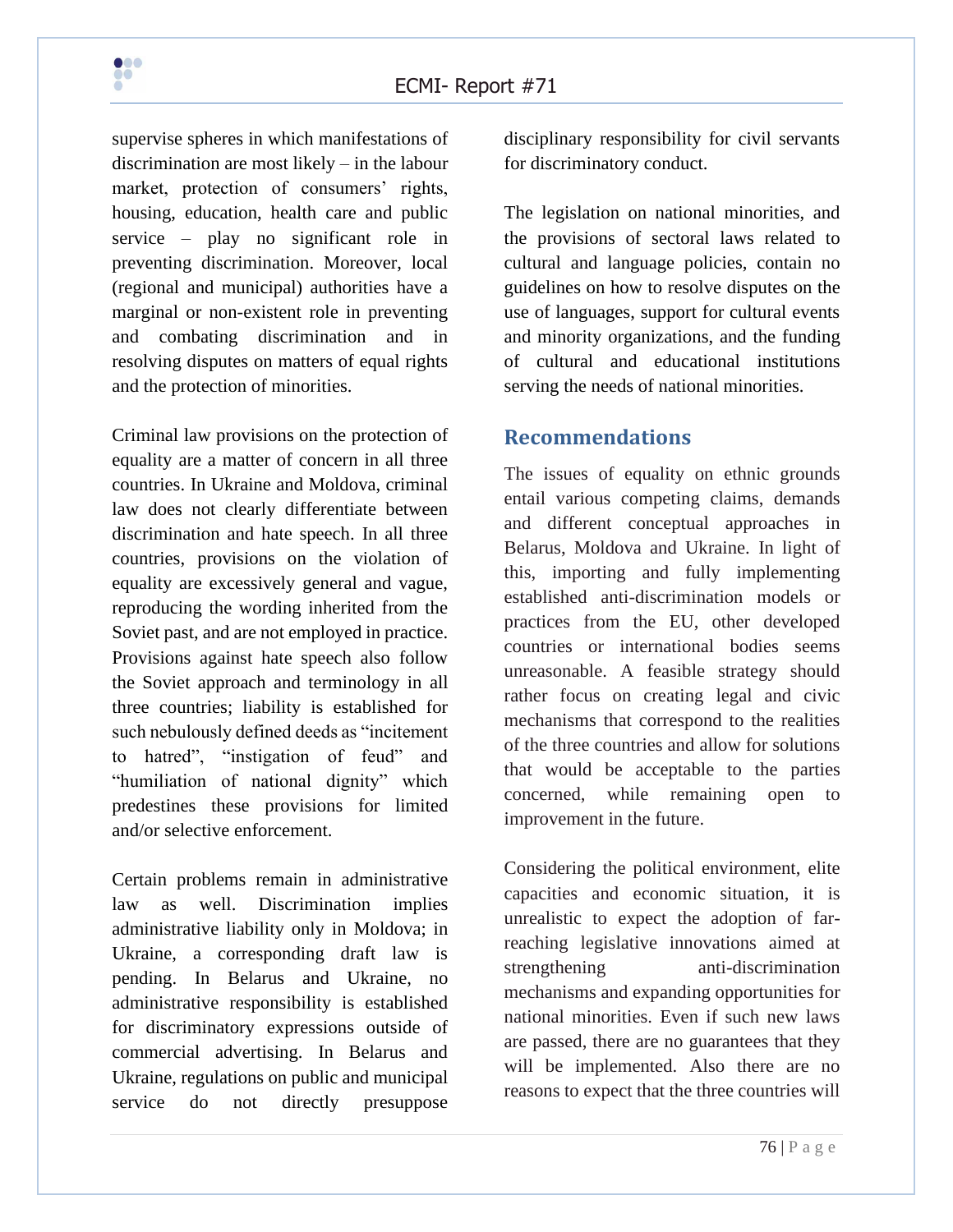invest the available resources into the development of human rights protection mechanisms and moreover carry out programmes on fighting systemic discrimination and on the protection of vulnerable groups.

It is much more likely that possible changes would be detrimental to the protection of equality, especially in Moldova and Ukraine. Deepening economic problems will make budgetary cuts inevitable, and there will be new incentives for further administrative centralization and unification. Growing nationalist populism means that minority issues (and consequently equality) will be regarded from the perspective of national security and "nation building". The effect will be to strengthen the position of the "titular" nations and marginalize other groups, probably under the guise of "integration". Such changes will curtail opportunities for active policies ensuring and promoting equality, further limit the available resources for supporting cultural pluralism and decrease the already low level of trust between state institutions and minority activists.

Moreover, a creeping erosion of guarantees against discrimination and of minority protection is likely; in spite of public declarations on adherence to international obligations, detrimental changes for minorities might be introduced "under the radar" as technical measures to optimize the budget and administration in general.

Taking these prospects into account, preserving the fundamentals of the current legislation and organizational structures, avoiding drastic and deep changes in any direction, would actually help to mitigate risks, preserve the endurance of the existing mechanisms and provide tangible possibilities for protection against the most blatant manifestations of discrimination and harassment. Attempts to adopt new laws on languages and minorities entail particularly high risks; therefore, it is preferable to revise and amend existing laws.

Nevertheless, some correction of the current approach to anti-discrimination in Moldova and Ukraine could be proposed and achieved without radical legislative reforms. For example, to counter the current structure where all relevant responsibilities rest with independent anti-discrimination agencies, the range of options for contesting discrimination or disputes on issues of equality could be expanded. This might entail (1) a multiplicity of protective mechanisms capable of responding to all potential cases of violation of equality including discrimination; (2) maximal accessibility of protective mechanisms to interested persons, (3) possibility of obtaining a positive outcome within a reasonable timespan. The issue of duplicating functions or competences across different agencies seems of minor importance considering the aim of securing the genuine availability of protective mechanisms that form a coherent legal and civic infrastructure for ensuring equality.

To reach these goals, public institutions dealing with preventing and fighting discrimination should coordinate their activities. Such coordination would entail: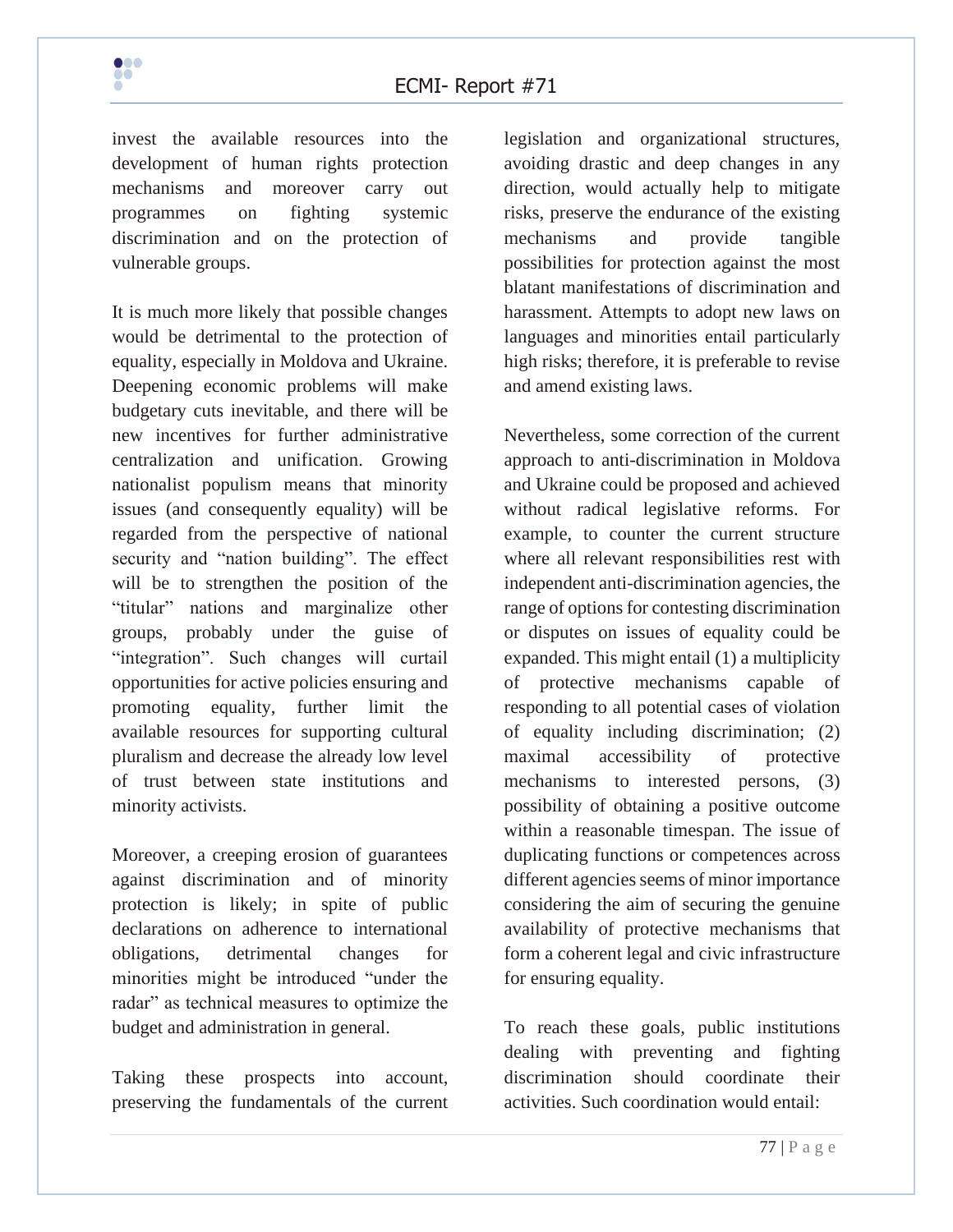

- the development and introduction of consistent procedures and criteria of registration, identification and selection of claims on discrimination and minority issues;
- maintaining a unified and integrated database;
- the avoidance of parallel consideration of the same complaints; while observing the right of the claimant to use various means of protection, certain claims should be handled by one body, which does not preclude the right to further submit the complaint to other bodies;
- joint strategic planning and monitoring by public bodies dealing with discrimination and protection of minorities;
- harmonization of educational and training programmes on discrimination and minority protection provided by public authorities, at least ensuring compatibility across content and approaches.

Enhancing the effectiveness and sustainability of equality policy would require:

- preserving guarantees of ethnic, linguistic and cultural diversity; counteracting attempts to disturb the current balance;
- promoting and strengthening trust between the state and citizens; a pact between major political forces about denouncing nationalist populism and technocratic manipulations which

undermine the guarantees of protection;

- broaden responsibility for combating discrimination and the protection of minorities from a single government agency to a network of actors;
- the availability of a variety of tools for the protection of equality;
- coordination of the work of public bodies engaged in equality protection; the avoidance of duplication of their efforts and the unification of monitoring;
- guarantees against the possible abuse of power by government bodies and minimizing the increase in bureaucratic burden on enterprises due to additional reporting requirements;
- cooperation of government bodies with NGOs; strengthening the role of independent bodies on equality and/or ombudsmen as the link between the government and civil society;
- encouraging coalitions and networking among NGOs to disseminate best practices and make combating discrimination familiar to both citizens and authorities;
- the development and promotion of alternative forms of dispute resolution, in particular by arbitration and mediation.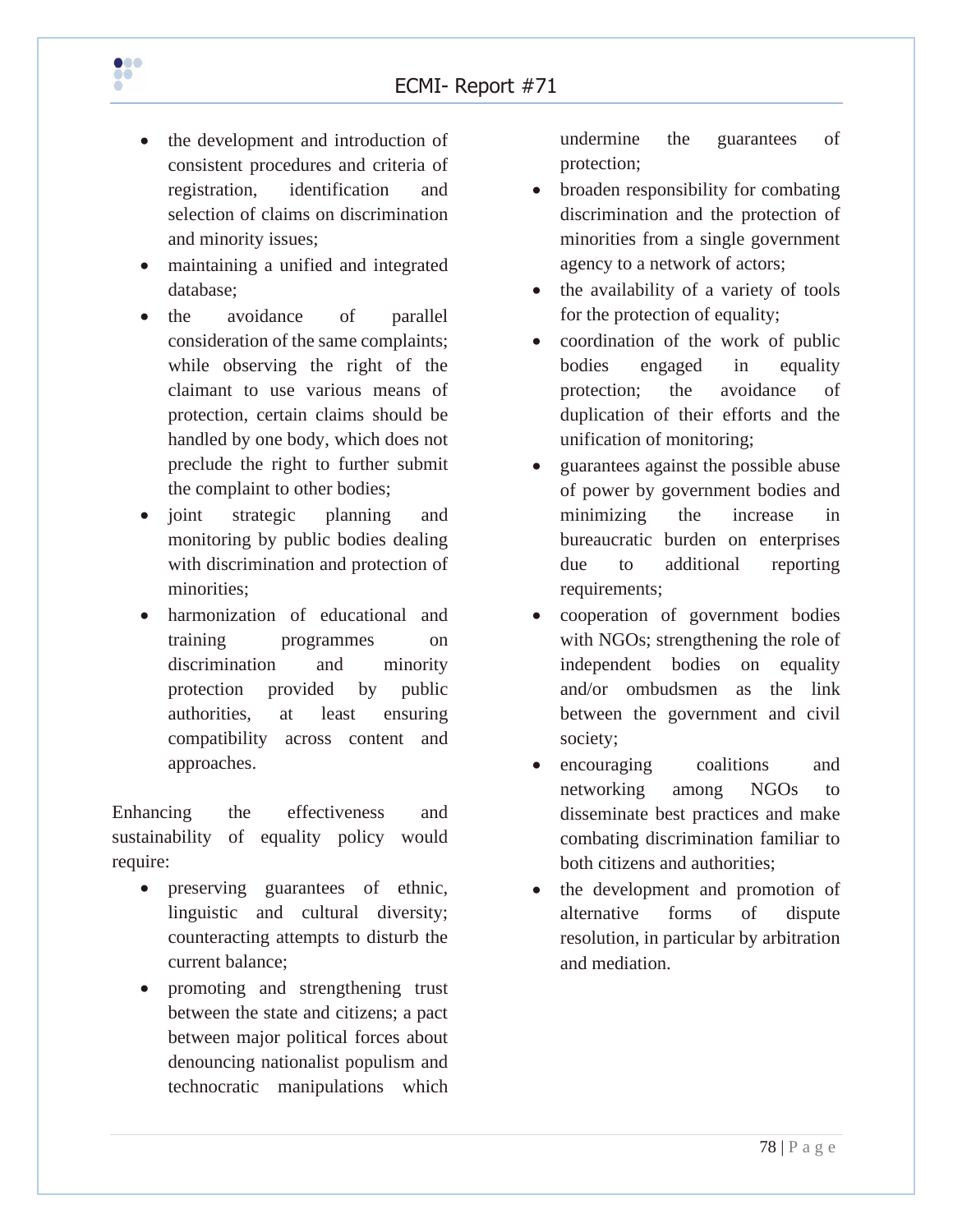# *1. Development of legal framework*

The states in question should become party to the main international instruments related to non-discrimination and the protection of minorities. For Belarus, accession to the instruments of the CoE is at the top of the agenda; for Moldova, the priority is the ratification of the Language Charter.

Special anti-discrimination laws should be improved and further developed, particularly to:

- refine definitions:
- broaden the powers of independent anti-discrimination bodies on equality and clearly specifying their functions;
- develop procedural norms for challenging discrimination;
- establish compensation for victims of discrimination based on the decisions of both courts and independent antidiscrimination bodies.

Belarus is advised to develop its own antidiscrimination law.

Apart from anti-discrimination laws, provisions of other legislation related to ensuring equality should be developed or improved:

- 1. bring provisions on the protection of equality in other pieces of legislation into compliance with antidiscrimination law;
- 2. empower sectoral inspectorates and local authorities, carrying out control

and supervision of labour relations, protection of consumers' rights, housing, banking, education, health care system, and commercials, with functions and powers of responding to individual claims for the prevention and stopping of discrimination either on their own or by filing complaints to law enforcement agencies, independent bodies on equality, or by going to court;

- 3. refine norms concerning the procedure and standards of proof regarding discrimination in both civil and administrative procedural legislation, including shifting the burden of proof to the defendant in cases of discrimination, and extending the possibility of protecting the interests of an indefinite range of persons in court;
- 4. broaden the range of options for persons to challenge official acts containing discriminatory provisions in court, along with shifting the burden of proof in such cases to the defendant;
- 5. introduce (in Belarus and Ukraine) disciplinary liability for civil servants for discriminatory behaviour.

It is expedient to develop norms on equality within national laws on the protection of ethnic minorities and to specify the relevant responsibilities of the state. It is important that laws on national minorities and ethnocultural policies include the following:

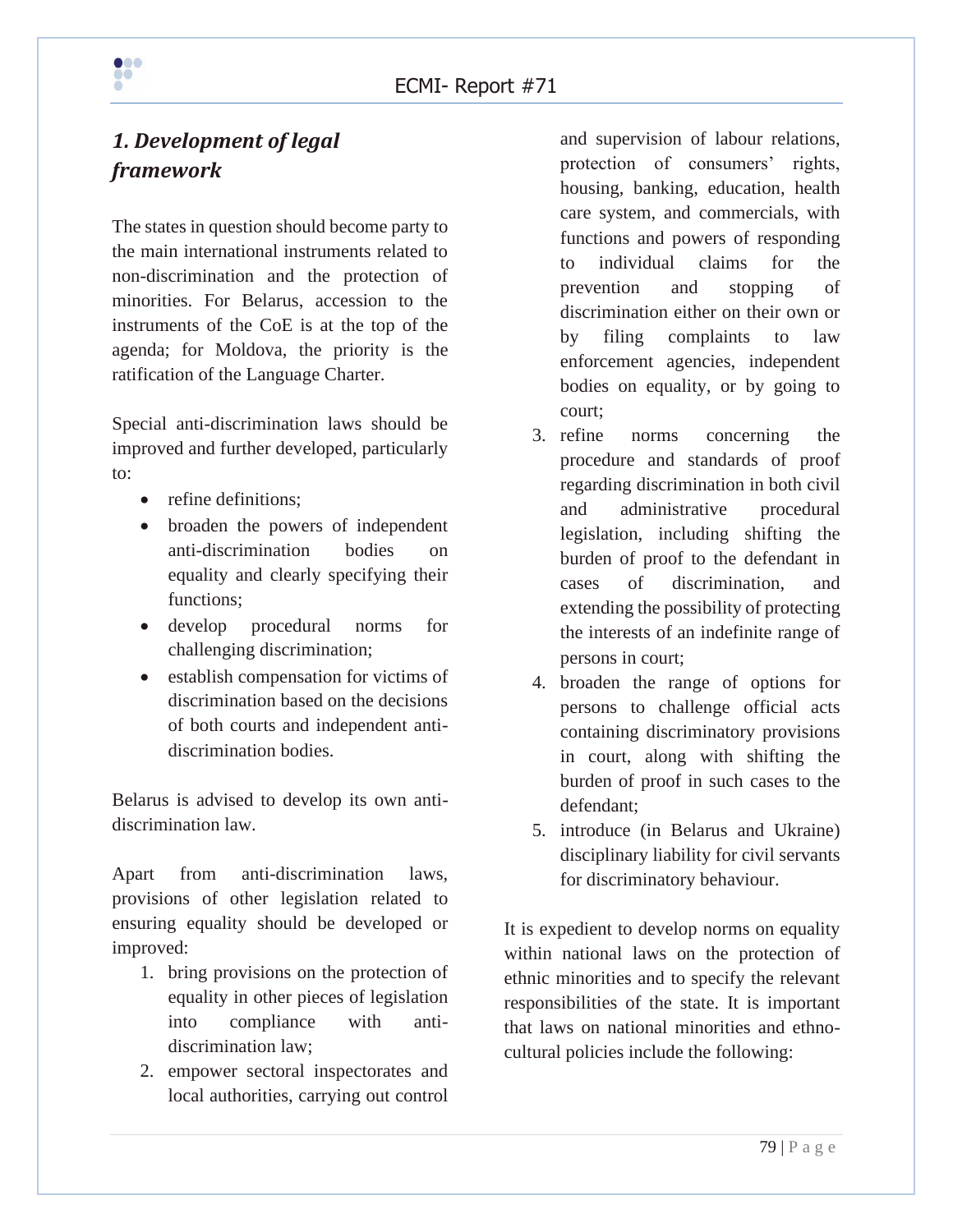

- the responsibility of the state to consider the interests and needs of national minorities in designing and implementing policies concerning the use of languages, education, cultural activities, territorial administration and relations with civil society organizations;
- the obligation of the state to eliminate barriers to the social mobility of minorities and their effective participation in public life;
- exempting special measures for the support of minorities (creating conditions for the development of language and culture, special mechanisms for representation) from the prohibition of discrimination, if these measures do not lead to the discrimination of one minority over others;
- creation and maintenance of mechanisms for dialogue between state institutions and society at all levels, including with the help of advisory and expert councils and public deliberations;
- granting powers to government bodies that deal with minority issues to consider petitions and claims related to minorities but not covered by anti-discrimination law, and make decisions independently or in cooperation with other bodies;
- establishing the main principles of public support for minority organizations and institutions on a non-discriminatory basis;

• with the participation both of government bodies and civil society, setting up mediation instruments or joint commissions, working in a similar way to arbitration courts, for the public consideration of complaints and settling of disputes concerning relations between the state and minorities in cases where the parties are unable or unwilling to go to court or use anti-discrimination mechanisms.

It is important to improve criminal law as follows:

- delineate and distinguish between discrimination and incitement to hatred (for Ukraine and Moldova);
- keep criminal liability only for aggravated crime involving discrimination (organized discrimination involving abuse of authority);
- keep criminal liability only for the kinds of hate speech that include the dissemination of ideas of hatred and superiority, and instigation to violence on ethnic grounds.

The existing special laws on "fighting extremism" should be abolished as they are open to abuse and misuse by law enforcement bodies; instead, the norms in other legislative acts on the civil and administrative liability of mass media and NGOs should be specified and further developed.

Administrative liability should be introduced for discriminatory job and housing advertisements, as well as for the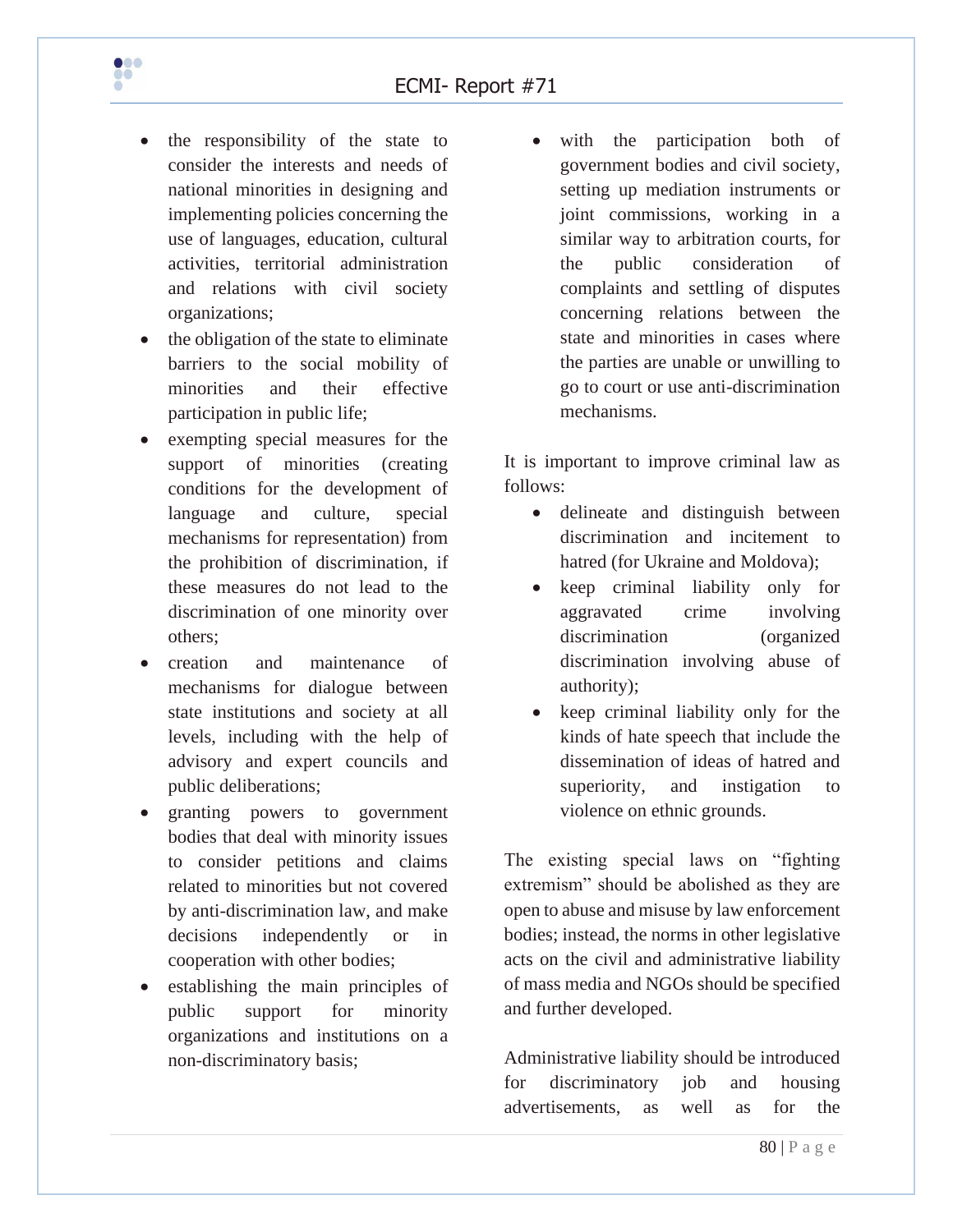discriminatory resolutions and orders of the management of enterprises and organizations.

Procedures for administrative and civil actions against mass media outlets and civic associations resorting to hate speech and instigation to discrimination should be clarified so as to avoid misuse by public authorities.

It is expedient to develop alternative forms of resolving disputes on equality, in particular, with the use of arbitration and mediation.

# *2. Structure and responsibility of public bodies on equality and ethnic diversity*

It is important to provide private persons with opportunities to use various legal means to contest violations of equality and receive compensation by:

- prompting them to solve specific common problems at the local level through administrative complaints and mediation procedures;
- securing for them the freedom to choose how to solve disputes on equality.

All national and local bodies of government should use a uniform procedure for registering complaints about discrimination<sup>142</sup> and minority issues, and an integrated system of processing and systematizing such claims to avoid

simultaneous consideration of specific complaints, and to monitor and effectively respond to them.

Ideally, courts and independent bodies on equality should come to consider only the most difficult and socially resonant claims. In the long run, independent bodies should focus on anti-discrimination expertise, the elaboration of proposals and legislative initiatives, monitoring and educational programmes.

The mechanisms of executing decisions on individual discrimination complaints need to be improved. Recommendations on individual cases by the Human Rights Commissioner in Ukraine and the Equality Council in Moldova are insufficient for the effective resolution of disputes on equality.

An ombudsman should be established in Belarus to make recommendations on the elimination of systemic discrimination, even in the absence of a special anti-discrimination law empowering this body to consider complaints about violations of equality.

In all three countries, anti-discrimination bodies need to be more physically accessible to private persons, particularly by opening regional offices of their respective independent equality bodies. These could have three key functions: providing consultations to individuals on options available for settling disputes about equality; collecting information about all submitted



<sup>&</sup>lt;sup>142</sup> The first step in this direction was taken in Ukraine's Cabinet of Ministers' Resolution of 1 June 2016, which included "discrimination" as an indicator in the national index of people's addresses and complaints submitted to public bodies.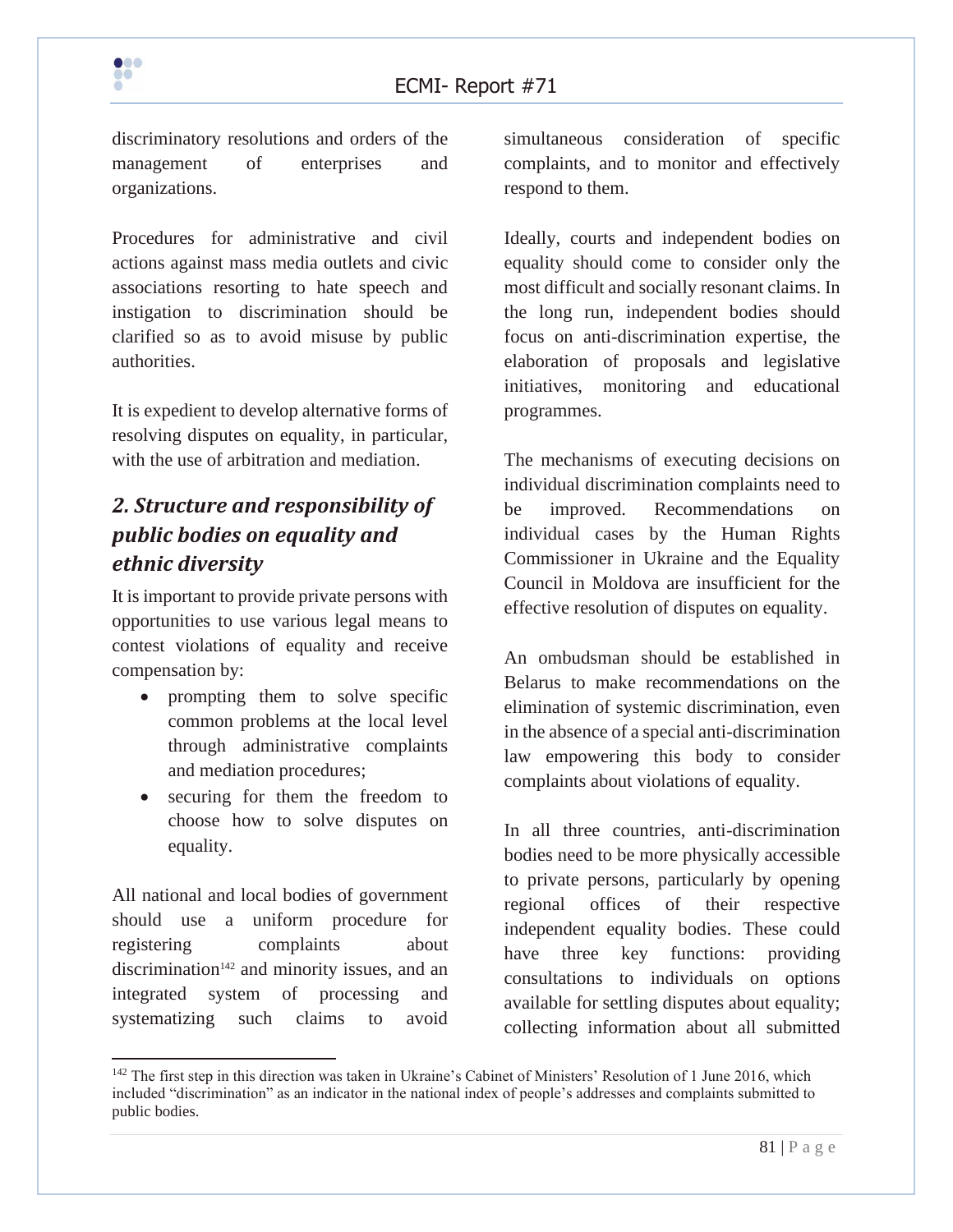complaints and maintaining a database for the purpose of monitoring and for avoiding duplication in consideration of claims; and interaction with civil society organizations.

Combating discrimination by responding to individual complaints, consulting private persons, requesting and obtaining information and bringing class action lawsuits could be delegated to executive bodies and their sectoral inspectorates. It is important that executive bodies do not act on their own initiative, apart from contesting discriminatory regulatory acts, but react to complaints and petitions of individuals or groups and civic organizations that represent their interests. This redistribution of responsibilities is especially important for the education system; it is essential that universities and other educational institutions create and strengthen independent commissions or other forms of equality protection.

Some functions and tasks for combating discrimination may be assigned to the executive bodies in charge of ethnonational policies. This can include monitoring the implementation of legislation and the general situation of minorities, providing consultations to individuals and civic associations, issuing formal expert evaluations, strategic planning in the field of minority protection, elaborating and implementing special measures for the protection of minorities and educational programmes.

It is necessary to coordinate efforts of independent anti-discrimination bodies with

and law enforcement, executive and local self-government bodies in sharing information, particularly on the results of monitoring and the collection of statistical data. This also applies to information on the development and implementation of educational and awareness-building programmes and projects. It is crucial that independent bodies responsible for the protection of equality cooperate closely with executive bodies in charge of ethnic relations; in the case of Moldova, this would be between the Equality Council and the Bureau of Interethnic Relations; In Ukraine, this would involve the Parliament Commissioner for Human Rights and the Ministry of Culture.

All three countries should design and adopt long-term comprehensive strategies for building up the system of combating discrimination.

National inter-agency commissions should be created to combat ethnic and racial intolerance, hate crimes and hate speech.

The Ministries of Justice in all three countries, in collaboration with experts, legal practitioners and human rights organizations, should look into commissioning forensic enquiries and conducting forensic expert investigations for dealing with cases of hate crime, discrimination and hate speech, and should elaborate methodological guidelines consistent with their findings.

Government bodies of all the three countries should:

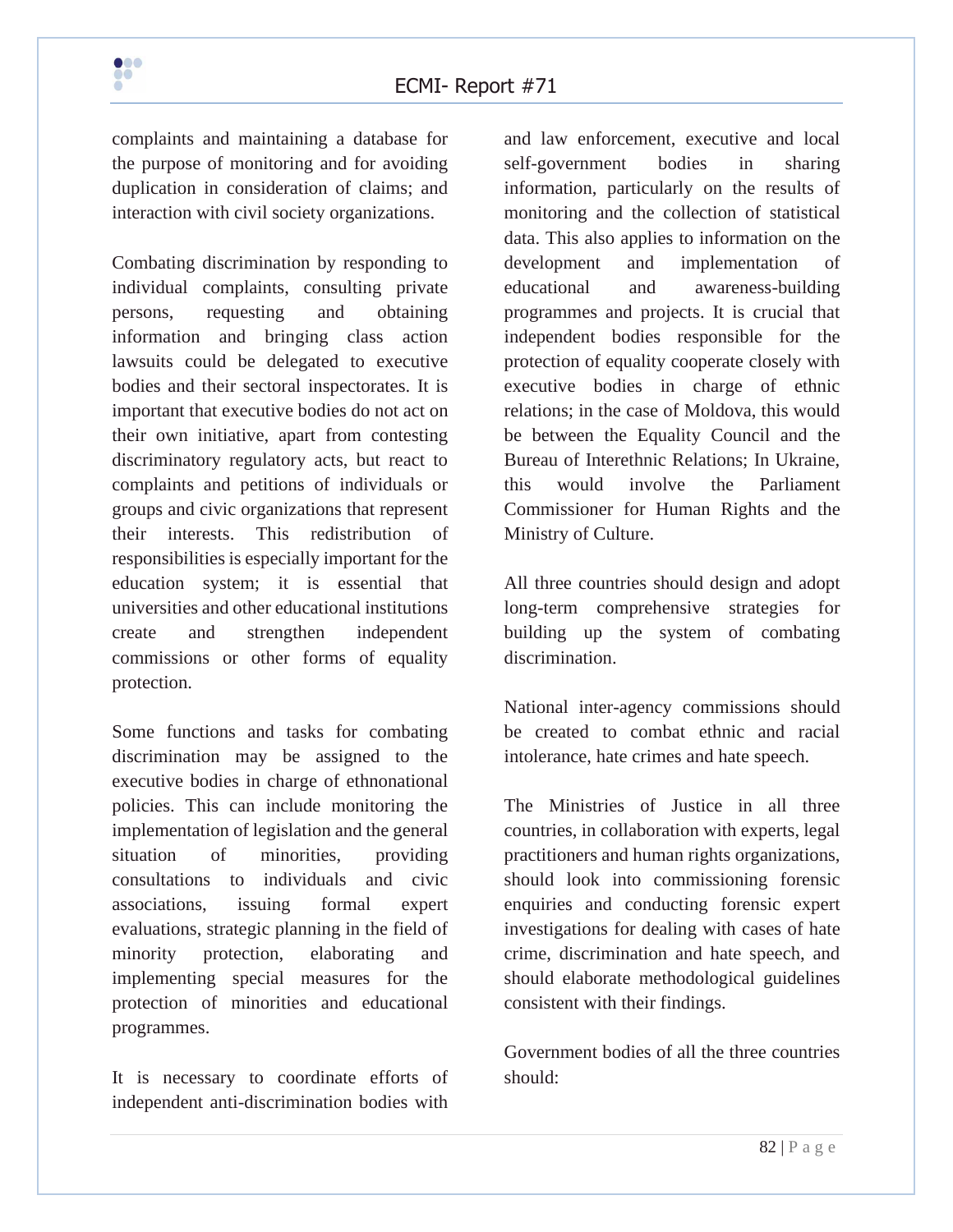

- train their staff on preventing discrimination and processing individual complaints;
- systematically disseminate information about national legislation on combating discrimination and the protection of minorities, and the opportunities this legislation provides;
- cooperate with and facilitate the development of NGOs involved in ensuring equality;
- design and implement strategies and action plans on civic integration and teaching of the state languages;
- design and implement programmes for the promotion of tolerance, particularly in the education system.

## *3. Awareness-raising and education*

It is necessary to create a system of antidiscrimination and minority protection training for civil servants and law enforcement bodies, at both national and local levels.

Legal aid (*pro bono*) lawyers should receive additional training to equip them with specific knowledge on the handling of cases related to discrimination, hate crimes, hate speech and minority issues.

It is necessary to coordinate efforts of independent anti-discrimination bodies and those responsible for ethnonational policies, particularly by creating joint expert councils, working groups and editorial teams to design

a consistent methodology for training and educational programmes.

Courses on interethnic relations should be designed, introduced and/or upgraded for inclusion in higher education disciplines such as political science, law, sociology and public administration.

Special government and non-government programmes for training journalists and teachers are required.

It is essential to raise awareness among minorities and the general public about the culture and history of the ethnic groups of the country in question; this could be accomplished by means of textbooks that represent the country's history as consisting of various groups, regions and families, and through museum exhibitions and radio programmes using a similar approach to content.

### *4. Civil society engagement*

It is recommended that NGOs dealing with discrimination and the protection of minorities engage in the following issues:

- to jointly develop and select the most effective methods of monitoring, learning and acting for the protection of individual rights and public interests;
- to jointly define the best combination of activities for the redress of violated rights and lawful interests and for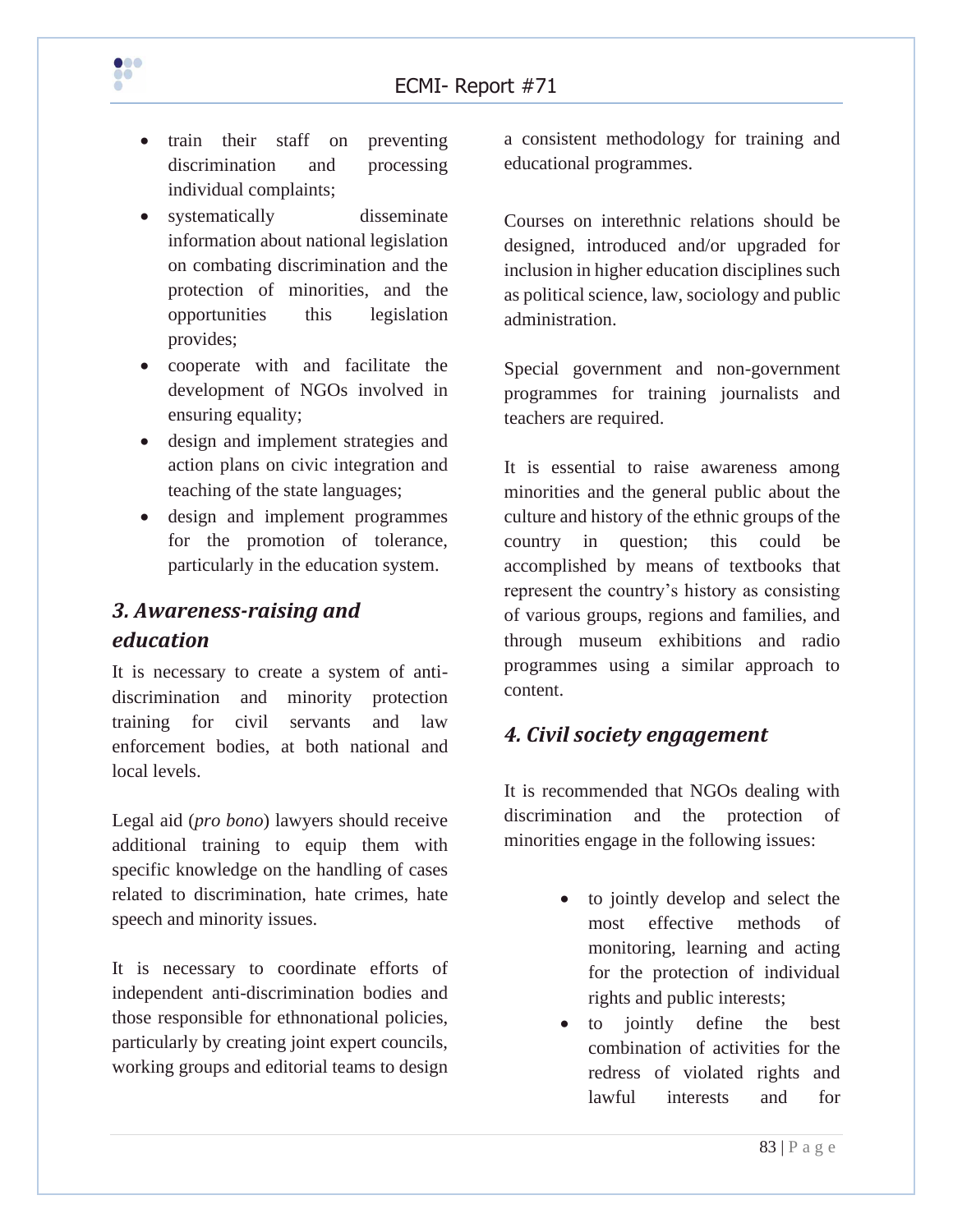counteracting discrimination in particular;

- to advance networking among organizations focused on counteracting discrimination for the purpose of sharing experience, monitoring methods and data;
- to combine resources for establishing structures at the local level to help individual claimants and represent their interests;
- to develop alternative forms of resolving disputes on equality, specifically through private arbitration and mediation.

Independent bodies on equality and local authorities should consider:

- maintaining and building up collaboration with NGOs for a more effective implementation of anti-discrimination laws;
- preparing to delegate some of their responsibilities and powers (consulting and representing citizens, monitoring and mediation procedures) to NGOs upon agreement on the provision of necessary funding.